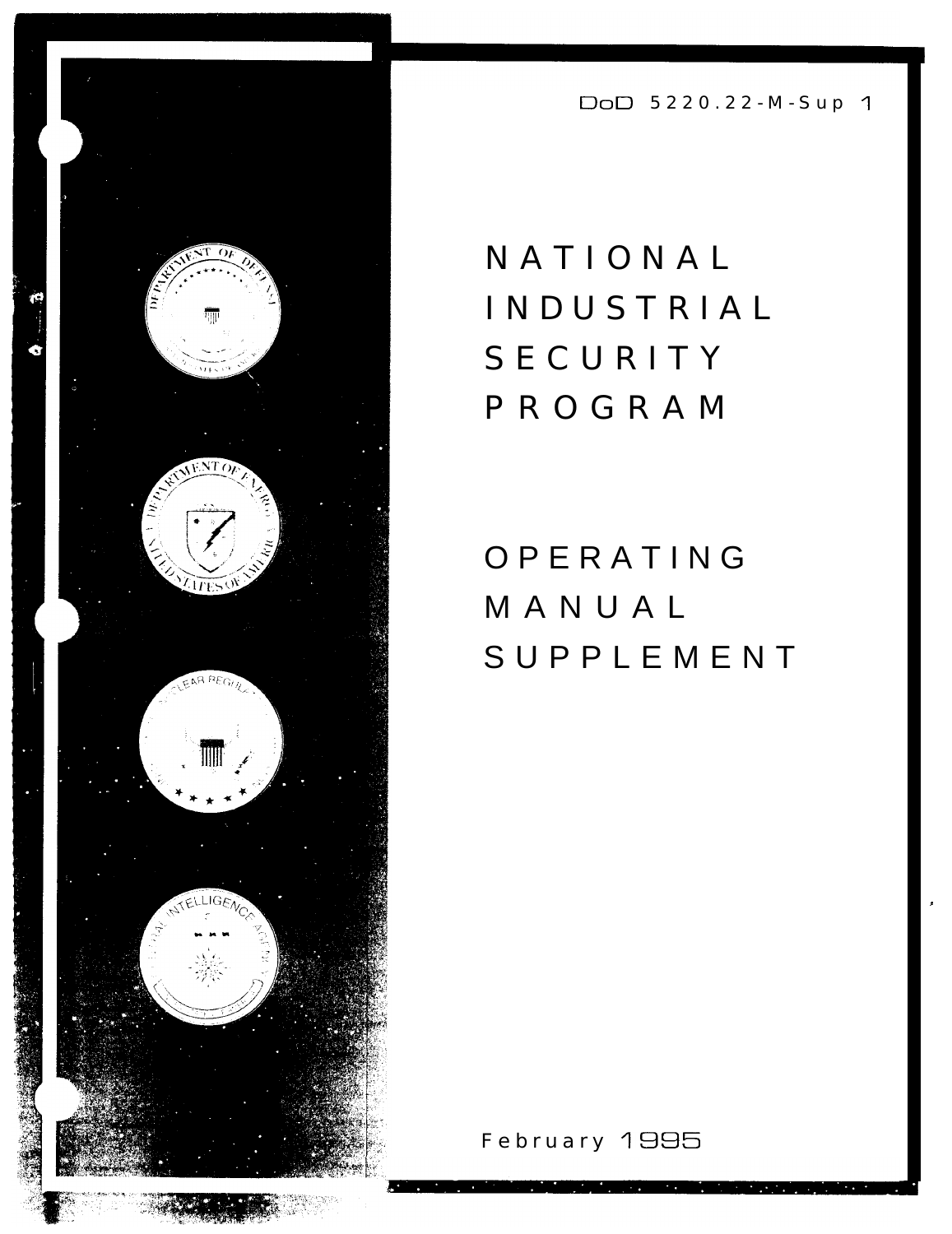.



WASHINGTON, D.C. 20301-2000

December 29, 1994

# **FOREWORD**

I am pleased to promulgate this inaugural edition of the Supplement to the National Industrial Security Program Operating Manual (NISPOMSUP). It provides the enhanced security requirements, procedures, and options to the National Industrial Security Program Operating Manual (NISPOM) for:

Critical Restricted Data (RD) classified at the Secret and Top Secret levels;

Special Access Programs (SAPS) and SAP-type compartmented efforts established and approved by the Executive Branch;

Sensitive Compartmented Information (SCI) or other DCI SAP-type compartmented programs under the Director of Central Intelligence which protect intelligence sources and methods; and

Acquisition, Intelligence, and Operations and Support SAPS.

This Supplement is applicable to contractor facilities located within the United States, its Trust Territories and Possessions. In cases of inconsistencies between the NISPOM (baseline) and this Supplement as imposed by a Cognizant Security Agency (CSA), as defined herein, the Supplement wiH take precedence.

The NISPOM Supplement has been written as a menu of options. Throughout this NISPOMSUP it is understood that whenever a security option is specified for a SAP by the Government Program Security Officer (PSO), his or her authority is strictly based on the security menu of options originally approved in writing by the CSA, or designee. CSAS may delegate such responsibility for the implementation of SAP security policies and procedures. Since SAPS have varying degrees of security based on sensitivity and threat, all programs may not have the same requirements. When a security option is selected as a contract requirement, it becomes a "shall" or "will" rather than a "may" in this document. Bold and italicized print denotes contractor security requirements, except in chapter titles and paragraphs.

The Director of Central Intelligence Directives (DCIDS), which prescribe procedures for the DCI Sensitive Compartmented Information (SCI) or other SAP-type DCI programs also set the upper standard of security measures for programs covered by this Supplement. DCIDS may be used by any SAP program manager with approval from the CSA. Specific security measures that are above the DCIDS (noted by asterisks) shall be approved by the CSA or designee.

The provisions of this NISPOMSUP apply to all contractors participating in the administration of programs covered by this Supplement. In cases of doubt over the specific provisions, the contractor should consult the PSO prior to taking any action or expending program-related funds. In cases of extreme emergency requiring immediate attention, the action taken should protect the Government's interest and the security of the program from compromise.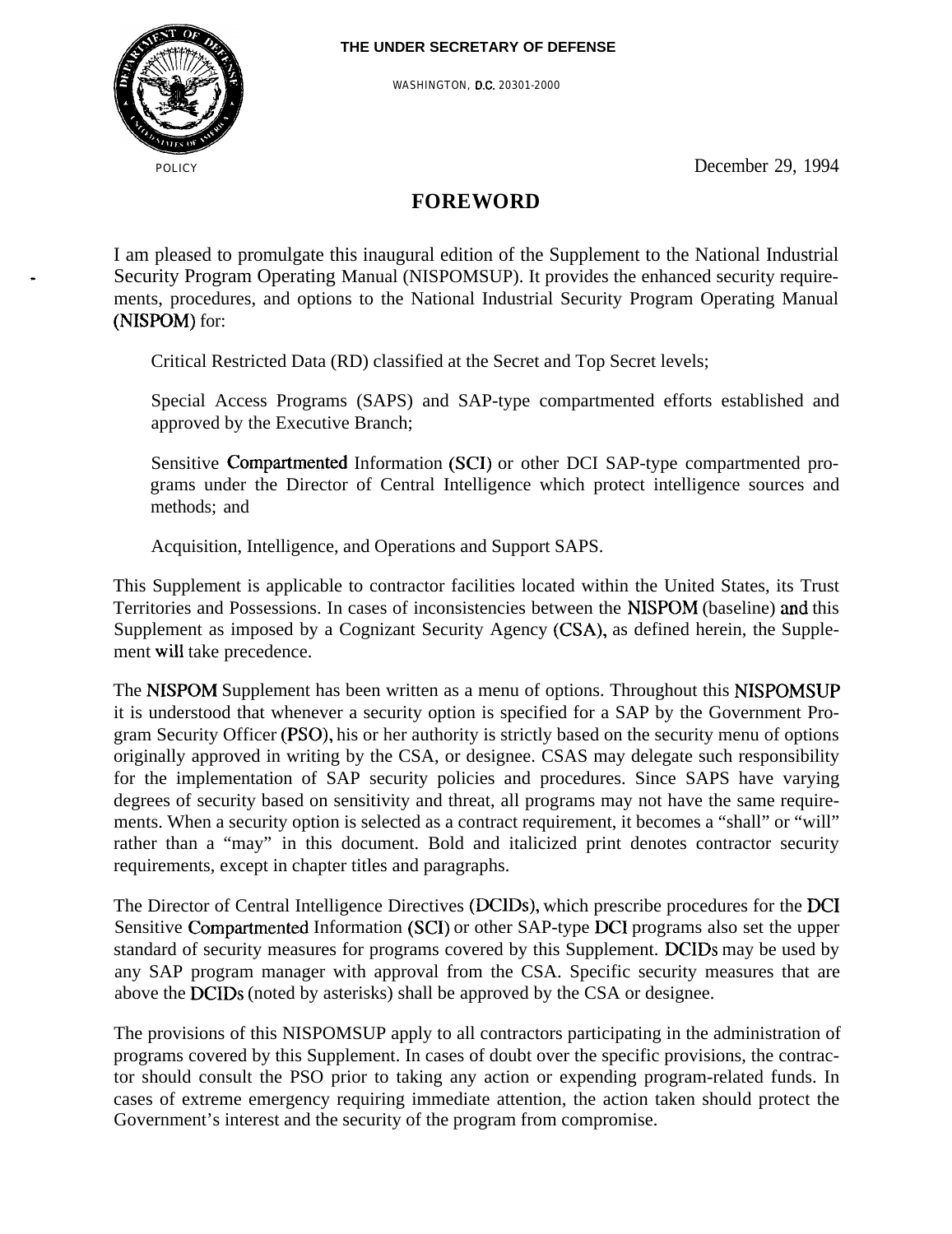This NISPOMSUP is intended to be a living document. Users are encouraged to submit changes through their CSA to the Executive Agent's designated representative at the following address:

This NISPOMSUP will be reviewed and updated as necessary, but in any case no more than one year from the date of publication.

Was Strache

Department of Defense ODTUSD(P)PS **ATTN: Director Special Programs** The Pentagon, Room 3C285 Washington, D.C. 20301-2200

Waker B. Slocombe Under Secretary of Defense (Policy)

ii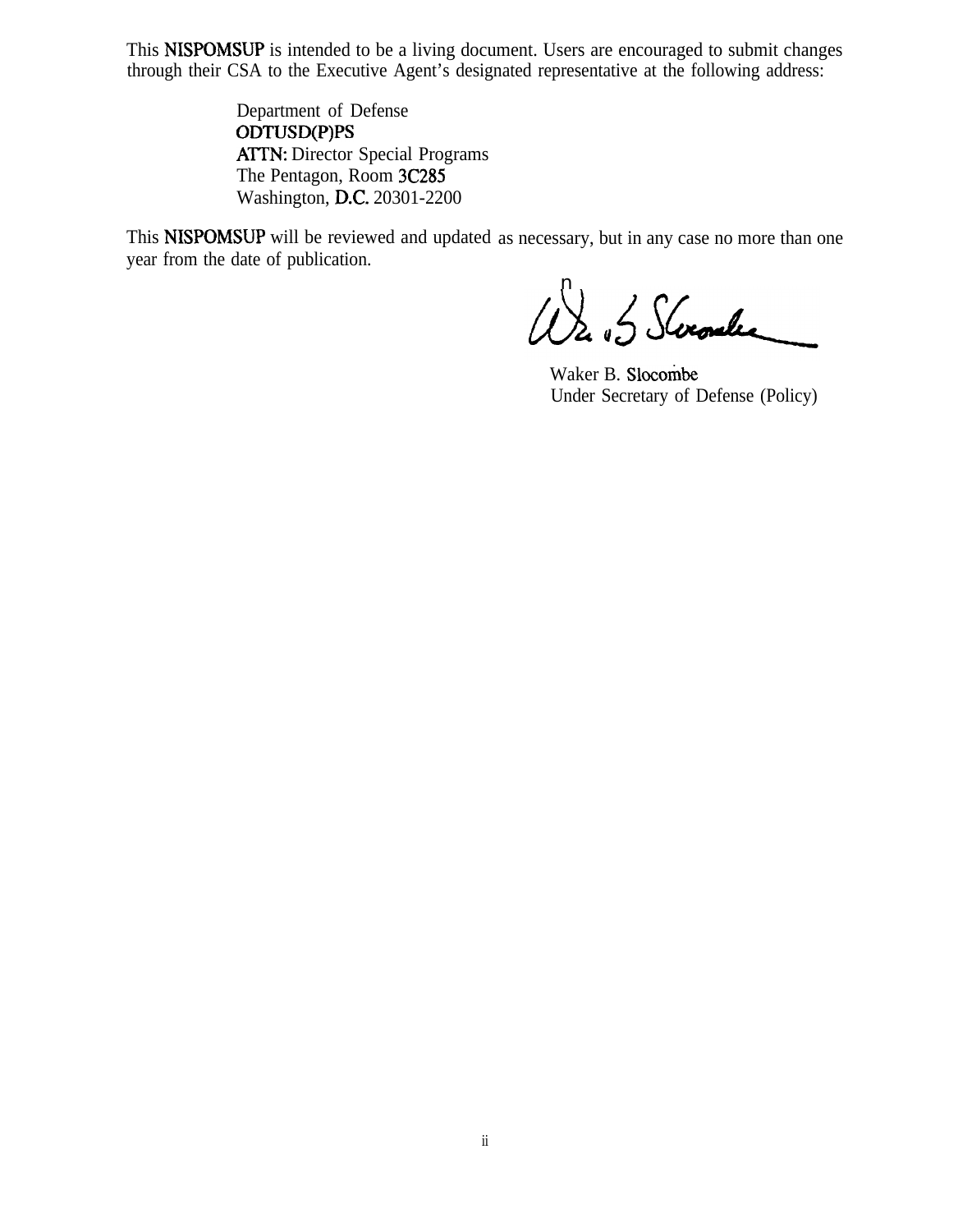# **TABLE OF CONTENTS**

#### CHAPTER 1. GENERAL PROVISIONS AND REQUIREMENTS

| Page |
|------|
|      |
|      |
|      |

#### **CHAPTER 2. SECURITY CLEARANCES**

#### CHAPTER 3. SECURITY TRAINING AND BRIEFINGS

| Section<br><b>Briefing</b><br>™ritv .<br>raining<br>and<br>sec<br>. |
|---------------------------------------------------------------------|
|---------------------------------------------------------------------|

#### **CHAPTER 4. CLASSIFICATION AND MARKING**

#### **CHAPTER 5. SAFEGUARDING CLASSIFIED INFORMATION**

#### **CHAPTER 6. VISITS and MEETINGS**

| Section I.<br>VISILS.      |  |
|----------------------------|--|
| Section 2.<br>. Meetings . |  |

#### **CHAPTER 7. SUBCONTRACTING**

| Section 1. Prime Contractor<br>r Kesponsibilities |  |  |
|---------------------------------------------------|--|--|
|---------------------------------------------------|--|--|

iii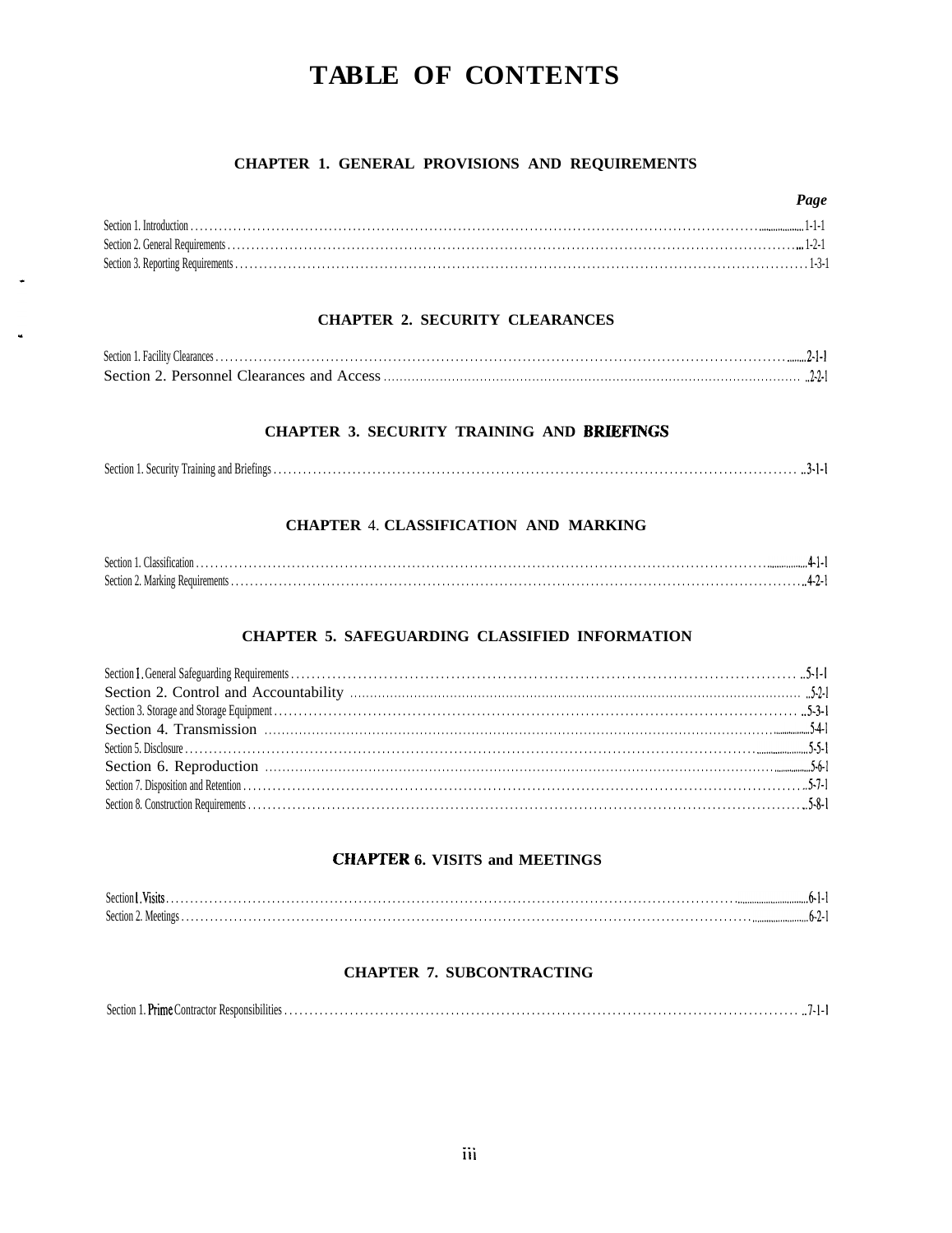# **TABLE OF CONTENTS**

#### **CHAPTER 1. GENERAL PROVISIONS AND REQUIREMENTS**

#### **CHAPTER 2 SECURITY CLEARANCES**

| Section | Facility Clearances                   | ,,,,,,,, |
|---------|---------------------------------------|----------|
| Section | Personnel Clearances and Access.<br>. |          |

#### **CHAPTER 3. SECURITY TRAINING AND BRIEFINGS**

|--|--|--|--|--|--|--|

#### **CHAPTER 4. CLASSIFICATION AND MARKING**

#### **CHAPTER 5. SAFEGUARDING CLASSIFIED INFORMATION**

| Section 5. Disclosure $5-5-1$                                                               |  |
|---------------------------------------------------------------------------------------------|--|
|                                                                                             |  |
| Section 7. Disposition and Retention <b>Example 20</b> Section 7. Disposition and Retention |  |
|                                                                                             |  |

#### **CHAPTER 6. VISITS and MEETINGS**

| Section    |  |  |
|------------|--|--|
| Section 2. |  |  |

#### **CHAPTER 7. SUBCONTRACTING**

in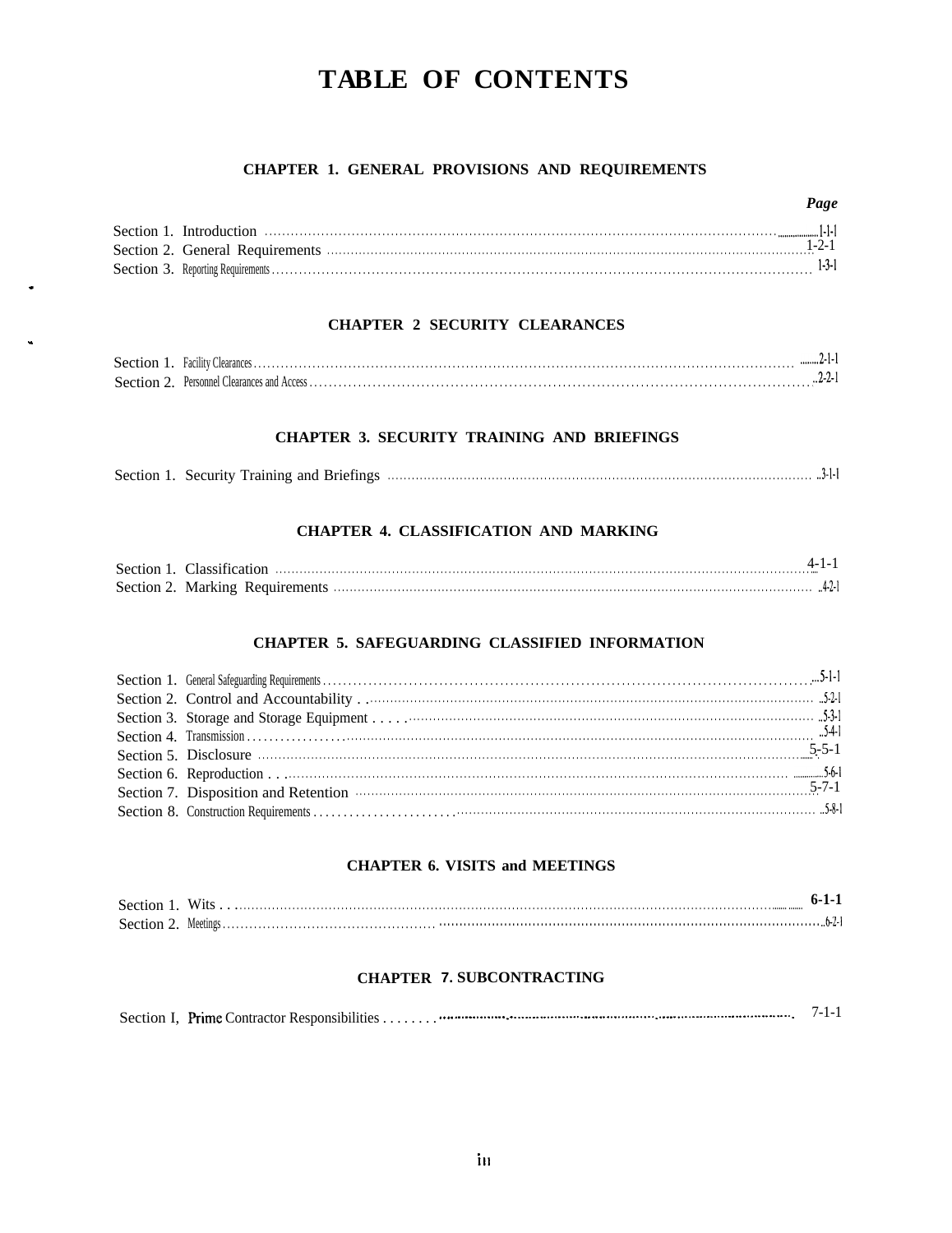#### **1-1oo. Purpose.**

 $\mathcal{A}$ 

# **Chapter 1 General Provisions and Requirements**

# **Section 1. Introduction**

- a. This Supplement provides special security measures to ensure the integrity of SAPS, Critical SECRET Restricted Data (SRD), and TOP SECRET Restricted Data (TSRD) and imposes controls supplemental to security measures prescribed in the NISPOM for classified contracts. Supplemental measures fall under the cognizance of the DoD, DCI, DOE, NRC or other CSA as appropriate. See page 1-1-2 for Figure 1, SAP Government and Contractor Relationships. Additionally, specific contract provisions pertaining to these measures applicable to associated unacknowledged activities will be separately provided. Any Department, Agent y, or other organizational structure amplifying instructions will be inserted immediately following the applicable security options selected from the *NISPOMSUP.* This will facilitate providing a contractor with a supplement that is overprinted with the options selected.
- b. **Security Options.** This Supplement contains security options from which specific security measures may be selected for individual programs. The options selected shall be specifically addressed in the Program Security Guide (PSG) and/or identified in the Contract. The PSG shall be endorsed by the CSA or his/her designee, establishing the program, although, as a rule, the DCIDS sets the upper limits. In some cases, security or sensitive factors may require security measures that exceed DCID standards. In such cases, the higher standards shall be listed separately and specifically endorsed by the CSA creating the program and maybe reflected as an overprint to this Supplement.
- 

1-101. scope.

a. The policy and guidance contained herein and imposed by contract is binding **upon** all persons who arc granted access to SAP information. Acceptance of the contract security measures is a prerequisite to any negotiations leading to Program participation and accreditation of a Special Access Program Facility (SAPF).

- b. The following is restated from the baseline for clarity. If a contractor determines that implementation of any provision of this Supplement is more costly than provisions imposed under previous U.S. Government policies, standards, or requirements, the contractor shall notify the Cognizant Security Agency. **Contrac***tors shall, however, implement any such provision within three years from the date of this Suppkment, unkss a written exception is granted by the CSA.*
- *c.* The DCIDS apply to all SCI and DCI programs and any other SAP that selects them as the program security measures.

1-102. **Agency Agreement SAP Program Areas. The** Government Agency establishing a SAP will designate a Program Executive Agent for the administration, seeunty, execution, and control of the SAP. The Program Security Officer (PSO), rather than the Facility CSA, will be responsible for security of the program and all program areas.

1-103. **Security Cognizance. Those** heads of Agencies authorized under E.O. 12356 or successor order to create SAPS may enter into agreements with the Secretary of Defense that establish the terms of the Secretary of Defense's responsibilities for the SAP. When a Department or Agency of the Executive Branch retains cognizant security responsibilities for its SAP, the provisions of this Supplement will apply.

**1-104. Supplement Interpretations.** *AU contractor requests for interpretation of this Suppkment will be forwarded to the PSO.*

*1-105.* **Supplement Changes.** Users of this Supplement are encouraged to submit recommended changes and comments through their PSO in concurrence with the baseline.

1-106. **Waivers and Exceptions.** The purpose of having a waiver and exception policy is to ensure that deviations from established SAP criteria are systematically and uniformly identified to the Government Program Manager (GPM). Every effort will be made to avoid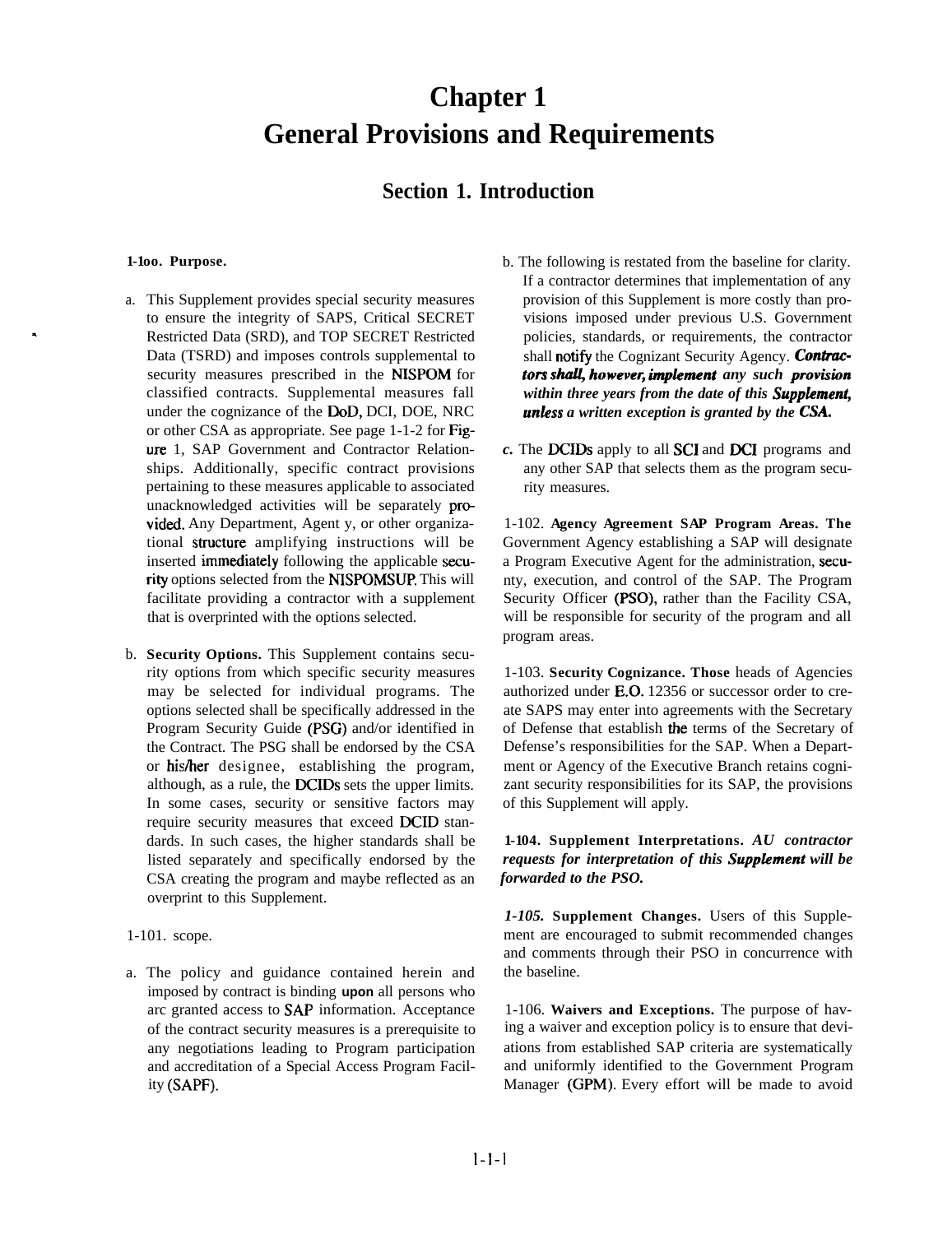waivers to established SAP policies and procedures unless they are in the best interest of the Government. In those cases where waivers are required, a request will be submitted to the PSO. As appropriate, the PSO, and if necessary the GPM (if a different individual) will assess the request for waiver and provide written approval. If deemed necessary, other security measures which address the specific vulnerability may be implemented.

#### 1-107. **Special Access Programs Categories and Types.**

# **SAP Government/Contractor Relationships**

- a. There are four generic categories of SAPS: (1) Acquisition SAP (AQ-SAP); (2) Intelligence SAP (IN-SAP); (3) Operations and Support SAP (OS-SAP); and (4) SCI Programs (SCI - SAP) or other DCI programs which protect intelligence sources and methods.
- b. There are two types of SAPS, acknowledged and unacknowledged. An acknowledged SAP is a program which may be openly recognized or known; however, specifics are classified within that SAP. The existence of an unacknowledged SAP or an unacknowledged portion of an acknowledged program, will not be made known to any person not authorized for this information.



<sup>1</sup> SSR may work for the CPSO, or work a.. a peer to the CPSO for A IS purposes, depending on Program Requirements.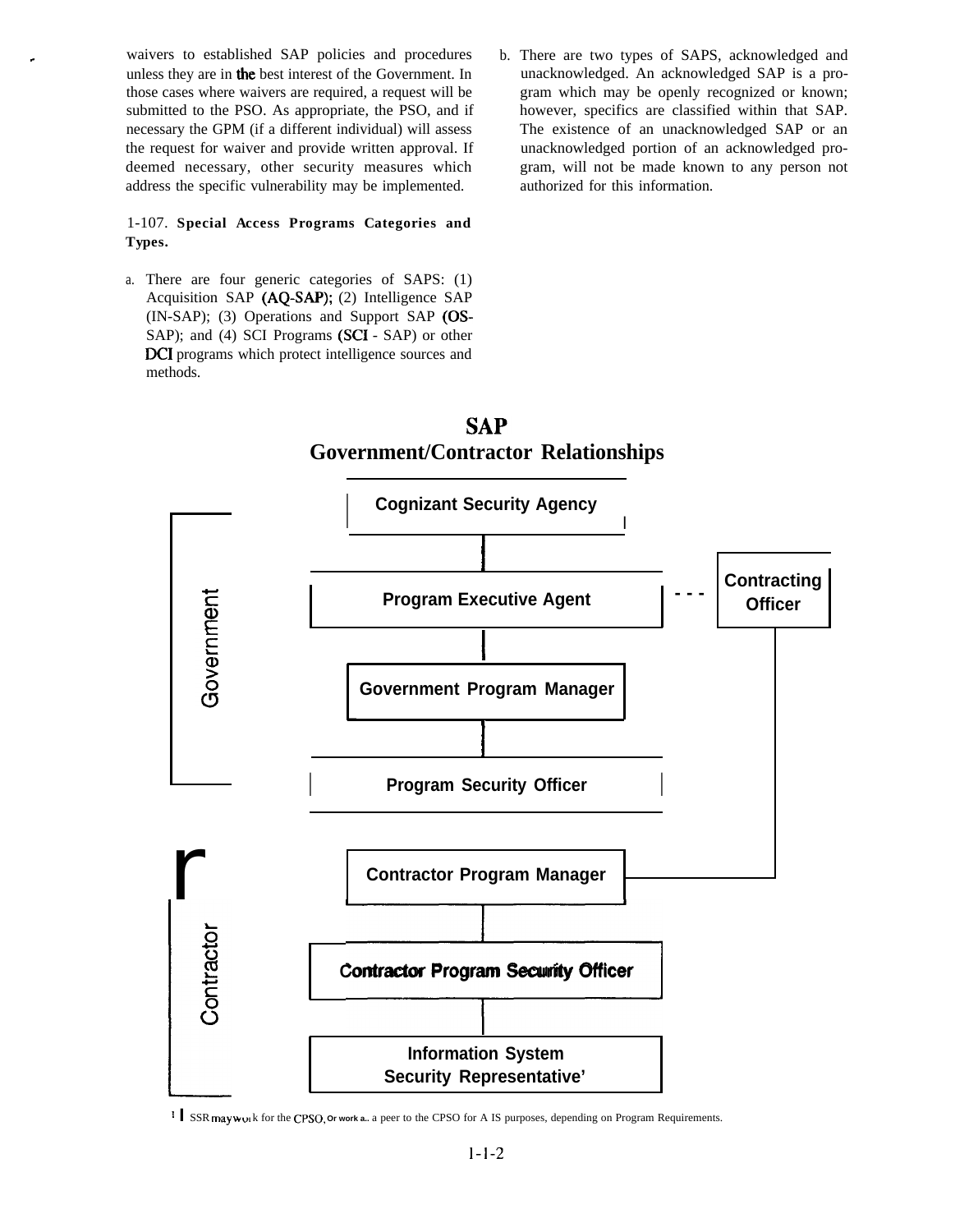### **Section 2. General Requirements**

**1-200. Responsibilities A** *SAP Contractor program Manager (CPM) and Contractor Program Security Officer* (CPSO) will be designated by the contractor. *These* individuals are the primary focal points at the contractor facility who execute the contract. They are responsible for all Program matters. *The initial nomination or appointment of the CPSO and any subsequent changes wifl be provided to the PSO in writing. The criteria necessary for an individual to be nominated as . the CPSO will be provided in the Request for Proposal (RFP).* For the purposes of SAPS, the following responsibilities are assigned:

(5) Ensure strict adherence to the provisions of *the NISPOM and its Suppkment.*

- a. The CPM is (sometimes the same as, or in addition to a Contract Project Manager) the contractor employee responsible for:
	- (1) Overall Program management.
	- (2) Execution of the statement of work, contract, task orders and all other contractual obligations.
- b. The CPSO oversees compliance with SAP security requirements.

The CPSO will:

- (1) *Possess a personnel clearance and Program access at least equal to the highest level of Program classified information involved.*
- *(2) Provide security administration and management for his/her organization.*
- *(3) Ensure personnel processed for access to a SAP meet the prerequisite personnel clearance* and/or *investigative requirements specified.*
- *(4) Ensure adequate secure storage and work spaces.*

*(6) When required, establish and oversee a classified material control program for each SAE*

*(7) When required, conduct an annual inventory of accountabk chrss&ied material*

*(8) When required, establish a SAPF.* 

1-204. **\*Two-Person Integrity** (TPI) Requirement **The** TPI rule may be required and exercised only with the Program CSA approval. This requirement does not

- *(9) Estizb[i.rh and oversee visitor controlprogram*
- *(10) Monitor reproduction andor duplication and destruction capability of SAP information.*
- *(11) Ensure adherence to special communications capabilities within the SAPl?*
- *(12) Provide for initiul Progmm indoctrinatkn of empikyees afler their access is approved; rebrief and debrief personnel as required*
- *(13) Estlzblish and oversee spectied procedures for the transmission of SAP material to and from Program elements.*
- *(14) When required, ensure contractual specific security requkements such as TEMPESZ Automated Information System (AIS), and Operations Security (OPSEC) are accom*plished.
- *(15) Estnblish security tmining and briefings specifialfy tailored to the unique requirements of the SAl?*

*1-201.* **\*Standard Operating Procedures (SOP). The** CPSO maybe required to prepare a comprehensive SOP to implement the security policies and requirements for each SAP. When required, SOPS will address and reflect the contractor's method of implementing the PSG. Forward proposed SOPS to the PSO for approval. SOPS may be a single plan or series of individual documents each addressing a security function. Changes to the SOP will be made in a timely fashion, and reported to the PSO as they occur.

1-202. Badging. Contractors performing on Programs where all individuals cannot be personally identified, may be required to implement a PSO-approved badging system.

1-203. **Communications Security (COMSEC). Cfas**sified SAP information will be electronically transmit*ted only by approved secure communicating channels authorized by the PSO.*

1-2-1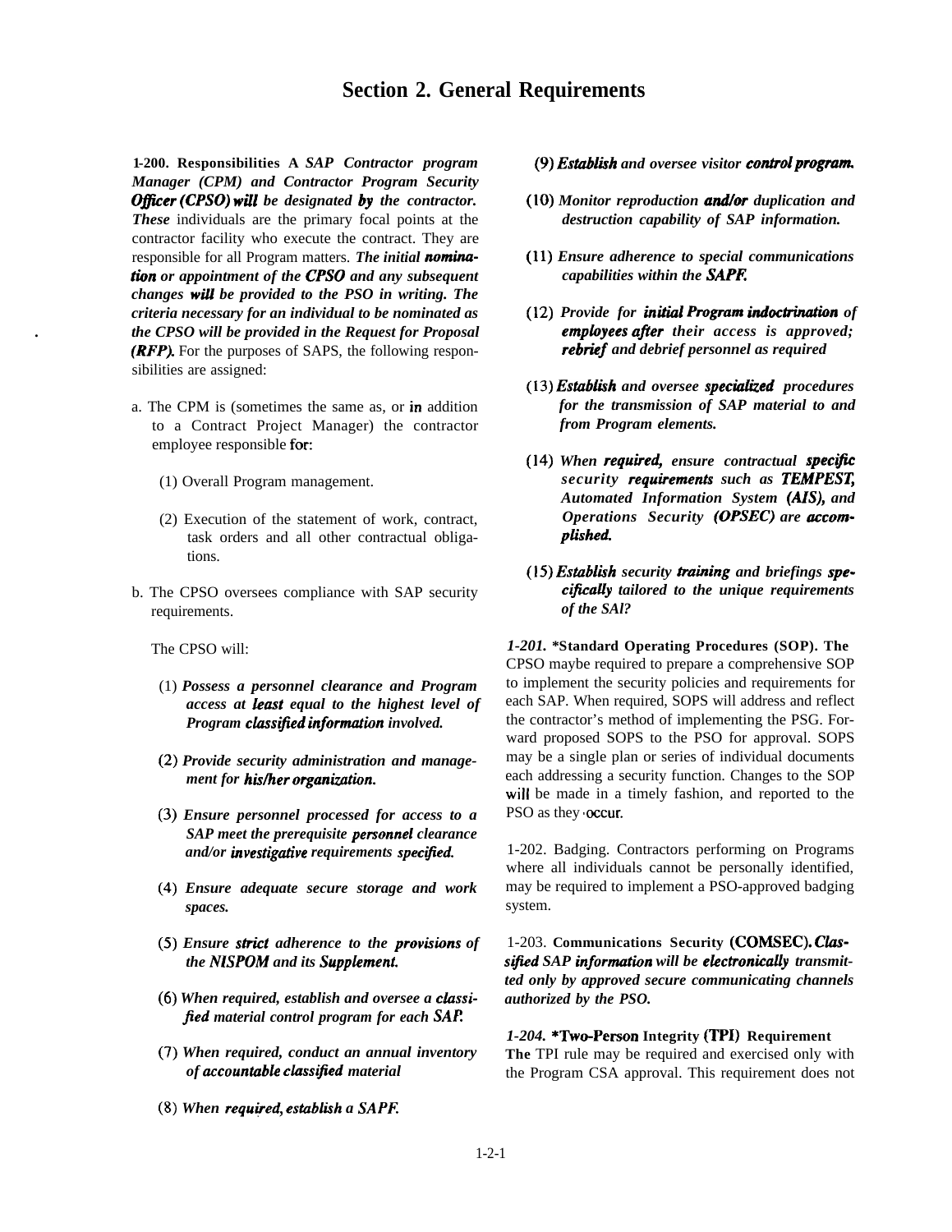apply to those situations where one employee with access is left alone for brief periods of time, nor dictate that those employees will be in view of one another.

**1-205. Contractors Questioning Perceived Excessive Security Requirements.** All personnel are highly encouraged to identify excessive security measures that they believe have no added value or are cost excessive and should report this information to their industry contracting officer for subsequent reporting through contracting channels to the appropriate GPM/PSO. The **GPM/PSO** will respond through appropriate channels to the contractor questioning the security requirements.

- a. **General.** The frequency of Industrial Security Reviews (e.g., Reviews, evaluations, and security surveys) is determined by the **NISPOM** and will be conducted by personnel designated by the CSA.
- b. **Joint Efforts.** In certain cases, an individual Program may be a joint effort of more than one component of the U.S. Government or more than one element of the same component. In such a case, one element will, by memorandum of agreement, take the lead as the Cognizant Security Agency and may

#### **1-206. Security Reviews.**

have security review responsibility for the Program facility. In order to ensure the most uniform and efficient application of security criteria, review activities at contractor facilities will be consolidated to the greatest extent possible.

- **c. Prime Contractor Representative.** A security rep **resentative** from the prime contractor may be present and participate during reviews of subcontractors, but cannot be the individual appointed by the CSA to conduct security reviews specified in paragraph 1-206a.
- d. **Review Reciprocity.** In order to ensure the most uniform and efficient application of security reviews, review **reciprocity** at contractor facilities will be considered whenever possible.
- **e. Contractor Reviews.** When applicable, the U.S. Government may prescribe the intervals that the contractor will review their systems.
- f. **Team Reviews.** Team Reviews maybe conducted by more than one PSO based on mutual consent and cooperation of both the Government and the contractor.

#### $1 - 2 - 2$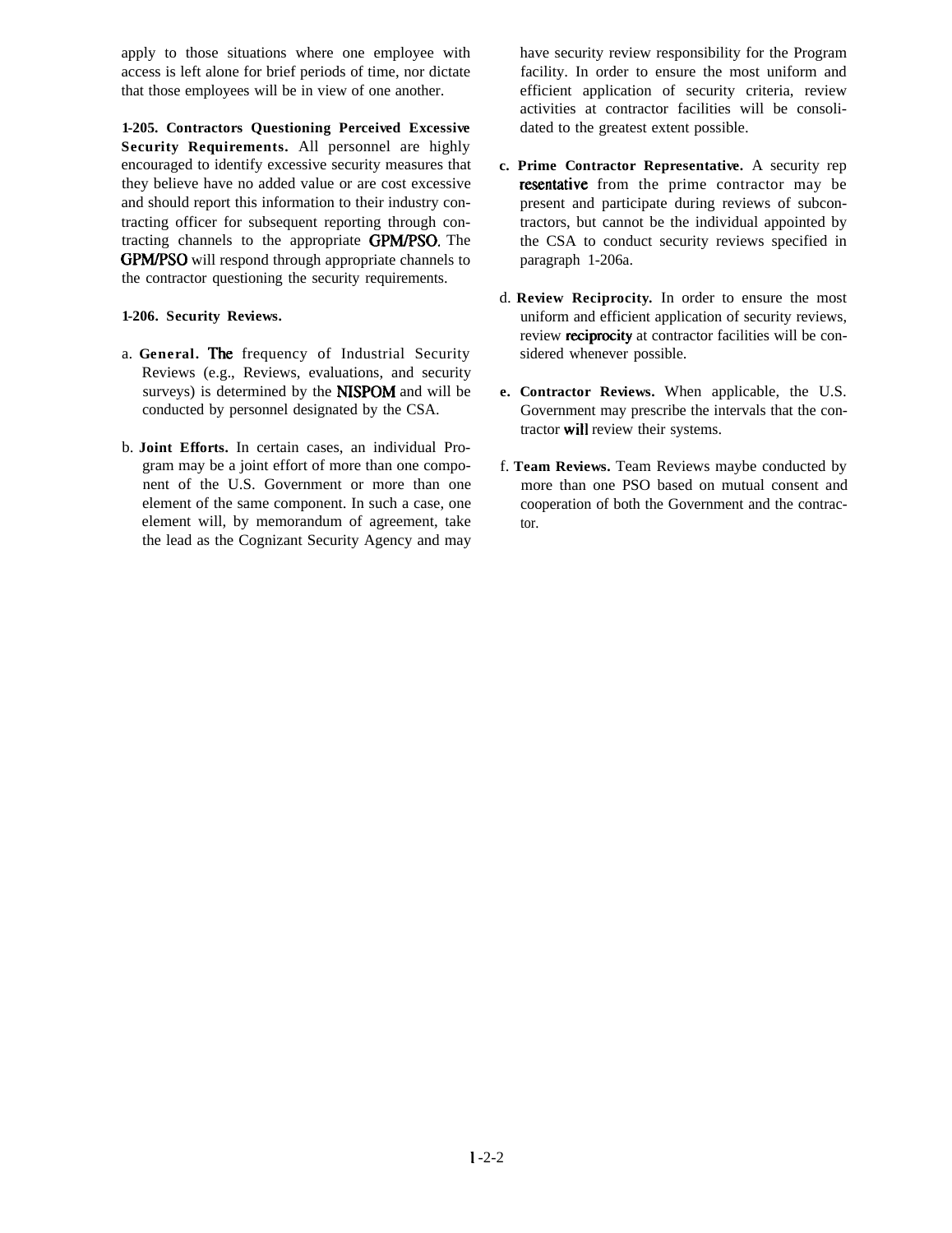# **Section 3. Reporting Requirements**

**1-300. General.** *All reports required by the NISPOM will be made through the PSO.* In those instances where the report affects the baseline facility clearance or the incident is of a personnel security clearance nature, the report will also be provided to the Facility CSA. In those rare instances where classified program information must be included in the report, the report will be provided only to the PSO, who will sanitize the report and provide the information to the CSA, if appropriate.

- a. **Adverse Information.** *Contractors will report to the PSO any information which may adversely reflect on the Program-briefed employee's ability to properly safeguard classified Program information.*
- b. SAP **Non-Disclosure Agreement (NDA).** *A report wiff be submitted to the PSO on an emphyee who refuses to sign a SAP NDA.*
- *c.* **Change in Employee Status.** *A written report of all changes in the personal status of SAP indoctriated personnel wiU be provided to the PSO.* In addition to those changes identified in MSPOM subparagraph 1 -302c., include censure or probation arising from an adverse personnel action, and revocation, or suspension downgrading of a security clearance or Program access for reasons other than security administration purposes.
- d. Employees Desiring Not to Perform **on SAP Classified Work.** *A report will be made to the PSO upon notification by an accessed employee or an employee for whom access has been requested that they no longer wish to perform on the SAP Pending further instructions from the PSO, the report will be destroyed in 30 days.*
- *e.* **\*Foreign Travel.** The PSO may require reports of all travel outside the continental United States, Hawaii, Alaska and the U.S. possessions (i.e., Puerto Rico) except same-day travel to border areas (i.e., Canada, Mexico) for Program-accessed personnel. Such

b. **Inadvertent Disclosure.** An inadvertent disclosure is the involuntary unauthorized access to classified SAP information by an individual without SAP access authorization. Personnel determined to have had unauthorized or inadvertent access to classified SAP information (1) should be interviewed to determine the extent of the exposing, and (2) maybe requested to complete an Inadvertent Disclosure Oath.

travel is to be reported to the CPSO, and retained for the life of the Contract/Program travel. Travel by Program-briefed individuals into or through countries determined by the CSA as high-risk areas, should not be undertaken without prior notification. A supplement to the report outlining the type and extent of contact with foreign nationals, and any attempts to solicit information or establish a continuing relationship by a foreign national may be required upon completion of travel.

- f. **Arms Control Treaty Viiits.** *The GPM and PSO* **will be notified** in advance of any Arms Control *Treaty Visits.* Such reports permit the GPM and PSO to assess potential impact on the SAP activity and effectively provide guidance and assistance.
- g. **LMgation.** *Litigation or public proceedings which may involve a SAP wiU be reported. These* include legal proceedings and/or administrative actions in which the prime contractor, subcontractors, or Government organizations and their Program-briefed individuals are a named party. *The CPSO wiil report* **to** the PSO any litigation actions **that** may pertain *to the SAR to include the physical environments, facilities or personnel or as otherwise directed by the GPM.*

**1-301. Security Violations and Improper Handing of Classified Information.** Requirements of the NISPOM baseline pertaining to security violation are applicable, except that all *communications will be appropriately made through Program Security Channels within 24 hours of discovery to the PSO.* The PSO must promptly advise the Facility CSA in all instances where national security concerns would impact on collateral security programs or clearances of individuals under the cognizant of the Facility CSA.

#### a. **Security Violations and Infractions**

- **(1) Security Violation.** A security violation is any incident that involves the loss, compromise, or suspected compromise of classified information. *Security violations will be immediately reported within 24 hours to the PSO.*
- *(2)* **Security Infraction.** A security infraction is any other incident that is not in the best interest of security that does not involve the loss, compromise, or suspected compromise of classified information. *Security infractions will be documented and made available for review by*

#### *the PSO during visits.*

1-3-1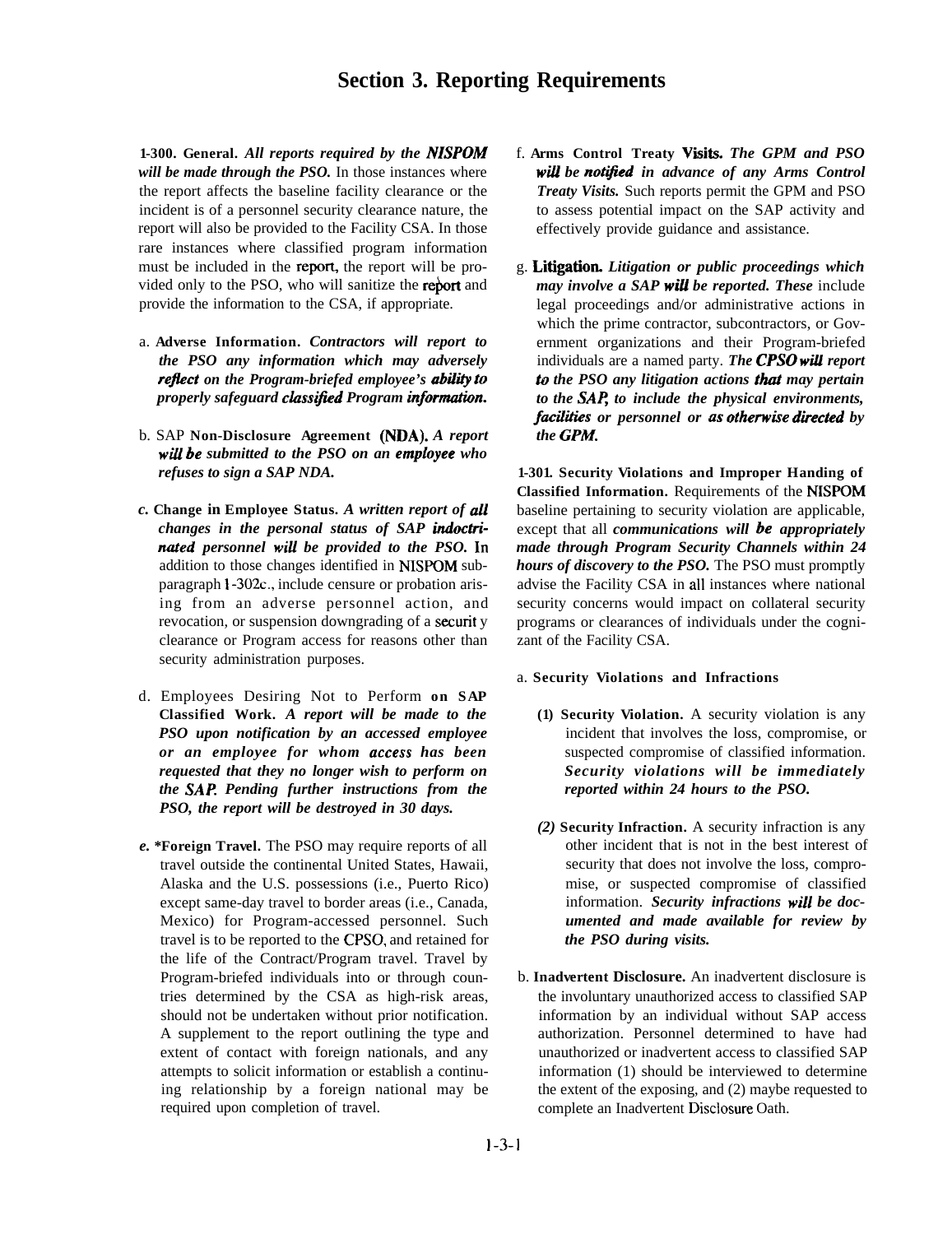- (1) If during emergency response situations, guard personnel or local emergency authorities (e.g., police, medical, fire, etc.) inadvertently gain access to Program material, they should be interviewed to determine the extent of **the exposure.** If circumstances warrant, a preliminary inquiry will be conducted. When in doubt, contact the PSO for advice.
- (2) *Refisal to sign an inadvetient disclosure oath will be reported by the CPSO to the PSO.*
- (3) Contractors shall report all unauthorized dis*closures involving RD or Formerly Restricted Data* (*FRD*) to Department of Energy (DOE) or Nuclear Regulatory **Commission** (NRC) *through their CSA.*

# 1-3-2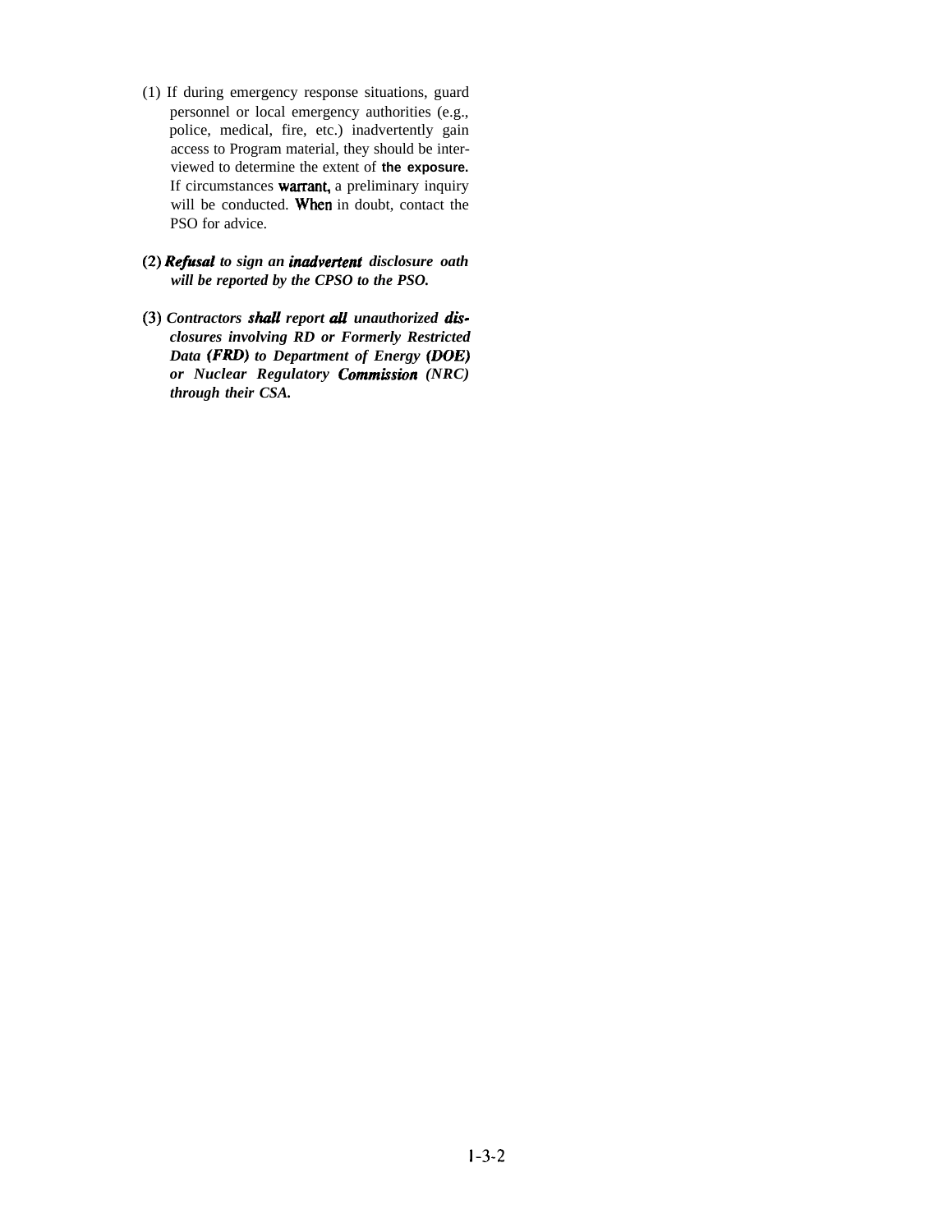# **Chapter 2 Security Clearances**

### **Section 1. Facility Clearances**

**2-100. General.** Contractors will possess a Facility Security Clearance to receive, generate, use, and store classified information that is protected in SAPs.

- a. If a facility clearance has already been granted, the SAP Program Executive Agent may carve in the Facility CSA. The agreement entered into by the Secretary of Defense (SECDEF) with the other CSA'S will determine the terms of responsibility for the Facility CSA with regard to SAP programs. Due to the sensitivity of some SAPS, the program may be carved out by the Executive Agent designated by the CSA.
- b. The CPSO shall notify the PSO of any activity which affects the Facility Security Clearance, (FCL).
- c. In certain instances, security and the sensitivity of the project may require the contract and the association of the contractor with the Program CSA be restricted and kept at a classified level. The existence of any unacknowledged effort, to include its SAPF, will not be released without prior approval of the **Pso.**

2-101. Co-Utilization of SAPF. If multiple SAPS are located within a SAPF, a Memorandum of Agreement (MOA) shall be written between government program offices defining areas of authorities and responsibilities. The first SAP in an area shall be considered to be the senior program and therefore the CSA for the zone unless authority or responsibility is specifically delegated in the MOA. The MOA shall be executed prior to the introduction of the second SAP into the SAPF.

2-102 Access **of Senior Management Officials.** *Only those Senior Management Officials requiring informatwn perkzining to the SAP shall be processed SAP access.*

#### *2-103.* **Facility Clearances for Multifacility Organizations.**

- a. When cleared employees are located at uncleared locations, the CPSO may designate a cleared mangement official at the uncleared location who shall:
	- **(1)** Process classified visit requests, conduct initial or recurring briefings for cleared employees, and provide written confirmation of the briefing to the CPSO.
	- (2) Implement the reporting requirements of the NISPOM and this Supplement for all cleared employees and furnish reports to the CPSO for further submittal to the CSA.
	- (3) Ensure compliance with all applicable measures of the NISPOM and this Supplement by all cleared employees at that location.
- b. If a cleared management official is not available at the uncleared location, the CPSO (or designee) shall conduct the required briefing during visits to the uncleared location or during employee visits to the location or establish an alternative procedure with CSA approval.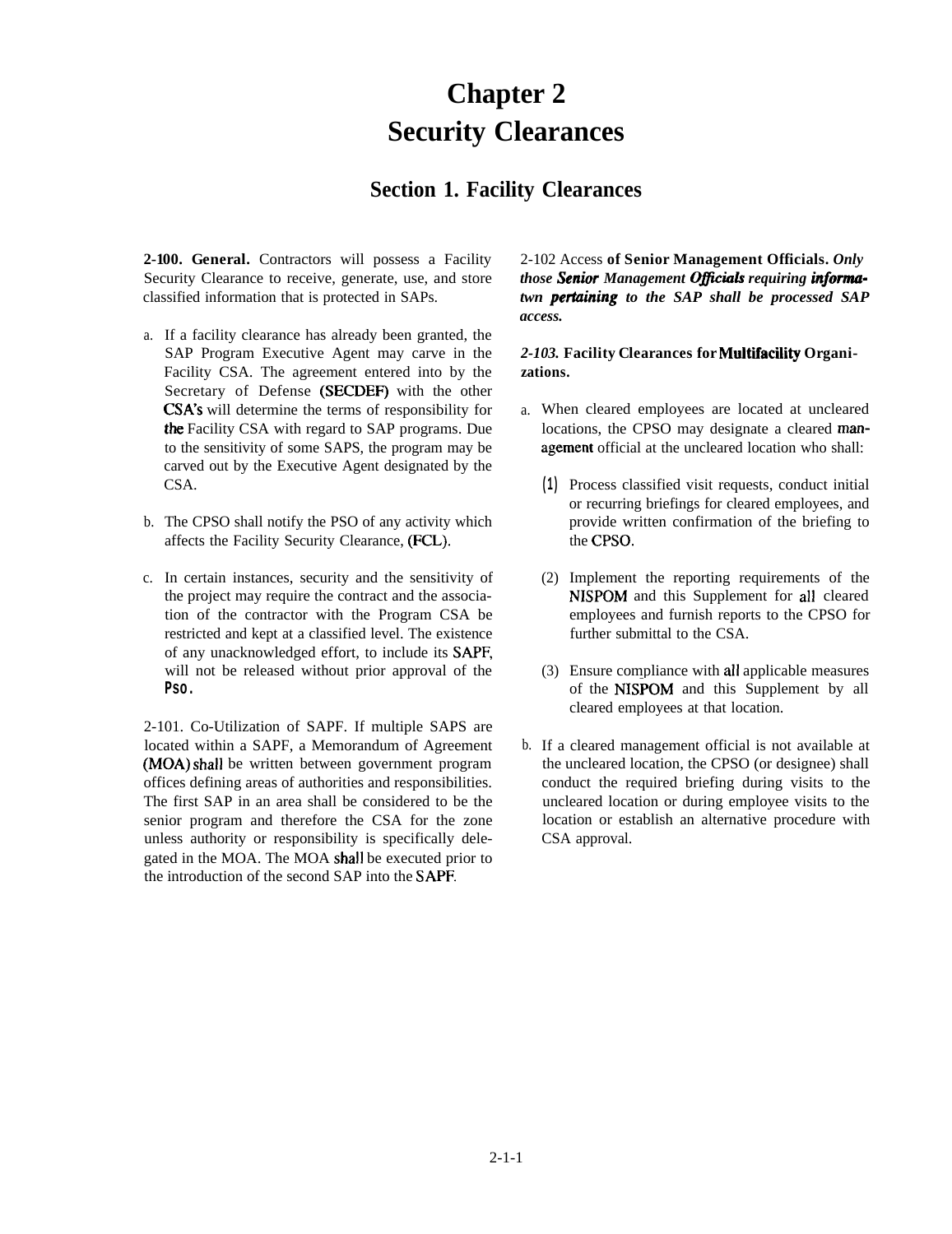### **Section 2. Personnel Clearances and Access**

2-200. General. This section establishes the requirements for the selection, processing, briefing, and debriefing of contractor personnel for SAPS.

#### 2-201. Program **Accessing Requirements and Procedures.**

- a. *The individual wiU have a valid need-to-know (NTK) and will materially and directly contribute to the Program,*
- b. *The individual will possess a minimum of a current, final SECRET security clearance or meet the investigative criteria required for the level of access.* If a person's periodic reinvestigation (PR) is outside the five-year scope and all other access processing is current and valid, the PSO may authorize access. However, the individual will be immediately processed for either a Single Scope Background Investigation (SSBI) or National Agency Check with Credit (NACC) as required by the level of clearance or as otherwise required by the contract.
- c. *The contractor will nominate the individucd and provide a description of the NTK justification. The CPM will concur with the nomination and verifi Program contribution by signature* on *the Program Access Request (PAR). The CPSO wilI complete the PAR and review it for accuracy ensuring aU required signatures are present. The* CPSO signature verifies that the security clearance and investigative criteria are accurate, and that these criteria satisfy the requirements of the Program. Information regarding the PAR may be electronically submitted. While basic information shall remain the same, signatures may not be required. The receipt of the PAR package via a preapproved channel shall be considered sufficient authentication that the required approvals have been authenticated by the CPSO and contractor program manager.

#### d. Access Criteria **and Evaluation Process.** In order

to eliminate those candidates who clearly will not meet the scope for access and to complete the Personnel Security Questionnaire (PSQ), access evaluation may be required. In the absence of written instructions from the contracting activity, the evaluation process will conform to the following guidelines:

- (1) Evaluation criteria will not be initiated at the contractor level unless both the employee and contractor agree.
- (2) Contractors will not perform access evaluation for other contractors.
- (3) Access evaluation criteria will be specific and will not require any analysis or interpretation by the contractor. Access evaluation criteria will be provided by the government as required.
- (4) Those candidates eliminated during this process will be advised that access processing has terminated.
- e. Submit a Letter of Compelling Need or other documentation when requested by the PSO.
- f. Formats required for the processing of a SAP access fall into two categories: those required for the conduct of the investigation and review of the individual's eligibility, and those that explain or validate the i ndividual's NTK. These constitute the PAR package. The PAR package used for the access approval and NTK verification will contain the following: the PAR and a recent (within 90 days) PSQ reflecting pen and ink changes, if any, signed and dated by the nominee.
- g. Once the PAR package has been completed, the CPSO will forward the candidate's nomination package to the PSO for review:
	- (I) The PSO will review the PAR package and determine access eligibility.
	- (2) Access approval or denial will be determined by the GPM and/or access approval authority.
	- (3) The PSO will notify the contractor of access approval or denial.

(4) Subcontractors may submit the PAR package to the prime. The prime will review and concur on the PAR and forward the PAR and the unopened PSQ package to the PSO.

2-2- I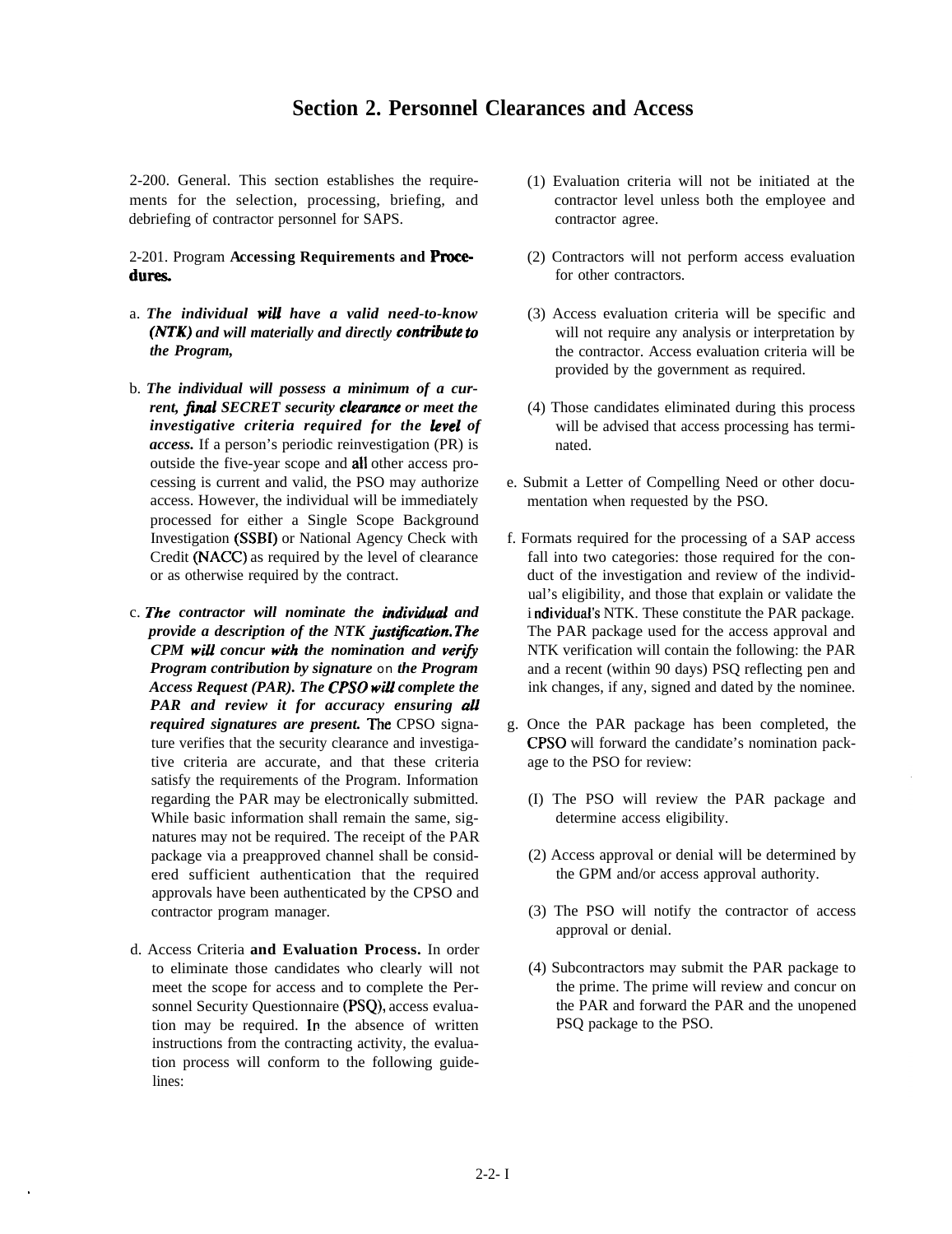h. SCI access will follow guidelines established in DCID 1/14.

#### **2-202. Supplementary Measures and Polygraph.**

- a. Due to the sensitivity of a Program or criticality of information or emerging technology, a polygraph may be required. The polygraph examination will be conducted by a properly trained, certified, U.S. Government Polygraph Specialist. If a PR is outside the 5-year investigative scope, a polygraph maybe used as an interim basis to grant access until completion of the PR.
- b. There are three categories of polygraph: Counterintelligence (CI), Full Scope (CI and life style), and Special Issues Polygraph (SIP). The type of polygraph conducted will be determined by the CSA.

2-203. **Suspension and Revocation.** All PSO direction to contractors invoIving the suspension or revocation of an employee's access will be provided in writing and if appropriate, thru the contracting officer.

2-204. **Appeal Process. The** CSA will establish an appeal process.

2-206 **Access Roster or List.** Current access rosters *of Program-briefed individuals are required at each contractor location. They* should be properly protected and maintained in accordance with the PSG. The access roster should be continually reviewed and reconciled for any discrepancies. The data base or listing may contain the name of the individual organization, position, billet number (if applicable), level of access, social security number, military rank/grade or comparable civilian rating scheme, and security clearance information. *Security personnel required for adequate securdy oversight will not count against the billet structure.*

2-205. **Agent of the Government- The** Government may designate a contractor-nominated employee as an Agent of the Government on a case-by-case basis. Applicable training and requirements will be provided by the Government to contractor designated as Agents of the Government.

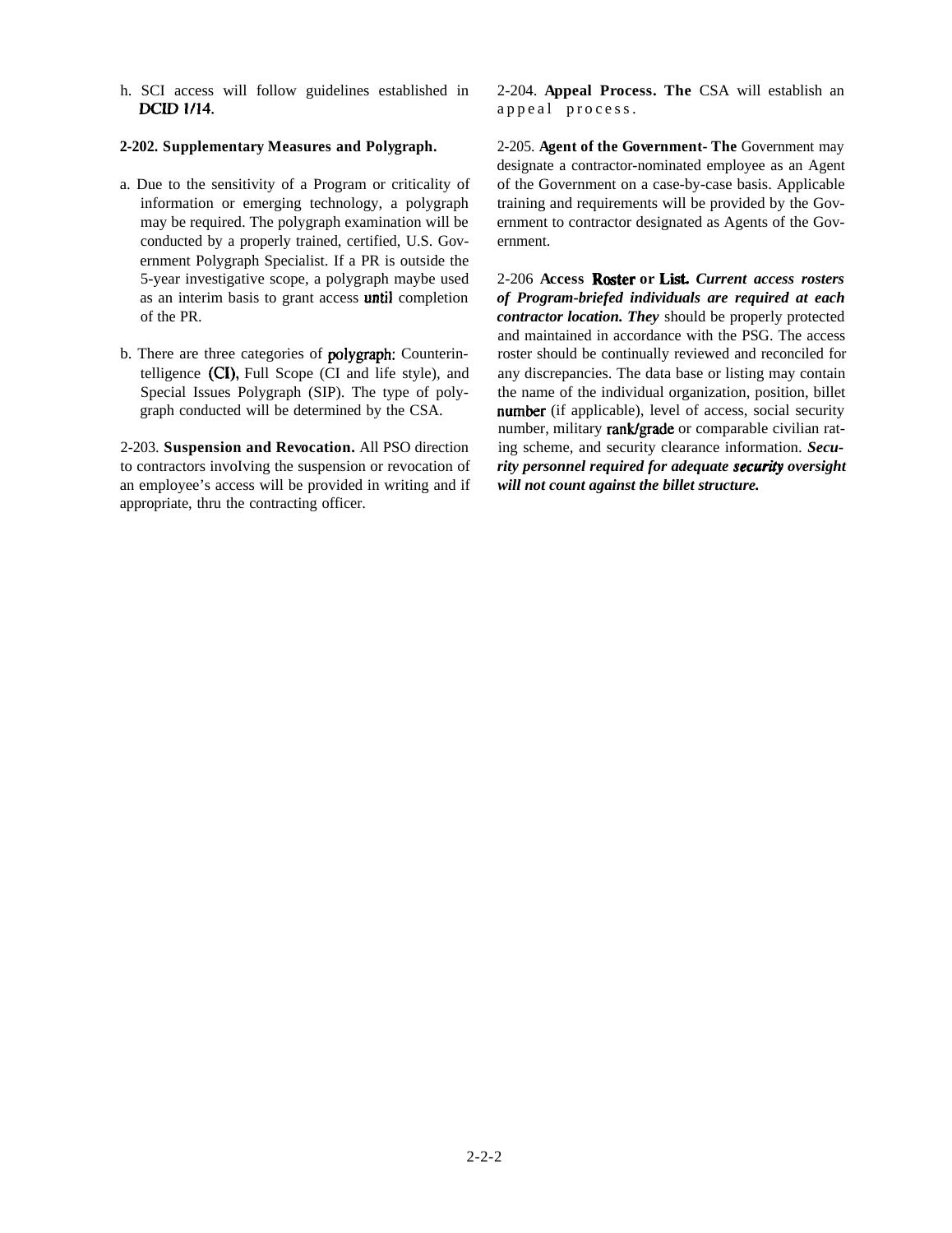# **Chapter 3 Security Training and Briefings**

# **Section 1. Security Training and Briefings**

**3-100. General.** *Every Special Access Program (SAP)* **will** have u Security Training and **Briefing Program. As** a minimum, SAP-indoetrinated personnel will be provided the same or similar training and briefings as outlined in the baseline **NISPOM.** *In addition, CPSOS* **responsible** for SAPS at contractor **facilities** will estab*lish a Security Education Program to meet any specific or unique requirements of individual special access programs.* Topics which will be addressed, if appropriate to the facility or the  $SAP(s)$ , include:

- a. *Initial Program Security Indoctrination. Every individual accessed to a SAP wiU be given an initial indoctrination. The briefing wiU ckarly tientrfi the information to be protected, the reasons why this information requires protection, and the need to execute a NDA. The individual will be properly briefed concerning the security requirements for the Program, understand their particular security responsibilities, and will sign a NDA*. This indoctrination is in addition to any other briefing required for access to collateral classified or company proprietary information. It will be the responsibility of the PSO to provide to the contractor information as to what will be included in the initial indoctrination to include fraud, waste, and abuse reporting procedures.
- b. Professionalized AIS training maybe required of all contractor Information Systems Security Representatives (ISSRS) to ensure that these individuals have the appropriate skills to perform their job functions in a competent and cost-effective manner. This training will be made available by the CSA. The training should consist of, but not be limited to, the following criteria:
	- (1) Working knowledge of all applicable and national CSA regulations and policies including those contained in this supplement;
	- (2) Use of common Information Security (INFOSEC) practices and technologies;
- j. Writing unclassified personnel appraisals and reviews.
- k. Third-Party Introductions. The purpose of the Third-Party Introduction is to provide a clearance. and/or access verification to other cleared personnel. The introduction is accomplished by a briefed third party, who has knowledge of both individual's access.
- a. Security requirements unique to SAPS;
- b. Protection of classified relationships;
- c. Oprations Security (OPSEC);
- d. Use of nicknames and code words;
- e. Use of special transmission methods;
- f. Special test-range security procedures;
- g. Procedures for unacknowledged SAP security. An unacknowledged SAP will require additional security training and briefings, beyond that required in the baseline. Additional requirements will be specified in the Contract Security Classification Specification and will address steps necessary to protect sensitive relationships, locations, and activities.
- h. Specific procedures to report fraud, waste, and abuse.
- i. Computer security education that is to include operational procedures, threats, and vulnerabil ities.

**3-101. Security 'lhiiing.** *The CPSO wifl ensure that the foUowing security training meosures are implemented:*

(3) AIS certification testing procedures;

(4) Use of a risk management methodology;

(5) Use of configuration management methodology.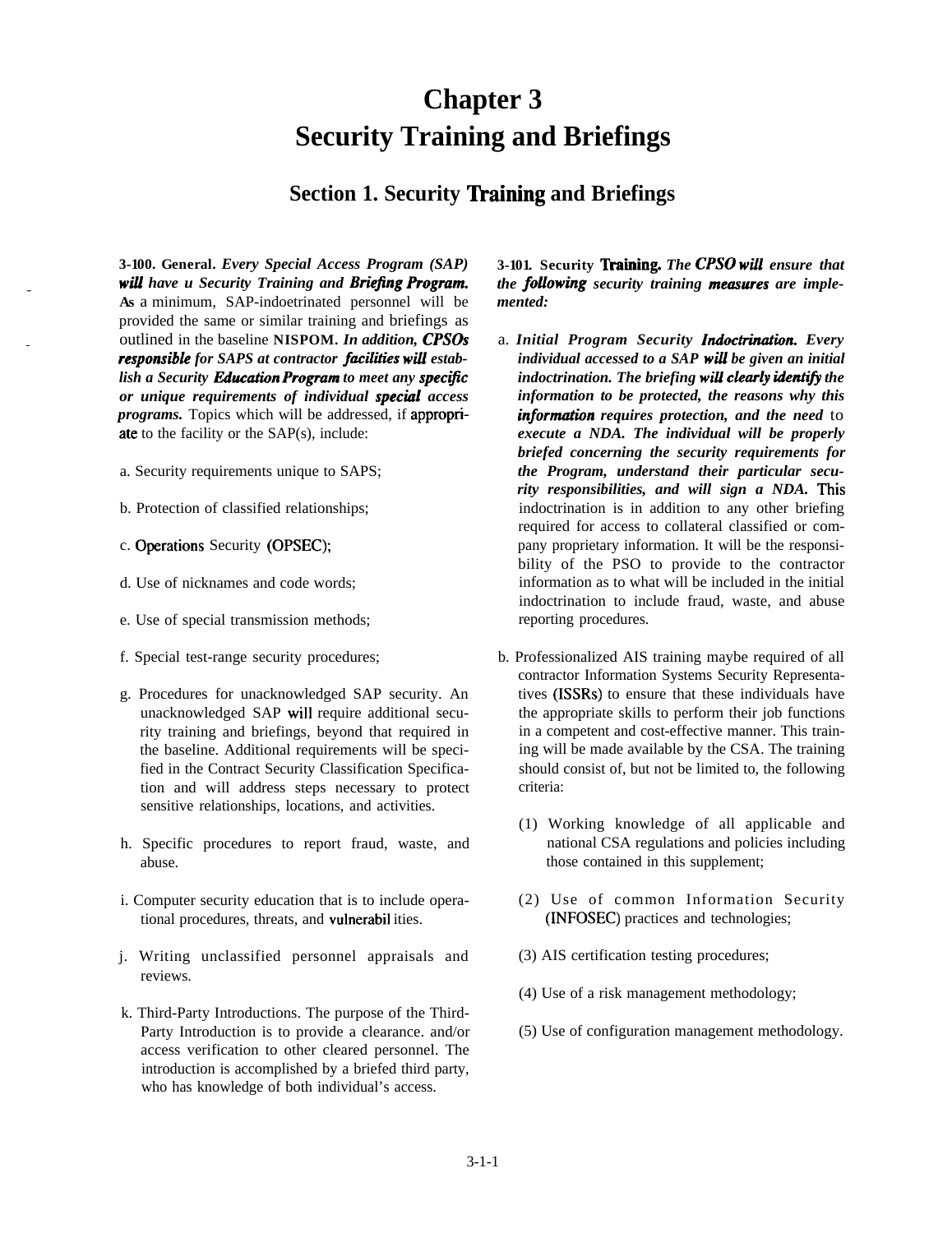**3-102. Unacknowledged Special Access Programs (SAP).** Unacknowledged SAPS require a significantly greater degree of protection than acknowledged SAPS. Special emphasis should be placed on:

- a. Why the SAP is unacknowledged;
- b. Classification of the **SAP**:
- c. Approved communications system;
- d. Approved transmission systems;
- e. Visit procedures;
- f. Specific program guidance.

3-104. **Debriefing and/or Access Termination.** *Persons briefed to SAPS will be debriefed by the CPSO or* his designee. The debriefing will include as a mini*mum a reminder of each individual's responsibilities according to the NDA which states that the individual has no Program or Program-related material in his/her possession, and that he/she understands his/her responsibilities regarding the disclosure of classified* Program information.

#### **3-103. Refresher Briefings.** *Every accessed inalvidud will receive an annual refresher briefing from the CPSO to include the folbwing, as a minimum:*

- a. Review of Program-unique security directives or guidance;
- b. Review of those elements contained in the original NDA.

**Note. The** PSO may require a record to be maintained of this training.

- a. Debriefings should be conducted in a SAPF, Sensitive Compartmented Information Facility (SCIF), or other secure area when possible, or as authorized by the PSO.
- b. Procedures for debriefing will be amanged to allow
- (1) Remind the individual of **his/her** continuing *obligations agreed to in the SAP NDA.*
- *(2) Remind the individual that the NDA is a legal contract between the individual and the U.S. Government.*
- (3) Advise that **all** classified **information** to include *Program information is now and forever the property of the U.S. Government.*
- **(4)** *Remind the individual of the penalties for espionage and unauthorized disclosure as con***tained** in Tides 18 and 50 of the U.S. Code. The *briefer should have these documents available* for handout upon **request**. Require the *individual to sign and agree that questions about the iVDA have been answered and that Tides 18 and 50 (U.S. Codes) were made avaihzble and understood.*
- *(5) Remind the individual of his/her obligation not to discuss, publish, or otherwise reveal information about the Program. The appearance of Program information in the public domain does not constitute a de facto release from the continuing* secrecy *agreement.*
- *(6) Advtie thut any future questwns or concerns regarding the Program (e.g., solicitations for information, approval to publish material based on Program knowledge and/or experience) wiU be directed to the CPSO. The individual will be provided a telephone number for the CPSO or PSO.*
- *(7) Advise that each provision of the agreement is severable, i.e., if one proviswn is declared unenforceable, all others remain in force.*
- *(8) Emphasize that even though an individual signs a Debriejlng Ackno wledgment Statement, he/she is never released from the original NDA/secrecy agreement unless specifically notijied in writing.*
- each individual the opportunity to ask questions and receive substantive answers from the debriefer.
- *c. Debriefing Ackno wledgments will be used and executed at the time of the debriefing and include the following:*
- d. Verify the return of any and all SAP classified material and unclassified Program-sensitive material and identify all security containers to which the individual had access.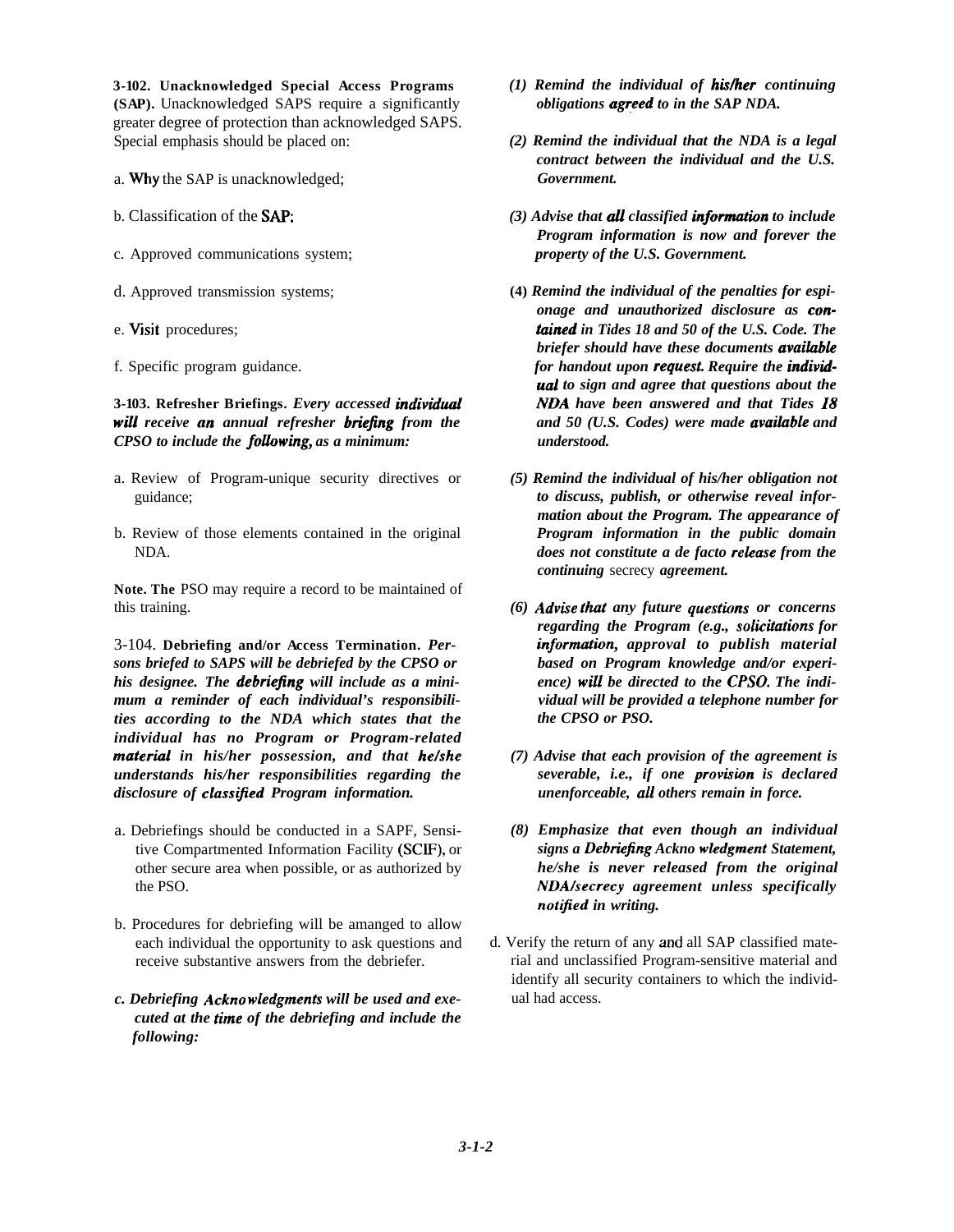- e. When debriefed **for cause, include a brief statement as to the reason** for termination of access and notify the PSO. In addition the CPSO will notify all agencies holding interest in that person's clearance/ accesses.
- f. The debriefer will advise persons who refuse to sign a debriefing acknowledgment that such refusal could affect future access to special access programs and/ or continued clearance eligibility. It could be cause for administrative sanctions and it will be reported to the appropriate" Government Clearance Agency.
- g. Provide a point of contact for debriefed employees to report any incident in the future which might affect the security of the Program.

**3-105. Administrative Debriefings.** Efforts to have all Program-briefed personnel sign a Debriefing Acknowledgment Statement may prove difficult. If attempts to locate an individual either by telephone or mail are not successful, the CPSO should prepare a Debriefing Acknowledgment Statement reflecting the individual was administratively debriefed. *The Debriefing Acknowledgment Statement will be forwarded to the PSO. The CPSO will check* to *ensure that no Program material is charged out to, or in the possession of these persons.*

**3-106. Recognition and Award Program.** Recognition and award programs could be established to single out those employees making significant contributions to Program contractor security. If used, CPSOS will review award write-ups to ensure recommendations do not contain classified information.

#### $3 - 1 - 3$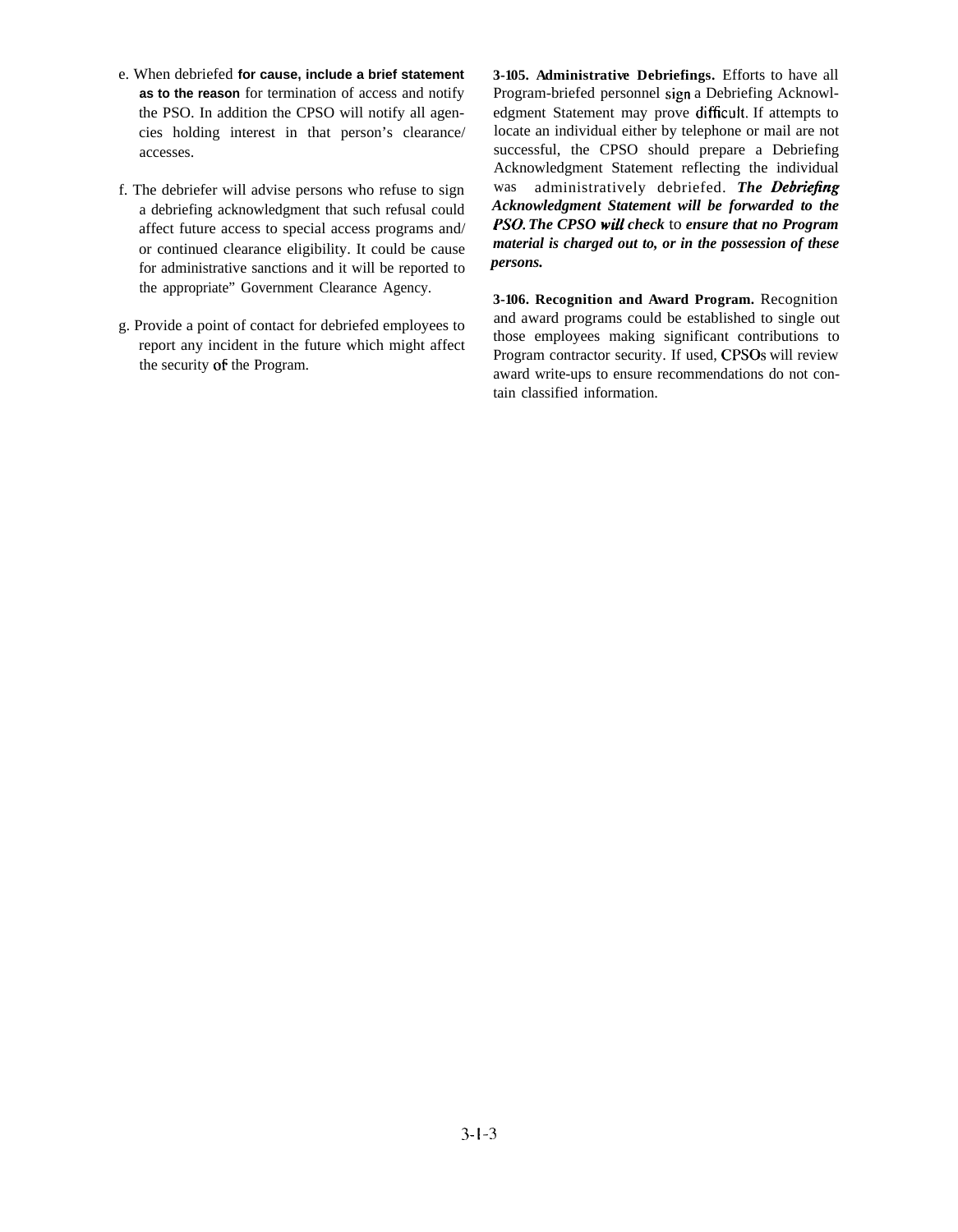# **Chapter 4 Classification and Markings**

**Challenges to Classification.** *AU challenges to SAP dassijied information andor material shall be for*warded **through** the CPSO to the PSO to the appropri-*@? Government contracting activity. AU such challenges shall remain in Program channels.* 

**Section 1. Classification**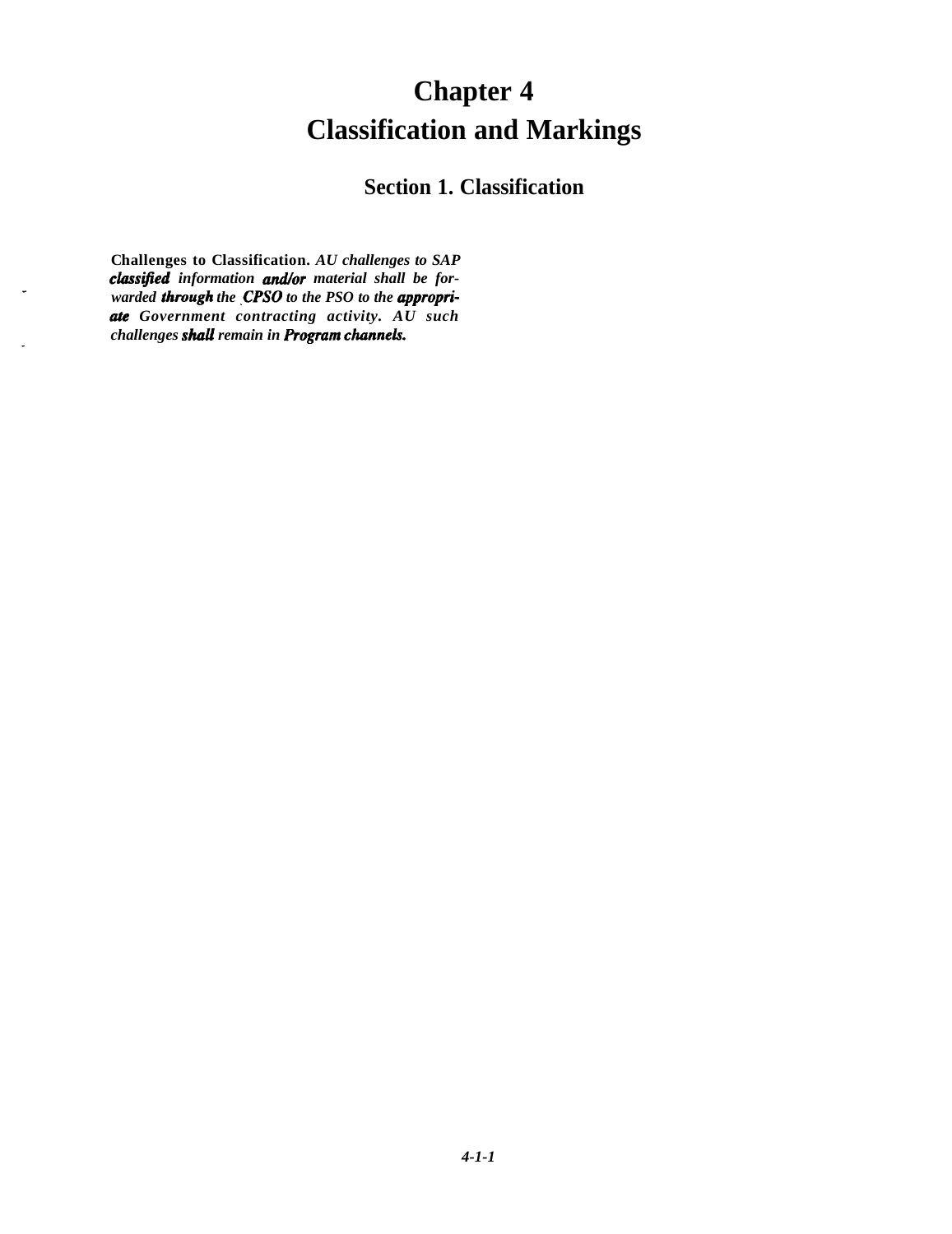### **Section 2. Marking Requirements**

4-200. **General.** Classified material that is developed *under a SAP will be marked and controlled in accordance with the NISPOM, this Supplement, the Program Security Classification Guide, and other Program guidance as directed by the PSO.*

*4-201.* **Additional Provisions and Controls. The** PSO may specify additional markings to be applied to SAP working papers based on the sensitivity and criticality of the Program, when approved by the CSA.

4-202. **Engineer's Notebook.** An engineer's notebook is a working record of continually changing Program technical data. It should NOT include drafts of correspondence, reports, or other materials. *The outer cover and first page will be marked with the highest classijication level contained in the notebook.* Portion marking or numbering is not required. Other requirements pertaining to these notebooks may be imposed by the PSO.

4-203. **Cover Sheets.** *Cover sheets will be applied to SAP documents when the documents are created or distributed. NOTE: CODE WORDS WILL NOT BE PRINTED ON THE COVER SHEETS.* The unclassified nickname, digraph, or trigraph may be used.

*4-204.* **Warning Notices.** *Generally, Program classified marking and transmission requirements will follow this Supplement. Transmission of Program or Program-related material will be determined by the PSO. Besides the cfassijications markings, inner containers will be marked:*

"**TO** BE OPENED ONLY **BY**:" followed by the *name of the individual to whom the material is sent.* A receipt may be required. Apply the following markings on the bottom center of the front of the inner container: etc. and the state of the state of the state of the state of the state of the state of the state of th

#### WARNING

THIS PACKAGE CONTAINS CLASSIFIED U.S. GOVERNMENT INFORMATION. TRANSMISSION OR REVELATION OF THIS INFORMATION IN ANY MANNER TO AN UNAUTHORIZED PERSON IS PROHIBITED BY TITLE 18, U.S. CODE, SEC-TION 798 (OR TITLE 42, SECTION XX FOR RD OR FRD MATERIAL). IF FOUND, PLEASE DO NOT OPEN. "CALL COLLECT" THE FOLLOWING NUM-BERS, (area code) (number) (PSO/CPSO work number) DURING WORKLNG HOURS OR (area code) (number) (PSO/CPSO) AFTER WORKING HOURS.

**4-2- I**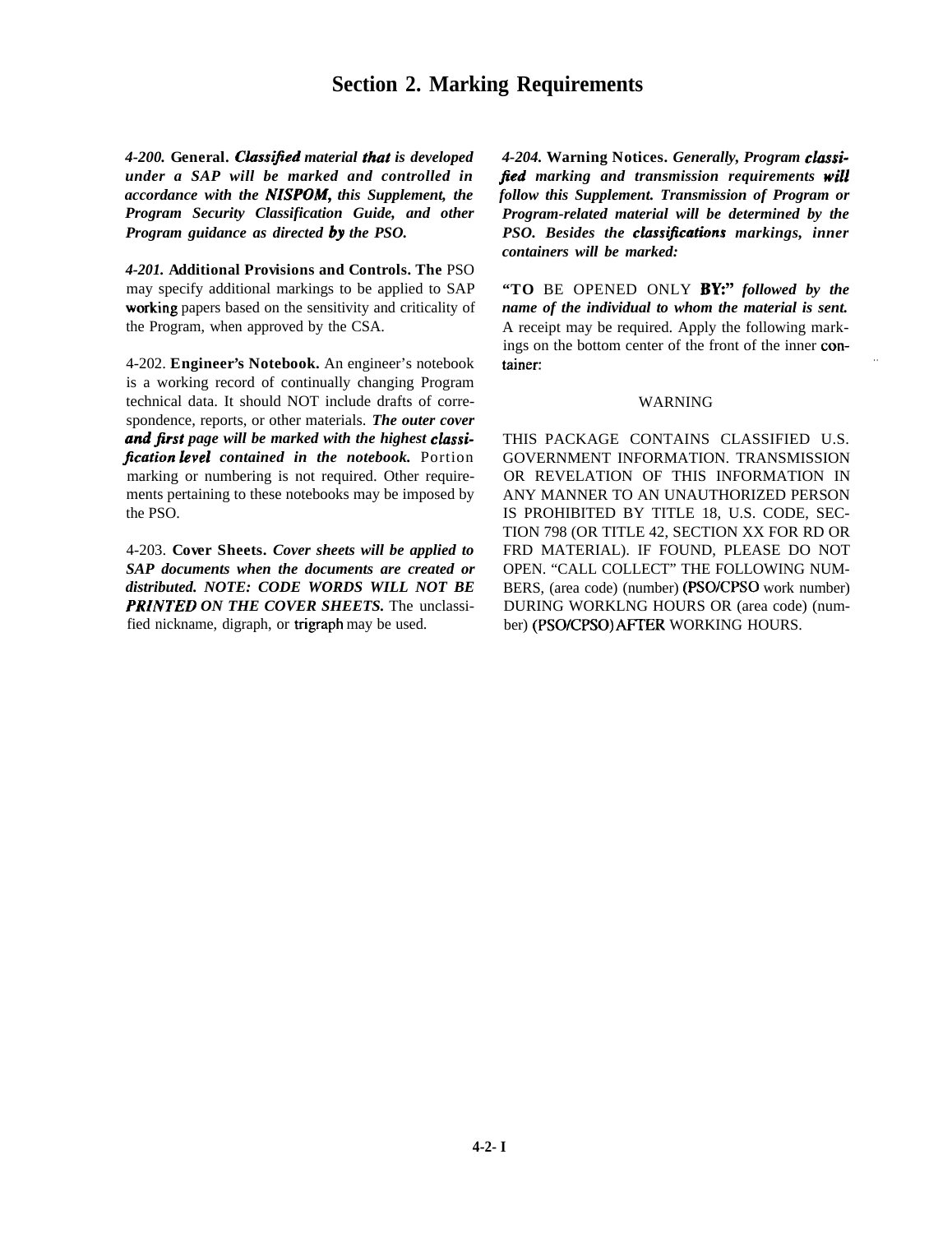# **Chapter 5 Safeguarding Classified Information**

# **Section 1. General Safeguarding Requirements**

**5-100. General.** Classified and unclassified sensitive SAP material must be stored in SAP CSA approved facilities only. Any deviations must have prior approval of the SAP CSA or designee.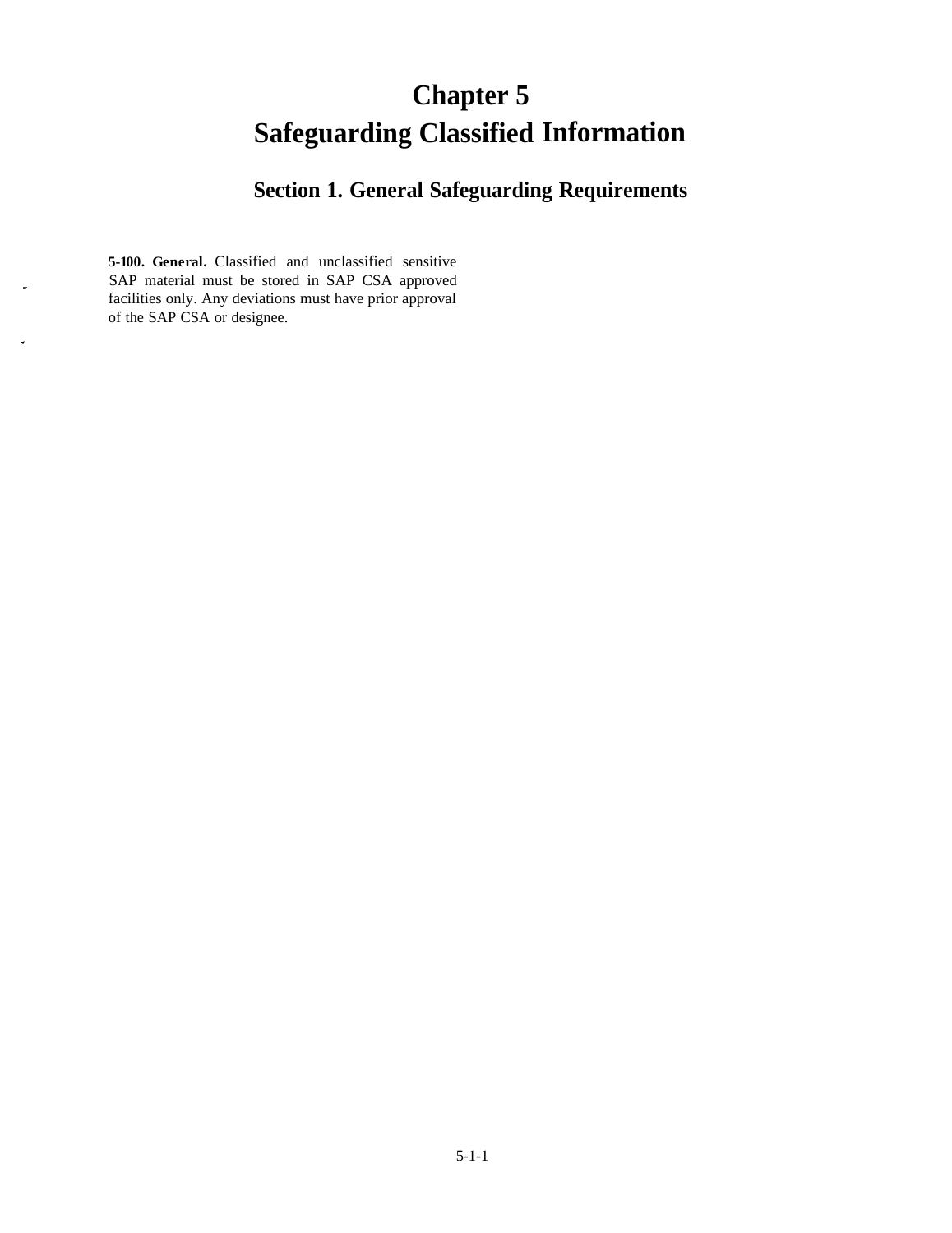# **Section 2. Control and Accountability**

5-200. **General.** *Contractors shall develop and main***tain** a system that **enables** control of SAP classified information and *unclassified Program sensitive infor*mation for which the contractor is responsible.

5-24)1. **Accountability.** *Accountability of ckssijied SAP material shaU be determined and approved in writing by the CSA or designee at the time the SAP is approved.* A separate accountability control system may be required for each SAP.

5-203. Collateral classified material required to support a SAP contract may be transferred within SAP controls. *Transfer will be accomplished in a manner that will not compromise the SAP or any classified information.* The PSO will provide oversight for collateral classified *material maintained in the SAP* Collateral classified material generated during the performance of a SAP contract may be transferred from the SAP to the contractor's collateral classified system. The precautions required to prevent compromise will be approved by the Pso.

**5-202. Annual Inventory.** An annual inventory of accountable SAP classified material may be required. The results of the inventory and any discrepancies may be required to be reported in writing to the PSO.

#### 5-2-1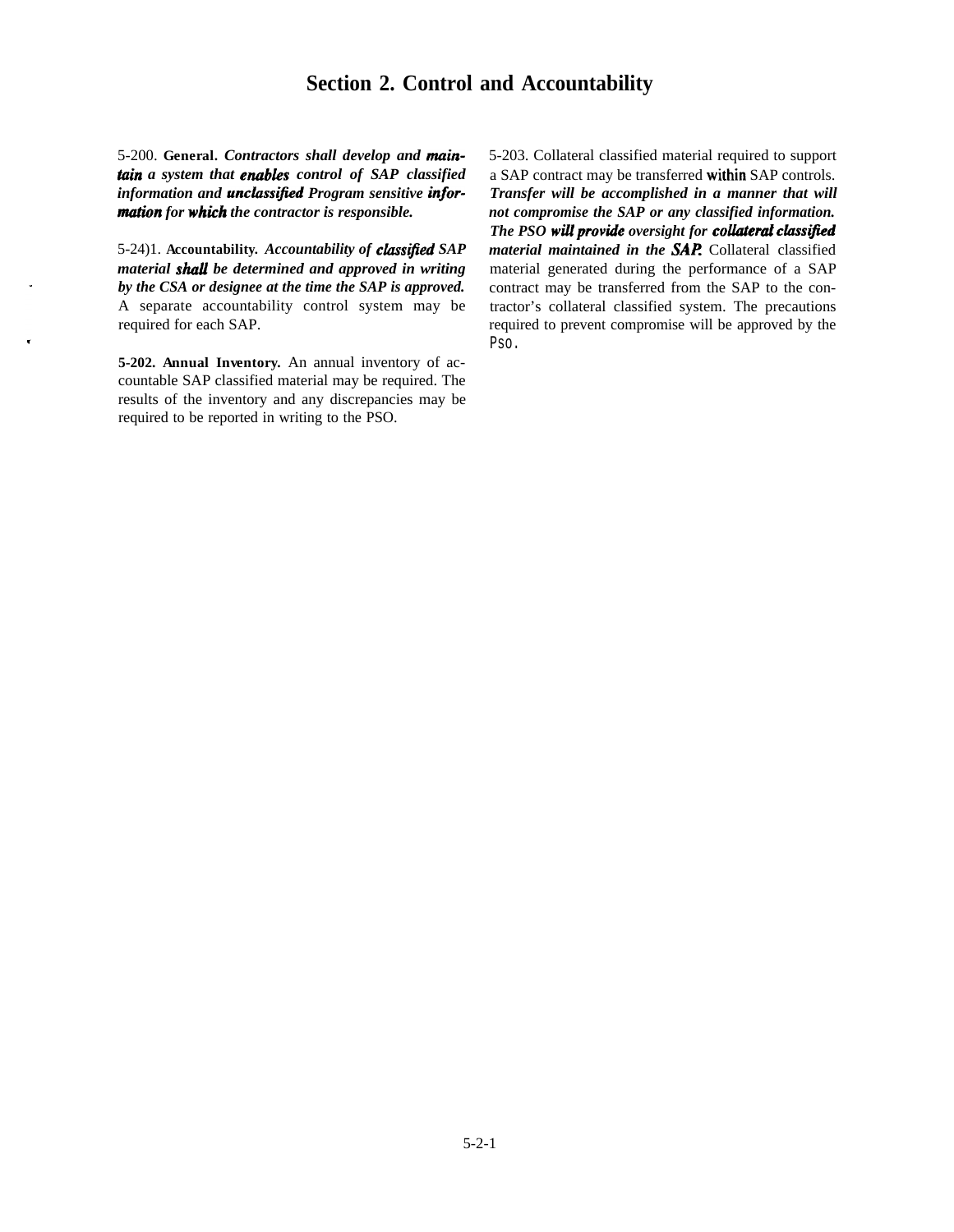# **Section 3. Storage and Storage Equipment**

(not further supplemented)

 $\omega$ 

 $\mathcal{A}$ 

# 5-3-1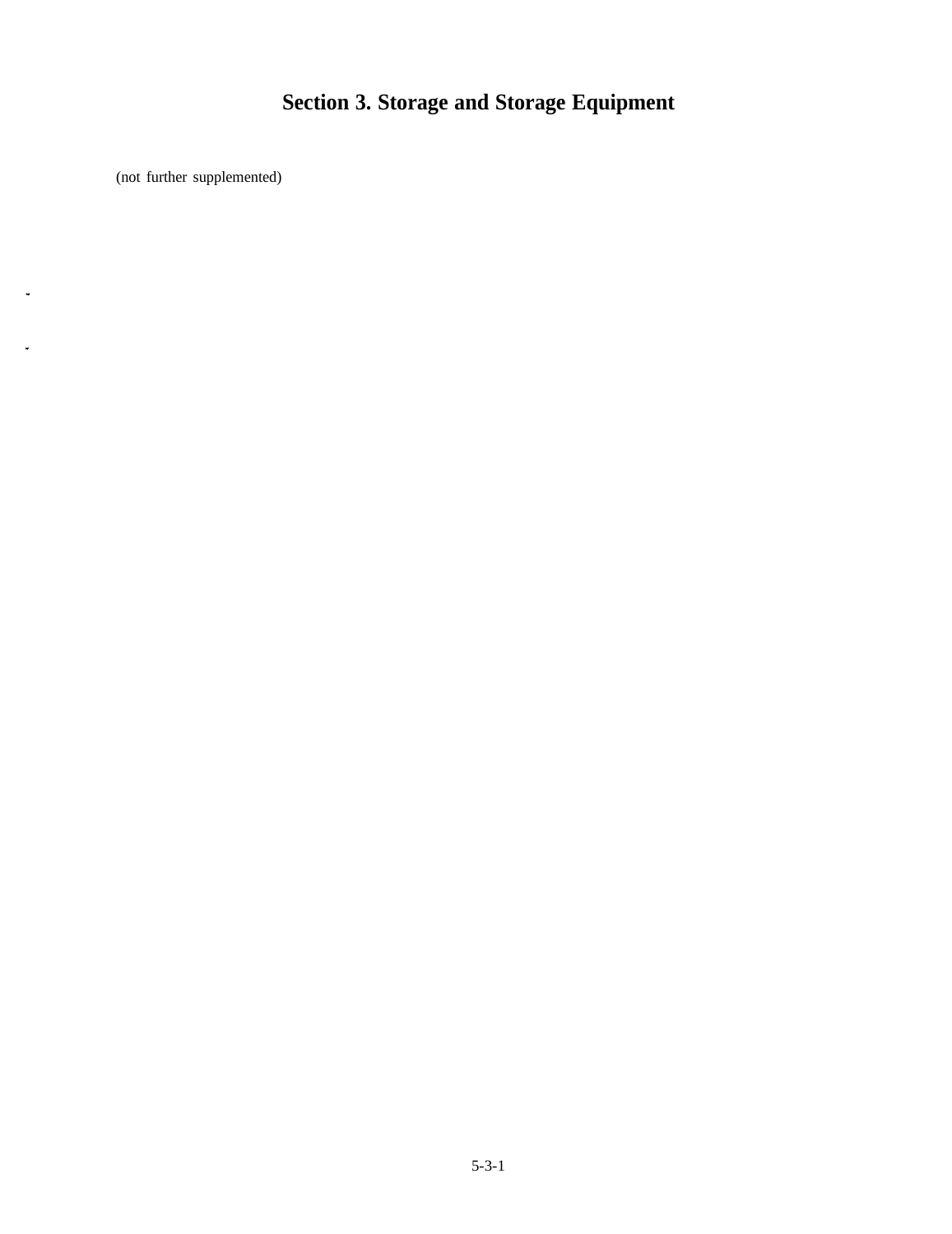### **Section 4. Transmission**

5-400. General. *SAP classified material shall be transmitted outside the contractor's facility in a manner that prevents /0ss or unauthorized access.*

*5-401.* **Preparation.** *AU cfassifwd SAP material will be* prepared, **reproduced**, and packaged by **Program***briefed personnel in approved Program facilities.* 

5-403. Secure Facsimile and/or Electronic Transmis**sion.** Secure facsimile and/or electronic transmission encrypted communications equipment may be used for the transmission of Program classified information.

*5-402.* **Couriers.** *The PSO through the CPSO will provide detaikd courier instructions to couriers when hand-carrying SAP material The CPSO will provtie the courier with an authorization letter.* Report any travel anomalies to the CPSO as soon as practical. The CPSO will notify the PSO.

*When secure facsimile andor ekctronic transmission is permitted, the PSO or other Government cognizant security reviewing activity will approve the system in writing.* Transmission of classified Program material by this means may be **receipted** for by an automated system generated message that transmission and receipt has been accomplished. For TOP SECRET documents a receipt on the secure facsimile may be **required** by the Pso.

5-404. **U.S. Postal Mailing.** A U.S. Postal mailing channel, when approved by the PSO, may be established to ensure mail is **received** only by appropriately cleared and accessed peisonnel.

5-405. **TOP SECRET Transmisdon.** *TOP SECRET* (TS) SAP will be transmitted via secure **data** transmis*sion or via Defense Courier Service unless other means have been authorized by the PSO.*

#### 5-4-1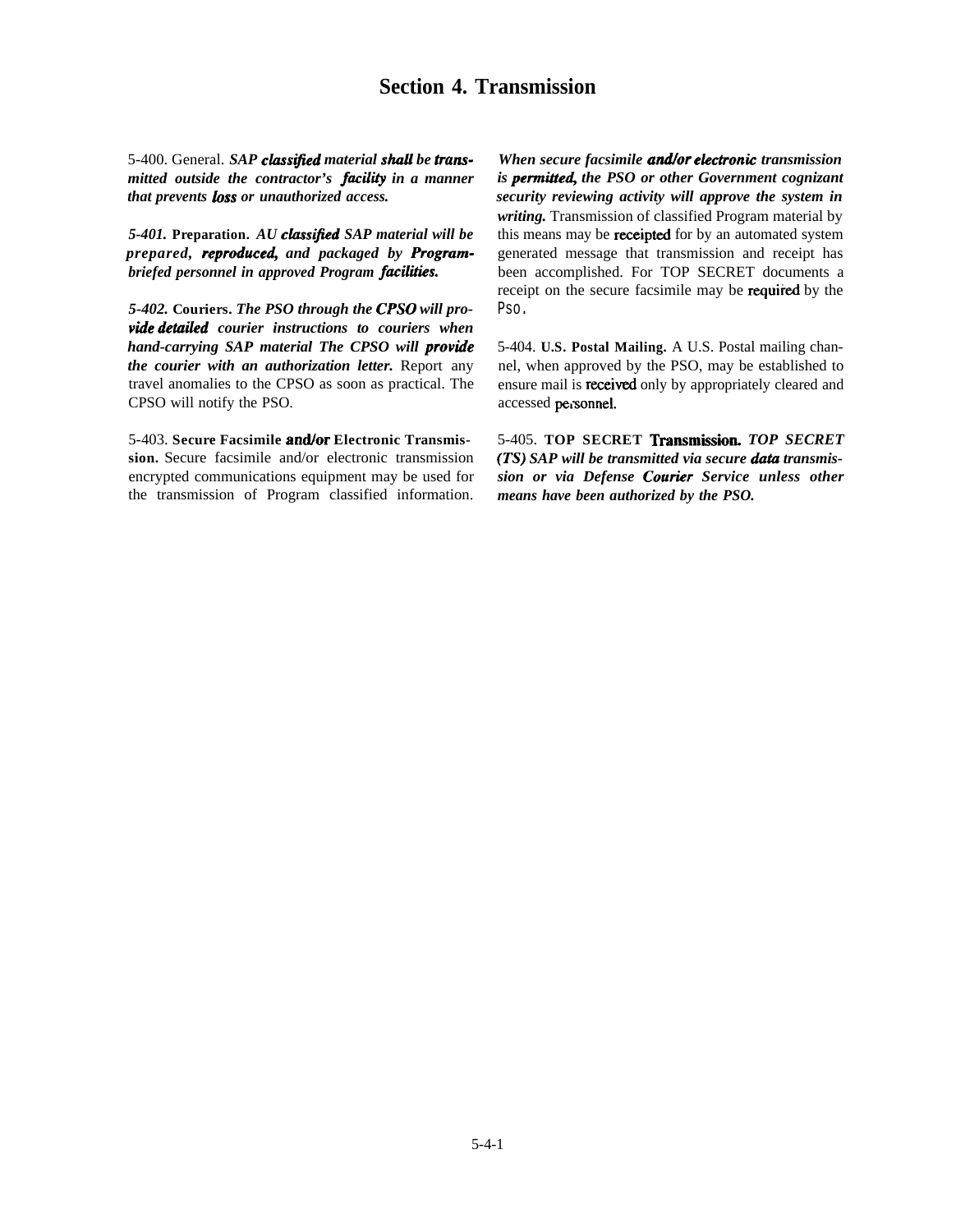# **Section 5. Disclosure**

5-500. **Release of Information.** *Public release of SAP information* is not authorized without written authority from the Government as provided for in U.S. Code, *Titles 10 and 42.* Any attempt by unauthorized personnel to obtain Program information and sensitive data will be reported immediately to the Government Program Manager (GPM) through the PSO using approved secure communication channels.

#### 5-5-1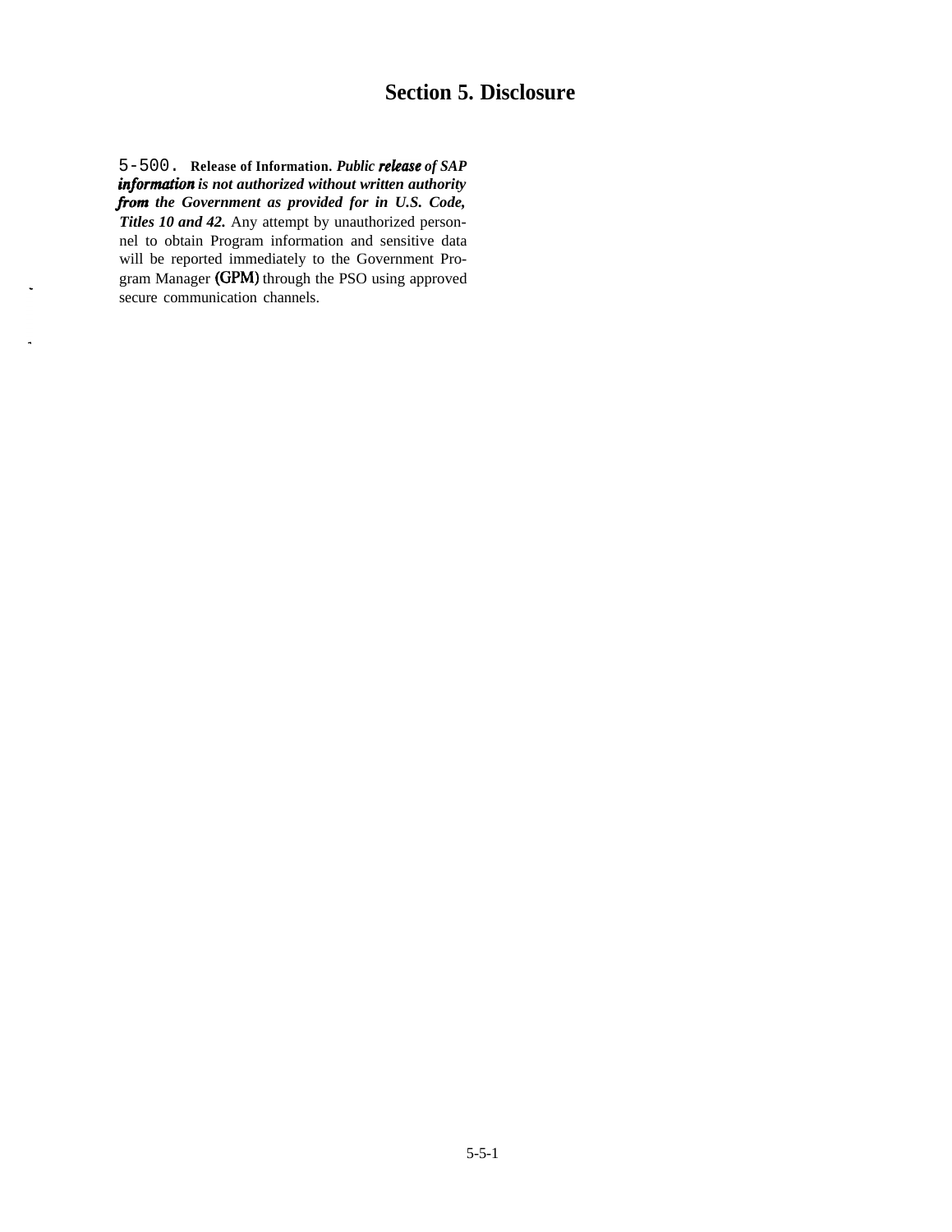# **Section 6. Reproduction**

5-600. **General.** *Program material will be reproduced on equipment specifically designated by the CPSO* and may require approval by the PSO. The CPMS and CPSOS may be required to prepare written reproduction procedures.

**5-601. The** PSO or designee may approve reproduction of TS material.

### 5-6-1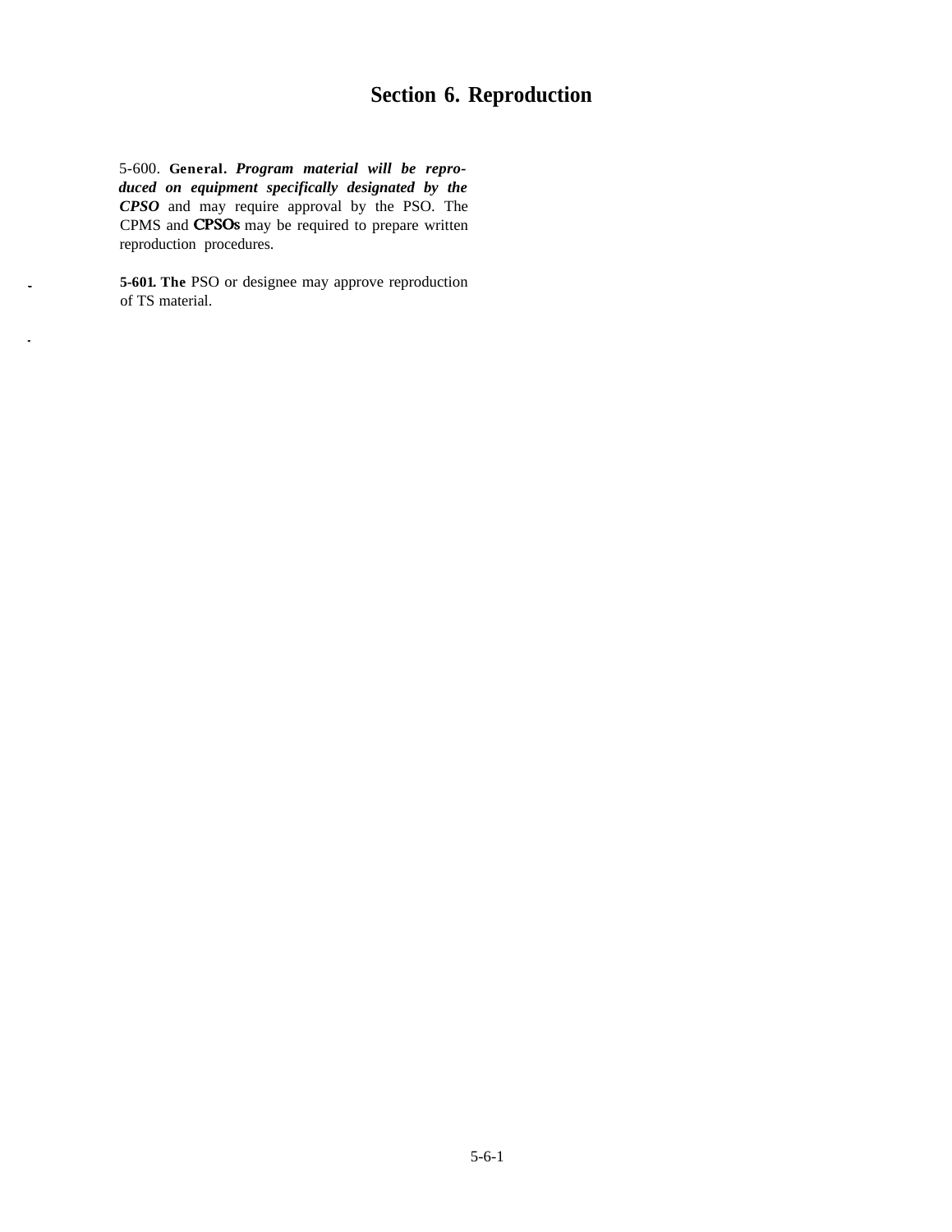# **Section 7. Disposition and Retention**

**5-700. Deposition.** CPSOS may be required to inventory, dispose of, request retention, or return for disposition all classified SAP-related material (including AIS media) at contract completion and/or close-out. *Request for proposal* (RFP), solicitation, or bid and proposal collateral classified and unclassified material con**tained in Program files** will be reviewed and screened *to determine appropriate disposition (Le., destruction, request for retention). Disposition recommenddions by categories of information or by document control numbeq when required, will be submitted to the PSO for concurrence. Requests for retention of classified information (SAP and non-SAP) will be submitted to the Contracting Officer, through the PSO for review and approval. Requirements for storage and control of materials approved for retention will be approved by the* **Pso.**

**5-701. Retention of SAP Material. The** contractor may be required to submit a request to the Contracting Officer (CO), via the PSO, for authority to retain classified material beyond the end of the contract performance period. The request will also include any retention of Program-related material. *The contractor will not retain any Program information unless specifically authorized in writing by the Contracting Ojjicer. Storage and control requirements of SAP materials will be approved by the PSO.*

*5-702.* **Destruction.** *Appropriately indoctrinated personnel shall ensure the destruction of classified SAP data*. The CSA or designee may determine that two persons are required for destruction. Nonaccountable waste and unclassified SAP material may be destroyed by a single Program-briefed employee.

#### 5-7-1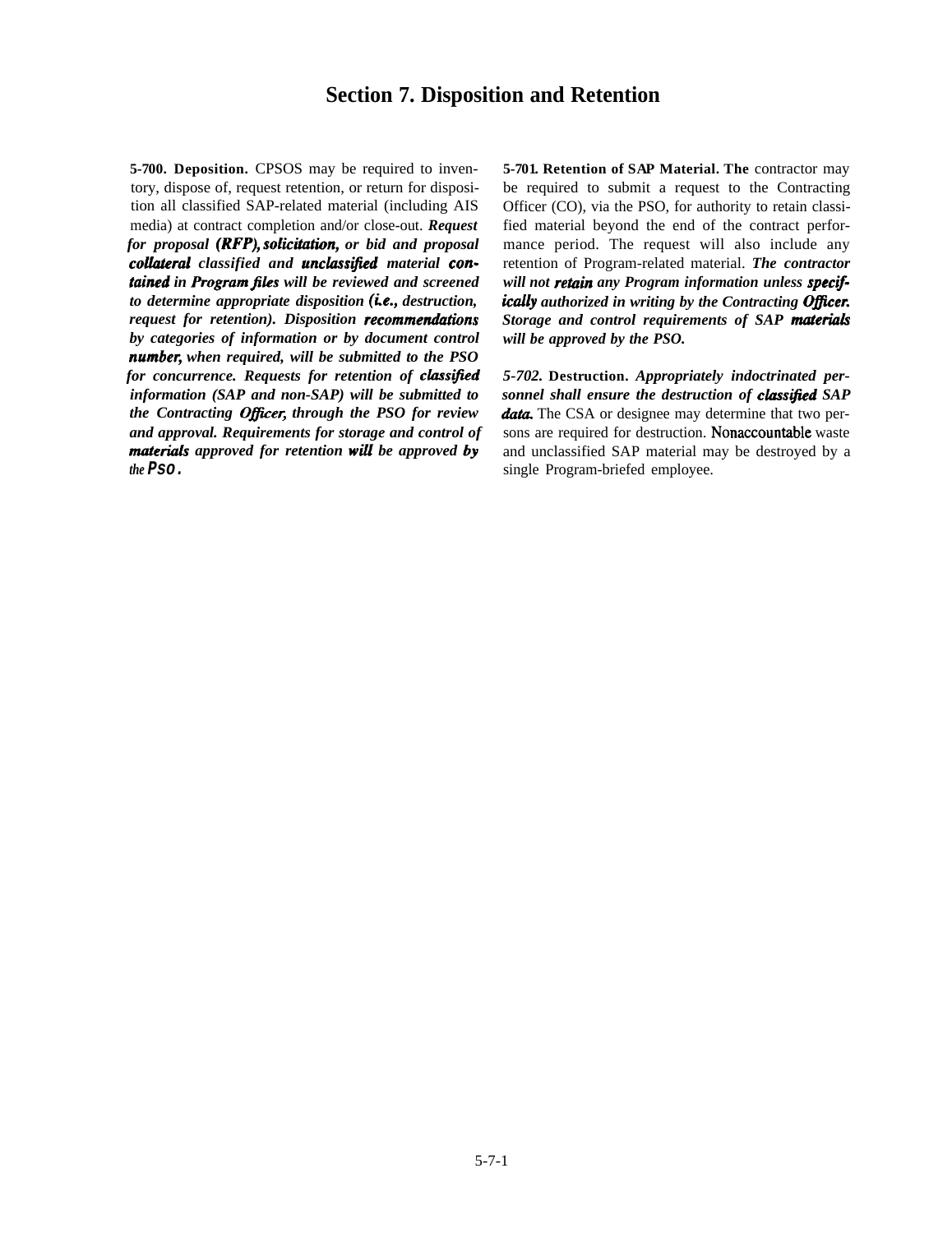### **Section 8. Construction Requirements**

5-800. General. Establishing a Special Access Program Facility (SAPF). Prior to commencing work on a SAP, the contractor may be required to establish an approved SAPF to afford protection for Program classified information and material. *Memorandums of Agreement (MOA) are required prwr to allowing SAPS with diflerent CSAS to share a SAPl?*

#### *5-801.* **Special Access Program Facility.**

- a. A SAPF is a program area, room, group of rooms, building, or an enclosed facility accredited by the PSO where classified SAP Program business is conducted. *SAPFS will be afforded personnel access* control to preclude entry by *unauthorized* person*nel Non-accessed persons entering a SAPF will be escorted by an indoctrinated person.*
- b. A Sensitive Compartmented Information Facility (SCIF) is an area, room, building, or installation that is accredited to store, use, discuss, or electronically process SCI. The standard and procedures for a SCIF are stated in DCIDS 1/19 and 1/21.
- c. *SAPFS* accredited prior to *implementation* of this *Supplement will retain accreditation until no longer required or recertification is required due to major modification of the external perimeter, or changes to the Intrusion Detection System (IDS), which affects the physical safeguarding capability of the facility.*
- d. *Physical security stindards will be stated in the* Government's RFP, RFQ, contract, or other pre*contract or contractual document.*
- *e. The* need-to-know (NTK) of the SAP effort may warrant establishment of multi-compartments within the same SAPF.
- f. \*There may be other extraordinary or unique circumstances where existing physical security standards
- a. DCID  $1/21$  standards may apply to a SAPF when one or more of the following criteria are applicable:
	- (1) State-of-the-art technology as determined by CSAS to warrant enhanced protection.
	- (2) Contractor facility is known to be working on specific critical technology.
	- (3) Contractor facility is one of a few (3 or less) known facilities to have the capability to work on specific critical technology.
	- (4) TOP SECRET or SECRET material is maintained in open storage.
	- (5) A SAPF is located within a commercial building, and the contractor does not control all adjacent spaces.
	- (6) SCI or Intelligence Sources and methods are involved.
	- (7) Contractors or technologies known to be a target of foreign intelligence services (FIS).
- b. The NISPOM baseline closed area construction requirements with Sound Transmission Class (STC) in accordance with DCID 1/21, Annex E and intrusion alarms in accordance with Annex B, DCID 1/21 may apply to a SAPF when one of the following criteria are applicable.
	- (1) Not state-of-the-art technology and the technology is known to exist outside U.S. Government control.

are inconsistent with facility operating requirements, for example, but not limited to, research and test facilities or production lines. *Physical security requirements under these circumstances will be established on a case-by-case basis and approved* by the *PSO/Contracting Officer*, as appropriate. *(Note: as approved by the CSA at establishment of the SAR)*

*g. The PSO will determine the appropriate security countermeasures for discussion areas.*

#### *5-802.* **Physical Security Criteria Standar&**

(2) The SAP is a large-scale weapon system production program.

(3) No open storage of Confidential SAP material in a secure working area unless permitted by the PSO on a case-by-case basis.

5-8-1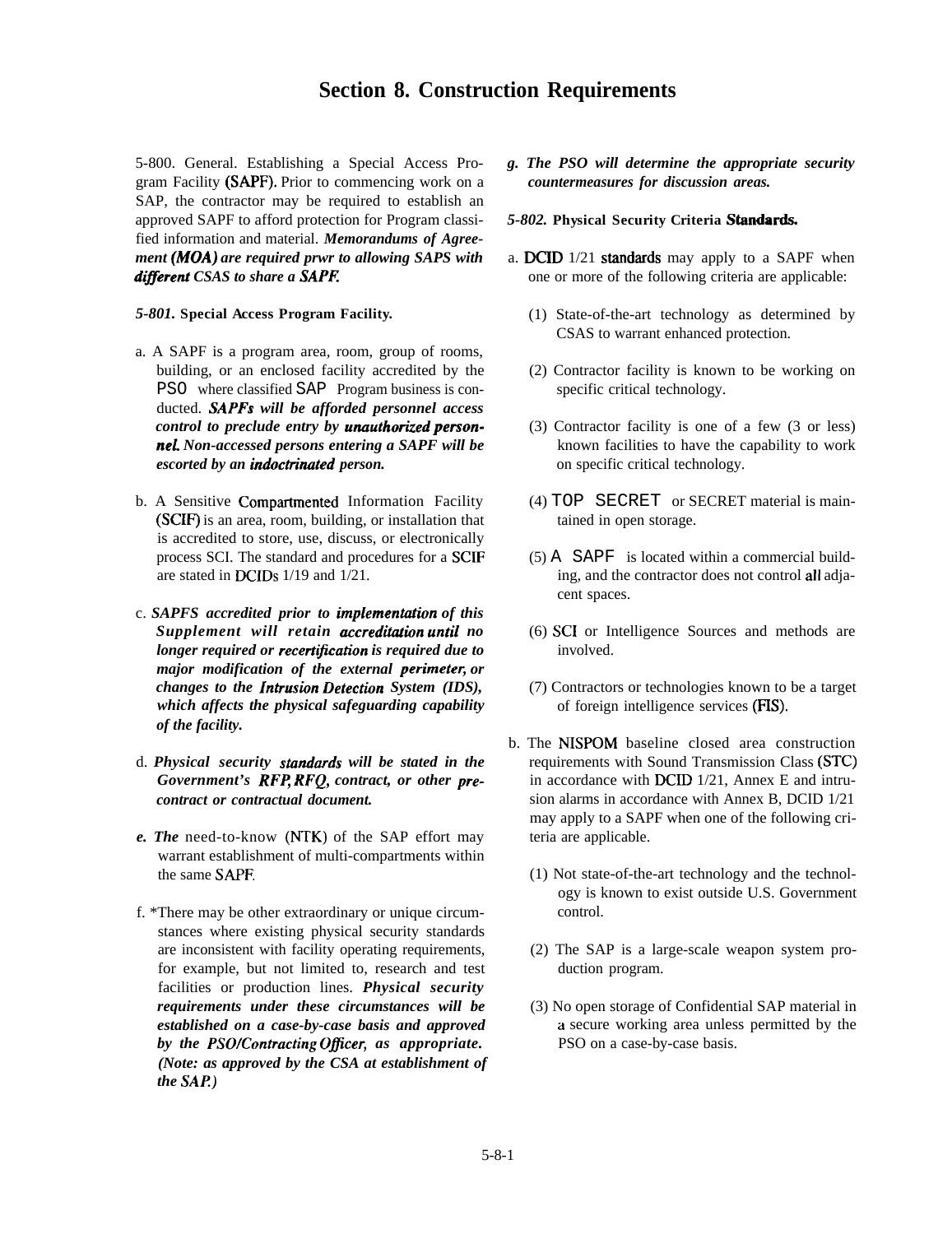- (4) A SAPF located within a controlled access area.
- (5) Intelligence related activities.
- c. The PSO may approve baseline closed area construction requirements as an additional option for some SAP program areas.

5-804. Temporary **SAPF.** The PSO may accredit a temporary SAPF.

5-803. **SAP Secure Working Area. The** PSO may approve any facility as a SAP Secure Working Area. Visual and sound protection may be provided by a mix of physical construction, perimeter control, guards, and/or indoctrinated workers.

*NOTE: The CPSO will immediately provide notification to the PSO if there is evidence of forced entry, with a wrilten report to follow within 72 hours.*

5-S05. **Guard** Response.

- a. *Response to ahums will be* in *accordance with DCID 1/21, or*
- b. *The AVSPOM*
- c. *Response personnel will remain at the scene until rekased by the CPSO or designated representative.*

#### *5-806.* **Facility Accreditation.**

**a** Once a facility has been accredited to a stated level by a Government Agency, that accreditation should be accepted by any subsequent agency.

- b. For purposes of co-utilization, costs associated with any security enhancements in a SCIF or SAPF above preexisting measures may be negotiated for reimbursement by the contractor's contracting officer or designated representative. Agreements will be negotiated between affected organizations.
- c. If a **previously** accredited SAPF becomes inactive for a-period not to exceed one year, the **SAP** accred*itation will be reinstated by the gaining accrediting agency provided the following is true:*
	- (1) The threat in the environment surrounding the SAPF has not changed;
	- (2) No modifications have been made to the SAPF which affect the level of safeguarding;
	- (3) The level of safeguarding for the new Program is comparable to the previous Program;
	- (4) The SAPF has not lost its SAP accreditation integrity and the contractor has maintained continuous control of the facility.
	- A technical surveillance countermeasure survey (5) (TSCM) maybe required.

NOTE: Previously granted waivers are subject to negotiation.

5-807. **Prohibited Items.** Items that constitute a threat to the security integrity of the SAPF (e.g., cameras or recording devices) are prohibited unless authorized by the PSO. All categories of storage media entering and leaving the SAPFS may require the PSO or his/her designated representative approval.

#### 5-8-2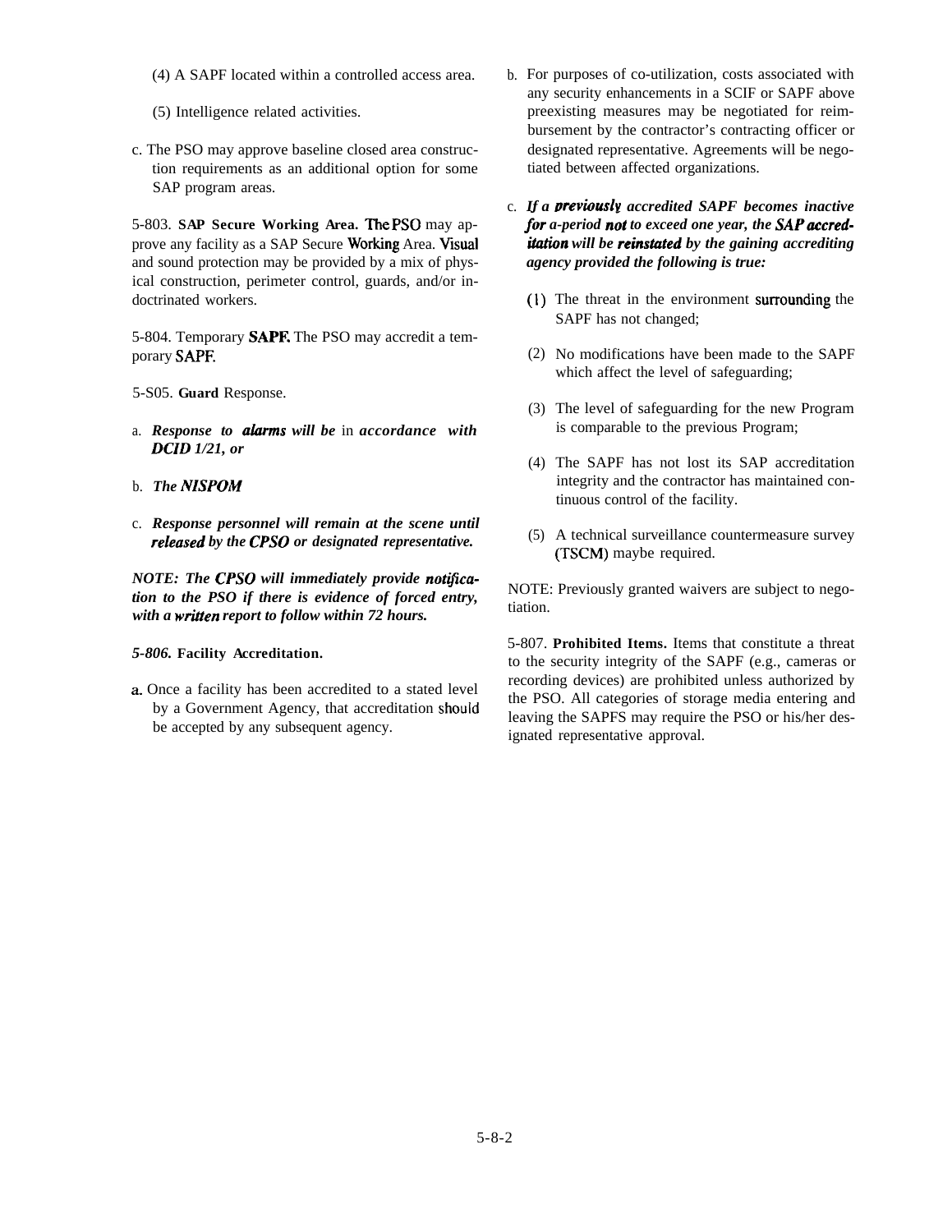# **Chapter 6 Visits and Meetings**

# **Section 1. Visits**

**6-100. General.** *A visit certzfiation request for aU Program visits will he made prior to a visit to a Program facility.* When telephone requests are made, a secure telephone should be used whenever possible. Visit *requests will be handled exclusively by the cognizant CPSO or designated representative. The GPM or* PSO or his/her designated representative will approve all visits between Program activities. *However, visits* between a **prime** contractor and the prime's subcon*tractors and approved associates* will be approved by *the CPSO.* Twelve-month visit requests are not authorized unless approved by the PSO.

6-101. Visit Request Procedures. All visit requests will *be sent only via approved channels. In addition* to *the* MISPOM, the follo wing additional information for vis*its to a SAPF will include:*

- a. **Identification of Visitors.** An official photograph *if iakntijication such as a valid driver's license is required*
- b. **Extension.** When a visit extends past the date on the visit certification, a new visit request is not required if the purpose remains the same as that stated on the current visit request to a specific SAPF.
- a. *Name and tekphone number of individual (not organization*) to be visited;
- *b. Designation of person as a Program courier when app[icab[e; and*
- *c. Verijlcation (e.g., signature) of the CPSO or designated representative that the visit request informatwn is correct.*

*6-102. Terminatwn ana70r Cancellation of a Visit Request. If a person is debriefed from the Program prior to expiration of a visit certification, or if cancellation of a current visit certification is otherwise* appropriate, the CPSO/FSO or his/her designated rep*resentative will immediately notifi all recipients of the cancellation or terrninadon of the visit request.*

*6-103.* **Viiit Procedures.**

- **c. Rescheduling.** When a rescheduled visit occurs after a visit request has been received, the visit certification will automatically apply if the visit is rescheduled within thirty days and the purpose remains the same.
- d. **Hand-carrying.** It is the responsibility of the host CPSO to contact the visitor's CPSO should the visitor plan to hand-cany classified material. *CPSOS* will use secure means for **notification**. In emergency situations where secure communications are not available, contact the PSO for instructions. *When persons return to their facility with SAP material, they will relinquish custody of the material to the CPSO .or designated represenkzti.ve. Arrangements will be made to ensure appropriate overnight storage and protection for material returned ajler close of business.*

*6-104.* **Collateral Clearances and Special Access Pro**gram Visit Requests. Collateral clearances and SAP accesses may be required in conjunction with the SAP visit. If access to collateral classified information is required outside the SAPF, then the CPSO can certify clearances and accesses as required within the facility. Certification will be based on the SAP visit request received by the CPSO. The CPSO will maintain the record copy of the visit certification. SCI visit certification will be forwarded through appropriate SCI channels.

6-105. Non-Program-Briefed Visitors. *Zn instances where entry to a SAPF by non-Program-briefed personnel is requued (e.g., maintenance, repair), they will complete and sign a visitor's record and will be escorted by a Program-briefed person at all times. Sanitizdon procedures will be implemented in advance to ensure that personnel terminate ciassijied discussions* and other actions and protect SAP information whenever a non-briefed visitor is in the area. If mainte*nance is required of a classified device, the uncleared maintenance person shall be escorted by a Programbriefed, technically knowledgeable individual Every effort shouhi be made to have a technically knowledgeable Program-briefed person as an escort.*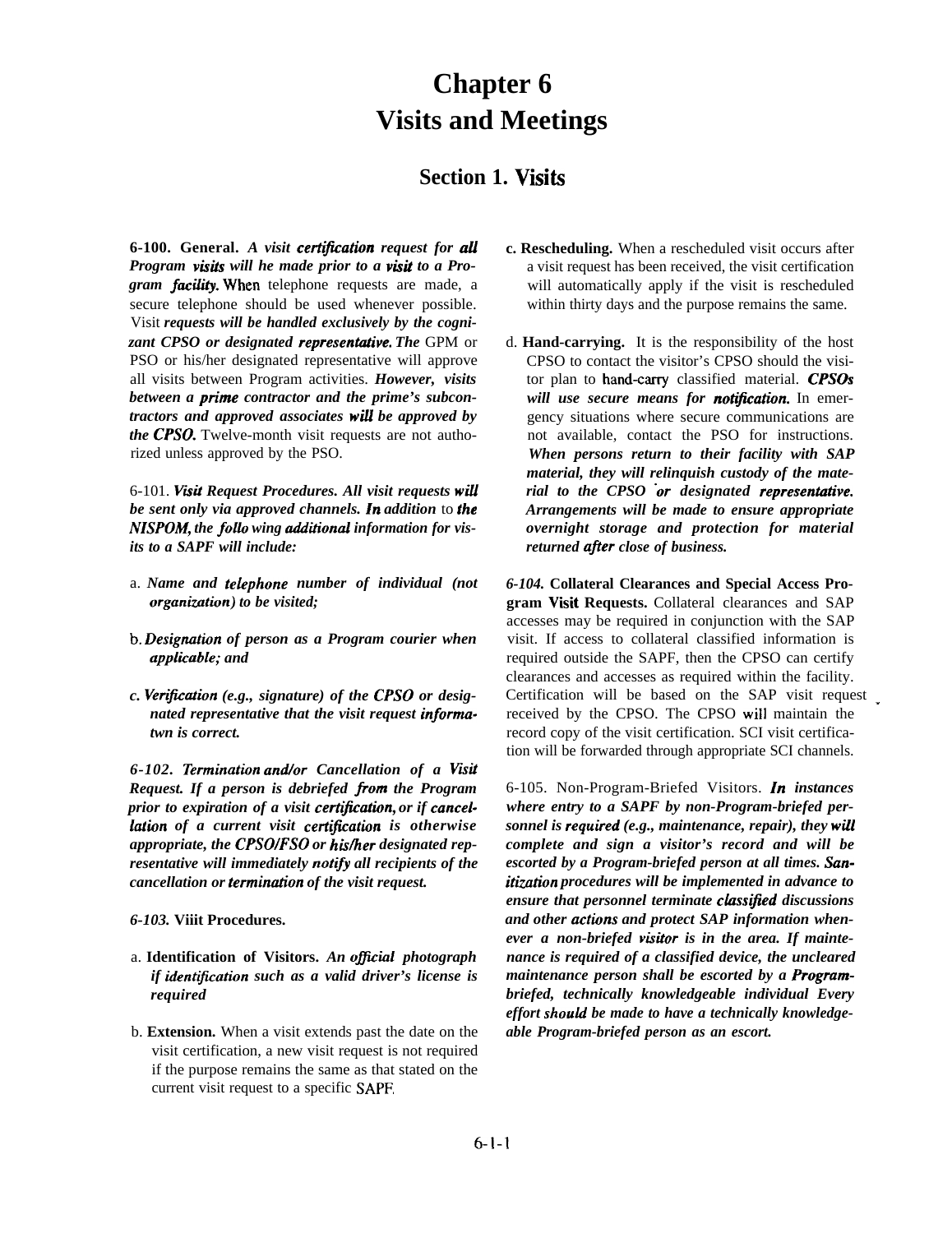6-106. Visitor Record. \*The PSO may require the CPSO to establish a Program visitor's reeord. *This record will be maintained inside the SAPF*, and retention may be required.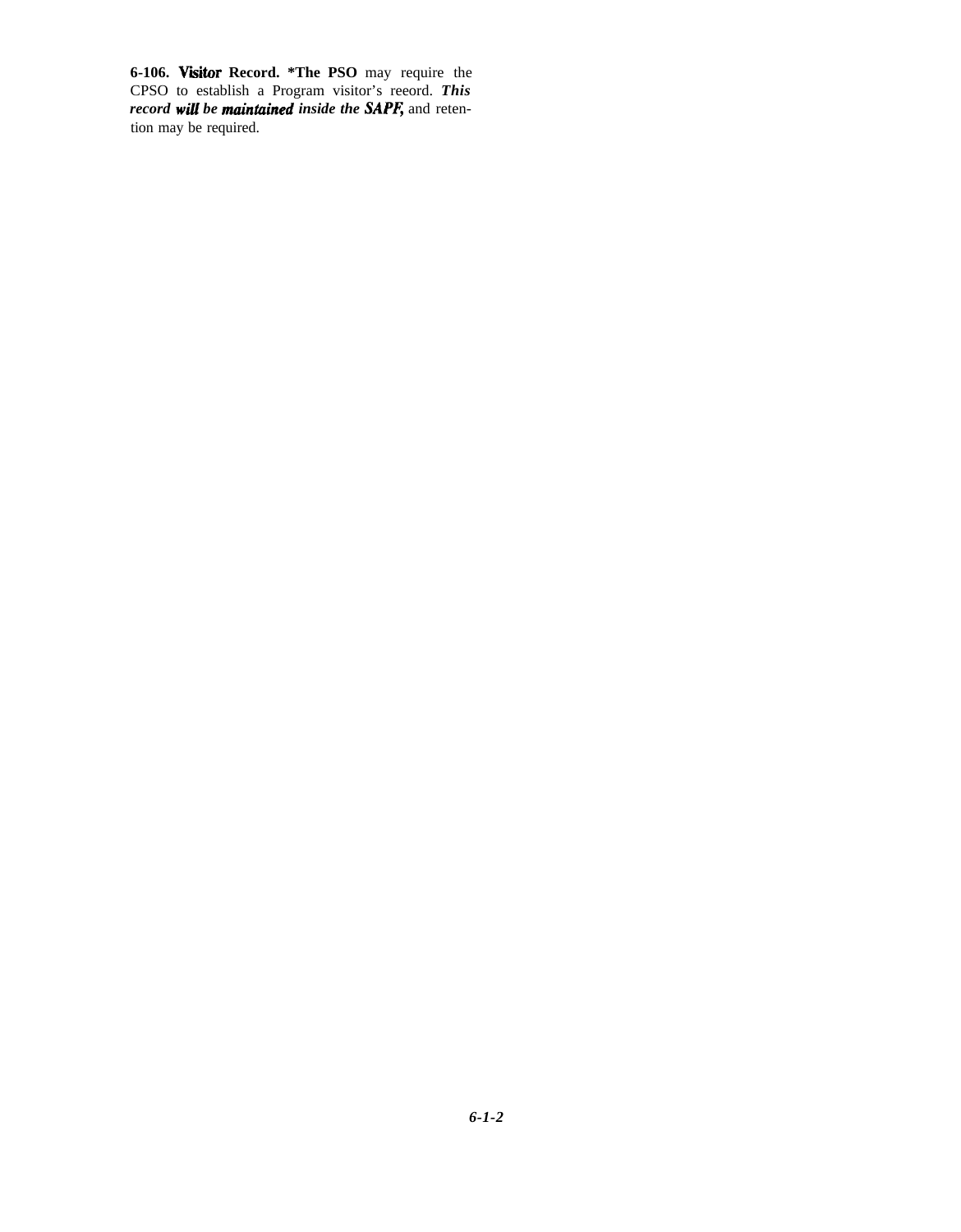# **Section 2. Meetings**

(not further supplemented)

 $\omega_{\rm{eff}}$ 

 $\sim 10^{-10}$ 

*6-2-1*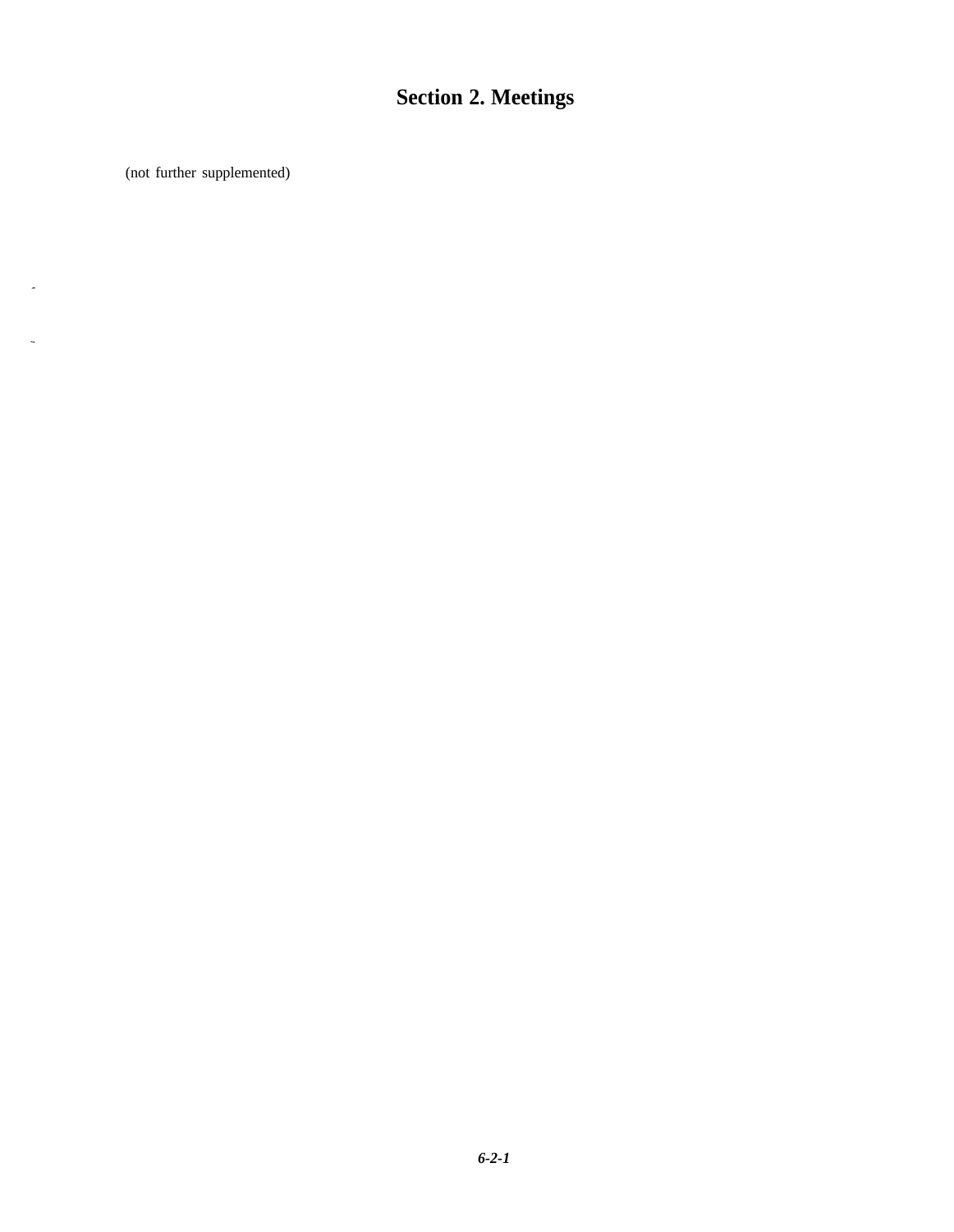# **Chapter 7 Subcontracting**

### **Section 1. Prime Contracting Responsibilities**

**7-100. General. This** section addresses the responsibilities and authorities of prime contractors concerning the release of classified SAP information to subcontractors. Prior to any release of classified information to a prospective subcontractor, the prime contractor will determine the scope of the bid and procurement effort. Prime contractors will use extreme caution when conducting business with non-Program-briefed subcontractors to preclude the release of information that would divulge Program-related (classified or unclassified Program sensitive) information.

7-101. **Determinhg Clearance Status of Prospective Subcontractors.** *AU prospective subcontractor personnel will have the appropriate security clearance and meet the investigative criteria as speczjied in this Supplement prior to being briefed into a SAP The* eligibility criteria will be determined in accordance with the NISPOM and this Supplement. For acknowledged Programs, in the event a prospective subcontractor does not have the appropriate security clearances, the prime contractor will request that the cognizant PSO initiate the appropriate security clearance action. A determination will be made in coordination with the PSO as to the levels of facility clearance a prospective subcontractor facility has for access to classified information and the storage capability level.

?

7-102. **Security Agreements and Briefings.** In the precontract phase, the prime contractor wil I fully advise the prospective subcontractor (prior to any release of SAP information) of the procurement's enhanced special security requirements. Arrangements for subcontractor Program access will be pre-coordinated with the PSO. When approved by the PSO, the prime contractor CPSO will provide Program indoctrinations and obtain NDAs from the subcontractors. A security requirements agreement will be prepared that specifically addresses those enhanced security requirements that apply to the subcontractor. The security requirements agreement may include the following elements, when applicable: t. Test Planning. u. OPSEC. v. TEMPEST.

a. General Security Requirements.

- b. Reporting Requirements.
- c. Physical and/or Technical Security Requirements.
- d. Release of Information.
- e. Program Classified Control or Accountability.
- f. Personnel Access Controls.
- g. Security Classification Guidance.
- h. Automated Information System.
- i. Security Audits and Reviews.
- j. Program Access Criteria.
- k. Subcontracting.
- 1. Transmittal of Program Material.
- m. Storage.
- n. Testing and/or Manufacturing.
- o. Program Travel.
- p. Finances.
- q. Sanitization of Classified Material.
- r. Security Costs and Charging Policy.
- s. Fraud, Waste, and Abuse Reporting.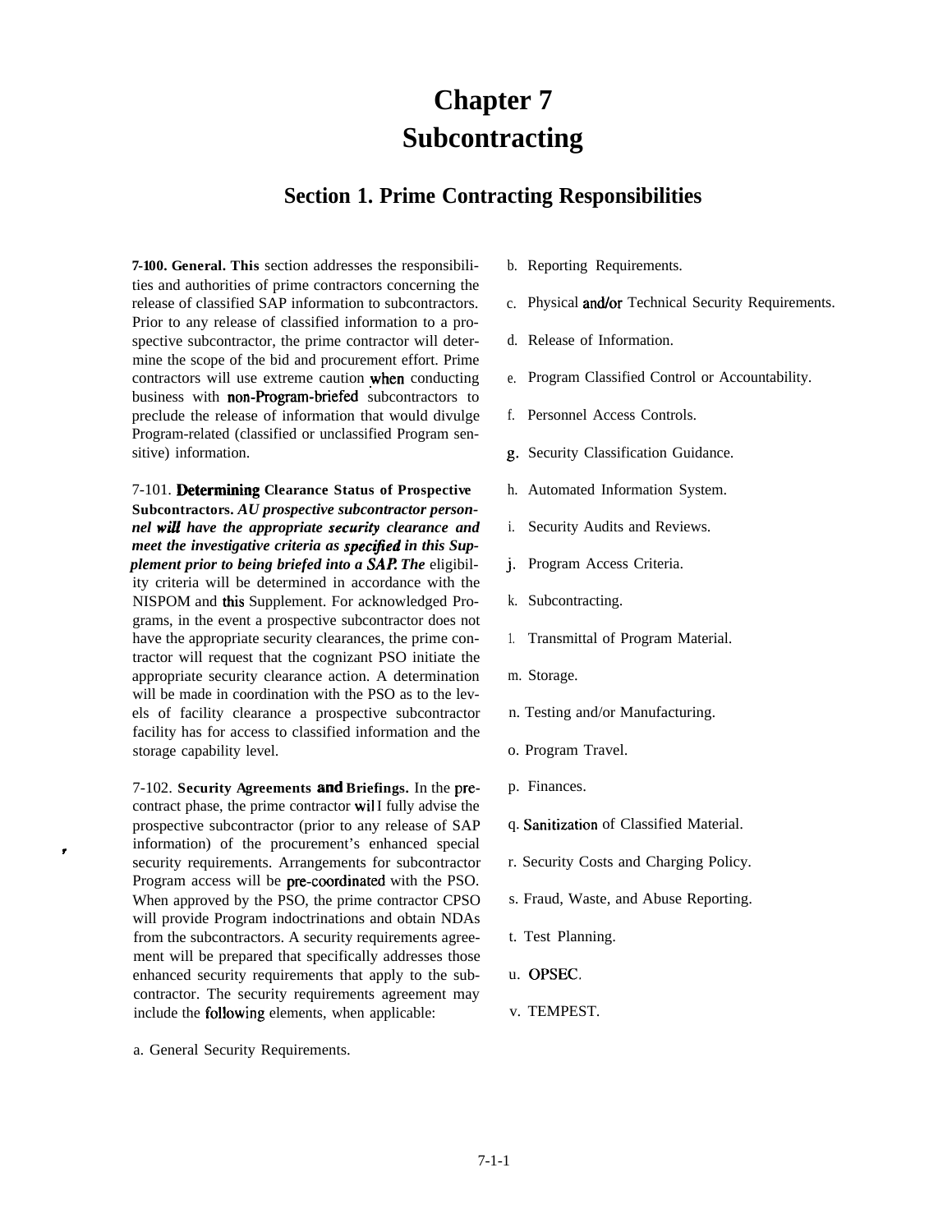### **7-103. Transmitting Security Requirements.**

**Contract Security Classification Specifications** pre*pared by the prime contractor wikl be coordinated with* the GPM/PSO and contracting officer prior to transmitting to the subcontractor. Contract Security Classifica*tion Specifications prepared by the prime contractor will be forwarded to the GPM/PSO and contracting officer for cooniination and signature.*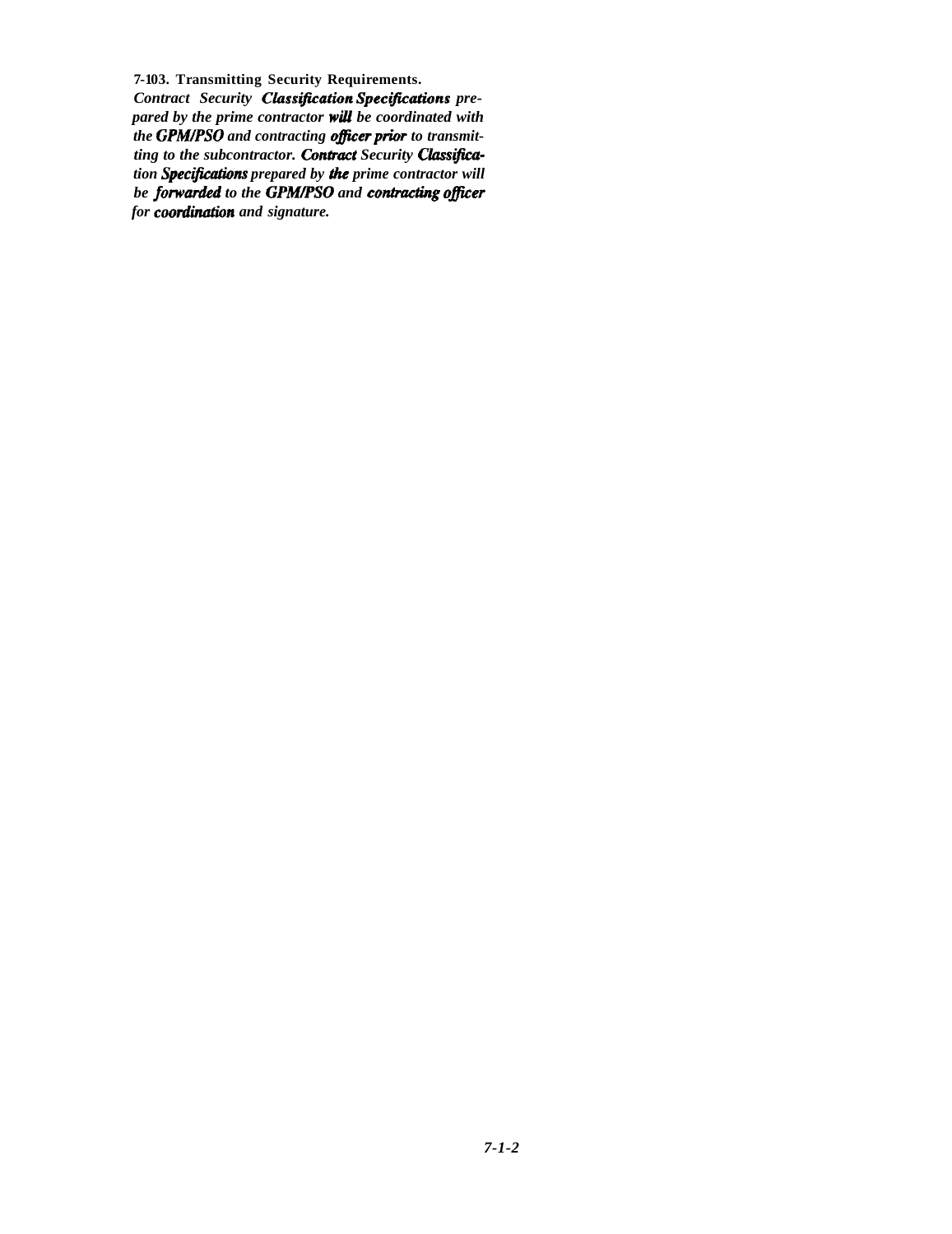#### **8-100. Introduction**

# **Automated Information Systems (AIS) Chapter 8**

### **Section 1. Responsibilities**

- a. **Purpose and Scope.** This chapter addresses the protection and control of information processed on AIS. *This entire chapter is contractor required and is not* an option. The type is not **bold** or *italicized*, because *it would include the conrpkte chapter.* AISS typically consist of computer hardware, software, and/or firmware configured to collect, create, communicate, compute, disseminate, process, store, or control data or information. This chapter specifies requirements and assurances for the implementation, operation, maintenance, and management of **secure** AIS used in support of SAP activities. Prior to using an AIS or AIS network for processing U.S. Government, Customer, or Program information, the Contractor/ Provider will develop an AIS Security Plan (AISSP) as described herein and receive written Customer authorization to process Customer information. Such authorization to process requires approval by the Customer. The Provider will also assign an Information System Security Representative (ISSR) to support the preparation of these documents and to subsequently manage AIS security on-site for the Customer's program. After the AISSP is approved by the Customer, the Provider will thereafter conform to the plan for all actions related to the Customer's program information. This information includes the selection, installation, test, operation, maintenance, and modification of AIS facilities, hardware, software, media, and output.
- b. **Requirements.** The AISSP selected menu upgrades to the NISPOM baseline will be tailored to the Provider's individual AIS configuration and processing operations. Alternatives to the protective measures in

this Supplement may be approved by the Customer after the Provider demonstrates that the alternatives are reasonable and necessary to accommodate the Customer's needs. Prior to implementation, the Provider will coordinate any envisioned changes or enhancements with the Customer. Approved changes will be included in the AISSP. Any verbal approvals will subsequently be documented in writing. The information and guidance needed to prepare and obtain approval for the AISSP is described herein.

c. Restrictions. No personally owned AISS will be used to process classified information.

#### 8-101. **Responsibilities.**

**The** Customer is the Government organization responsible for sponsoring and approving the classified and/or unclassified processing. The Provider is the Contractor who is responsible for accomplishing the processing for the Customer. The Information System Security Representative (ISSR) is the Provider-assigned individual responsible for on-site AIS processing for the Customer in a secure manner.

- a. **Provider Responsibilities.** The Provider will take those actions necessary to meet with the policies and requirements outlined in this document. The provider will:
	- (1) Publish and promulgate a corporate AIS Security Policy that addresses the classified processing environment.
	- (2) Designate an individual to act as the ISSR.
	- (3) Incorporate AISS processing Customer information as part of a configuration management program.
	- (4) Enforce the AIS Security Policy.
- b. **ISSR Responsibilities.** The Provider-designated ISSR has the following responsibilities:
	- (1) AIS Security Policy. Implement the AIS Security Policy.

- (2) AIS Security Program. Coordinate the establishment and maintenance of a formal AIS Security Program to ensure compliance with this document:
	- (a) AIS Security Plan (AISSP). Coordinate the preparation of an AISSP in accordance with the outline and instructions provided in this document. After Customer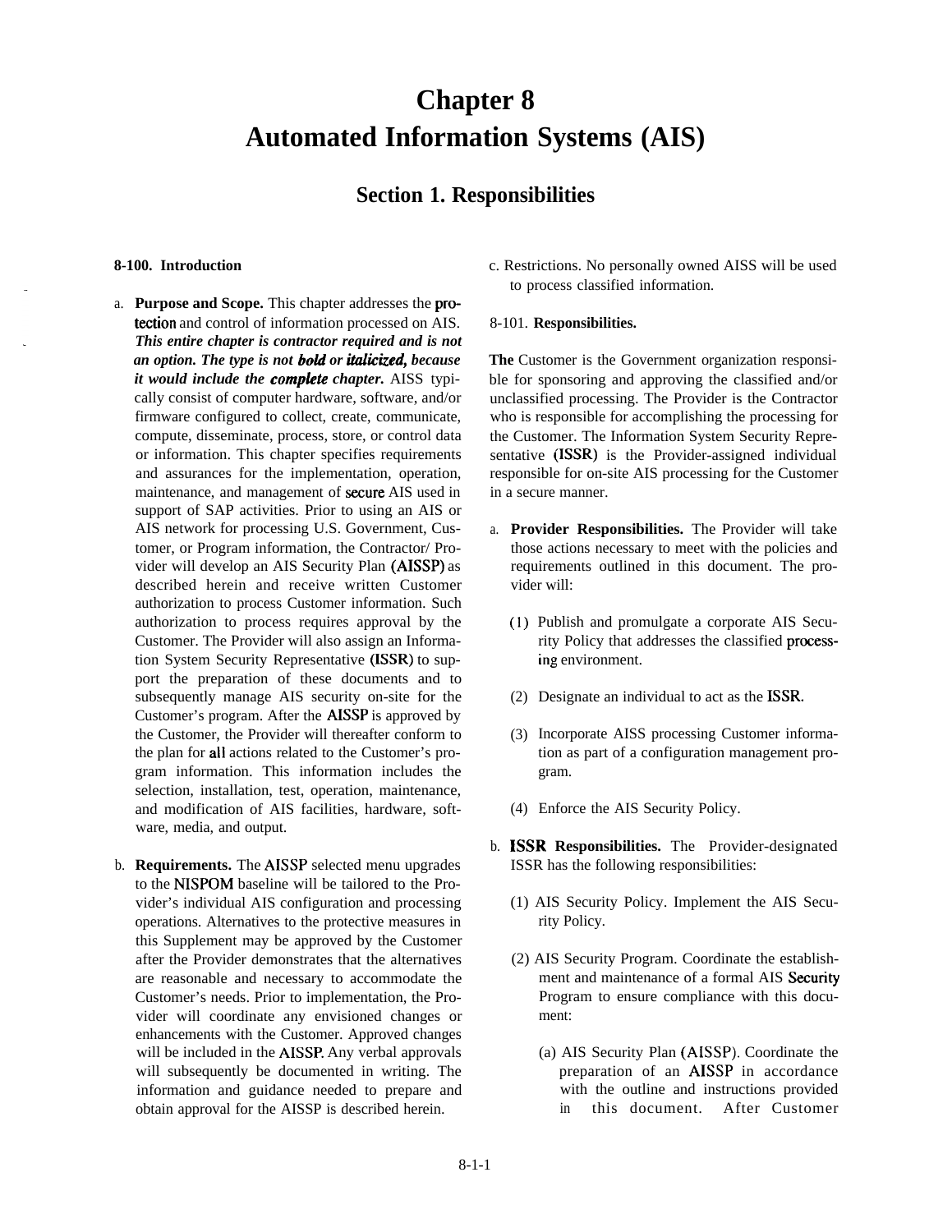approval, the AISSP becomes the controlling security document for AIS processing Customer information. Changes affecting the security of the AIS must be approved by the Customer prior to implementation and documented in the AISSP.

- (b)AIS Technical Evaluation Test Plans. For systems operating in the compartmented or multi-level modes, prepare an AIS Technical Evaluation Test Plan in coordination with the Customer and applicable security documents.
- (c) Certification. Conduct a certification test in accordance with 8-102, c. and provide a certification report.
- (d) Continuity of Operations Plan (COOP). When contractually required, coordinate the development and maintenance of an AIS COOP to ensure the continuation of information processing capability in the event of an AIS-related disaster resulting from fire, flood, malicious act, human error, or any other occurrence that might adversely impact or threaten to impact the capability of the AIS to process information. This plan will be referenced in the AISSP.
- (e) Documentation. Ensure that all AIS security-related documentation as required by this chapter is current and is accessible to properly authorized individuals.
- (f) Customer Coordination. Coordinate all reviews, tests, and AIS security actions.
- (g) Auditing. Ensure that the required audit trails are being collected and reviewed as stated in 8-303.
- (h) Memorandum of Agreement. As applicable, ensure that Memoranda of Agreement

are in place for AISS supporting multiple Customers.

- (i) Compliance Monitoring. Ensure that the system is operating in compliance with the AISSP.
- (j) AIS Security Education and Awareness. Develop an on-going AIS Security Education and Awareness Program.
- (k) Abnormal Occurrence. Advise Customer in a timely manner of any abnormal event that affects the security of an approved AIS.
- (1) Virus and malicious code. Advise Customer in a timely manner of any virus and malicious code on an approved AIS.
- (3) Configuration Management. Participate in the configuration management process.
- (4) Designation of Alternates. The ISSR may designate alternates to assist in meeting the requirements outlined in the chapter.
- **c. Special Approval Authority.** In addition to the above responsibilities, the Customer may authorize in writing an ISSR to approve specific AIS security actions including:
	- (1) Equipment Movement. Approve and document the movement of AIS equipment.
	- (2) Component Release. Approve the release of sanitized components and equipment in accordance with Tables 1 and 2 in 8-501.
	- (3) Stand-alone Workstation and Portable AIS Approval. Approve and document new workstations in accordance with an approved AIS security plan and the procedures defined in this document for workstations with identical functionality. Approve and document portable AIS.
	- (4) Dedicated and System High Network Workstation Approval. Approve and document additional workstations identical in functionality to existing workstations on an approved Local Area Network (LAN) provided the workstations are not located outside of the previously defined boundary of the LAN.
	- (5) Other AIS Component Approval. Approve and document other AIS components identical in

functionality to existing components on an approved LAN provided the components are not located outside of the previously defined boundary of the LAN.

#### **8-102. Approval To Process.**

Prior to using any AIS to process Customer information, approval will be obtained from the Customer. The following requirements will be met prior to approval.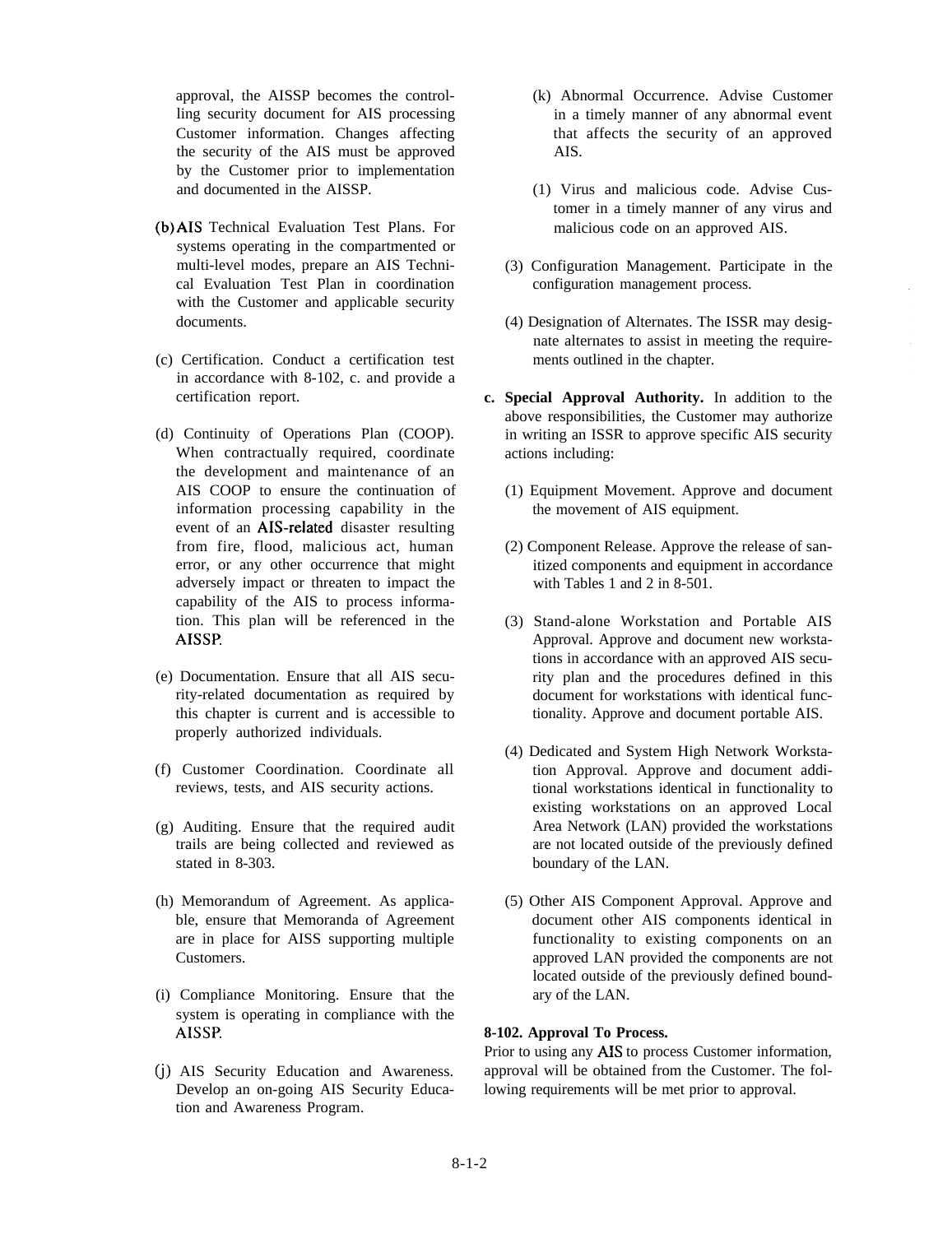- a. **AIS Security Program.** The Provider will have an AIS security program that includes:
	- (1) An AIS security policy and a formal AIS security structure to ensure compliance with the guidelines specified in this document;
	- (2) An individual whose reporting functionalities are within the Provider's security organization formally named to act as the ISSR,
	- (3) The incorporation of AISs processing Customer information into the Provider's configuration management program. The Provider's configuration management program shall manage changes to an AIS throughout its life cycle. As a minimum the program will manage changes in an AIS's:
		- (a) Hardware components (data retentive only)
		- (b) Connectivity (external and internal)
		- (c) Firmware
		- (d) Software
		- (e) Security features and assurances
		- (f) AISSP
		- (g)Test Plan
	- (4) Control. Each AIS will be assigned to a designated custodian (and alternate custodian) who is responsible for monitoring the AIS on a continuing basis. The custodian will ensure that the hardware, installation, and maintenance as applicable conform to appropriate requirements. The custodian will also monitor access to each AIS. Before giving users access to any such AIS, the custodian will have them sign a statement indicating their awareness of the restrictions for using the AIS. These statements will be

#### **c. AIS Certification and Accreditation.**

maintained on file and available for review by the ISSR.

b. **AIS Security Plan (AESP). The** Provider will prepare and submit an AISSP covering AISS processing information in a Customer's Special Access Program Facility (SAPF), following the format in Appendix C. For RD, the Customer may modify the AISSP format.

- (1) Certification. Certification is the comprehensive evaluation of technical and non-technical security features to establish the extent to which an AIS has met the security requirements necessary for it to process the Customer information. Certification precedes the accreditation. The certification is based upon an **inspection** and test to verify that the AISSP accurately describes the AIS configuration and operation (See Appendix C and D). A Certification Report summarizing the following will be provided to the Customer:
	- (a) For the dedicated mode of operation, the provider must verify that access controls, configuration management, and other AISSP procedures are functional.
	- (b)In addition, for System High AIS the LSSR will verify that discretionary controls are implemented.
	- (c) For compartmented and multilevel AIS, certification also involves testing to verify that technical security features required for the mode of operation are functional. Compartmented and multi-level AIS must have a Technical Evaluation Test Plan that includes a detailed description of how the implementation of the operating system software, data management system software, firmware, and related security software packages will enable the AIS to meet the Compartmented or Multilevel Mode requirements. The plan outlines the inspection and test procedures to be used to demonstrate this compliance.
- (2) Accreditation. Accreditation is the formal declaration by the Customer that a classified AIS or network is approved to operate in a particular security mode; with a prescribed set of technical and non-technical security features; against a defined threat; in a given operational environment; u rider a stated operational concept; with

stated interconnections to other AIS; and at an acceptable level of risk. The accreditation decision is subject to the certification process. Any changes to the accreditation criteria described above may require a new accreditation.

d. **Interim Approval.** The Customer may grant an interim approval to operate.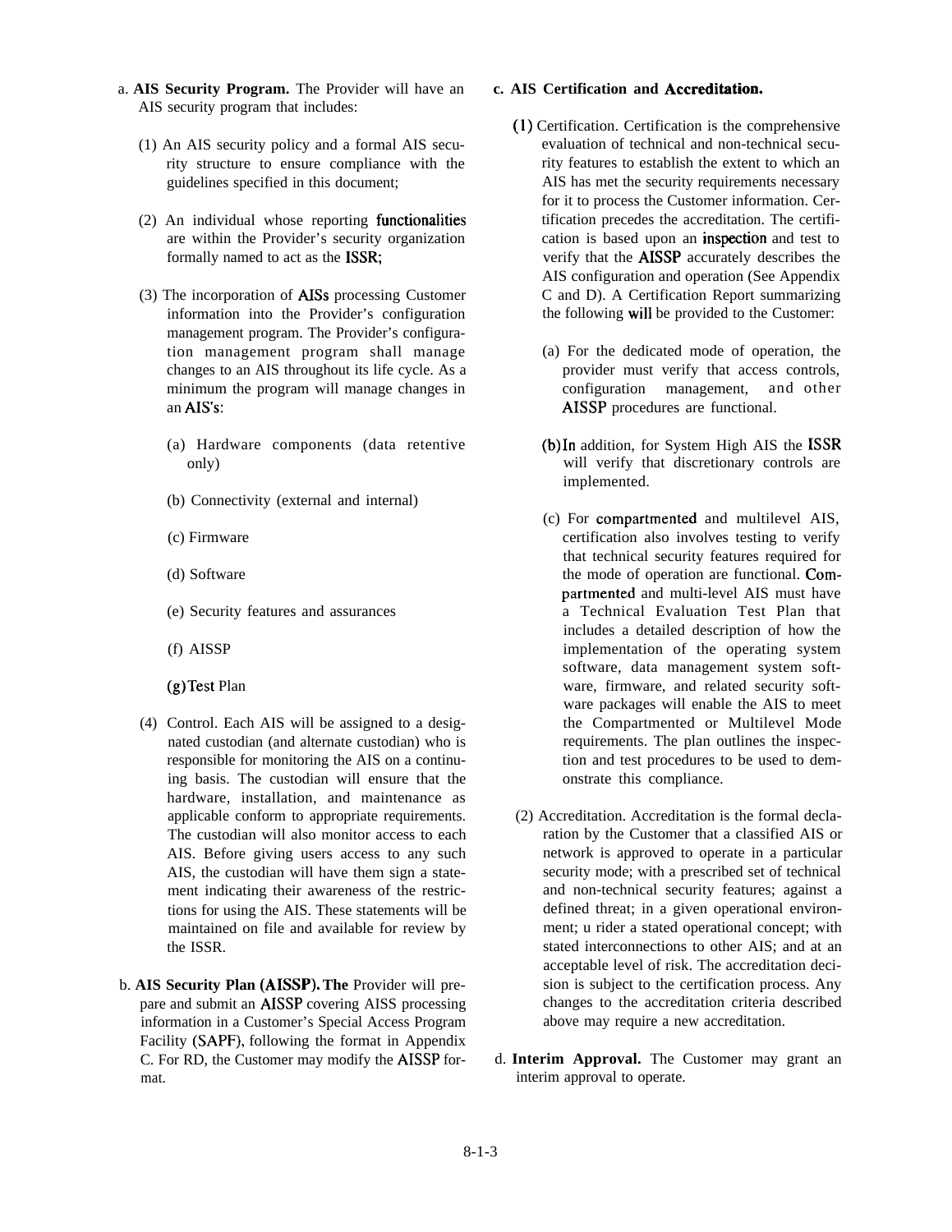- **e. Withdrawal of Accreditation. The** Customer may withdraw accreditation if:
	- (1) The security measures and controls established and approved for the AIS do not remain effective.
	- (2) The AIS is no longer required to process Customer information.
- f. **Memorandum of AgreemenL** A Memorandum of Agreement (MOA) is required whenever an accredited AIS is co-utilized, interfaced, or networked between two or more Customers. This document will be included, as required, by the Customer.
- **g. Procedures for Delegated Approvals.** For AISS operating in the dedicated or system high modes, the Customer may delegate special approval authority to the ISSR for additional AISS that are identical in design and operation. That is: two or more AIS are identical in design and operate in the same security environment (same mode of operation, process information with the same sensitivities, and require the same accesses and clearances, etc). Under these conditions the AISSP in addition to containing the information required by Appendix C shall also include the certification requirements (inspection and tests) and procedures that will be used to accredit all AISS. The CSA will validate that the certification requirements are functional by accrediting the first AIS using these certification requirements and procedures. The ISSR may allow identical AIS to operate under that accreditation if the certification procedures are followed and the AIS meets all the certification requirements outline in the AISSP. The AISSP will be updated with the identification of the newly accredited AIS and a copy of each certification report will be kept on file.

#### **8-103. Security Reviews.**

- a. **Purpose.** Customer AIS Security Reviews are conducted to verify that the Provider's AIS is operated in accordance with the approved AISSP.
- b. **Scheduling.** Customer AIS Reviews are normally scheduled at least once every 24 months for Provider systems processing Customer program information. The Customer will establish specific review schedules.
- **c. Review Responsibilities.** During the scheduled Customer AIS Security Review, the Provider will furnish the Customer representative conducting the Review with all requested AIS or network documentation. Appropriate Provider security, operations, and management representatives will be made available to answer questions that arise during the Customer AIS Review process.
- d. **Review Reporting.** At the conclusion of the Customer AIS Review visit, the Customer will brief the Provider's appropriate security, operations, and management representatives on the results of the Review and of any discrepancies discovered and the recommend measures for correcting the security deficiencies. A formal report of the Customer AIS Review is provided to the Provider's security organization no later than 30 days after the Review.
- **e. Corrective Measures.** The Provider will respond to the Customer in writing within 30 days of receipt of the formal report of deficiencies found in the Customer AIS Review process. The response will describe the actions taken to correct the deficiencies outlined in the formal report of Customer AIS Review findings. If proposed actions will require an expenditure in funds, approval will be obtained from the Contracting Officer prior to implementation.

#### 8-1-4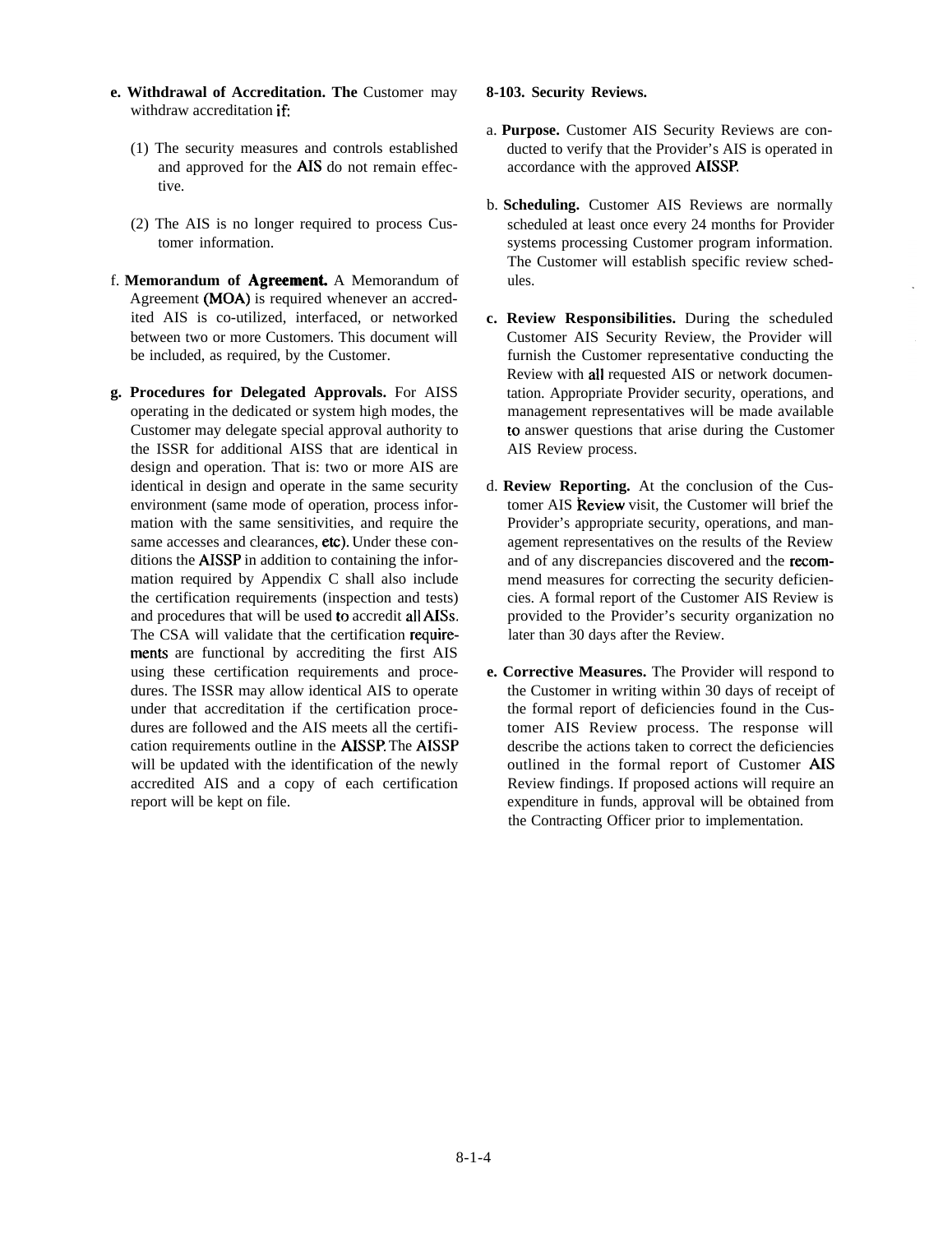### **Section 2. Security Modes**

#### **8-200. Security Modes-General.**

- **a. AISs** that process classified information must operate in the dedicated, system high, compartmented, or multilevel mode. Security modes are authorized variations in security environments, requirements, and methods of operating. In all modes, the integration of automated and conventional security measures shall, with reasonable dependability, prevent unauthorized access to classified information during, or resulting from, the processing, storage, or transmission of such information, and prevent unauthorized manipulation of the AIS that could result in the compromise or loss of classified information.
- b. In determining the mode of operation of an AIS, three elements must be addressed: the boundary and perimeter of the AIS, the nature of the data to be processed, and the level and diversity of access privileges of intended users. Specifically:
	- (1) The boundary of an AIS includes all users that are directly or indirectly connected and who can receive data from the AIS without a reliable human review by an appropriately cleared authority. The perimeter is the extent of the AIS that is to be **accredited** as a single entity.
	- $(2)$  The nature of data is defined in terms of its classification levels, compartments, subcompartments, and sensitivity levels.
	- (3) The level and diversity of access privileges of its users are defined as their clearance levels, needto-know, and formal access approvals.

### 8-201. Dedicated Security Mode.

- **(3) A** valid need to know for all information stored on or processed within the AIS.
- b. The following security requirements are established for AISS operating in the **dedicated** mode:
	- (1) Be loeatcd in a SAPF.
	- (2) Implement and **enforce** access procedures to the **AIs.**
	- (3) All hard copy output will be handled at the level for which the system is accredited until reviewed by a knowledgeable individual.
	- (4) All media removed from the system will be protected at the highest classification level of information stored or processed on the system until reviewed and properly marked according to procedures in the AIS security plan.

(1) AIS seeurity assurances must inciude an approach for specifying, documenting, controlling, and maintaining the integrity of all appro-

a. An AIS is operating in the dedicated mode (processing either full time or for a specified period) when each user with direct or indirect access to the AIS, its peripherals, remote terminals, or remote hosts has all

#### of the following:

- (1) A valid personnel clearance for all information stored or processed on the AIS.
- (2) Formal access approvals and has executed all appropriate non-disclosure agreements for all the information stored and/or processed (including all compartments, subcompartments, and/or SAPS).

#### c. **Security Features for Dedicated Security Mode.**

### d. **Seeurity Assurances for Dedicated Security Mode.**

- (1) Since the system is not required to provide technical security features, it is up to the user to proteet the information on the system. For networks operating in the dedicated mode, automated identification and authentication controls are required.
- (2) For DoD, the Customer may require audit records of user access to the system. Such records will include: user ID, start date and time, and stop date and time. Logs will be maintained IAW 8-303.

priate AIS hardware, firmware, software, communicant ions interfaces, operating procedures, installation structures, security documentation, and changes thereto.

(2) Examination of Hardware and Software. Classified AIS hardware and software shall be examined when received from the vendor and before being placed into use.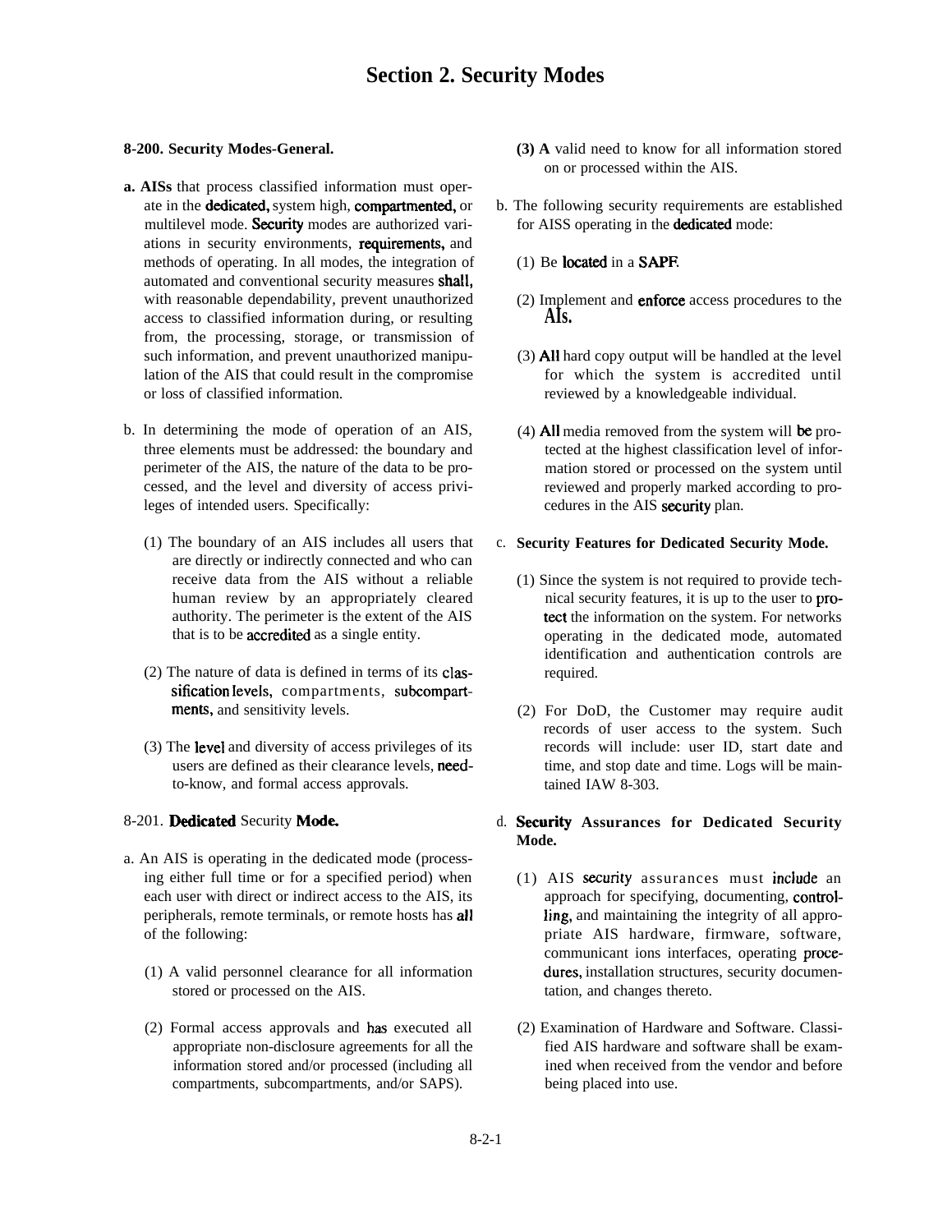- (a) Classified AIS Hardware. An examination shall result in assurance that the equipment appears to be in good working order and have no parts that might be detrimental to the secure operation of the resource. Subsequent changes and developments which affect security may require additional examination.
- (b) Classified AIS Software.
	- 1. Commercially procured software shall be examined to assure that the software contains no features which might be detrimental to the security of the classified AIS.
	- 2. Security-related software shall be examined to assure that the security features function as specified.
- (c)Custom Software or Hardware Systems. New or significantly changed security relevant software and hardware developed specifically for the system shall be subject to testing and review at appropriate stages of development.

b. AISS operating in the system high mode, in addition to meeting all of the security requirements, features, and assurances established for the dedicated mode, will meet the following:

### 8-202. **System High Security Mode.**

- a. An AIS is operating in the system high mode (processing either full time or for a specified period) when each user with direct or indirect access to the AIS, its peripherals, remote terminals, or remote hosts has all of the following:
	- (1) A valid personnel clearance for ail information on the AIS.
	- (2) Formal access approval and has signed non-disclosure agreements for all the information stored and/or processed (including all compartments and subcompartments).
	- (3) A valid need-to-know for some of the information contained within the system.

(1) Security Features for System High Mode

- (a) Define and control access between system users and named objects (e.g., files and programs) 'in the AIS. The enforcement mechanism must allow system users to specify and control the sharing of those objects by named individuals and/or explicitly defined groups of individuals. The access control mechanism must, either by explicit user action or by default, provide that all objects are protected from unauthorized access (discretionary access control). Access permission to an object by users not already possessing access permission must only be assigned by authorized users of the object.
- (b)Time Lockout. Where technically feasible, the AIS shall time lockout an interactive session after an interval of user inactivity. The time interval and restart requirements shall be specified in the AIS Security Plan.
- (c) Audit Trail. Provide an audit trail capability that records time, date user ID, terminal ID (if applicable), and file name for the following events:
	- 1. Introduction of objects into a user's address space (e.g., file open and program initiation as determined by the Customer and ISSR).
	- 2. Deletion of objects (e.g., as determined by the Customer and ISSR).
	- 3. System log-on and log-off
	- 4. Unsuccessful access attempts.
- (d) Require that memory and storage contain no residual data from the previously contained object before being assigned, allocated, or reallocated to another subject.
- (e) Identification Controls. Each person having access to a classified AIS shall have the proper

security clearances and authorizations and be uniquely identified and authenticated before access to the classified AIS is permitted. The identification and authentication methods used shall be specified and approved in the AIS Security Plan. User access controls in classified AISS shall include authorization, user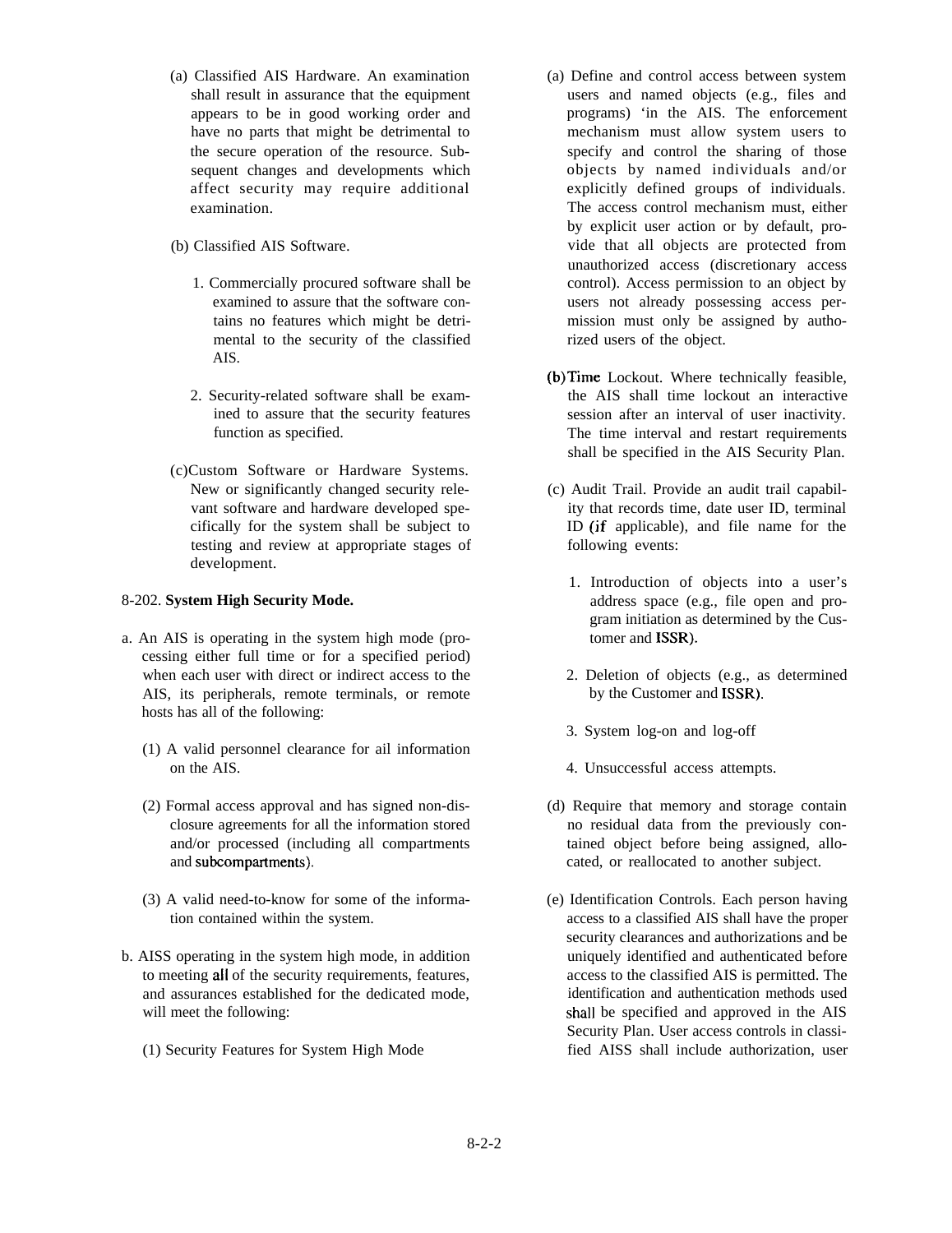in the AIS Security Plan. User access controls in classified AISS shall include authorization, user identification, and authentication administrative controls for assigning these shall be covered in the AISSP.

- 1. User Authorizations. The manager or supervisor of each user of a classified AIS shall determine the required authorizations, such as need-to-know, for that user.
- 2. User Identification. Each system user shall have a unique user identifier and authenticator.
	- a. User ID Removal. The ISSR shall ensure the development and implementation of procedures for the prompt removal of access from the classified AIS when the need for access no longer exists.
	- b. User ID Revalidation. The AIS ISSR shall ensure that all user IDs are revalidated at least annually, and information such as sponsor and means of 'off-line contact (e.g., phone number, mailing address) are updated as necessary.
- (f) Authentication. Each user of a classified AIS shall be authenticated before access is permitted. This authentication can be based on any one of three types of information: something the person knows (e.g., a password); something the person possesses (e.g., a card or key); something about the person (e.g., fingerprints or voiceprints); or some combination of these three. Authenticators that are passwords shall be changed at least every six months.
	- 1. Requirements.
		- a. Log-on. Users shall be required to

authenticate their identities at "logon" time by supplying their authenticator (e.g., password, smart card, or fingerprints) in conjunction with their user ID.

a. An AIS is operating in the compartmented mode when users with direct or indirect access to the AIS,

- b. Protection of Authenticator. An Authenticator that is in the form of knowledge or possession (password, smart **card**, keys) shall not be shared with anyone. Authenticators shall be protected at a level commensurate with the accreditation level of the Classified AIS.
- 2. Additional Authentication Countermeasures. Where the operating system provides the capability, the following features shall be implemented:
	- a. Log-on Attempt Rate. Successive log-on attempts shall be controlled by denying access after multiple (maximum of five) unsuccessful attempts on the same user ID; by limiting the number of access attempts in a specified time period; by the use of a time delay control system; or other such methods, subject to approval by the Customer.
	- b. Notification to the User. The user shall be notified upon successful log-on of: the date and time of the user's last log-on; the ID of the terminal used at last log-on; and the number of unsuccessful log-on attempts using this user ID since the last successful log-on. This notice shall require positive action by the user to remove the notice from the screen.
- (g) The audit, identification, and authentication mechanisms must be protected from unauthorized access, modification, or deletion.
	- c. Security Assurances for System High Mode. The system security features for need-to-know controls will be tested and verified. Identi-

fied flaws will be corrected.

### 8-203. **Compartmented Security Mode.**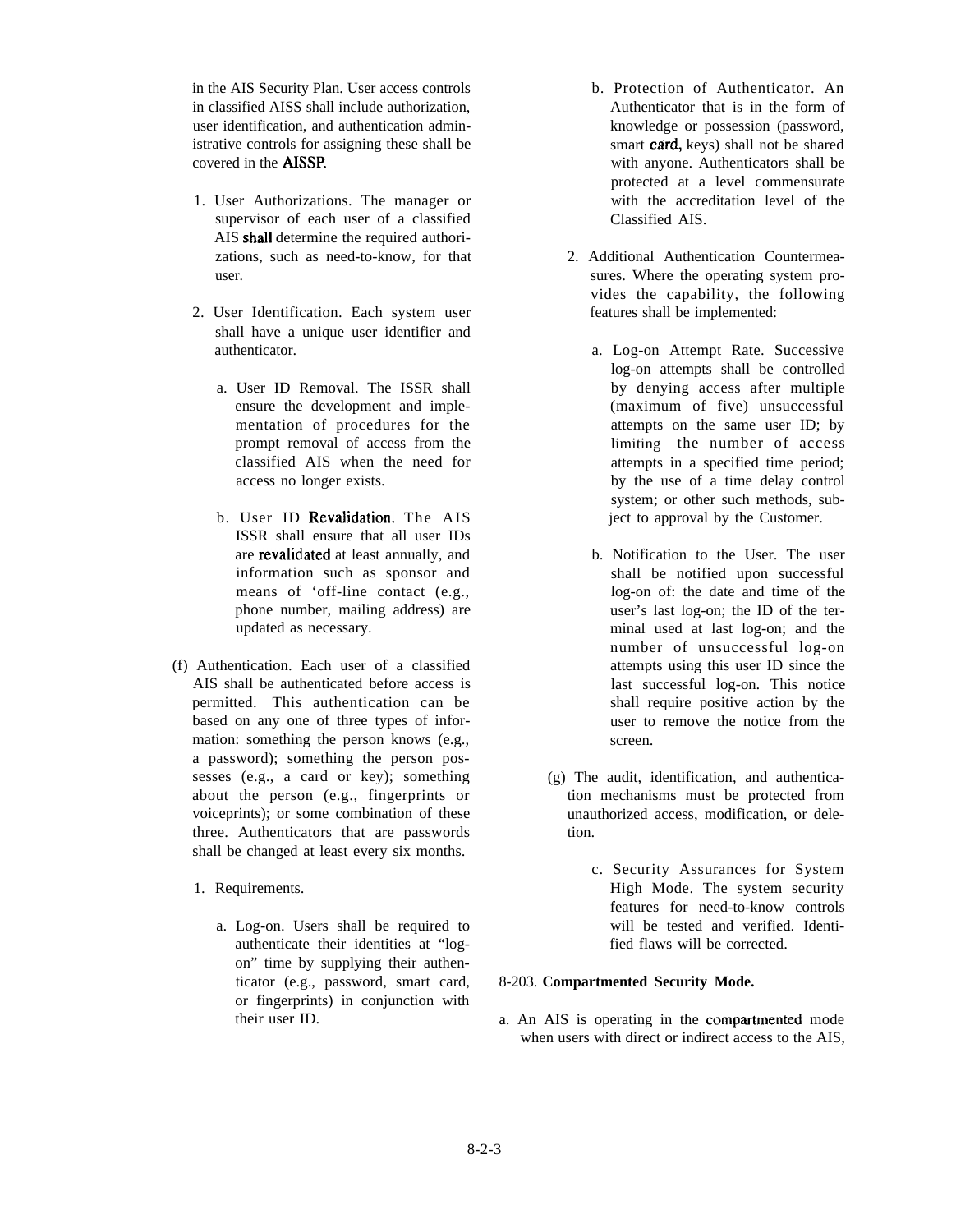its peripherals, or remote **terminals** have all of the following:

- (1) A valid personnel clearance for access to the most restricted information processed in the **AIs.**
- (2) Formal access approval and have signed nondisclosure agreements for that information to which he/she is to have access (some users do not have formal access approval for all compartments or subcompartments processed by the AIS.)
- **(3)** A valid need-to-know for that information for which he/she is to have access.
- b. **Security Features for Compartmented Mode.** In addition to all Security Features and Security Assurances required for the System High Mode of Operation, Classified AIS operating in the Compartmented Mode of Operation shall also include:
	- (1) Resource Access Controls,
		- (a) Security Labels. The Classified AIS shall place security labels on all entities (e.g., files) reflecting the sensitivity (classification level, classification category, and handling caveats) of the information for resources and the authorizations (security clearances, need-to-know, formal access approvals) for users. These labels shall be an integral part of the electronic data or media. These security labels shall be compared and validated before a user is granted access to a resource.
		- (b) Export of Security Labels. Security labels exported from the Classified AIS shall be accurate representations of the corresponding security labels on the information in the originating Classified AIS.
	- (2) Mandatory Access Controls. Mandatory access controls shall be provided. These controls shall provide a means of restricting access to files
- (4) Support a trusted communications path between itself and each user for initial log-on and verification.
- (5) Enforce, under system control, a system-generated, printed, and human-readable security classification level banner at the top and bottom of each physical page of system hard-copy output.
- **(6)** Audit these additional events: the routing of all system jobs and output, and changes to security labels.
- (7) Security Level Changes. The system shall immediately notify a terminal user of each change in the security level associated with that user during an interactive session. A user shall be able to query the system as desired for a display of the user's complete sensitivity label.

### *c. Security Assurances for Cornpartmented Mode.*

- (I) Confidence in Software Source. In acquiring resources to be used as part of a Classified AIS, consideration shall be given to the level of confidence placed in the vendor to provide a quality product, to support the security features of the product, and to assist in the correction of any flaws.
- (2) Flaw Discovery. The Provider shall ensure the vendor has implemented a method for the discovery of flaws in the system (hardware, firmware, or software) that may have an effect on the security of the AIS.
- (3) No Read Up, No Write Down. Enforce an upgrade or downgrade principle where all users processing have a system-maintained classification; no data is read that is classified higher than the processing session authorized; and no data is written unless its security classification level is equal to or lower than the user's authorized processing security classification and all non-hierarchical categories are the same.

based on the sensitivity (as represented by the label) of the information contained in the files and the formal authorization (i.e., security clearance) of users to access information of such sensitivity.

- (3) No information shall be accessed whose compartment is inconsistent with the session log-on.
- (4) Description of the Security Support Structure (often referred to as the Trusted Computing Base). The protections and provisions of the security support structure shall be documented in such a manner to show the underlying planning for the security of a Classified AIS. The security enforcement mechanisms shall be isolated and protected from any user or unauthorized process interference or modification.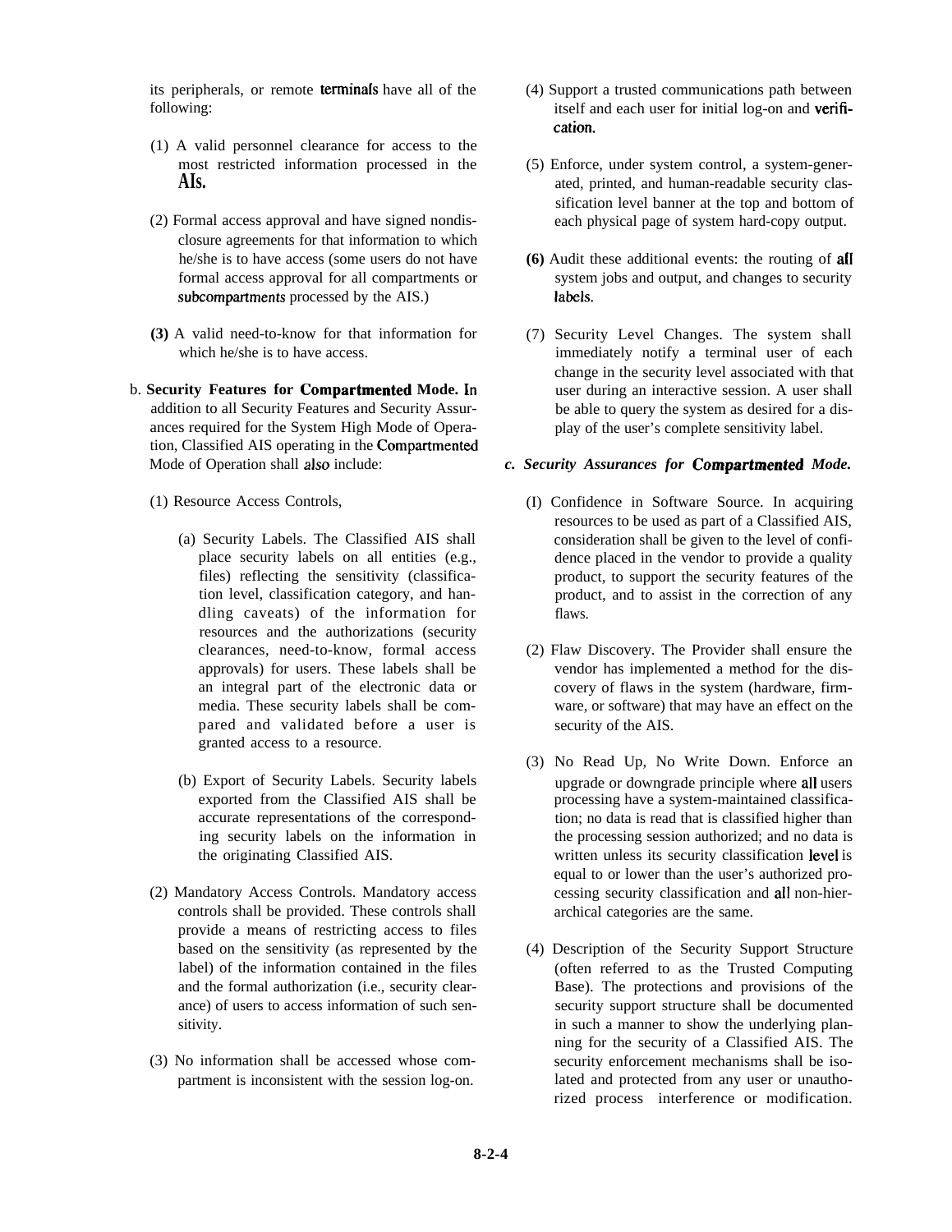Hardware and software features shall be provided that can be used to periodically validate the correct operation of the elements of the security enforcement mechanisms.

required for the **compartmented** mode of operation, classified AIS operating in the multilevel mode of operation shall also include:

- **(5)** Independent Validation and Verification. An Independent Validation and Verification team shall assist in the technical evaluation testing of a classified AIS and shall perform validation and verification testing of the system as required by the Customer.
- (6) Security Label Integrity. The methodology shall ensure the following:
	- (a) Integrity of the security labels;
	- (b) The association of a security label with the transmitted data; and
	- (c) Enforcement of the control features of the security labels.
- (7) Detailed Design of security enforcement mechanisms. An informal description of the security policy model enforced by the system shall be available.

8-204. **Multilevel Security** Mode. NOTE: Multilevel Security Mode is not routinely -authorized for SCI or SAP applications. Exceptions for SCI may be made by the heads of CIA, DIA, or NSA on a case-by-case basis. Exceptions for SAP may be made by the Customer.

- a. An AIS is operating in the multilevel mode when all of the following statements are satisfied concerning the users with direct or indirect access to the AIS, its peripherals, remote terminals, or remote hosts:
	- (1) Some users do not have a valid personnel clearance for all of the information processed in the AIS. (Users must possess a valid CONFIDEN-TIAL, SECRET, or TOP SECRET clearance.)
	- (2) All users have the proper clearance and have the appropriate access approval (i.e., signed nondis-
- (1) Audit. Contain a mechanism that is able to monitor the occurrence or accumulation of security auditable events that may indicate an imminent violation of security policy. This mechanism shall be able to immediately notify the security administrator when thresholds are exceeded and, if the occurrence or accumulation of these security relevant events continues, the system shall take the least disruptive action to terminate the event.
- (2) Trusted Path. Support a trusted communication path between the AIS and users for use when a positive AIS-to-user connection is required (i.e., log-on, change subject security level). Communications via this trusted path shall be activated exclusively by a user or the AIS and shall be logically isolated and unmistakably distinguishable from other paths. For Restricted Data, this requirement is only applicable to multilevel AIS that have at least one uncleared user on the AIS.
- (3) Support separate operator and administrator functions. The functions performed in the role of a security administrator shall be identified. The AIS system administrative personnel shall only be able to perform security administrator functions after taking a distinct auditable action to assume the security administrative role on the AIS system. Non-security functions that can be performed in the security administrative role shall be limited strictly to those essential to performing the security role effectively.
- (4) Security Isolation. The AIS security enforcement mechanisms shall maintain a domain for its own execution that protects it from external interference and tampering (e.g., by reading or modification of its code and data structures). The protection of the security enforcement mechanisms shall provide isolation and noncircumvention of isolation functions. For

closure agreements) for that information to which they are intended to have access.

- (3) All have a valid need-to-know for that information to which they are intended to have access.
- b. Security **Features for Multilevel Mode.** In addition to all security features and security assurances

Restricted Data, this requirement is only applicable to multilevel AIS that have at least one uncleared user on the AIS.

(5) Protection of Authenticator. Authenticators shall be protected at the same level as the information they access.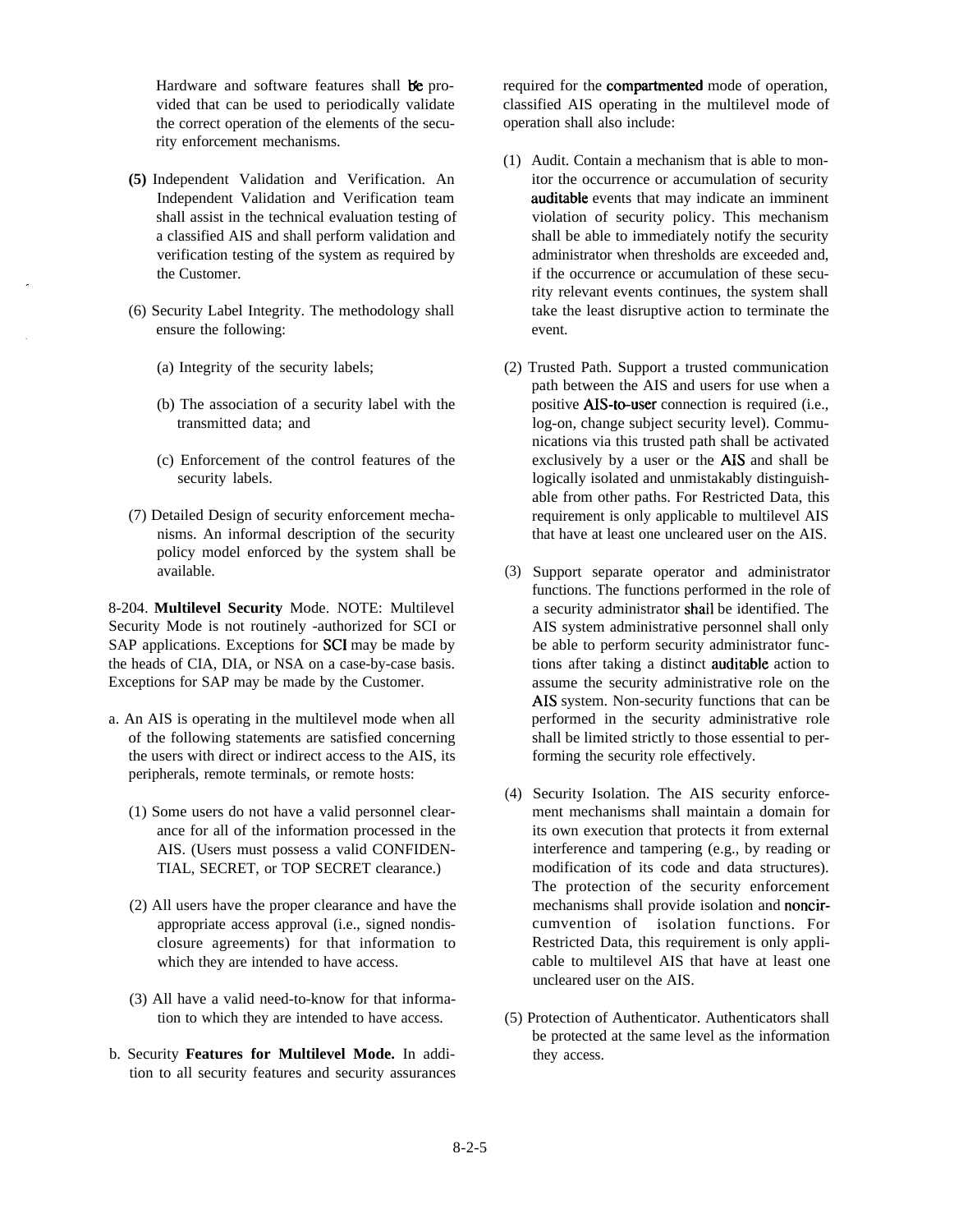#### **c. Security Assurances for Multilevel Mode.**

the control features of the data flow between originator and destination.

- (1) Flaw Tracking and Remediation. The Provider shall ensure the vendor provides evidence that all discovered flaws have been tracked and remedied.
- (2) Life-Cycle Assurance. The development of the Classified AIS hardware, firmware, and software shall be under life-cycle control and management (i.e., control of the Classified AIS from the earliest design stage through decommissioning).
- (3) Separation of Functions. The functions of the AIS ISSR and the Classified AIS manager shall not be performed by the same person.
- (4) Device Labels. The methodology shall ensure that the originating and destination device labels are a part of each message header and enforce
- (5) Seeurity Penetration Testing. In addition to testing the performance of the classified AIS for certification and for ongoing testing, there shall be testing to attempt to penetrate the security countermeasures of the system. The test procedures shall be documented in the test plan for certification and for ongoing testing.
- (6) Trusted Recovery. Provide procedures and/or mechanisms to assure that, after an AIS system failure or other discontinuity, recovery without a protection compromise is obtained.
- (7) Covert Channels. A covert channel analysis shall be performed.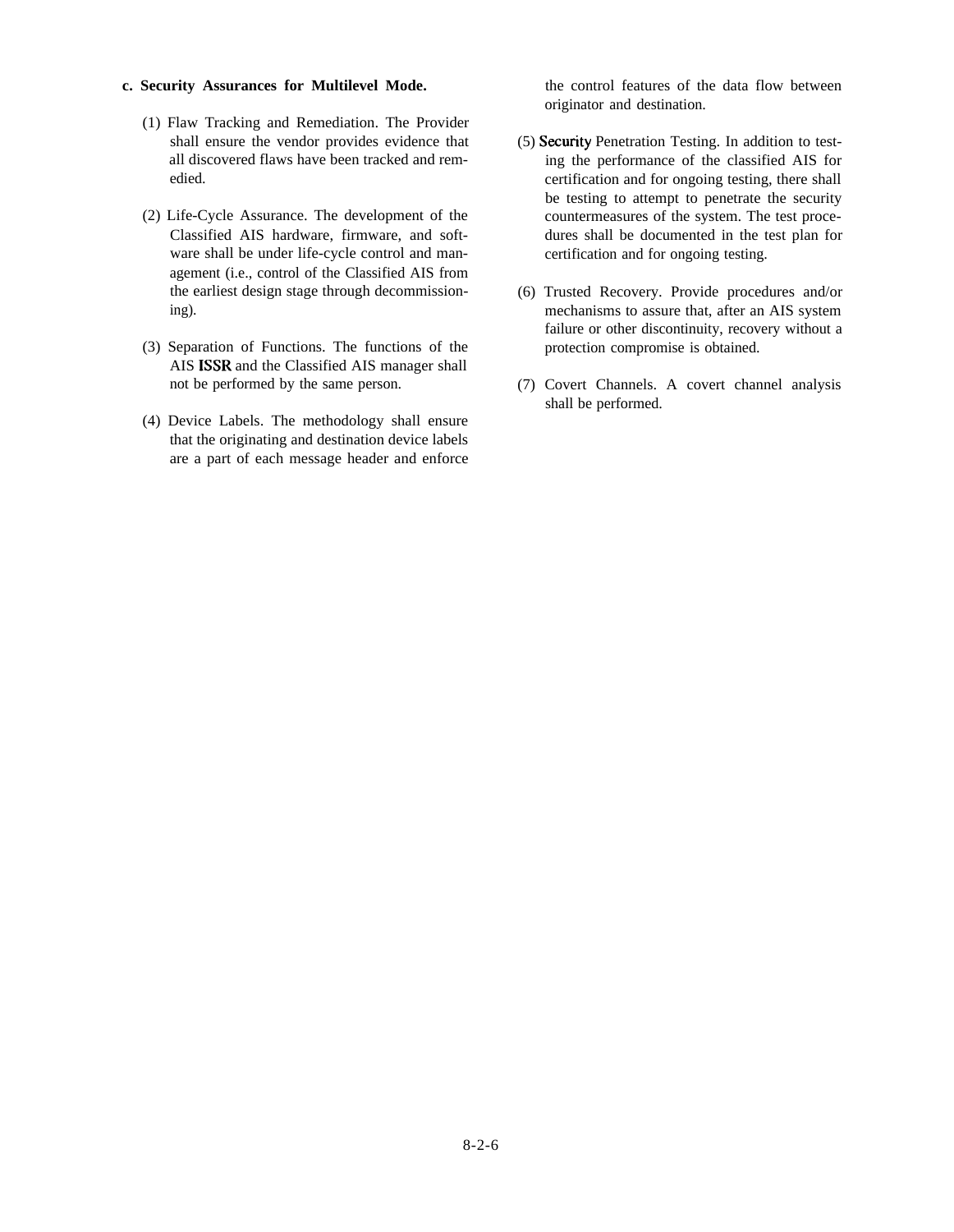### **Section 3. System Access and Operation**

**8-300** System Access. Access to the system will be limited to authorized personnel. Assignment of AIS access and privileges will be coordinated with the ISSR. Authentication techniques must be used to provide control for information on the system. Examples of authentication techniques include, but are not limited to: passwords, tokens, biometrics, and smart cards. User authentication techniques and procedures will be described in the **AISSP**.

a. **User IDs.** User IDs identify users in the system and are used in conjunction with other authentication techniques to gain access to the system. User IDs will be disabled whenever a user no longer has a need-t-know. The user ID will be deleted from the system only after review of programs and data associated with the ID. Disabled accounts will be removed from the system as soon as practical. Whenever possible, access attempts will be limited to five tries. Users who fail to access the system within the established limits will be denied access until the user ID is reactivated.

will be notified and a new password or PIN issued.

#### b. **Access Authentication.**

- (1) Password. When used, system log-on passwords will be randomly selected and will be at least six characters in length. The system log-on password generation routine must be approved by the Customer.
- (2) Validation. Authenticators must be validated by the system each time the user accesses the AIS.
- (3) Display. System log-on passwords must not be displayed on any terminal or contained in the audit trail. When the AIS cannot prevent a password from being displayed (e.g., in a halfduplex connection), an overprint mask shall be printed before the password is entered to conceal the typed password.

(6) Compromise. Immediately following a sus- b. **Unattended Processing.** Unattended processing petted or known compromise of a password or will have open storage approval and concurrence Personal Identification Number (PIN) the ISSR from the customer. Prior to unattended processing,

- a. Processing initialization is the act of changing the AIS from unclassified to classified, from one classified processing level to another, or from one compartment to another or from one Customer to another. To begin processing classified information on an approved AIS the following procedures must be implemented:
	- (1) Verify that prior mode termination was properly performed.
	- **(2)** Adjust the area security controls to the level of information to be processed.
	- **(3)** Configure the AIS as described in the approved AISSP. The use of logical disconnects requires Customer approval.
	- (4) Initialize the system for processing at the approved level of operation with a dedicated
- (4) Sharing. Individual user authenticators (e.g., passwords) will not be shared by any user.
- (5) Password Life. Passwords must be changed at least every six months.
- 
- (7) Group Log-on Passwords. Use of group log-on passwords must be justified and approved by the Customer. After log-on, group passwords may be used for file access.
- **c. Protection of Authenticators.** Master data files containing the user population system log-on authenticators will be encrypted when practical. Access to the files will be limited to the ISSR and designated alternate(s), who will be identified in writing.
- d. **Modems.** Modems require Customer approval prior to connection to an AIS located in a Customer SAPF.
- **e. User Warning Notice.** The Customer may require log-on warning banners be installed.

#### **8-301. System Operation.**

copy of the operating system. This copy of the operating system must be labeled and controlled commensurate with the security classification and access levels of the information to be processed during the period.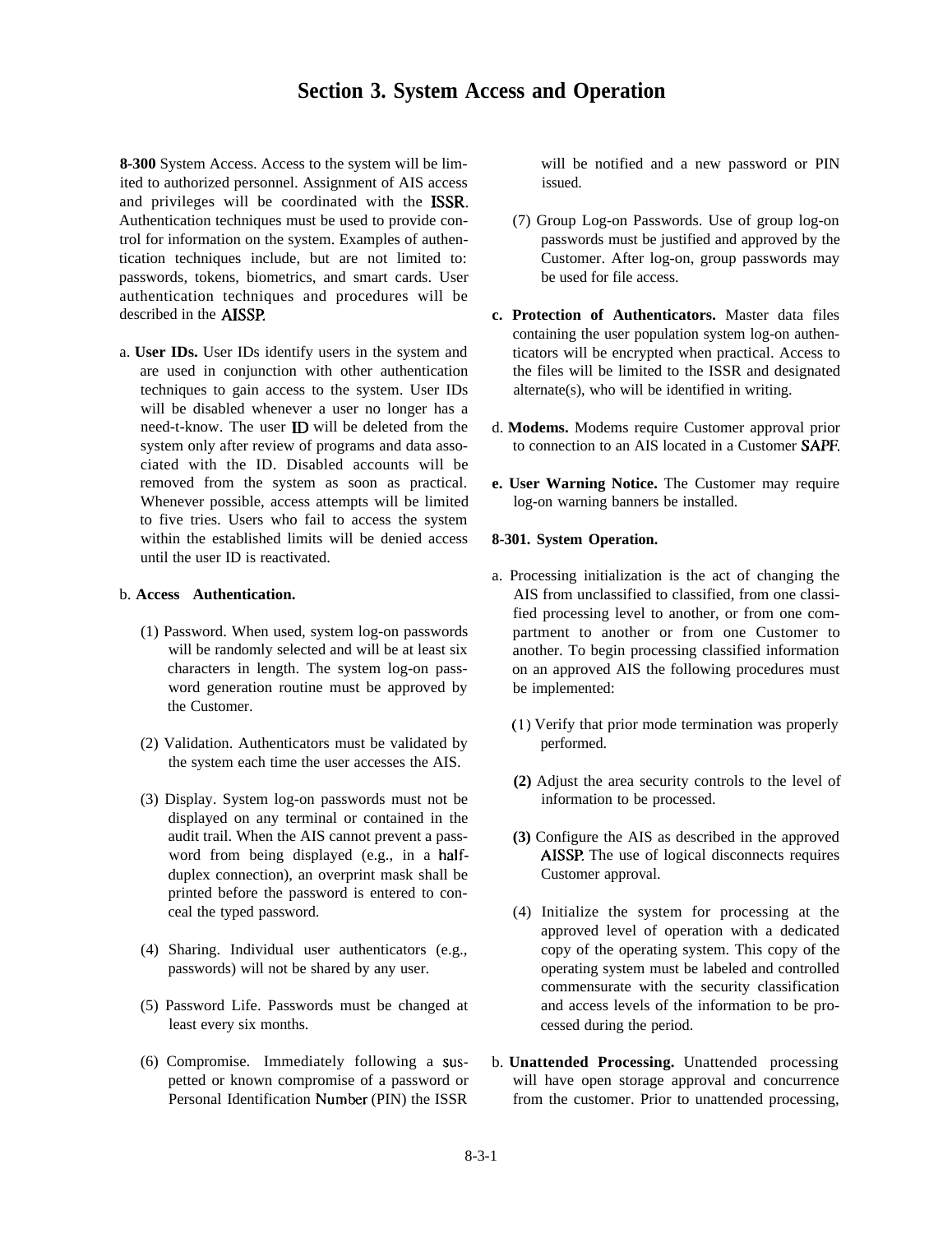all remote input and/or output (1/0) not in approved open storage areas will be physically or electrically disconnected from the host CPU. The disconnect will be made in an area approved for the open storage. Exceptions are on a case-by-case basis and will require Customer approval.

- **c. Processing Termination.** Processing termination of any AIS will be accomplished according to the following requirements.
	- (1) Peripheral Device Clearing. Power down all connected peripheral devices to sanitize all volatile buffer memories. Overwriting of these buffer areas will be considered by the Customer on a case-by-case basis.
	- (2) Removable Storage Media. Remove and properly store removable storage media.
	- (3) Non-removable (Fixed) Storage Media. Disconnect (physically or electrical] y) all storage devices with nonremovable storage media not designated for use during the next processing period.
	- (4) CPU Memory. Clear or sanitize as appropriate all internal memory including buffer storage and other reusable storage devices (which are not disabled, disconnected, or removed) in accordance with 8-501, Table 2.
	- (5) Laser Printers. Unless laser printers operating in SAPFS will operate at the same classification level with the same access approval levels during the subsequent processing period, they will be cleared by running three pages of unclassified randomly generated text. For SCI, five pages of unclassified pages will be run to clear the printer. These pages will not include any blank spaces or solid black areas. Otherwise, no pages need be run through the printer at mode terminaion.
	- (6) Thermal printers. Thermal printers have a ther-
- (7) Impact-type Printers. Impact-type printers (e.g., dot-matrix) in areas not approved for open storage will be secured as follows: Remove and secure all printer ribbons or dispose of them as classified trash. Inspect all printer platens. If any indication' of printing is detected on the platen, then the platen will be either cleaned to remove such printing or removed and secured in an approved classified container.
- (8) Adjust area security controls.

mal film on a spool and take-up reel. Areas in which these types of laser printers are located will be either approved for open storage, or the spools and take-up reels will be removed and placed in secure storage. The printer must be sanitized prior to use at a different classification level.

#### 8-302. **Collocation of Classified and Unclassified AIS.**

- a. Customer permission is required before a Provider may collocate unclassified AIS and classified AIS. This applies when:
	- (1) The unclassified information is to be processed on an AIS located in a SAPF, or
	- (2) The unclassified information is resident in a database located outside of a SAPF but accessed from terminals located within the SAPF.
- b. AIS approved for processing unclassified information will be clearly marked for UNCLASSIFIED USE ONLY when located within a SAPF. In addition the following requirements apply:
	- (I) Must be physically separated from any classified AIS.
	- (2) Cannot be connected to the classified AIS.
	- (3) Users shall be provided a special awareness briefing.
	- (4) ISSR must document the procedures to ensure the protection of classified information.
	- (5) All unmarked media is assumed to be classified until reviewed and verified.
- c. Unclassified portable AIS devices are prohibited in a

SAPF unless Customer policy specifically permits their use. If permitted, the following procedures must be understood and followed by the owner and user

(1) Connection of unclassified portable AIS to classified AIS is prohibited.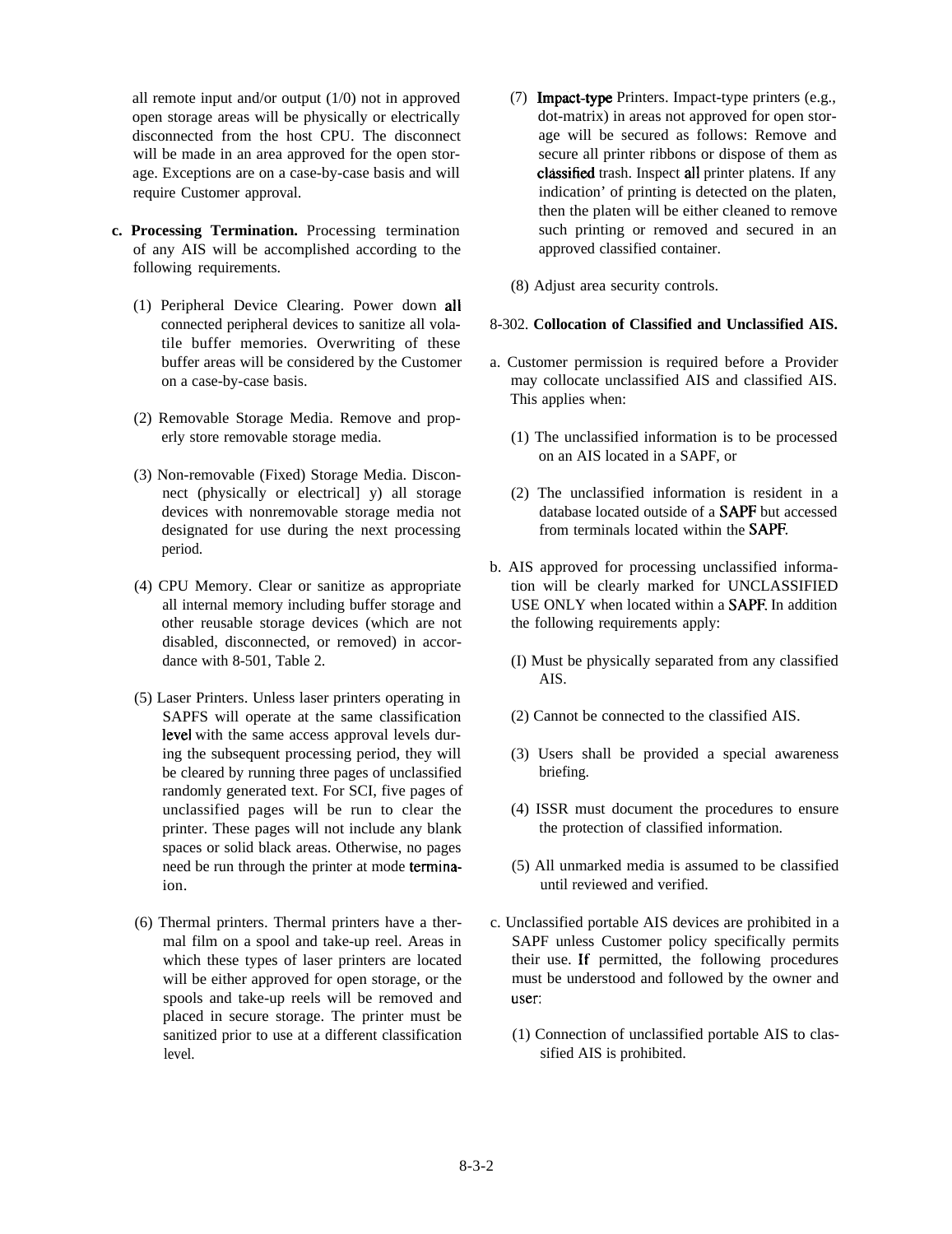- (2) Connection to other unclassified AISS may be allowed provided Customer approval is obtained.
- (3) Use of an internal or external modem with the AIS device is prohibited within the SAPF.
- (4) The Provider will incorporate these procedures in the owner's initial and annual security briefing.
- (5) Procedures for monitoring portable AIS devices within the SAPF shall be outlined in either the AISSP or the Facility Security Plan. These devices and the data contained therein are subject to security inspection by the ISSR and the Customer. Procedures will include provisions for random reviews of such devices to ensure that no classified program-specific or programsensitive data is allowed to leave the secure area. Use of such a device to store or process classified information may, at the discretion of the Customer, result in confiscation of the device. All persons using such devices within the secure area will be advised of this policy during security awareness briefings.
- (6) Additionally, where Customer policy permits, personally owned portable AIS devices may be used for unclassified processing only and must follow the previous guidelines.
- 8-303. System **Auditing.**
- a. **Audit Trails.** Audit trails provide a chronological record of AIS usage and system support activities related to classified or sensitive processing. In addition to the audit trails normally required for the operation of a stand-alone AIS, audit trails of network activities will also be maintained. Audit trails will provide records of significant events occurring in the AIS in sufficient detail to facilitate reconstruction,

review, and examination of events involving possible compromise. Audit trails will be protected from unauthorized access, modification, and deletion. Audit trail requirements are described under mode of operation.

- b. **Additional Records and Logs. The** following additional records or logs will be maintained by the Provider regardless of the mode of operation. These will include:
	- (1) Maintenance and repair of AIS hardware, including installation or removal of equipment, devices, or components.
	- (2) Transaction receipts, such as equipment sanitization, release records, etc.
	- (3) Significant AIS changes (e.g., disconnecting or connecting remote terminals or devices, AIS upgrading or downgrading actions, and applying seals to or removing them from equipment or device covers).
- **c. Audit Reviews. The** audit trails, records, and logs created during the above activities will be reviewed and annotated by the ISSR (or designee) to be sure that all pertinent activity is proper] y recorded and appropriate action has been taken to correct anomalies. The Customer will be notified of all anomalies that have a direct impact on the security posture of the system. The review will be conducted at least week] y.
- d. **Record Retention.** The Provider will retain the most current 6 to 12 months (Customer Option) of records derived from audits at all times. The Customer may approve the periodic use of data reduction techniques to record security exception conditions as a means of reducing the volume of audit data retained. Such reduction will not result in the loss of any significant audit trail data.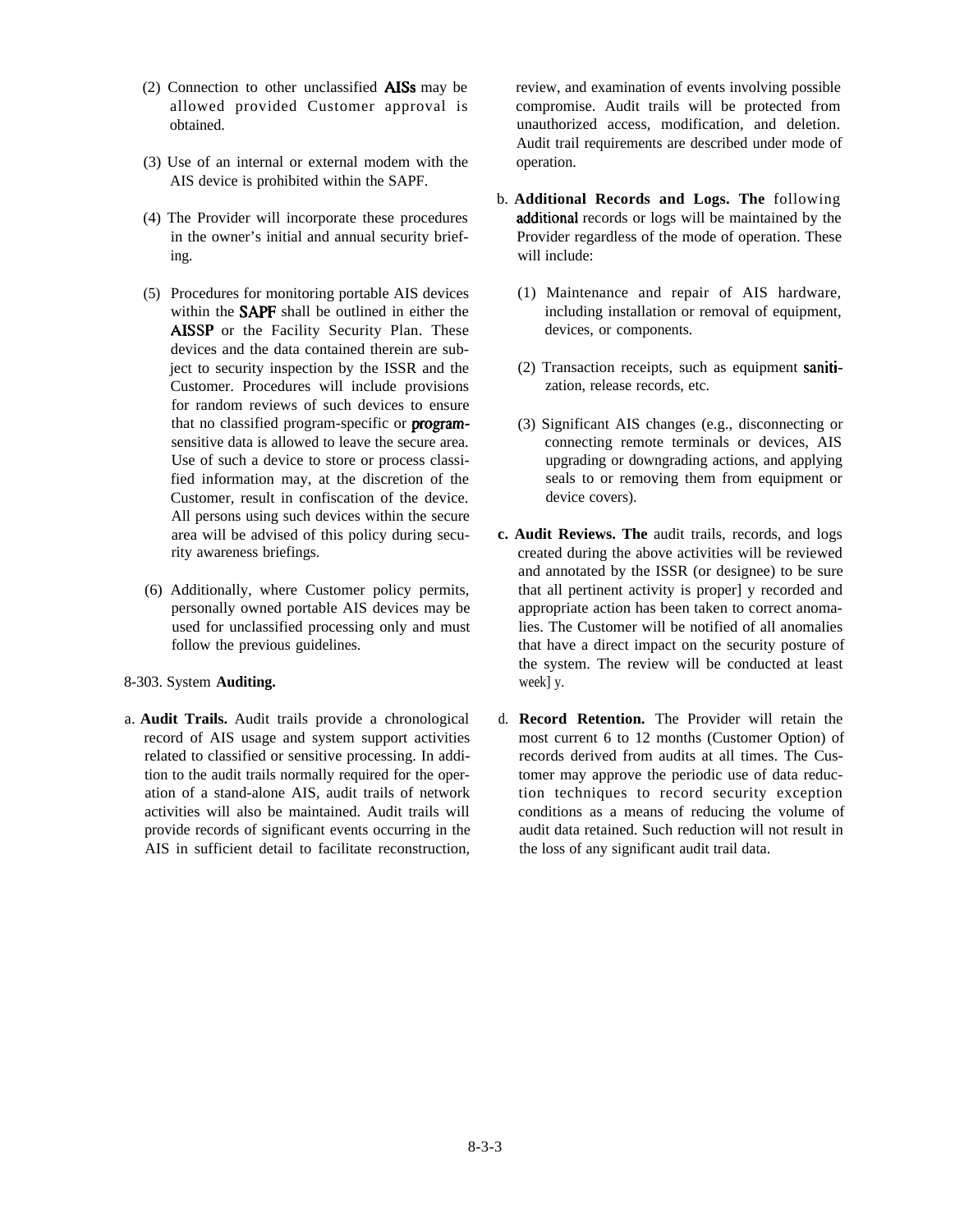### **Section 4. Networks**

8-400 Networks. This section addresses network-specific requirements that are in addition to the previously stated AIS requirements. Network operations must preserve the security requirements associated with the AIS's mode of operation.

#### **a. Types of Networks.**

- (1) A unified network is a collection of  $AIS$ 's or network systems that are accredited as a single entity by a single CSA, A unified network may be as simple as a small LAN operating in dedicated mode, following a single security policy, accredited as a single entity, and administered by a single ISSR. The perimeter of such a network encompasses all its hardware, software, and attached devices. Its boundary extends to all its users. A unified network has a single mode of operation. This mode of operation will be mapped to the level of trust required and will address the risk of the least trusted user obtaining the most sensitive information processed or stored on the network.
- (2) An interconnected network is comprised of separately accredited AISs and/or unified networks. Each self-contained AIS maintains its own intra-AIS services and controls, protects its own resources, and retains its individual accreditation. Each participating AIS or unified network has its own ISSR. The interconnected network must have a security support structure capable of adjudicating the different security policy (implementations) of the participating AISS or unified net works. An interconnected network requires accreditation, which may be as simple as an addendum to a Memorandum of Agreement (MOA) between the accrediting authorities.

#### b. **Methods of Interconnection.**

(1) Security Support Structure (SSS) is the hardware, software, and firmware required to adjudicate security policy and implementation differences between and among connecting unified networks and/or AISS. The SSS must be accredited. The following requirements must be satisfied as part of the SSS accreditation:

- (a) Document the security policy enforced by the SSS.
- (b) Identify a single mode of operation.
- (c) Document the network security architecture and design.
- (d) Document minimum contents of MOA'S required for connection to the SSS.
- (2) The interconnection of previously accredited systems into an accredited network may require a reexamination of the security features and assurances of the contributing systems to ensure their accreditations remain valid.
	- (a) Once an interconnected network is defined and accredited, additional networks or separate AISS (separately accredited) may only be connected through the accredited **Sss.**
	- (b) The addition of components to contributing unified networks which are members of an accredited interconnected network are allowed provided these additions do not change the accreditation of the contributing system.
- c. **Network Security Management. The** Provider will designate an ISSR for each Provider network. The ISSR may designate a Network Security Manager (NSM) to oversee the security of the Provider's network(s), or may assume that responsibility. The ISSR is responsible for coordinating the establishment and maintenance of a formal network security program based on an understanding of the overall security-relevant policies, objectives, and requirements of the Customer. The NSM is responsible for ensuring day-to-day compliance with the network security requirements as described in the AISSP (as covered below) and this Supplement.
	-
- d. **Network Security Coordination.** When different accrediting authorities are involved, a Memorandum of Agreement is required to define the cognizant authority and the security arrangements that will govern the operation of the overall network. When
- 8-4-1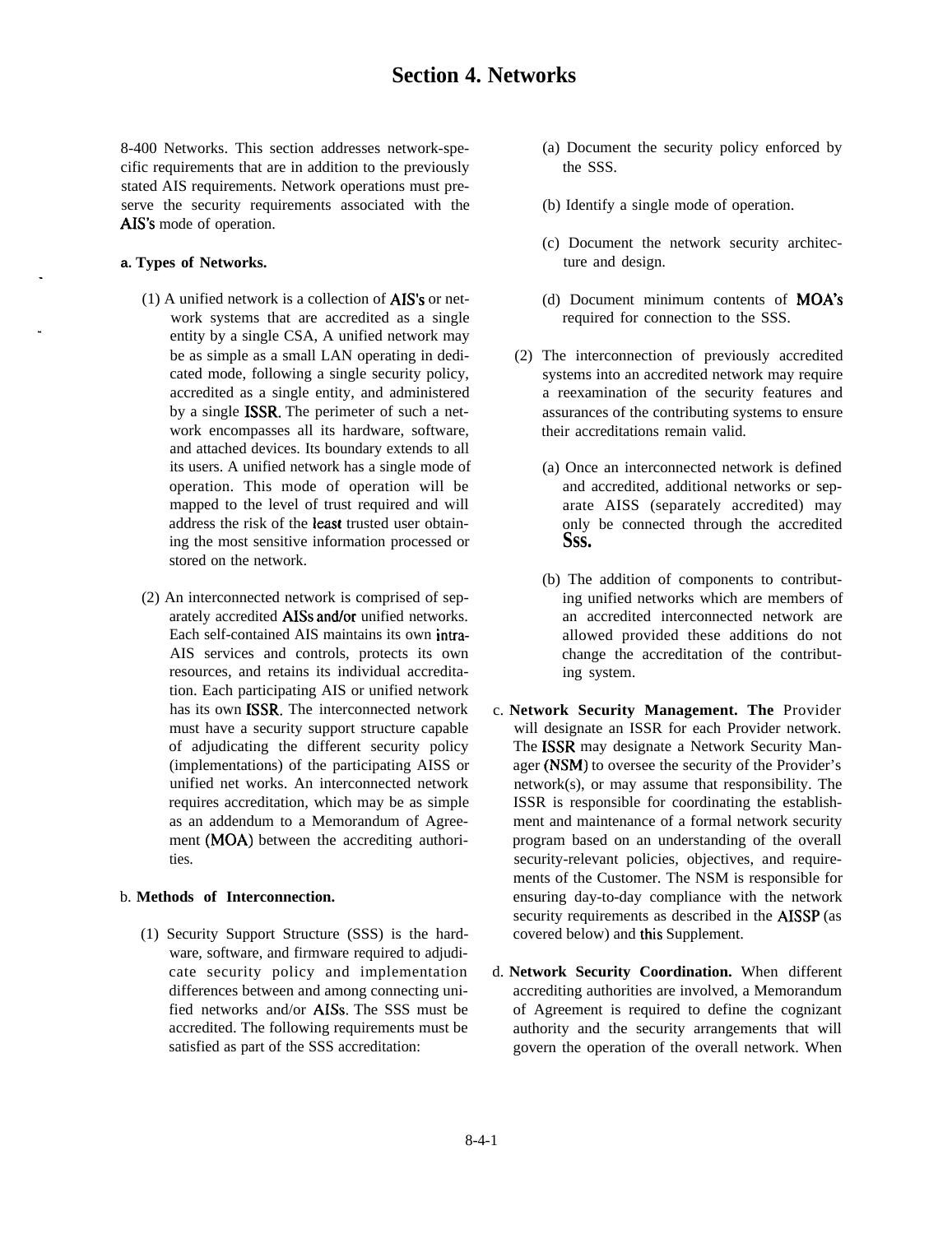two or more ISSRS are designated for a network, a lead ISSR will be named by the Provider(s) to ensure a comprehensive approach to enforce the Customer's overall security policy.

### **e. Network Security.**

The AISSP must address:

- (1) A description of the network services and mechanisms that implement the network security policy.
- (2) Consistent implementation of security features across the network components.
	- (a) Identification and Authentication Forwarding. Reliable forwarding of the identification shall be used between AISS when users are connecting through a network. When identification forwarding cannot be verified, a request for access from a remote AIS shall require authentication before permitting access to the system.
	- (b) Protection of Authenticator Data. In forwarding the authenticator information and any tables (e.g., password tables) associated with it, the data shall be protected from access by unauthorized users (e.g., encryption), and its integrity shall be ensured.
	- (c) Description of the network and any external connections.
	- (d) The network security policy including mode of operation, information sensitivities, and user clearances.
	- (e) Must address the internode transfer of information (e.g., sensitivity level, compartmentation, and any special access requirements), and how the information is protected.
	- (f) Communications protocols and their security features.

(g) Audit Trails and Monitoring.

1. If required by the mode of operation, the network shall be able to create, maintain, and protect from modification or unauthorized access or destruction an audit trail of successful and unsuccessful accesses to the AIS network components within the perimeter of the accredited network. The audit data shall be protected so that access is limited to the ISSR or his/her designee.

- **2.** For Restricted Data, methods of continuous on-line monitoring of network activities may be included in each network operating in the Compartmented Secunt y Mode or higher. This monitoring may also include realtime notification to the ISSR of any system anomalies.
- 3. For Restricted Data networks operating in the Compartmented Mode or higher, the Customer may require the audit trail to include the changing of the configuration of the network (e.g., a component leaving the network or rejoining).
- 4. The audit trail records will allow association of the network activities with corresponding user audit trails and records.
- 5. Provisions shall be made and the procedures documented to control the loss of audit data due to unavailability of resources.
- 6. For Restricted Data, the Customer may require alarm features that automatically terminate the data flow in case of a malfunction and then promptly notify the ISSR of the anomalous conditions.
- (h) Secure Message Traffic. The communications methodology for the network shall ensure the detection of errors in traffic across the network links.
- f. **Transmission Security.** Protected Distribution Systems or National Security Agency approved encryption methodologies shall be used to protect

classified information on communication lines that leave the SAPF. Protected distribution systems shall be either constructed in accordance with the national standards or utilize National Security Agency approved protected distribution systems.

8-4-2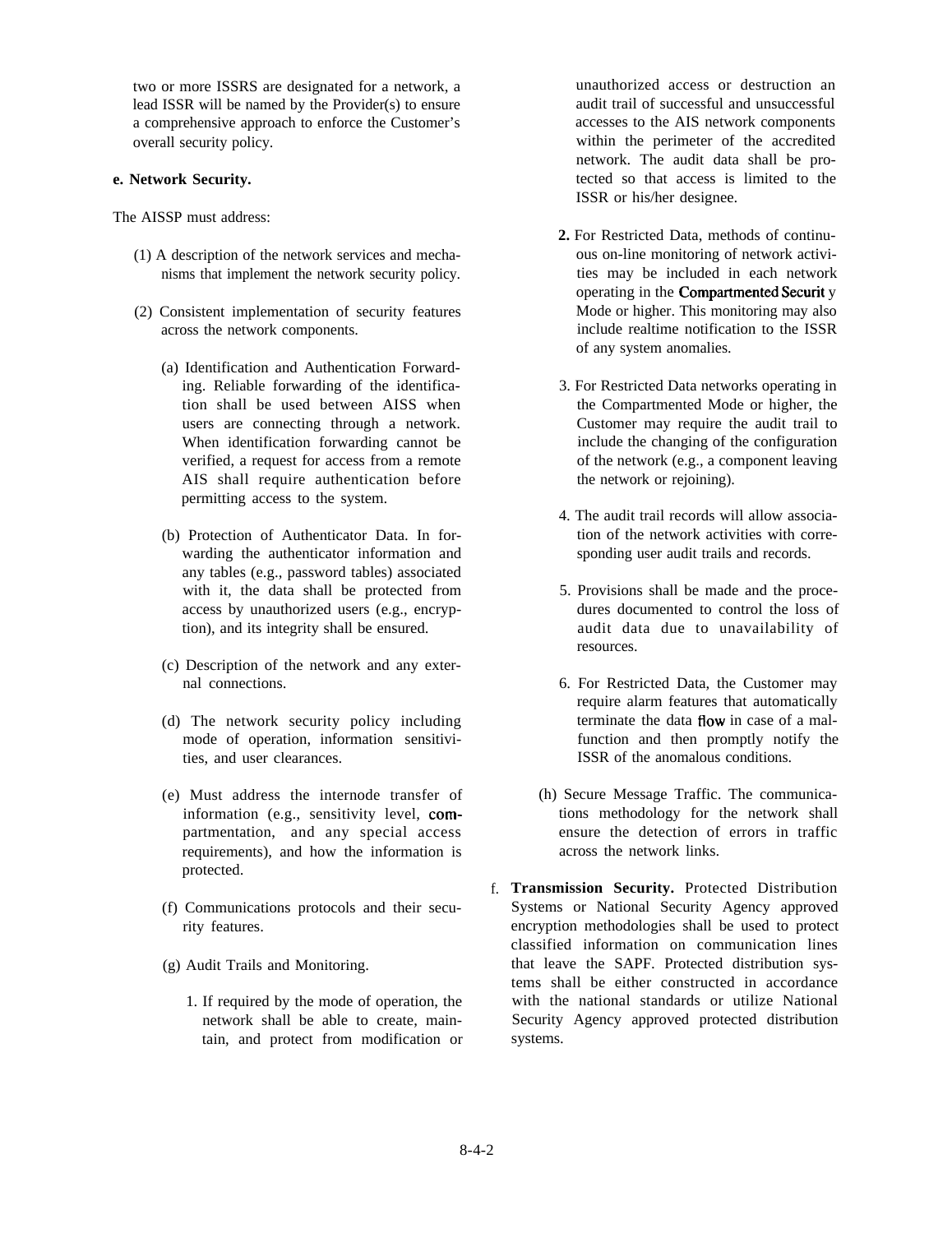**g. Records. The** Customer may require records be maintained of electronic transfers of data between automated information systems when those systems are not components of the same unified network. Such records may include the identity of the sender, identity and location of the receiver, date/time of the transfer, and description of the data sent. Records are retained according to 8-303.d.

 $\tilde{\phantom{a}}$ 

### 8-4-3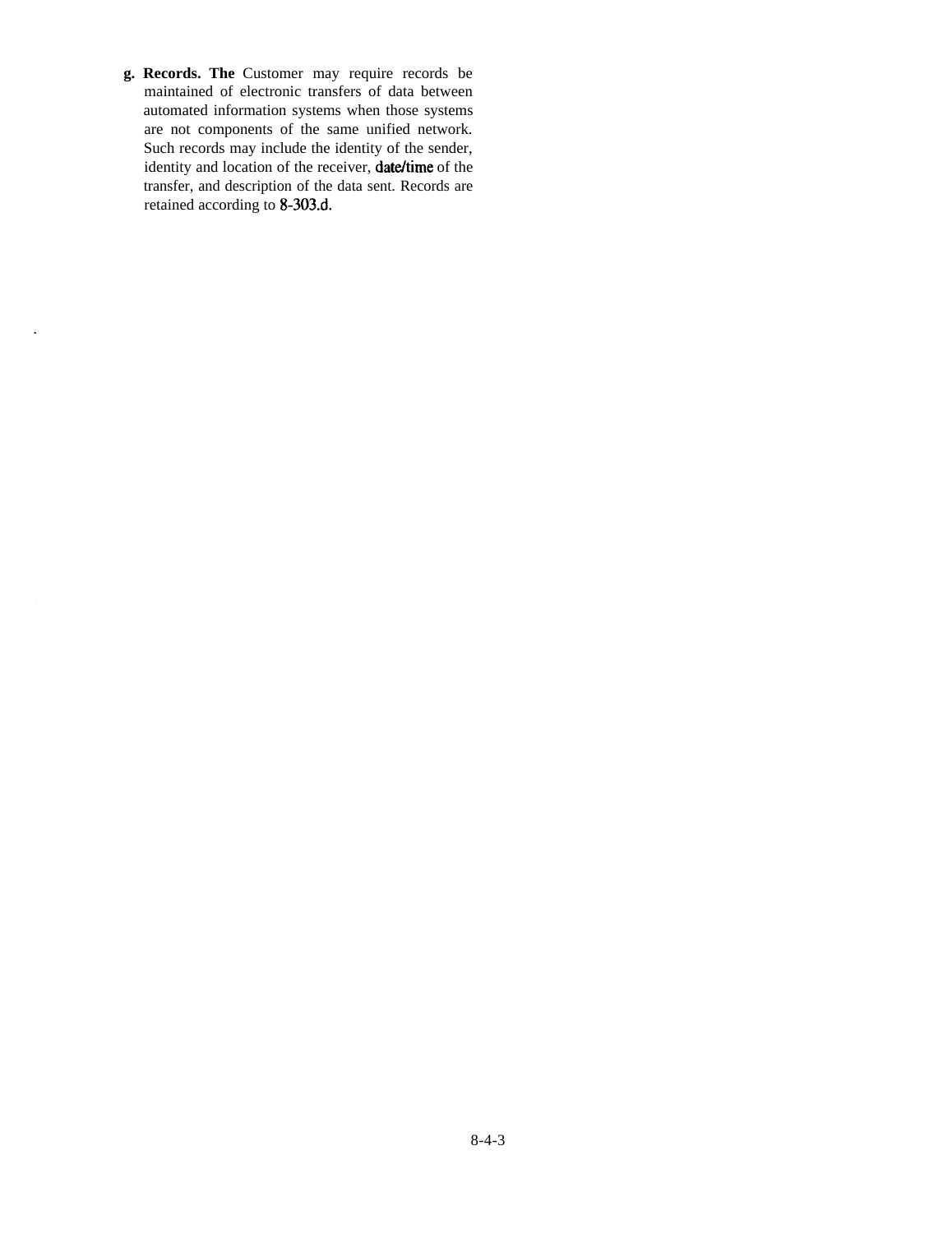- a. **Acquisition and Evaluation.** ISSR approval will be obtained before software or data files may be brought into the SAPF. All software must be acquired from reputable and/or authorized sources as determined by the ISSR. The Provider will check all newly-acquired software or data files, using the most current version and/or available of virus checking software and procedures identified in the AISSP to improve assurance that the software or data files are free from malicious code.
- b. Protection. Media that may be written to (e.g., magnetic **media**) must be safeguarded commensurate with the level of accreditation of the dedicated or system high AIS. Media on compartmented or multilevel AISS will be protected commensurate with the level of the operating session. If a physical writeprotect mechanism is utilized, media may be introduced to the AIS and subsequently removed without changing the original classification. The integrity of the write-protection mechanism must be verified at a minimum of once per day by attempting to write to the media. Media which cannot be changed (e.g., CD read-only media) may be loaded onto the classified system without labeling or classifying it provided it is immediately removed from the secure area. If this media is to be retained in the secure area, it must be labeled, controlled, and stored as unclassified media as required by the Customer.
	- (1) System Software. Provider personnel who are responsible for implementing modifications to system or security-related software or data files on classified AISS inside the SAPF will be appropriately cleared. Soft ware that contains security related functions (e.g., sanitization, access control, auditing) will be validated to confirm that security-related features are fully functional, protected from modification, and effective.

#### **8-500.** Software and Data Files.

- (2) Application Software. Application soflware or data files (e.g., general business software), that will be used by a Provider during classified processing, may be developed/modified by personnel outside the security area without the requisite security clearance with the concurrence of the Customer.
- approval will be required for non-removable media.
- a. **Labeling Media.** All data storage media will be labeled in human-readable form to indicate its classification level, access controls (if applicable), and other identifying information. Data storage media that is to be used solely for unclassified processing
- 8-5-1
- **(3)** Releasing Software. Software that has not been used on an AIS processing classified information may be returned to a vendor. If media containing software (e.g., applications) are used on a classified system and found to be defective, such media may not he removed from a SAPF for return to a vendor. When possible, software will be tested prior to its introduction into the secure facility.
- c. Targetability. For SCI and SAP the software, whether obtained from sources outside the facility or developed by Provider personnel, must be safeguarded to protect its integrity from the time of acquisition or development through its life cycle at the Provider's facility (i.e., design, development, operational, and maintenance phases). Uncleared personnel will not have any knowledge that the software or data files will be used in a classified area, although this may not be possible in all cases. Before software or data files that are developed or modified by uncleared personnel can be used in a classified processing period, it must be reviewed by appropriately cleared and knowledgeable personnel to ensure that no security vulnerabilities or malicious code exists. Configuration management must be in place to ensure that the integrity of the software or data files is maintained.
- d **Maintenance Software.** Software used for maintenance or diagnostics will be maintained within the secure computing facility and, even though unclassified, will be separately controlled. The AISSP will detail the procedures to be used.
- e. **Remote Diagnostics.** Customer approval will be obtained prior to using vendor-supplied remote diagnostic links for on-line use of diagnostic software. The AISSP will detail the procedures to be used.

8-501. **Data Storage Media.** Data storage media will be control led and labeled at the appropriate classification level and access controls of the AIS unless write-protected in accordance with 8-500.b. Open storage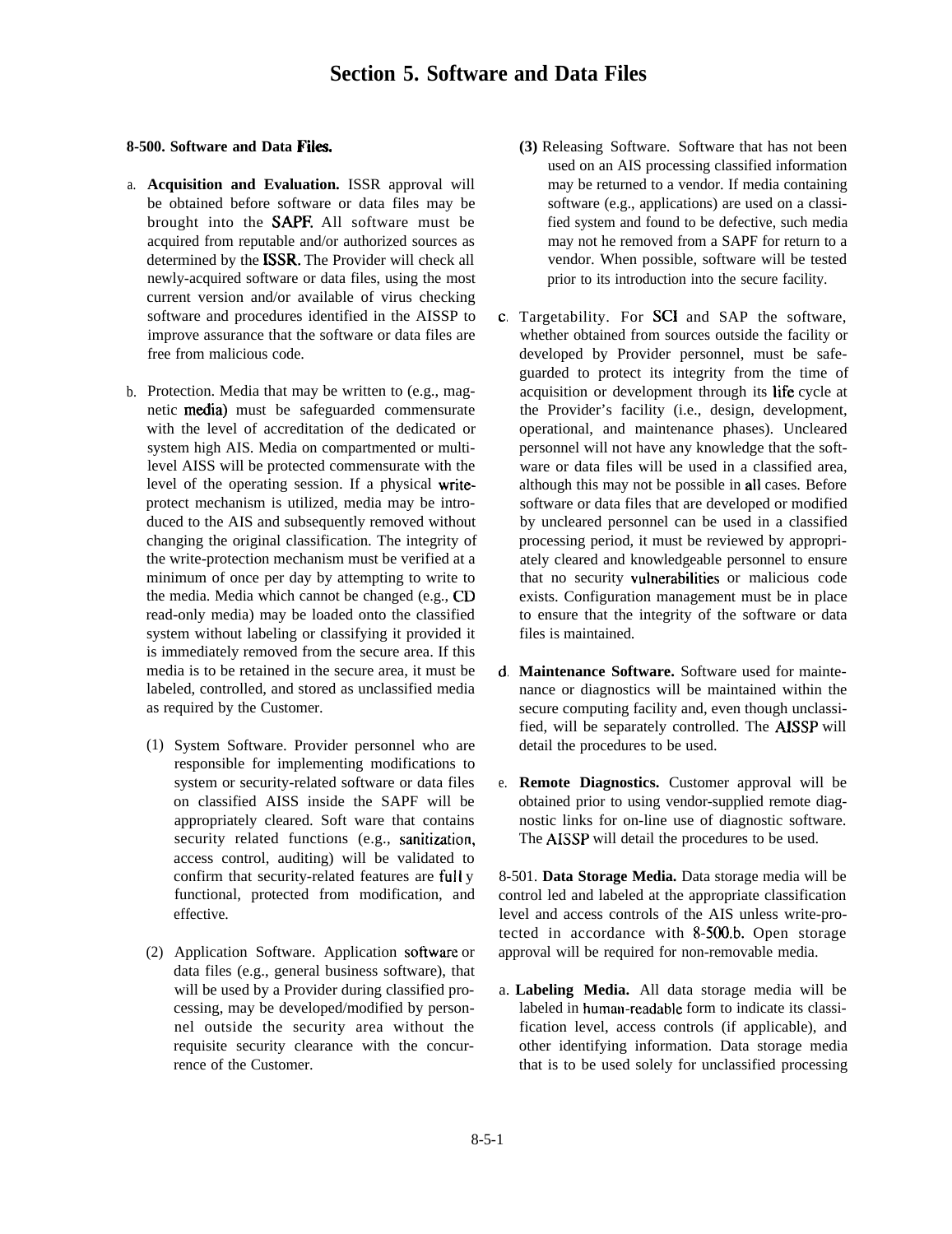and collocated with classified media will be marked as UNCLASSIFIED. Color coding (i e., media, labels) is recommended. If required by the Customer, all removable media will be labeled with a classification label immediately after removing it from its factory-sealed container.

b. **Reclassification.** When the classification of the media increases to a higher level, replace the classification label with a higher classification-level label. The label will reflect the highest classification level, and access controls (if applicable) of any information ever stored or processed on the AIS unless the media is write-protected by a Customer-approved mechanism. Media may never be downgraded in classification without the Customer's written approval.

### c. **Copying Unclassified Information from a Classified AIS.**

- **(1) The** unclassified data will be written to factoryfresh or verified unclassified media using approved copying routines and/or utilities and/ or procedures as stated in the AISSP. For SCI and **SAP**, media to be released will be verified by reviewing all data on the media including embedded text (e.g., headers and footers). Data on media that is not in human readable form (e.g., imbedded graphs, sound, video) will be examined for content with the appropriate software applications. Data that cannot be reasonably observed in its entirety will be inspected by reviewing random samples of the data on the media.
- (2) Moving Classified Data Storage Media Between Approved Areas. The ISSR w il I establish procedures to ensure that data will be written to factory-fresh or sanitized media. The media will be reviewed to ensure that only the data intended was actually written and that it is appropriately classified and labeled. Alternatives for special circumstances may be approved by the Customer. All procedures will be documented in the AISSP.

degauss magnetic media containing classified information. Each action or procedure taken to overwrite or degauss such media will be verified. Magnetic storage media that malfunctions or contains features that inhibit overwriting or degaussing will be reported to the ISSR, who will coordinate repair or destruction with the Customer. (See Table 1.)

- (1) Overwriting Media. Overwriting is a software procedure that replaces the data previously stored on magnetic storage media with a predefine set of meaningless data. Overwriting is an acceptable method for clearing. Only approved overwriting software that is compatible with the specific hardware intended for overwriting will be used. Use of such software will be coordinated in advance with the Customer. The success of the overwrite procedure will be verified through random sampling of the overwritten media. The effectiveness of the overwrite procedure may be reduced by several factors: ineffectiveness of the overwrite procedures, equipment failure (e.g., misalignment of read/write heads), or inability to overwrite bad sectors or tracks or information in inter-record gaps. To clear magnetic disks, overwrite all locations three (3) times (first time with a character, second time with its complement, and the third time with a random character). Items which have been cleared must remain at the previous level of classification and remain in a secure, controlled environment.
- (2) Degaussing Media. Degaussing (i.e., demagnetizing) is a procedure that reduces the magnetic flux to virtual zero by applying a reverse magnetizing field. Properly applied, degaussing renders any previously stored data on magnetic media unreadable and may be used in the sanitization process. Degaussing is more reliable than overwriting magnetic media. Magnetic
- d. **Overwriting, Degaussing, Sanitizing, and Destroying Media.** Cleared and sanitized media may be reused within the same classification level (i.e., TS-TS) or to a higher level (i.e., SECRET-TS). Sanitized media may be downgraded or declassified with the Customer's approval. Only approved equipment and software may be used to overwrite and

Caution: Overwriting, degaussing, and sanitizing are not synonymous with declassification. Declassification is a separate administrative function. Procedures for declassifying media require Customer approval.

> media are divided into three types. Type I degaussers are used to degauss Type I magnetic media (i.e., media whose coercivity is no greater than 350 Oersteds (Oe)). Type H degaussers are used to degauss Type 11 magnetic media (i.e., media whose coercivity is no greater than 750 Oe). Currently there are no degaussers that can effectively degauss all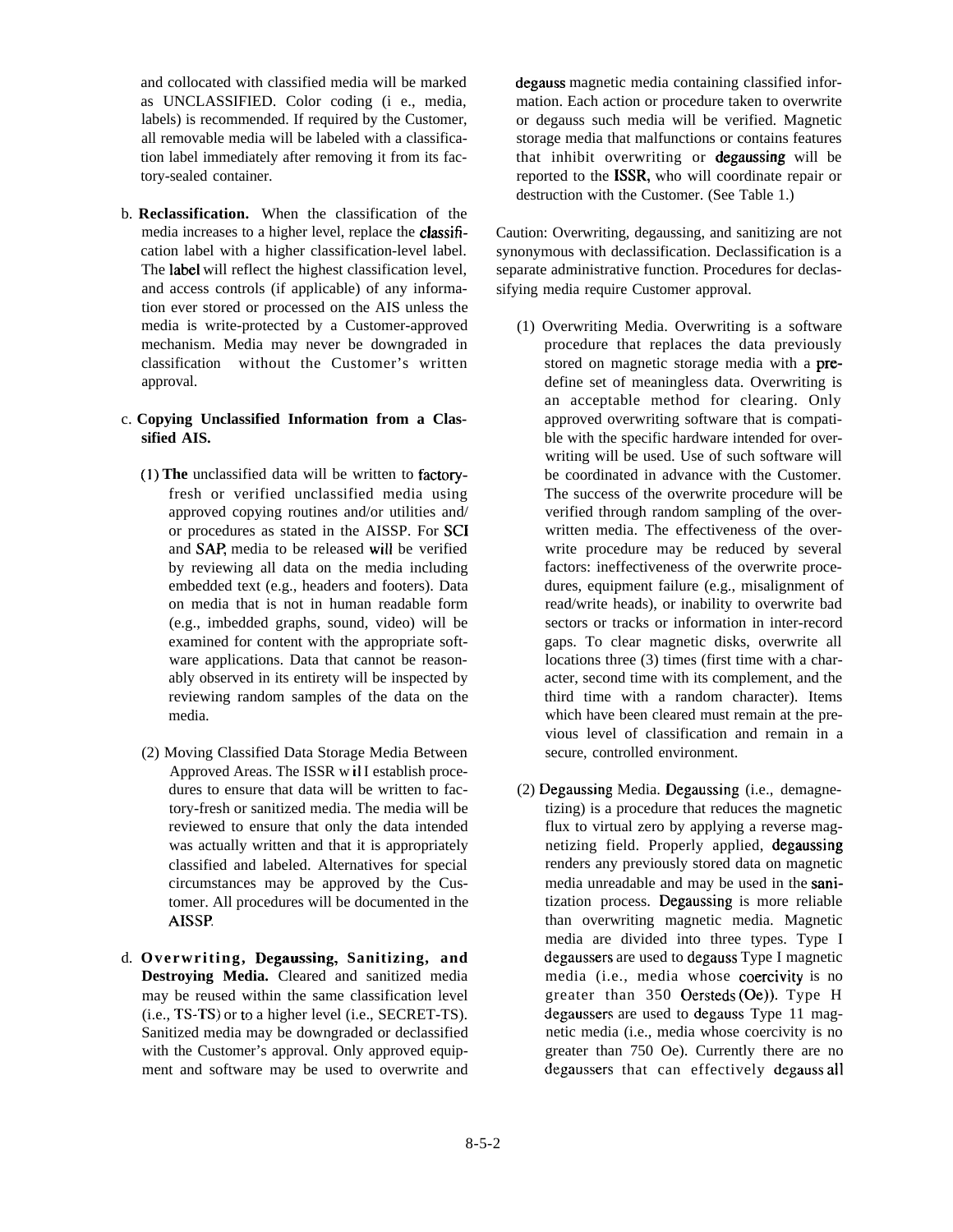Type HI magnetic media (i.e., media whose coercivity is over 750 Oe). Some degaussers are rated above 750 Oersteds and their specific approved rating will be determined prior to use. Coercivity of magnetic media defines the magnetic field necessary to reduce a magnetically-saturated material's magnetization to zero. The correct use of degaussing products improves assurance that classified data is no longer retrievable and that inadvertent disclosure will not occur. Refer to the current issue of NSAS *Information* Systems *Security Products and Services Catalogue* (Degausser Products List Section) for the identification of degaussers acceptable for the procedures specified herein. These products will be periodically tested to ensure continued compliance with the specification NSA CSS *Media Declassification and Destruction Manual NSA 130-2.*

Sanitizing is a two-step process that includes removing data from the media in accordance with Table 1 and removing all classified labels, markings, and activity logs.

- *(4)* Destroying Media. Data storage media will be destroyed in accordance with Customerapproved methods.
- *(5)* Releasing Media. Releasing sensitive or classified Customer data storage media is a three-step process. First, the Provider will sanitize the media and verify the sanitization in accordance with procedures in this chapter. Second, the media will be administratively downgraded or declassified either by the CSA or the ISSR, if such authority has been granted to the ISSR. Third, the sanitization process, downgrading or declassification, and the approval to release the media will be documented.

*(3)* Sanitizing Media. Sanitization removes information from media such that data recovery using any known technique or analysis is prevented.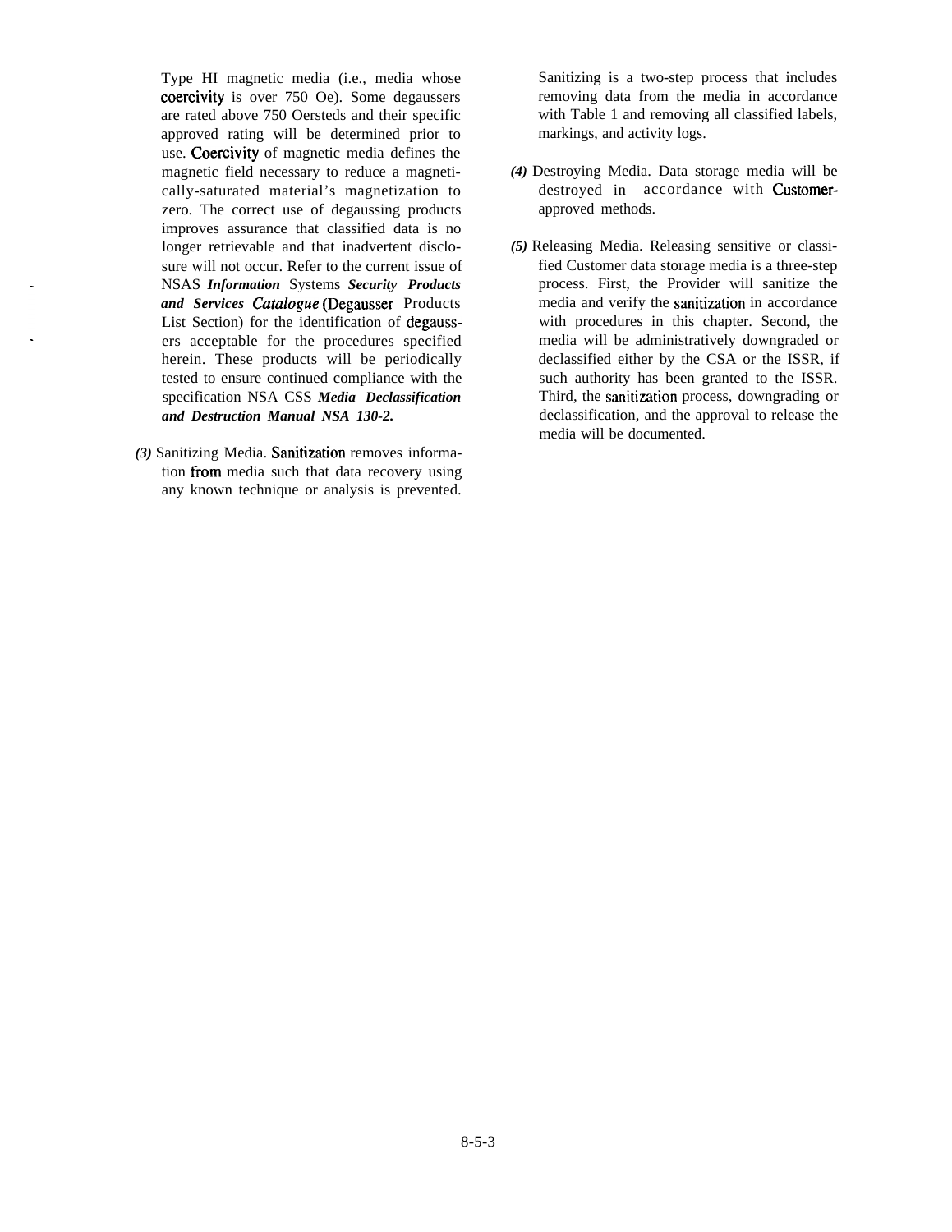| <b>Type Media</b>            | <b>Clear</b> | <b>Sanitize</b>     |
|------------------------------|--------------|---------------------|
| (a) Magnetic Tape            |              |                     |
| Type I                       | sorb         | a, b, or destroy    |
| Type $\mathbf \Pi$           | aorb         | b or destroy        |
| Type $\mathbf{II}$           | aorb         | Destroy             |
| (b) Magnetic Disk Packs      |              |                     |
| Type I                       |              | a, b, or c          |
| Type II                      |              | bore                |
| Type III                     |              | Destroy             |
| (c) Magnetic Disk Packs      |              |                     |
| <b>Floppies</b>              | a, b, or c   | Destroy             |
| Bernoulli's                  | a, b, or c   | Destroy             |
| Removable Hard Disks         | a, b, or c   | a, b, c, or destroy |
| Non-Removable Hard Disks     | $\mathbf C$  | a, b, c, or destroy |
| (d) Optical Disk             |              |                     |
| Read Only                    |              | Destroy             |
| Write Once, Read Many (Worm) |              | Destroy             |
| Read Many, Write Many        | $\mathbf C$  | Destroy             |

### **Table 1 Clearing and Sanitization Data Storage**

These procedures will be performed by or as directed by the ISSR.

a. Degauss with a Type I degausser

b. Degauss with a Type II degausser

c. Overwrite all locations with a character, its complement, then with a random character. Verify that all sectors have been overwritten and that no new bad sectors have occurred. If new bad sectors have occurred during classified processing, this disk must be sanitized by method a or b described above. Use of the overwrite for sanitization must be approved by the Customer.

Note: For hand-held devices (e.g., calculators or personal directories), sanitization is dependent upon the type and model of the device. If there is any question about the correct sanitization procedure, contact the manufacturer or the Customer. In general, sanitization is accomplished as follows: Depress the "CLEAR ENTRY" and the "CLEAR MEMORY" buttons, remove the battery for several hours, and remove all associated magnetic media and retain it in the SAPF or destroy. In some models there are special-purpose memories and key-numbered memories, as well as "register stacks." Caution will be taken to clear all such memories and registers. This may take several key-strokes and may require the use of the operator's manual. Test the hand held device to ensure that all data has been removed. If there is any question, the device will remain in the SAPF or be destroyed.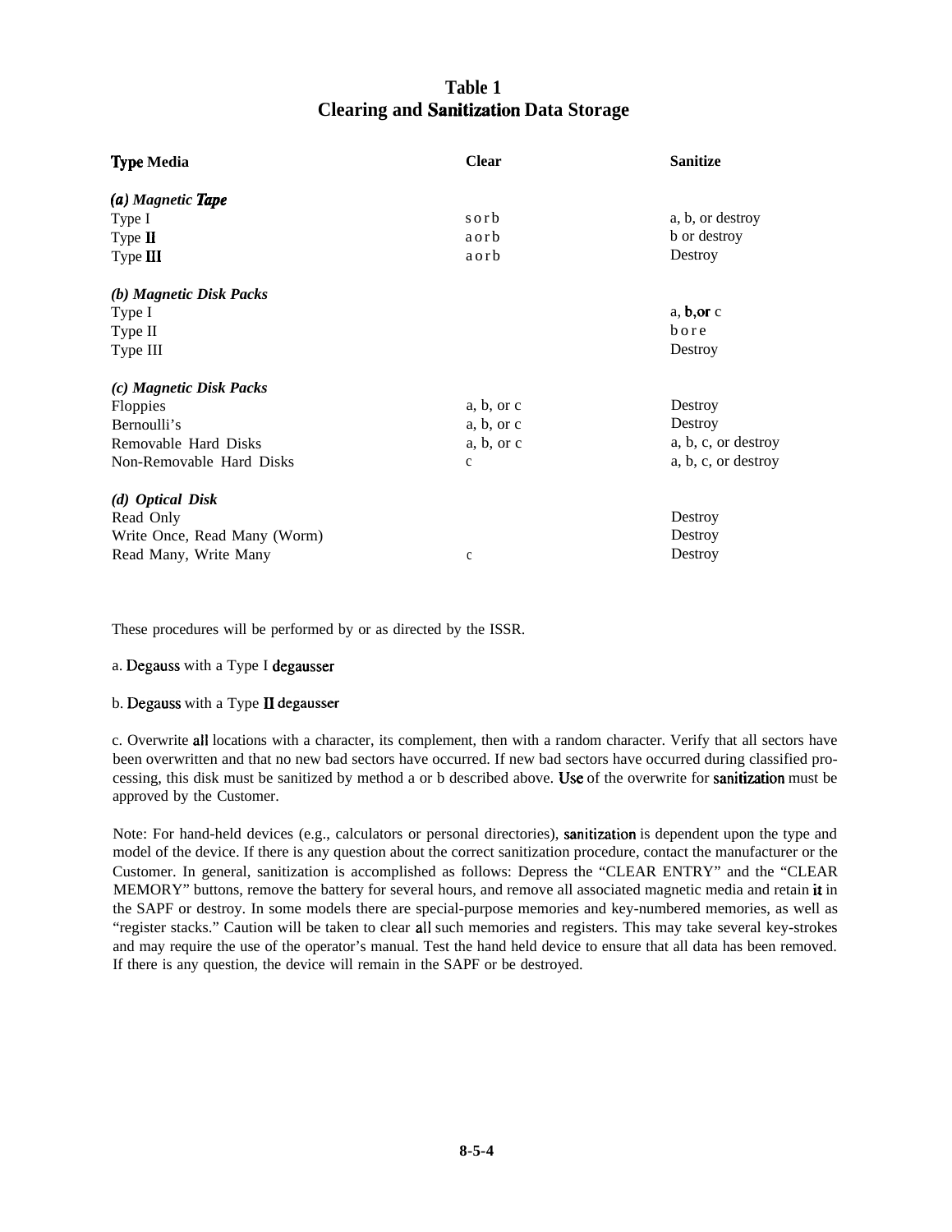### **Table 2 Sanitizing AIS Components**

### **TYPE PROCEDURE**

#### *Solid State Memory Components*

Random Access Memory (RAM) (Volatile) Nonvolatile RAM (NOVRAM) Read Only Memory (ROM) Programmable ROM (PROM) Erasable Programmable ROM (EPROM) Electronically Alterable PROM (EAPROM) Electronically Erasable PROM (EEPROM) Flash EPROM (FEPROM)

| <b>Magnetic Bubble Memory</b>    | a, b, or c |
|----------------------------------|------------|
| <b>Magnetic Core Memory</b>      | a, b, or d |
| Magnetic Plated Wire             | dore       |
| <b>Magnetic-Resistive Memory</b> | Destroy    |

f, then j 1 Destroy (see k) Destroy (see k) g, then d and j h, then d and j i, then d and j i, then d and j

These procedures will be performed by or as directed by the **ISSR**.

- a. Degauss with a Type I degausser.
- b. Degauss with a Type II degausser.
- c. Overwrite all locations with any character.
- d. Overwrite all locations with a character, its complement, then with a random character.
- e. Each overwrite will reside in memory for a period longer than the classified data resided.
- f. Remove all power, including batteries and capacitor power supplies, from RAM circuit board.
- g. Perform an ultraviolet erase according to manufacturer's recommendation, but increase time requirements by a factor of 3.
- h. Pulse all gates.
- i. Perform a full chip erase. (See Manufacturer's data sheet.)
- j. Check with Customer to see if additional procedures are required.
- k. Destruction required only if ROM contained a classified algorithm or classified data.
- 1. Some NOVRAM are backed up by a battery or capacitor power source; removal of this source is sufficient for release following item f procedures. Other NOVRAM are backed up by EEPROM which requires application of the procedures for EEPROM (i.e., i, then d and j).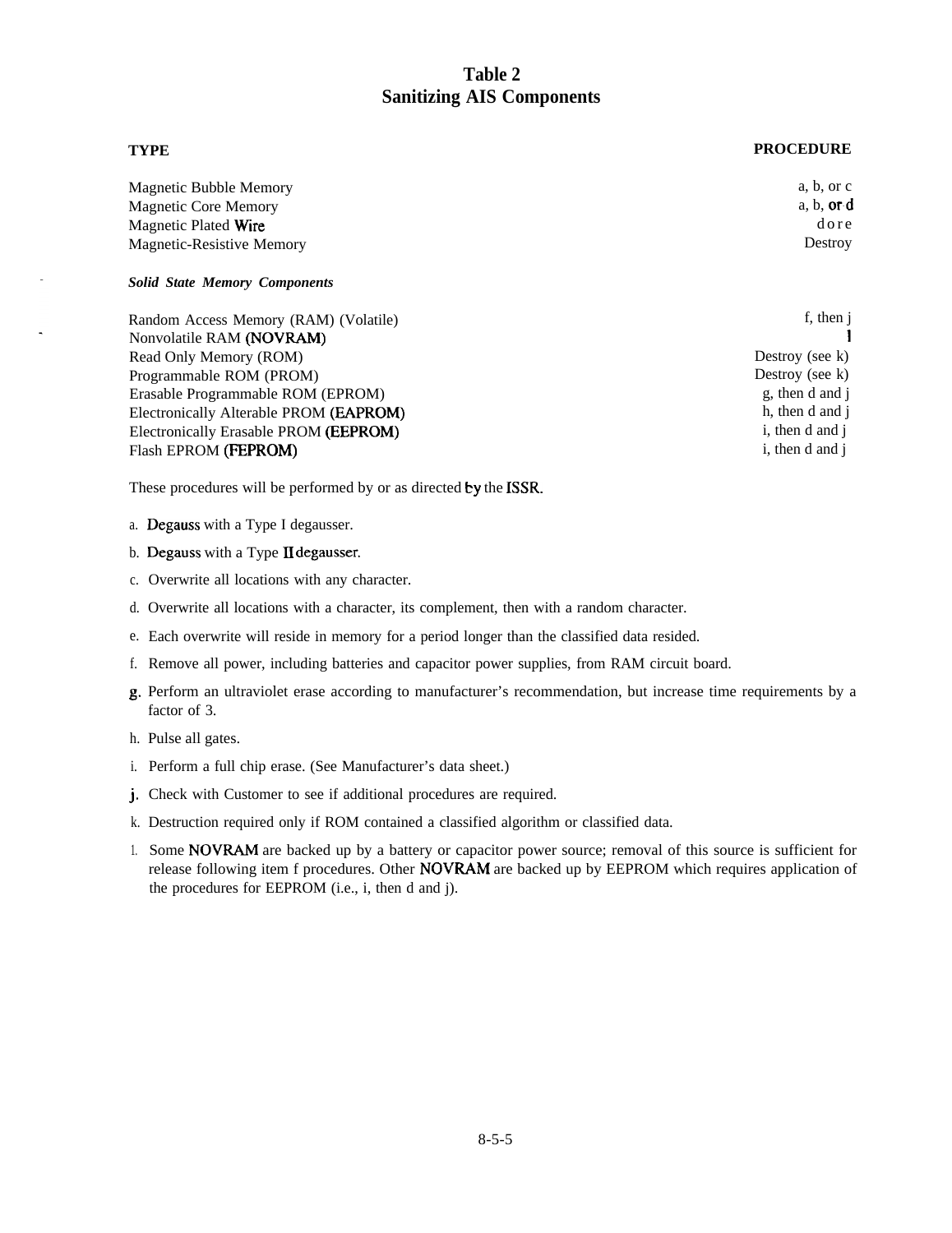### **Section 6. AIS Acquisition, Maintenance, and Release**

**S-600. AIS Acquisition, Maintenance, and Release.**

- a. **Acquisition.** AISS and AIS components that will process classified information will be protected during the procurement process from direct association with the Customer's program, When required by the Customer, protective packaging methods and procedures will be used while such equipment is in transit to proteet against disclosure of classified relationships that may exist between the Customer and the Provider.
- b. **Maintenance Policy. The** Provider will discuss maintenance requirements with the vendor before signing a maintenance contract. The Customer may require that AISS and AIS components used for processing Customer information will be protected during maintenance from direct association with the Customer's program.
	- (1) Cleared maintenance personnel are those who have a valid security clearance and access approvals commensurate with the information being processed. Complete sanitization of the AIS is not required during maintenance by cleared personnel, but need-to-know will be enforced. However, an appropriately cleared Provider individual will be present within the SAPF while a vendor performs maintenance to ensure that proper security procedures are being followed. Maintenance personnel without the proper access authorization and security clearance will *always be* accompanied by an individual with proper security clearance and access authorization and never left alone in a SAPF. The escort shall be approved by the ISSR and be technically knowledgeable of the AIS to be repaired.
	- (2) Prior to maintenance by a person requiring escort, either the device under maintenance shall be physically disconnected from the classified
- (3) All maintenance and diagnostics should be performed in the Provider's secure facility. Any AIS component or equipment released from secure control for any reason may not be returned to the SAPF without the approval of the ISSR. The Customer may require that a permanent set of procedures be in place for the release and return of components. These procedures will be incorporated into the AISSP.
- c. Maintenance Materials and Methods.
	- (1) Unclassified Copy of Operating System. A separate, unclassified, *dedicated for maintenance* copy of the operating system (i.e., a specific copy other than the copy(s) used in processing Customer information), including any microcode floppy disks or cassettes that are integral to the operating system, will be used whenever maintenance is done by uncleared personnel. This copy will be labeled "UNCLASSIFIED-FOR MAINTENANCE USE ONLY." Procedures for an AIS using a nonremovable storage device on which the operating system is resident will be considered by the Customer on a caseby-case basis.
	- (2) Vendor-supplied Software and/or Firmware. Vendor-supplied software and/or firmware used for maintenance or diagnostics will be maintained within the secure computing facility and stored and controlled as though classified. If permitted by the Customer, the ISSR may allow, on a case-by-case basis, the release of certain types of costly magnetic media for maintenance such as disk head-alignment packs.
	- (3) Maintenance Equipment and Components. All tools, diagnostic equipment, and other devices carried by the vendor to the Provider's facility will be controlled as follows:

AIS (and sanitized before and after maintenance) or the entire AIS shall be sanitized before and after maintenance. When a system failure prevents clearing of the system prior to maintenance by escorted maintenance personnel, Customer-approved procedures will be enforced to deny the escorted maintenance personnel visual and electronic access to any classified data that may be contained on the system.

(a) Tool boxes and materials belonging to a vendor representative will be inspected by the assigned escort before the vendor representative is permitted to enter the secure area.

(b) The ISSR will inspect any maintenance hardware (such as a data scope) and make a best technical assessment that the hardware cannot access classified data. The equipment will not be allowed in the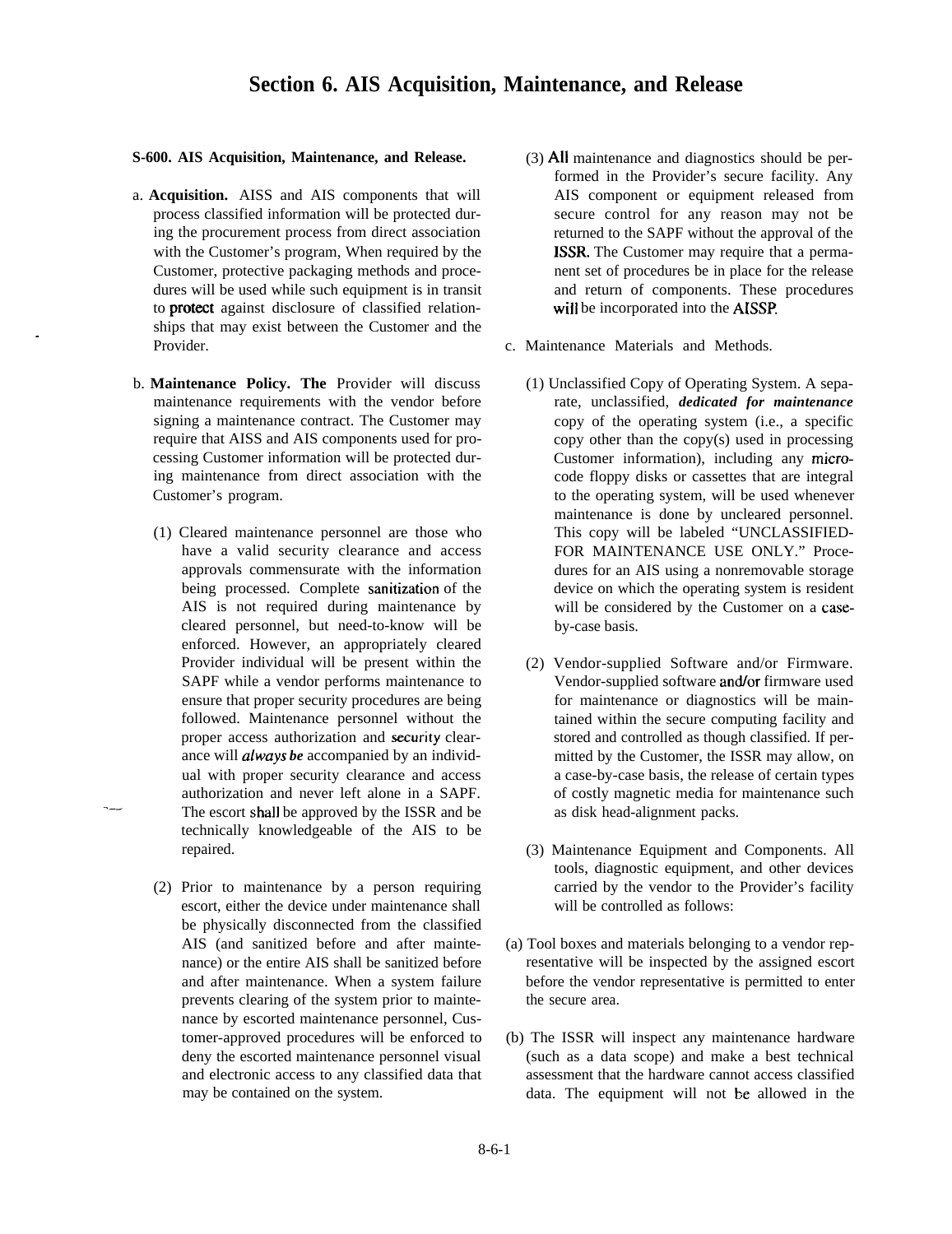secure area without the approval of the ISSR.

- (c) Maintenance personnel may bring kits containing component boards into the secure facility for the purpose of swapping out component boards that may be faulty. Any component board placed into an unsanitized AIS will remain in the security facility until proper release procedures are completed. Any component board that remains in the kit and is not placed in the AIS may be released from the **secure** facility.
- (d) Any communication devices with transmit capability belonging to the vendor representative or any data storage media not required for the maintenance visit will be retained outside the SAPF for return to the vendor representative upon departure from the secure area.
	- (4) Remote Diagnostic Links. Remote diagnostic links require Customer approval. Permission for the installation and use of remote diagnostic links will be requested in advance and in wriing. The detailed procedures for controlling the use of such a link or links will have the written approval of the Customer prior to implementation.
- d. **Release of Memory Components and Boards.** Prior to the release of any component from an area used to process or store Customer information, the following requirements will be met in respect to coordination, documentation, and written approval. This section applies only to components identified by the vendor or other technically knowledgeable individual as having the capability of retaining user addressable data and does not apply to other items (e.g., cabinets, covers, electrical components not associated with data), which may be released without reservation. For the purposes of this document, a memory component is considered to be the *Lowest Replaceable Unit* (LRU) in a hardware device. Memory components reside on boards, modules, and sub-assemblies. A board can be a module or may consist of several modules and subassemblies. Unlike media sanitization, clearing may be an acceptable method of sanitizing components for

residual data, are considered volatile memory components. Volatile components may be released only after accomplishing the following steps:

release (see 8-501, Table 2). Memory components are specifically handled as either volatile or nonvolatile as described below.

(1) Volatile Memory Components. Memory components that *do not* retain data after removal of all electrical power sources, and when reinserted into a similarly configured AIS do *nor* contain

- (a Maintain a record of the equipment release indicating that all component memory is volatile and that no data remains in/on the component when power is removed.
- (b) Equipment release procedures shall be developed by the ISSR and stated in the AISSP.
- (2) Nonvolatile Memory Components. Memory components that do retain data when all power sources are disconnected are nonvolatile memory components. Nonvolatile memory components defined as *read only memory* (ROM), *programmable ROM* (PROM), or *erasable PROM* (EPROM)that have been programmed at the vendor's commercial manufacturing facility are considered to be unalterable in the field and may be released. Customized components of this nature that have been programmed with a classified algorithm or classified data will be destroyed. All other nonvolatile components may be released after successful completion of the procedures outlined in 8-501, Table 2. Failure to accomplish these procedures will require the ISSR to coordinate with the Customer for a determination of releasability. Nonvolatile components shall be released only after accomplishing the following steps:
	- (a) Maintain a record of the equipment release indicating the procedure **used** for sanitizing the component, who performed the sanitization, and who it was released to.
	- (b) Equipment release procedures must be developed by the ISSR and stated in the AISSP. The record will be retained for 12 months.
- (3) Inspecting AIS Equipment. All AIS equipment designated for release will be inspected by the ISSR. This review will ensure that all media including internal disks have been removed.

8-601. **Test Equipment.** The Provider will determine the capability of individual test instruments to collect and process information. If necessary, the manufacturer will be asked to provide this information. A description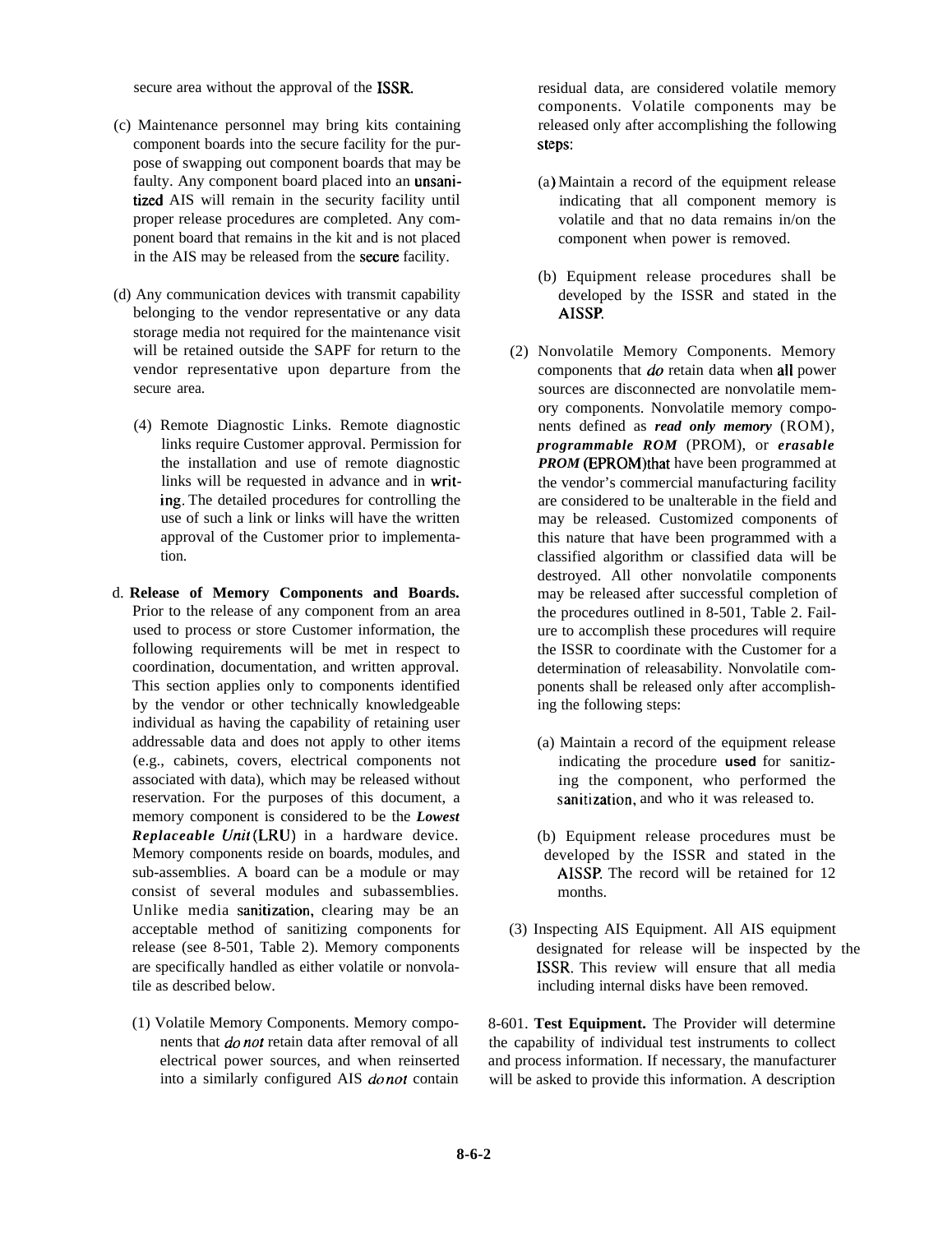of the capabilities of individual test equipment will be provided to the Customer. Security requirements are based on concerns about the capability of the equipment to retain sensitive or classified data. Test equipment with nonvolatile fixed or removable storage media will comply with the requirements of this Supplement and be approved by the Customer for introduction and use in the SAPF. Test equipment with no data retention and no secondary storage does not require Customer approval.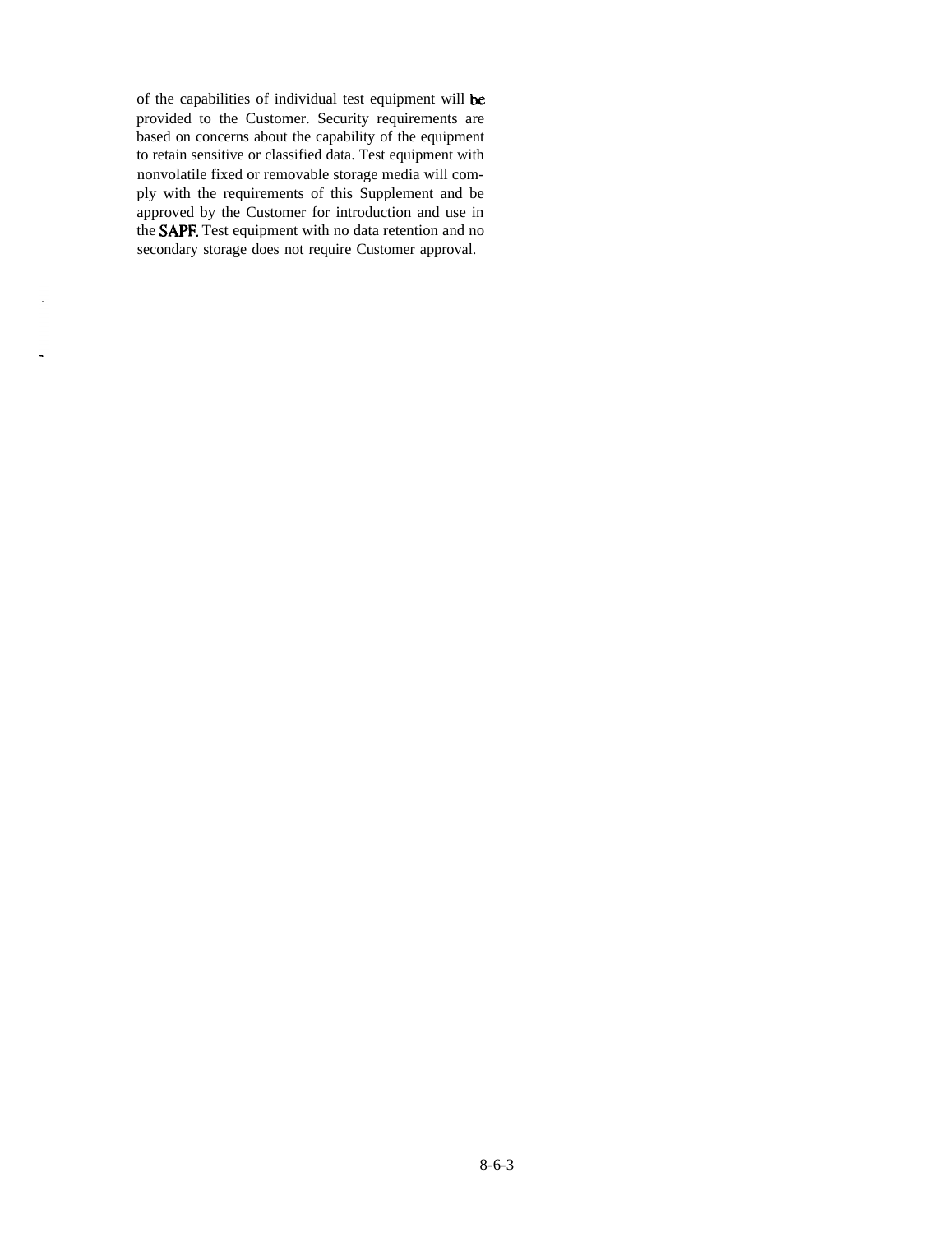### **Section 7. Documentation and Training**

8-700. Documentation and Training.

- a. Provider Documentation. The Provider will develop, publish, and promulgate a corporate AIS security policy, which will be maintained on file by the ISSR.
- b. Security Documentation. The Provider will develop and maintain security-related documentation which are subject to review by the Customer as follows:
	- (1) AISSP. Prepare and submit to the Customer for approval an AISSP in accordance with Customer guidance that covers each AIS which will process information for the Customer. This plan will appropriately reference all other applicable Provider security documentation. In many cases, an AISSP will include information that should not be provided to the general user population. In these cases, a separate **user security** guide will be prepared to include only the security procedures required by the users.
	- (2) Physical Security Accreditation. Maintain on file the physical security accreditation documentation that identifies the date(s) of accreditation, and classification level(s) for the system device locations identified in the AISSP, and any open storage approvals.
	- (3) Processing Approval. Maintain on file the Customer's processing approval (i.e., interim approval or accreditation) that specifies the date of approval, system, system location, mode of operation, and classification level for which the AIS is approved.
	- (4) Memorandum of Agreement. Maintain on file a formal memorandum of agreement signed by all Customers having data concurrently processed by an AIS or attached to the network.

(5) AIS Technical Evaluation Test Plan. As a prerequisite to processing in the compartmented or multilevel mode, develop and submit a *technical evaluation test plan* to the Customer for approval. The technical evaluation test plan will provide a detailed description of how the implementation of the operating system software, data

management system software, and related security software packages will enable the AIS to meet the compartmented or multilevel mode requirements stated herein. The test plan will also outline the test procedures proposed to demonstrate this compliance. The results of the test will be maintained for the life of the system.

- (6) Certification Report. The Certification Report will be maintained for the life of the system.
- c. **System User Training and Awareness. All AIS** users, custodians, maintenance personnel, and others whose work is associated with the Customer will be briefed on their security responsibilities. These briefings will be conducted by the Provider. Each individual receiving the briefing will sign an agreement to abide by the security requirements specified in the AISSP and any additional requirements initiated by the Customer. This securit y awareness training will be provided prior to the individual being granted access to the classified AIS and at least annually thereafter. The awareness training will cover the following items and others as applicable:
	- (1) The security classifications and compartments accessible to the user and the protection responsibilities for each. If the user is a privileged user, discuss additional responsibilities commensurate with those privileges;
	- (2) Requirements for controlling access to AISS (e.g., *user lDs, passwords and password security, the need-to-know principle, and protecting terminul screens and printer output from unau*thorized access);
	- *(3)* Methods of securing unattended AISS such as checking print routes, logging off the host system or network, and turning the *A IS off,*
	- (4) Techniques for securing printers such as remov-

ing latent images from laser drums, cleaning platens, and locking up ribbons;

(5) Caution against the use of government-sponsored computer resources for unauthorized applications;

 $8-7-1$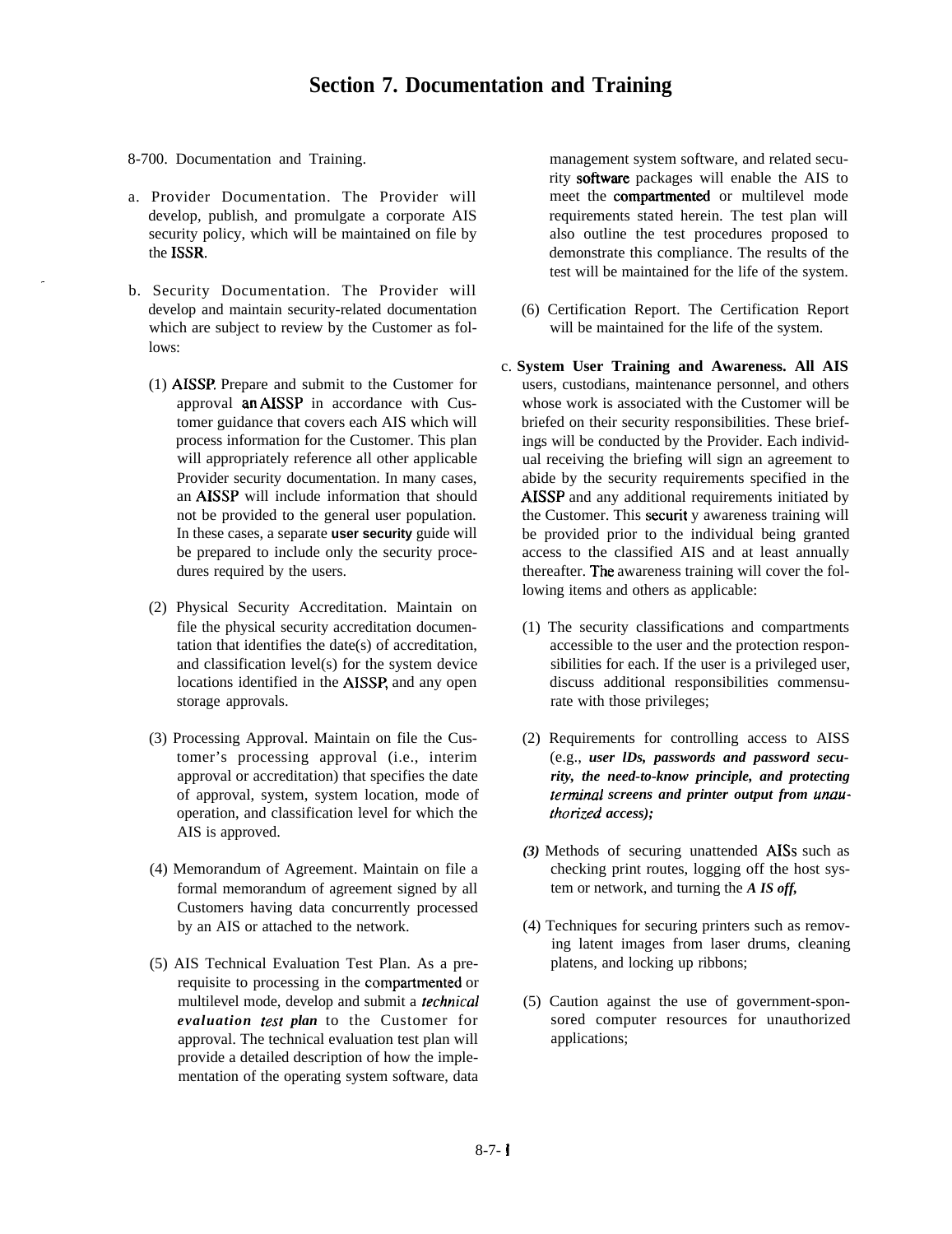- **(6) The** method of reporting security-related incidents **such** as misuse, violations of system security, unprotected media, improper labeling, network data spillage, etc.;
- (7) Media labeling, including classification labels, data-descriptor labels, placement of labels on media, and maintenance of label integrity;
- **(8) Secure** methods of copying and verifying media;
- **(9)** Methods of safeguarding media, including write protection, removal from unattended AISS, and storage;
- (10) Methods of safeguarding hard-copy output, including marking, protection during printing, and storage;
- (11) Policy on the removal **of mediz**
- $(12)$  Methods of clearing and sanitizing media;
- (13) Procedures for destroying and disposing of media, printer ribbons, and AIS circuit boards and security aspects of disposing of AISS;
- (14) Methods of avoiding viruses and other malicious code including authorized methods of acquiring software, examining systems regularly, controlling software and media, and planning for emergencies. Discuss the use of recommended software to protect against viruses and steps to be taken when a virus is suspected;
- (15)AIS maintenance procedures including the steps to be taken prior to **AIS** maintenance and the user's point-of-contact for AIS maintenance matters;
- (16)Any special security requirements with respect to the user's AIS environment including connections to other AIS equipment or networks;
- ( 17)The use of personally owned electronic devices within the SAPF;
- (18) Any other items **needed to be covered** for the specific Customer's program.

#### 8-7-2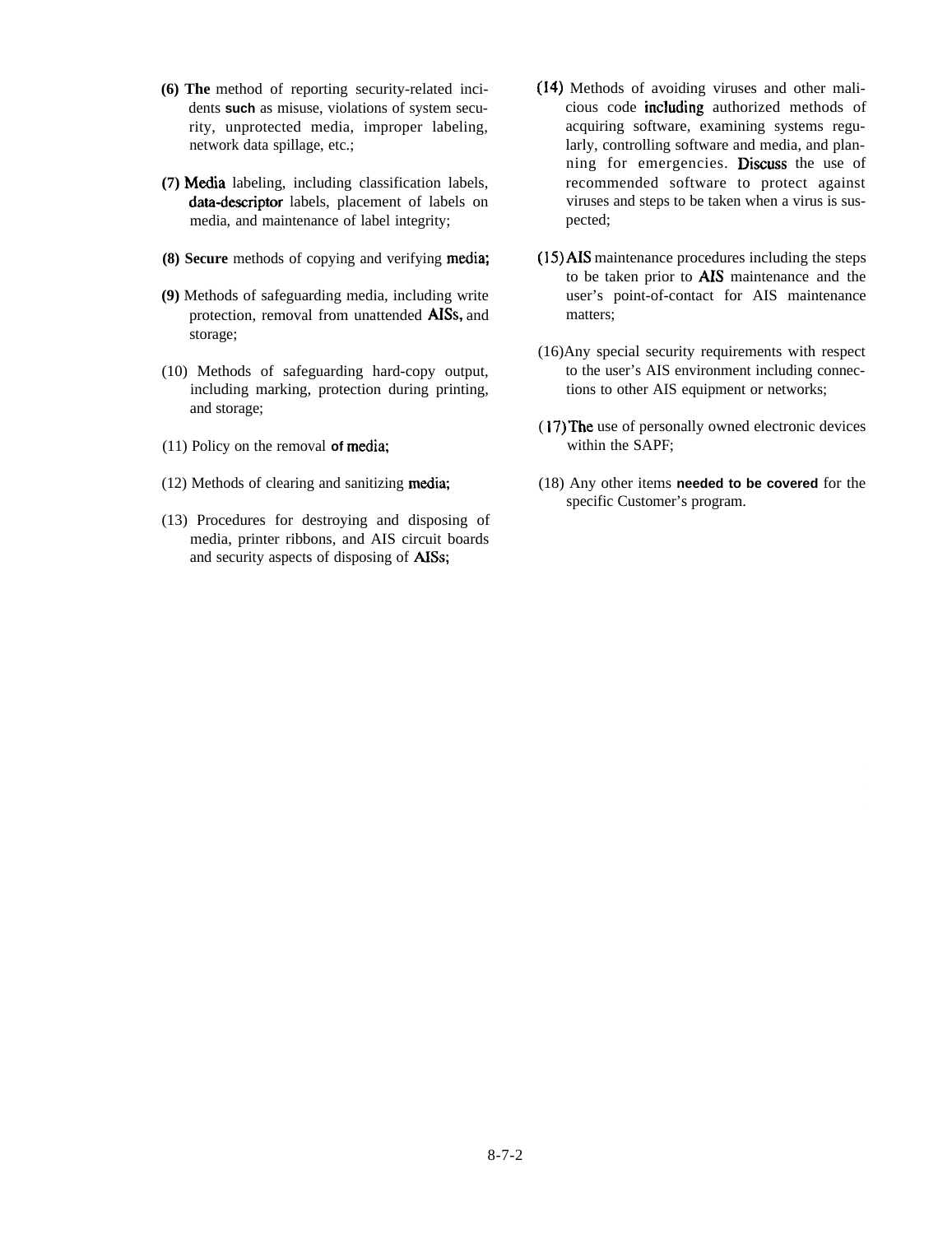## **Chapter 9 Restricted Data**

### **Section 1. Introduction**

**9-100. General. This** chapter of the NISPOMSUP addresses those supplemental security requirements for SECRET Restricted Data (SRD) and TOP SECRET Restricted Data (TSRD) information which have been identified as being sufficiently sensitive to necessitate security standards above and beyond those mandated by the NISPOM baseline document. *Hereafter these are referred to as Critical SRD or TSRD. CONFIDEN-TIAL RD and all classification kvels of Formerly Restricted Data shall be protected in accordance with the requirements in the NISPOM baseline document.* In addition to those requirements in Chapter 9 of the NISPOM, this chapter prescribes the supplemental requirements for the protection of Critical SRD and TSRD information. Neither the NISPOM nor the NIS-POMSUP are to be construed to apply to the safeguarding requirements for Special Nuclear Material, Nuclear Explosive Like Assemblies, or Nuclear Weapons.

9-101. Requirements. Under the authority of the Atomic Energy Act of 1954, the Secretary of Energy, using his/her authority over Restricted Data, may issue orders, guides, and manuals concerning protection of Restricted Data. These issuances serve as the basis for government-wide implementation procedures. However, these procedures of other agencies have not been endorsed by DOE. As a result of changes in the world situation, these policy issuances are currently under review by the Joint DOE/DOD Nuclear Weapons Information Access Authorization Review Group. Until the Review Group's recommendations are approved as policy by the Secretary of Energy, DOD contractors will continue to protect Critical SRD and TSRD in accordance with established contractual provisions. A revision of this chapter will be developed and promulgated following the results of the Joint DOE/DOD Nuclear Weapons Information Access Authorization Review Group. Nothing in this paragraph alters or abridges the authority of the Secretary of Energy under the Atomic Energy Act of 1954, as amended. DOD contracts awarded in the interim period dealing with the physics of nuclear weapons design, as specified in 9-101 .a through 9-101 .i, will be reviewed by technically qualified representatives to determine if the contract involves the above specified Critical SRD or TSRD information.

*If so, this chapter's requirements will be included in the contractual document.* DOE technical experts will be available to provide advice and assistance upon request by contracting agency representative. Should the results of the Joint DOE/DOD Nuclear Weapons Information Access Authorization Review Group modify the information specified in 9-101 .a through 9-101 .i, the affected contracts may be amended. *For DOE contractors, Restricted Data will continue to be protected in accordance with the Department of Energy's 5600 series Safeguards and Security orders until the Review Group's recommendations are approved as policy by the Secretary of Energy and this chapter is revised to conform to the new policy.*

- a. Theory of operation (hydrodynamic and nuclear) or completed design of thermonuclear weapons or their unique components. This definition includes specific information about the relative placement of components and their functions with regard to initiating and sustaining the thermonuclear reaction.
- b. Theory of operation or complete design of fission weapons or their unique components. This definition includes the high explosive system with its detonators and firing unit, pit system, and nuclear initiating system as they pertain to weapon design and theory.
- c. Manufacturing and utilization information which reveals the theory of operation or design of the physics package.
- d. Information concerning inertial confinement fusion which reveals or is indicative of weapon data.
- e. Complete theory of operation, complete or partial

design information revealing sensitive design features or information on energy conversion of a nuclear directed energy weapon. Sensitive information includes but is not limited to the nuclear energy converter, energy director, or other nuclear directed energy system or components outside the envelope of the nuclear source but within the envelope of the nuclear directed energy weapon.

*9- I-I*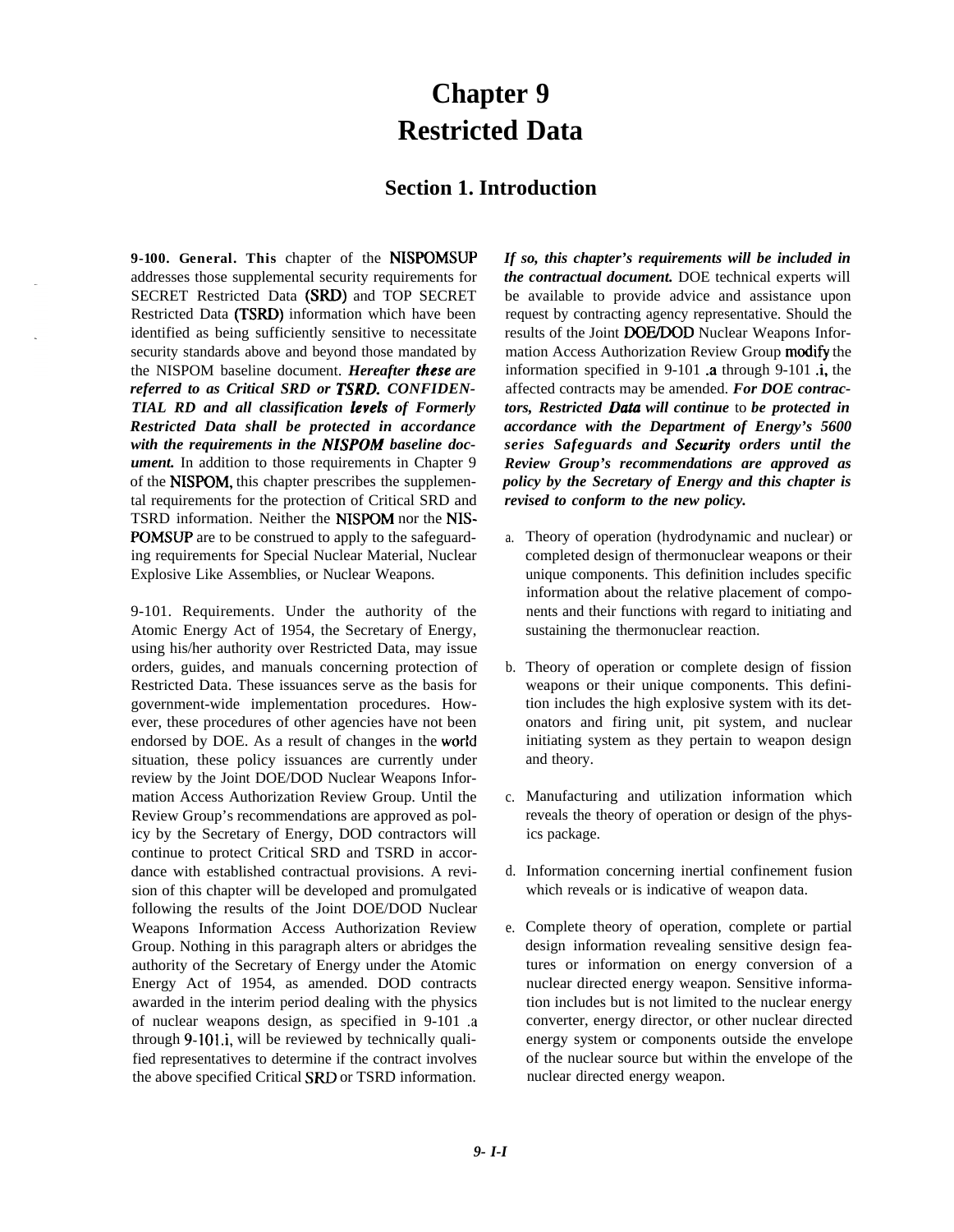- f. Manufacturing and utilization information and output characteristics for **nuclear** energy converters, directors, or other nuclear directed energy weapon systems or components outside the envelope of the nuclear source and which do not comprehensively reveal the theory of operation, sensitive design features of the nuclear directed energy weapon or how the energy conversion takes place.
- g. Nuclear weapon vulnerability assessment information concerning use control systems that reveals an exploitable design feature, or an exploitable system weakness or deficiency, which could be expected to permit the unauthorized use or detonation of a nuclear weapon.
- h. Detailed design and functioning information of nuclear weapon use control systems and their components. Includes actual hardware and drawings that reveal design or theory of operation. This also includes use control information for passive and active systems as well as for disablement systems.
- i. Access to specific categories of noise and quieting information, fuel manufacturing technology and broad policy or program direction associated with Naval Nuclear Propulsion Plants as approved by the Naval Nuclear Propulsion Program CSA.

### **9-102.**

- a. *Contractors shall establish protective measures for the safeguarding of Critical SRD and TSRD in accordance with the requirements of this chapter. Where these requirements are not appropriate for protecting specific types or forms of material, compensatory proviswns shaU be developed and approved by the CSA, with the concurrence of DOE, as appropriate. Nothing in this NLSPOMSUP shall be construed to contradict or inhibit compliance with the law or building codes.*
- b. Access to Restricted **Data** shall be limited to persons who possess appropriate access **authorization**, *or PC& and who require such access (need-toknow) in the performance of oficial duties (i.e., have a verifiable need-to-know). For access to TOP* **SECRET** Restricted **Data**, an individual must pos*sess an active Q access authorization, or a jinal TOP SECRET PCG based on a SSBI. For access to Critica[ SECRET Restricted Data, as defined in 9-101.a through 9-101.i, an individual must possess an active Q access authorization, or final TOP* **SECRET** or **SECRET PCL**, based on a **SSBI**. *Controls shall be established to detect and deter unauthorized access to Restricted Data.*

*9-1-2*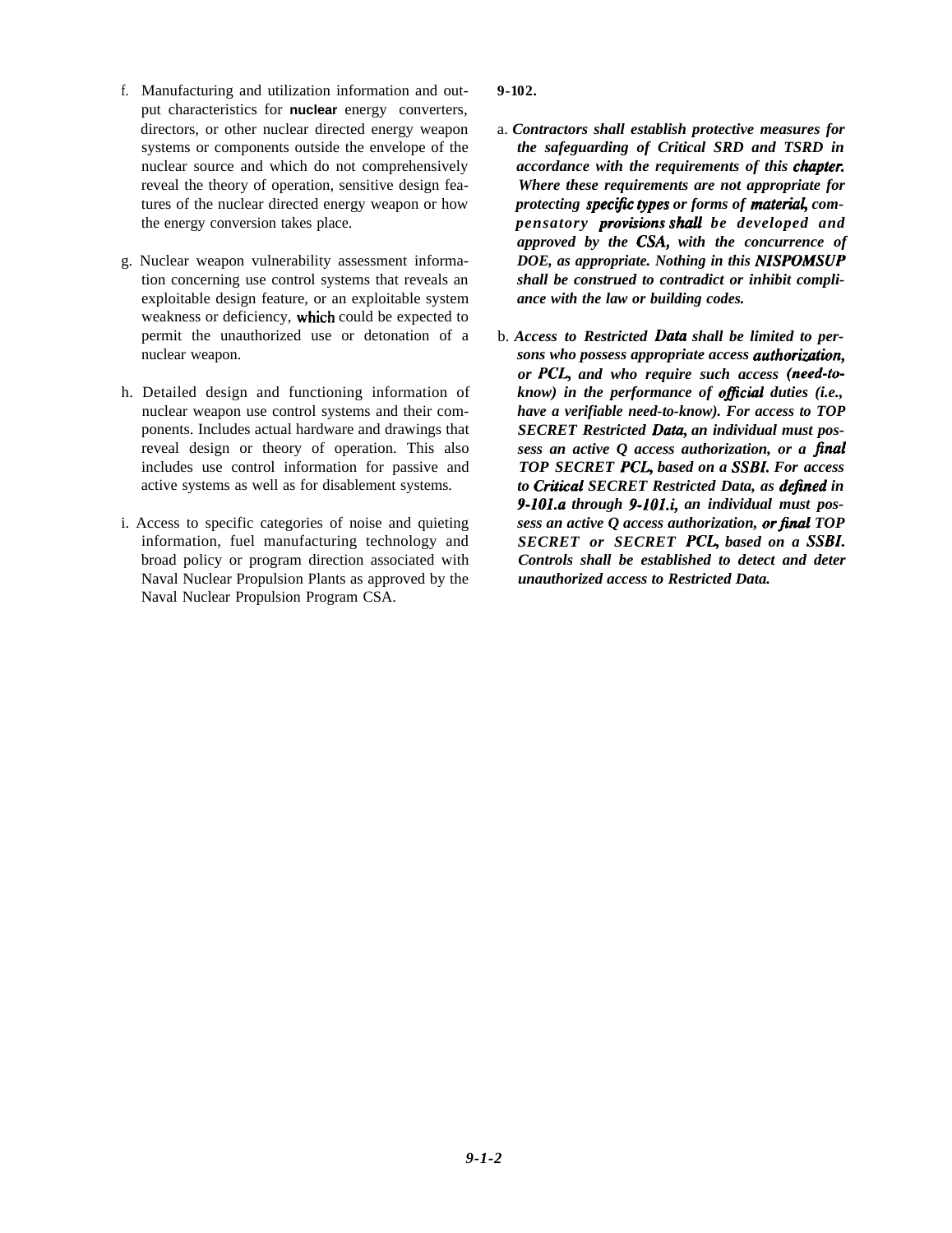### **Section 2. Secure Working Areas**

#### *9-200.* **Secure Working Areas.**

- **a. General.** When not placed in approved storage, Critical SRI) and TSRD must be maintained in approved Secured Working Areas, and be constantly attended to by, or under the control of, a person or persons having the proper access authorization, or PCL, and a needto-know, who are responsible for its protection.
- b. **Requirements. Secure** Working Area boundaries shall be defined by physical barriers (e.g., fences, walls, doors). Protective personnel or other measures shall be used to control authorized access through designated entry portals and to deter unauthorized access to the area. A personnel identification system (e.g., security badge) shall be used as a control measure when there are more than 30 persons per shift. Entrance/Exit inspections for prohibited articles and/ or Government property may be conducted by protective personnel. When access to a Secure Working Area is authorized for a person without appropriate access authorization or need-to-know, measures shall be taken to prevent compromise of classified matter. Access to safeguards and security interests within a Secure Working Area, when not in approved storage, is controlled by the custodian(s) or authorized **user(s).** Means shall be used to detect unauthorized intrusion appropriate to the classified matter under protection.

9-201. Barriers. *Physical barriers shall be used to demarcate the boundaries of a Secure Working Area. Permanent barriers sha!l be used to enclose the area, except during construction or transient activities, when temporary barriers may be erected.* Temporary barriers may be of any height and material that effectively impede access to the area.

a. **Walls.** *Building materials shall offer penetration resistance to, and evidence of, unauthorized entry into the area. Construction shall meet local building codes. Walls that constitute exterior bar-*

*riers of Security Areas shall extend from the floor to the structural ceiling, unless equivalent means are used.*

*(1) When transparent glazing material is used, visual access to the classified material shail be prevented by the use of drapes, blinds, or other means.*

- (2) Insert-type panels (if used) shall be such that they cannot be removed from outside the area being protected without showing visual evidence of tampering.
- **b. Ceilings and Floors.** *Ceilings and floors shall be constructed of building materials that offer penetration resistance to, and evidence of, unauthorized entry into the area. Construction shall meet local building codes.*
- *c.* **Doors.** *Doors and doorjambs shall provide the necessary barrier delay rating requii 3y the applicable procedure. As a minimum, requirements shall include the following:*
	- (1) *Doors with transparent glazing material may be used if visual access is not a security concern; however, they shall offer penetration resistance to, and evidence of, unauthorized entry into the area.*
	- *(2) A sight bafle shall be used if visual access is a factor.*
	- *(3) An astraga[ shall be used where doors used in pairs meet.*
	- *(4) Door 10U vers, baffle plates, or astragals, when used, shall be reinforced and immovable from outside the area being protected.*
- d. **Windows.** *The following requirements shall be applicable to windows:*
	- *(1) When primary reliance is placed on windows as physical barriers, they shall offer penetration resistance to, and evidence of, unauthorized entry into the area.*
	- *(2) Frames shall be securely anchored in the*

*walls, and windows shall be locked from the inside or installed in jixed (nonoperable) frames so the panes are not removable from outside the area being protected.*

*(3) Visual barriers shall be used if visual access is a factor.*

**9-2- I**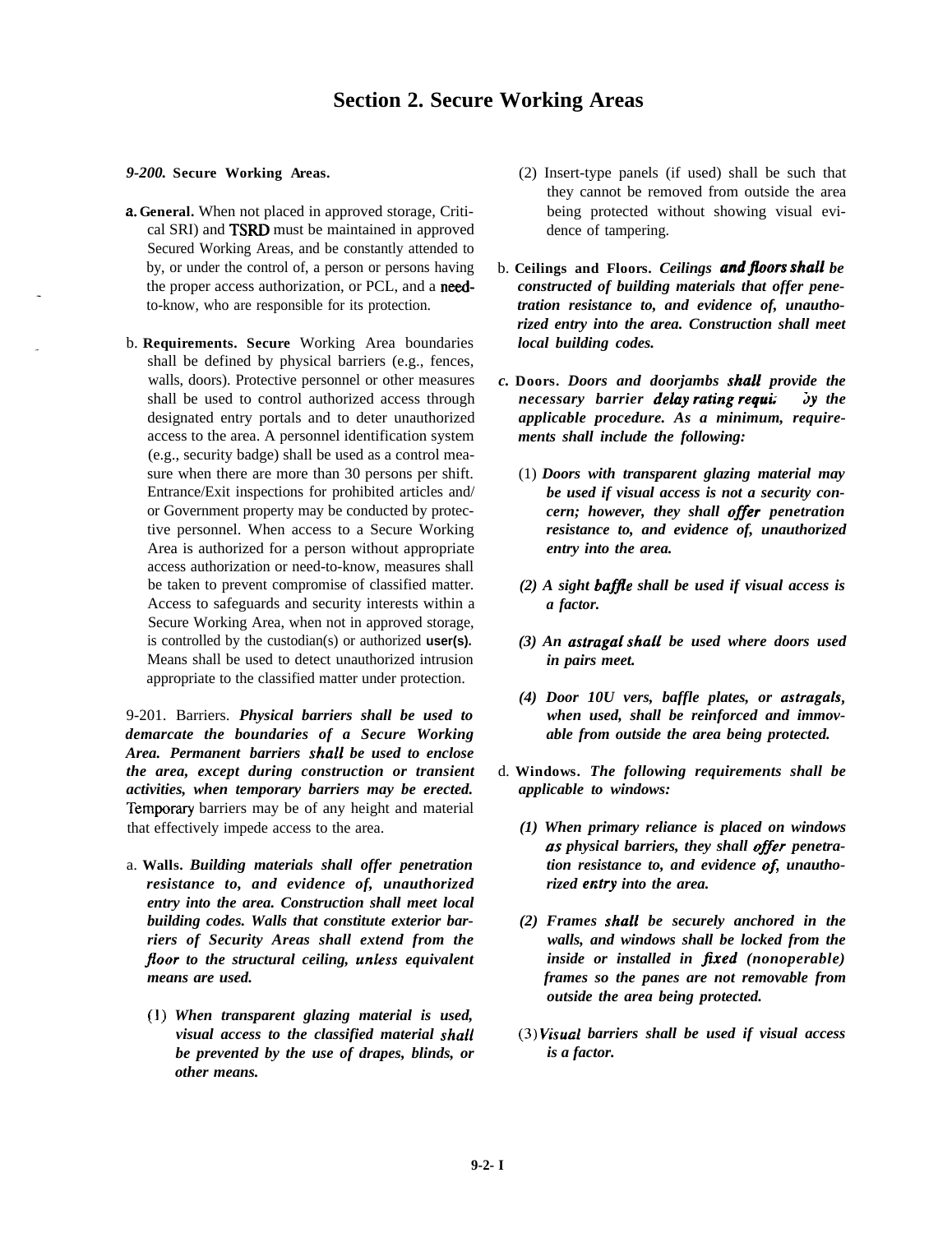### **e. Unattended Openings.**

- (1) *Physical protection features shall be implemented at all locations where storm sewers, drainage swells, and site utilities intersect the fence perimeten*
- **(2)** *Unattended openings in security barriers, which meet the following criteria, must incorporate compensatory measures such as security bars: greater than 96 inches square*

**(619.20** *square centimeters) in area and greater than 6 inches (15.24 centimeters) in the smallest dimension; and located within 18 feet (5.48 meters) of the ground, roof, or ledge of a lower Security Area; or located 14 feet (4.26 m) diagonally or directly opposite* windows, fire escapes, roofs, or other open*ings in uncontrolled adjacent buildings; or located 6 feet (1.83 m) from uncontrolled openings in the same barrier.*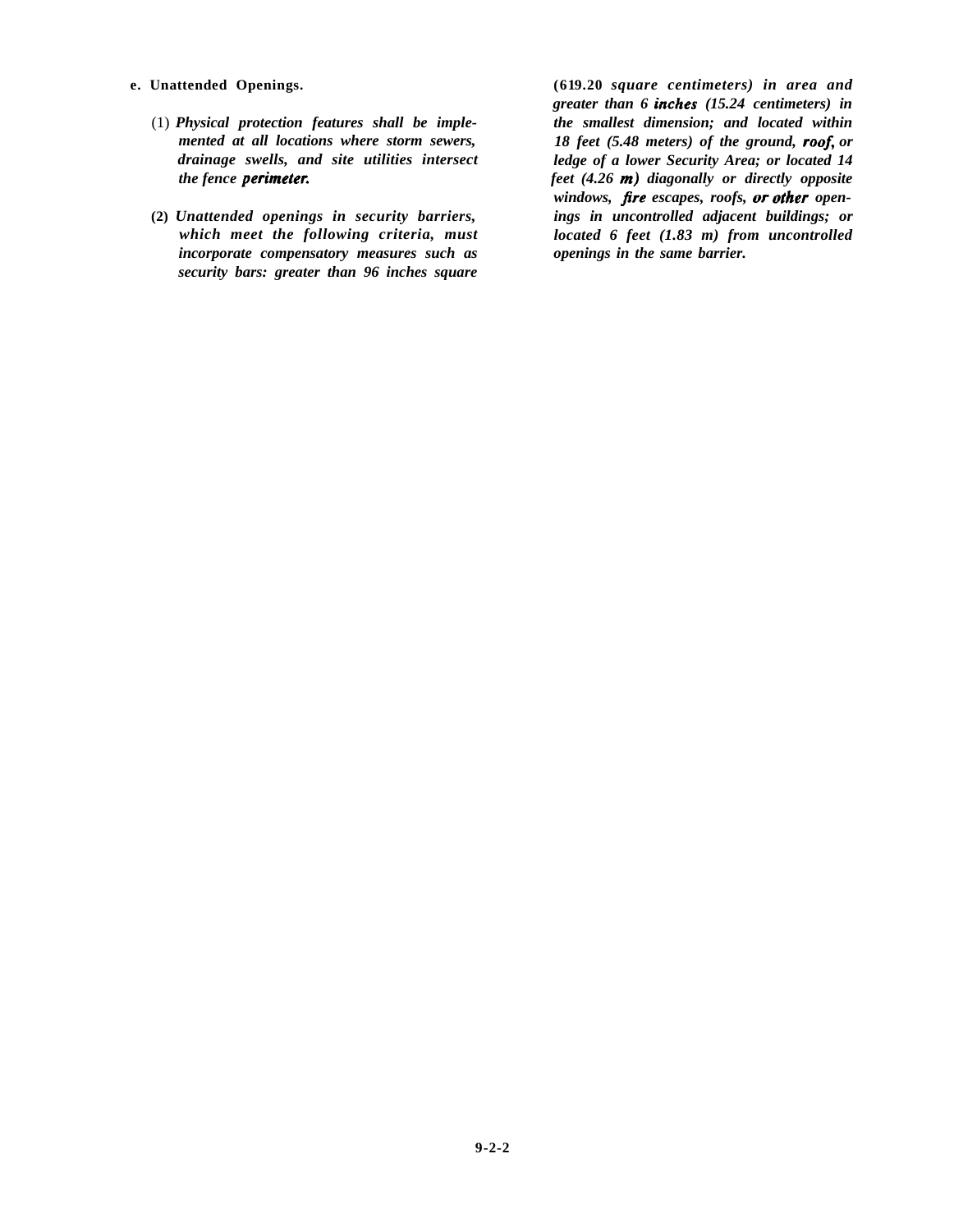### **Section 3. Storage Requirements**

**9-300. General.** *Custodians and authorized users of Critical SRD and TSRD are responsible for the protection and control of such matter.*

**9-301. TSRD Storage.** *TOP SECRET Restricted Data that is not under the personal control of an authorized person shall be stored within a security repository located within a Secure Working Area with CSA approved supplementary protection consistent with Chapter 5-307.a and 5-307.b of the NISPOM baseline. Authorized repositories are as follows:*

- b. *Zn a General Services Administration-approved security container, not located within a Secure Working Area, under supplemental protection (Le., intrusion detection system protection or protective patrol).*
- c. In a steel filing cabinet, not meeting General Ser*vices Administration requirements, but approved for use prior to the date of this NISPOMSU4 which may continue to be used until there is a need for replacement.* It *shall be equipped with a minimum of either an Underwriter Laboratories Group 1, built-in, changeable combination lock or a lock that meets Federal Specification FF-P-110 "Padlock, Changeabk Combination. " Steel jiling cabinets located within a Secure Working Area shall be under approved supplemental protection (Le., intrusion detection system protection or protective patrol). If the steel fding cabinet is not located within a Secure Working Area, it shall be under intrusion detection system protection.*
- a. *In a locked, General Services Administration approved security container.*
- b. *In a vault or vault-type room.*

*9-302.* **Critical SRD Storage.** *Critical SRD shall be stored in a manner authon"zed for Top Secret Restricted Data matter or in one of the following ways:*

a. *In a locked General Services Administrationapproved secun"ty container located within a Secure Working Area.*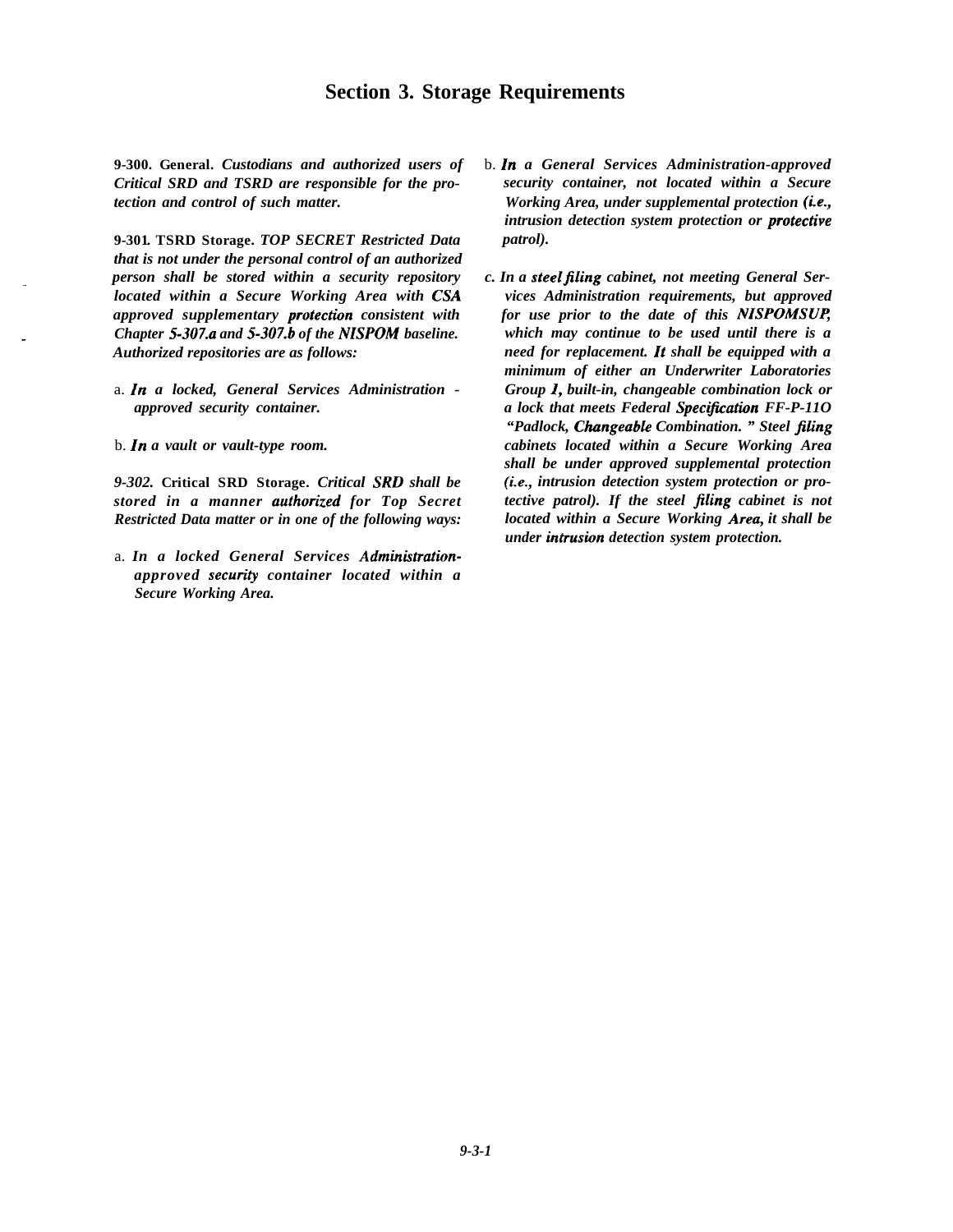# **Chapter 10 International Security Requirements**

International security information that is required by a SAP or is SAP-related will conform to the NISPOM as directed by the PSO.

### 10-1-1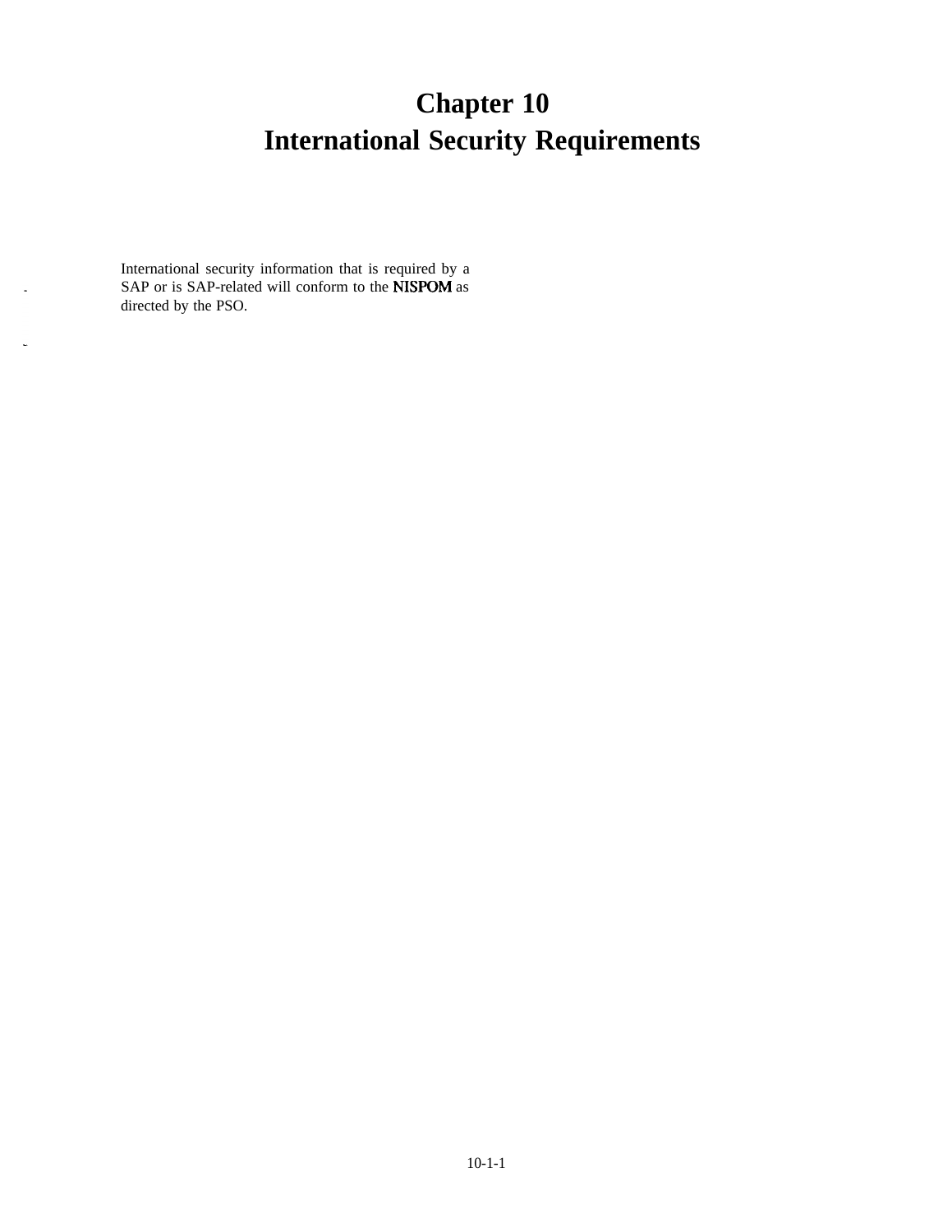## **Chapter 11 Miscellaneous**

### **Section 1: TEMPEST**

**TEMPEST Requirements.** When compliance with TEMPEST standards is required for a contract, the GPNVPSO will issue specific guidance in accordance with current national directives that afford consideration to realistic, validated, local threats, cost effectiveness, and zoning.

### $11 - I-I$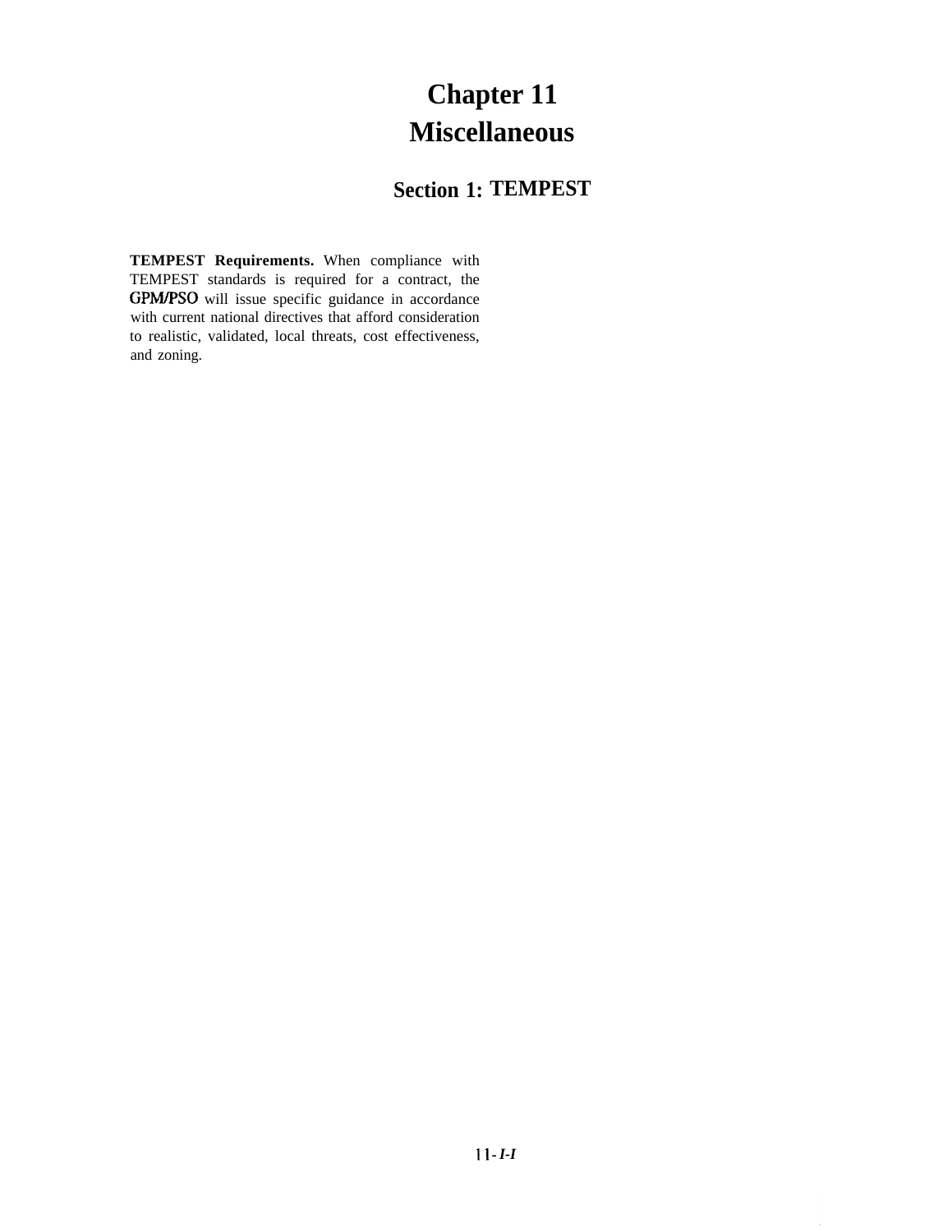### **Section 2. Government Technical Libraries**

*SAP information will not be sent to the National Defense Technical Information Center or the U.S. Department of Energy Ofice of Scientific and Technical Information.*

### 11-2- I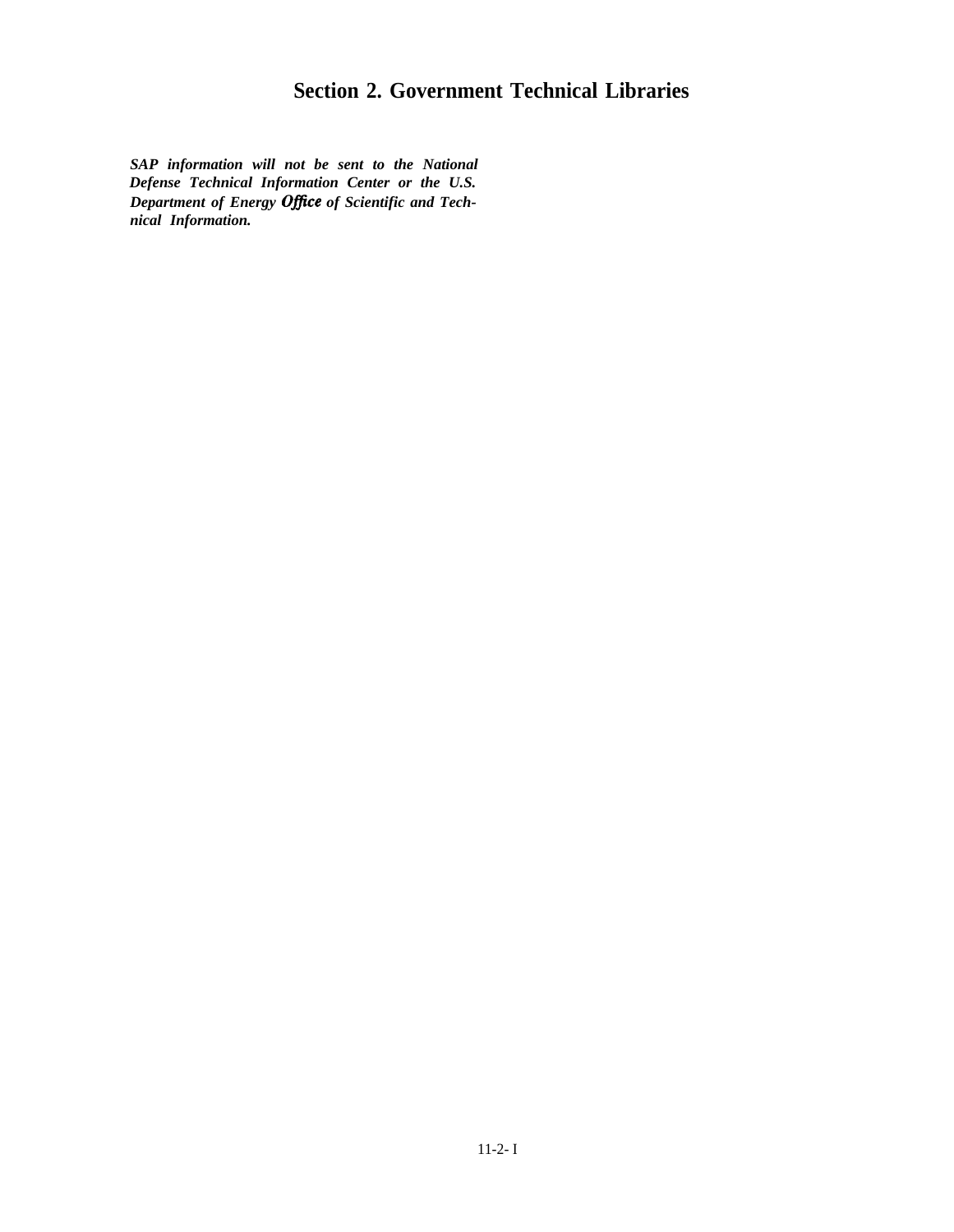### **Section 3. Independent Research and Development**

**11-300. General.** *The use of SAP information for a contractor Independent Research and Development (IR&D) effort will occur only with the specific written* **permission** of the Contracting Officer. Procedures and *requirements necessary for safeguarding SAP classi*fied information when it is incorporated in a contrac*tor's IR&D effort will be coordinated with the PSO.*

with a classified **IR&D** effort. The classified documents may be required to be sanitized. If necessary, the Government agency will provide the contractor assistance in sanitizing the material to a collateral *or* unclassified level (i.e., by reviewing and approving the material for release).

*11-301.* **Retention of SAP Classified Documents Generated Under IR&D Efforts.** With the permission of the Contracting Officer, the contractor may be allowed to retain the classified material generated in connection

 $\frac{1}{\sqrt{2}}$ 

11-302. Review **of Classified IR&D Efforts.** *ZR&D* operations and documentation that contain SAP clas*sijied information will be subject to review in the same manner as other SAP classified information in the possession of the contractor. .,*

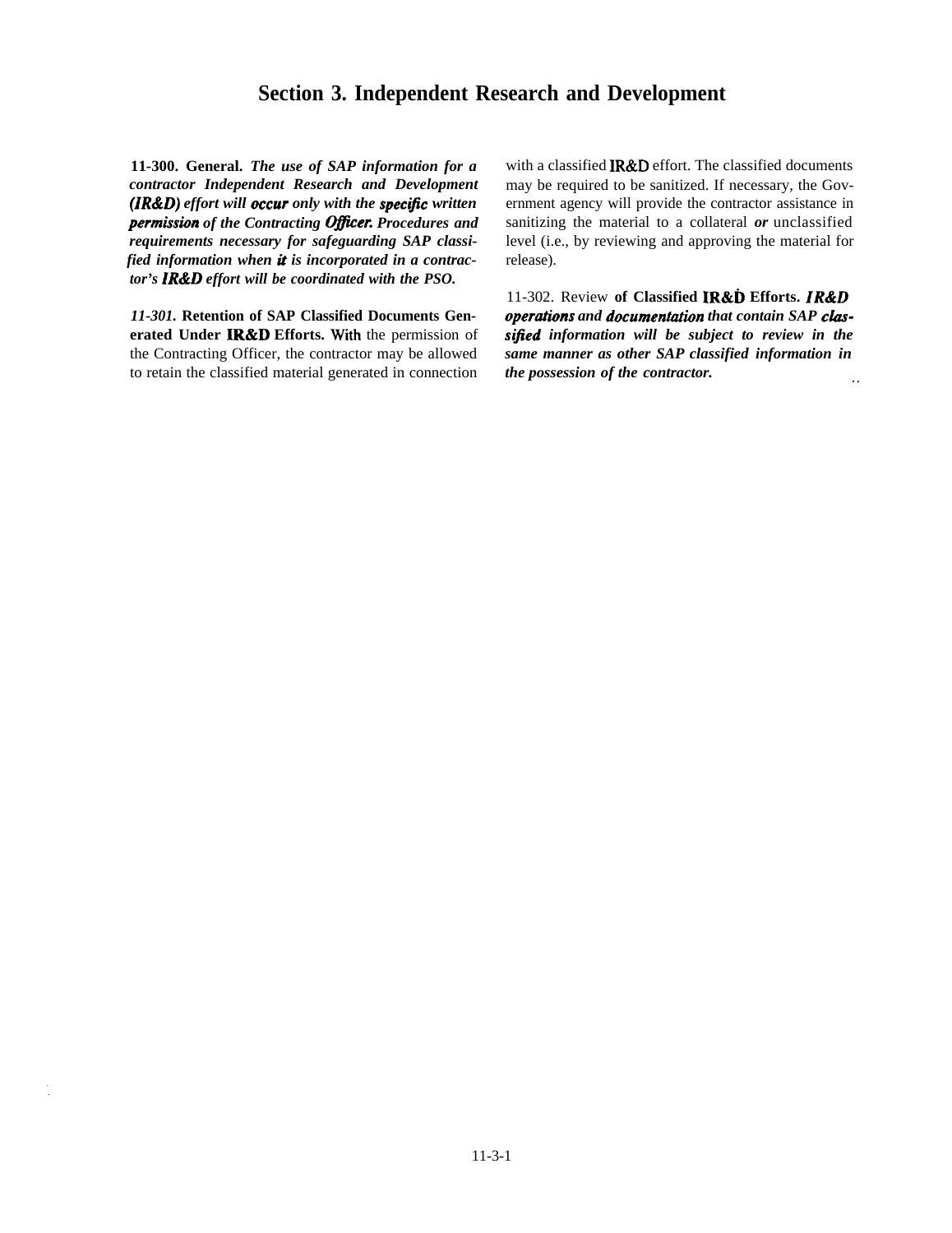## **Section 4. Operations Security**

Special Access Programs may require unique Operations Security (OPSEC) plans, surveys, and activities to be conducted as a method to identify, define, and provide countermeasures to vulnerabilities. These requirements may be made part of the contractual provisions.

.

### II-4- I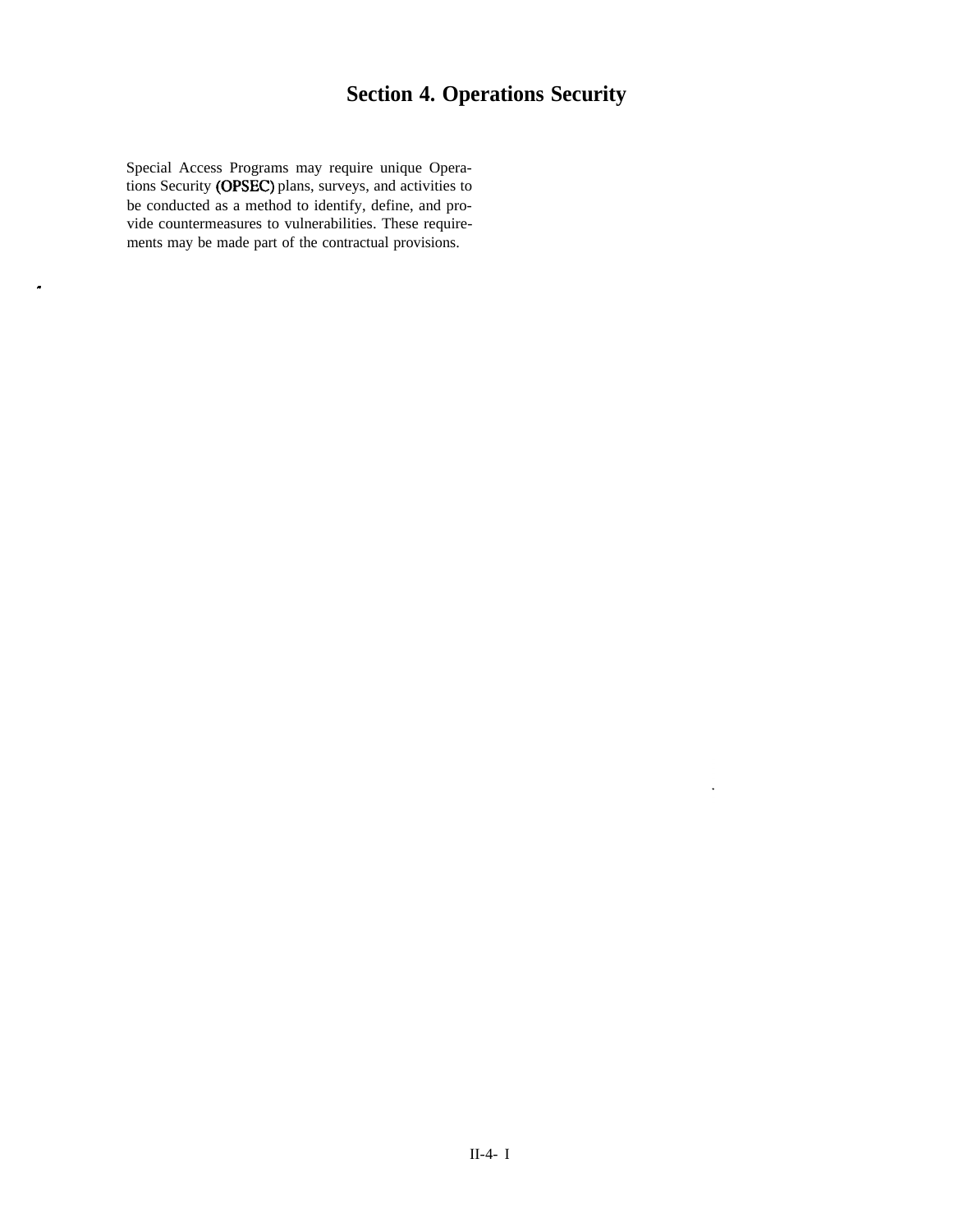### **Section 5. Counterintelligence (CI) Support**

**11-500. Counterintelligence (CI) Support.** Analysis of foreign intelligence threats and risks to Program information, material, personnel, and activities may be undertaken by the Government Agency. Resulting information that may have a bearing on the security of a SAP will be provided by the Government to the contractor when circumstances permit. Contractors may use CI support to enhance or assist security planning and safeguarding in pursuit of satisfying contractual obligations. Requests should be made to the PSO.

11-501. **Countermeasures.** Security countermeasures may be required for SAPS to protect critical information, assets, and activities. When OPSEC countermeasures

are necessary, they will be made a part of the contract provisions and cost implementation may be subject to negotiation. Countermeasures may be active or passive techniques, measures, systems, or procedures implemented to prevent or reduce the timely effective collection and/or analysis of information which would reveal intentions or capabilities (e.g., traditional security program measures, electronic countermeasures, signature modification, operational and/or procedural changes, direct attack against and neutralization of threat agents and/or platforms, etc.).

*II-5-1*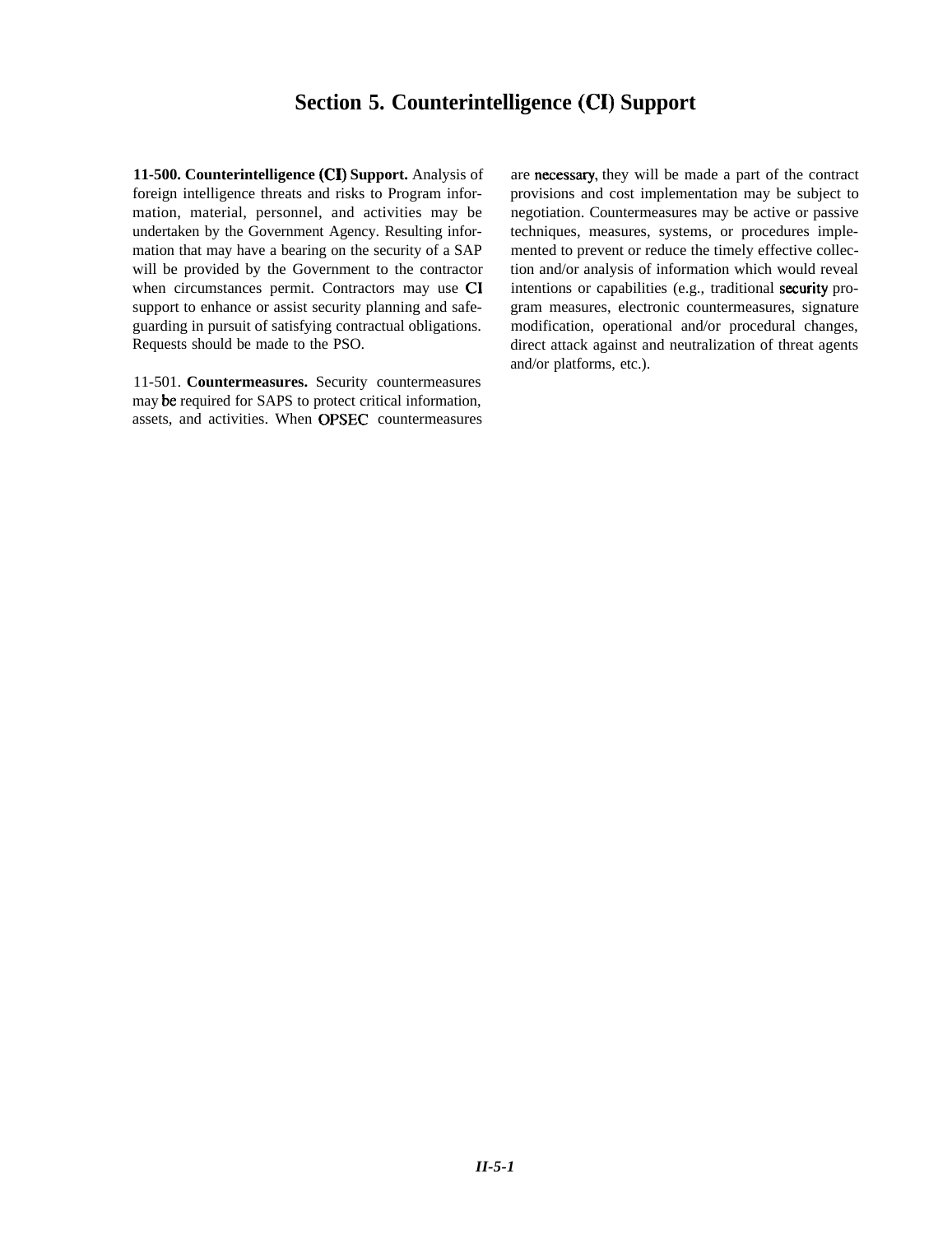### **Section 6. Decompartmentation, Disposition, and Technology Transfer**

11-600. *Every scientific paper, journal article, book, brie\$ng, etc., pertaining to a SAP and prepared by personnel currently or previously briefed on the SAP that is proposed for publication* or **presentation** out*side of the SAP will be reviewed by the PSO and a Program-briefed Public A~airs O@er (PAO) ifavaifable. Any release will be by the GPM.* Often SAP-unique "tools" such as models, software, technology, and facilities may be valuable to other SAPS. Some information, material, technology, or components may not be individuall y sensitive. If information or materials can be segregated and disassociated from the SAP aspects of the Program, decompartmentation and release of the information and/or materials may be approved to support U.S. Government activities. *The information and materials proposed for release will remain within the Program Security Channels until authorized for rekase.*

**11-601. Procedures. The** following procedures apply to the partial or full decompartmentation, transfer (either to another SAP or collateral Program), and disposition of any classified information, data, material(s), and hardware or software developed under a SAP contract or subcontract (SCI information will be handled within SCI channels).

a. **Deeompartmentation.** *Prior to decornpartmenting any classljied SAP inform~"on or other mderial(s) developed within the Program, the CPSO will obtain the written approval of the CPM. Decorn partmentation initiatives at a Program activity will* include completion of a **Decompartmentation** or *Transfer Review Format Include supporting documentation that will be submitted through the PSO* 

*to the GPM. Changes, conditions and stipuhtions directed by the GPM will be adhered to. Approval of Program decompartmentation and all subsequent transfers will be in writing.*

- b. **Technology Transfer.** Technologies may be transferred through established and approved channels in cases where there would be a net benefit to the U.S. Government and Program information is not exposed or compromised. The Contracting Officer is the approval authority for technology transfers.
	- (1) Contractor Responsibilities. *CPSOS will ensure that technologies proposed for transfer receive a thorough security review. The review wifl include a written certification that all chzssified items and unclassified Program-sensitive* information have been **redacted from** the mate*rial in accordance with sanitization procedures authorized by the GPM. A description of the sanitization method used and identific~ion of the official who accomplished the redaction will accompany the information or* material(s) *forwarded to the GPMfor review and approval*
	- *(2)* Government Responsibilities. The contracting officer's representative (COR), PSO, and GPM will make every attempt to review requests expeditiously. *Requests will be submitted at least thirty (30) working days prior to the requested release date.* This is particularly important when requesting approval for Program-briefed personnel to make non-Program related presentations at conferences, symposia, etc.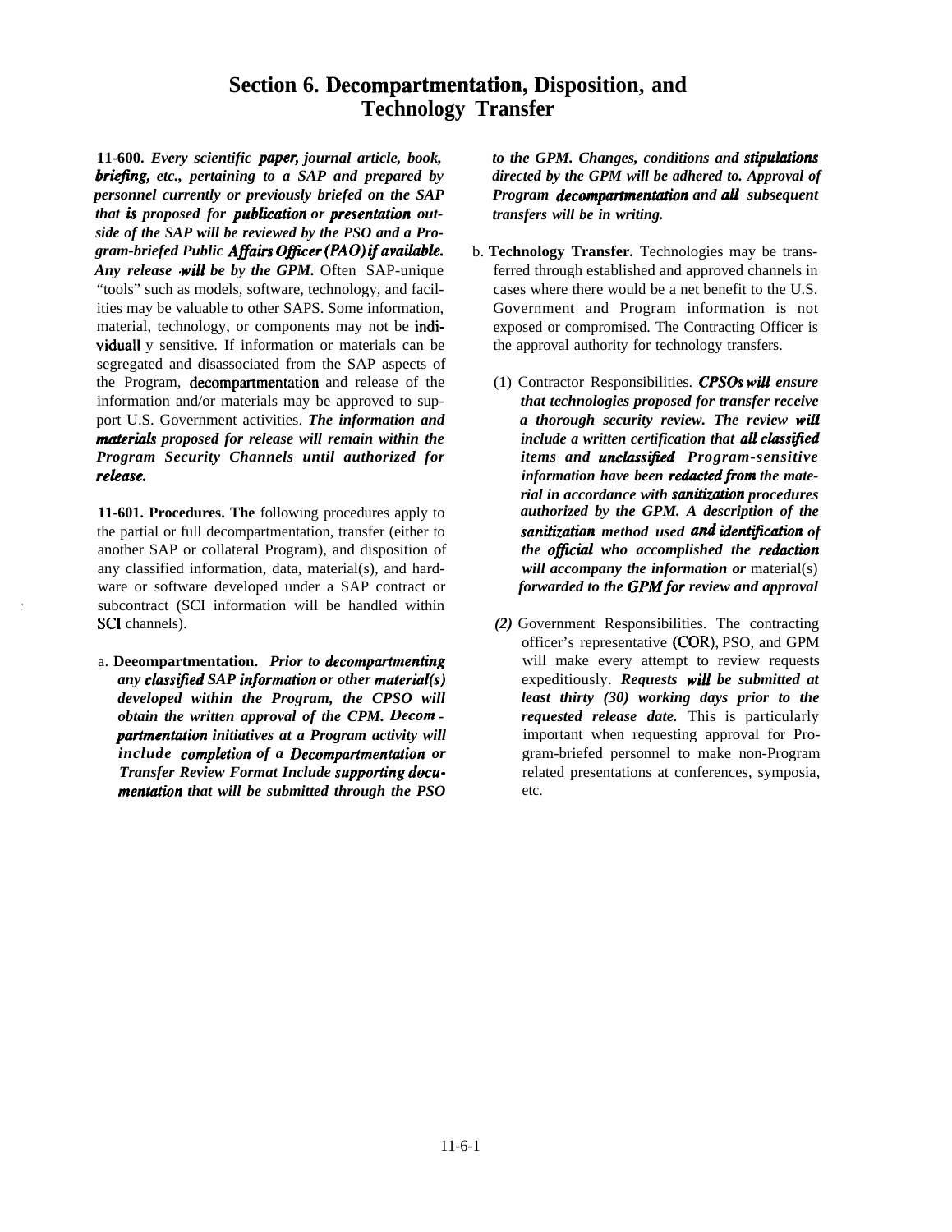### **Section 7. Other Topics**

**11-700. Close-out of a SAP.** *At the initiation of a contract close-out, termination or completion of the contract effort, the CPSO will consider actions for* disposition of residual hardware, software, documen*tation, facilities, and personnel accesses. Security actions to dose.out Program activities wiU prevent compromise of class@ed Program ekments or other* **SAP security objectives. The contractor may be** required to submit a termination plan to the **Govern**ment. The master classified material accountability record (log or register) normally will be transferred to the PSO at Program close-out.

**11- 70Z Patents.** *Patents involving SAP information will be forwarded to the GPMIPSO for submisswn to the Patents Oflce. The PSO wiU coordinate with Government attorneys and the Patent Ofice for sub***mission** *of the patent.*

**11-703. Telephone Security. The** PSO will determine the controls, active or inactive, to be placed on **telecom**munication lines. **SAPFs** accredited for **discussion** or *electronic processing will comply with DCID 1/21 and Telephone Security Group (TSG) standards as determined by the PSO.*

**11-701. Special Access Program Secure** Communi**cations Network.** SAPS may use a SAP secure communications and/or data network linking the GPM and/or contractors with associated technical, operational, and logistic support activities for secure communications.

### *11-7- I*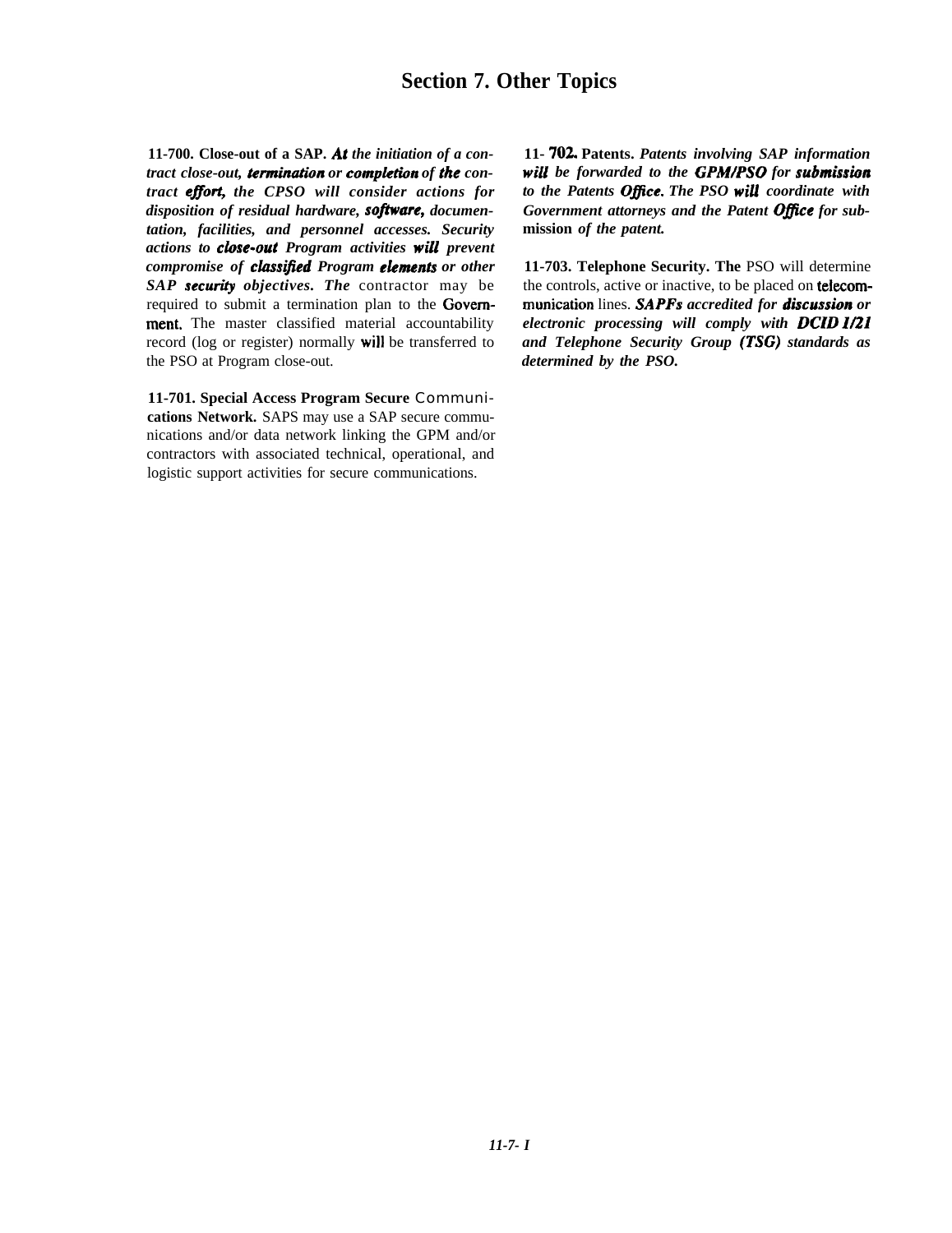## **Appendix A Definitions**

**Access Approval Authority.** Individual responsible for final access approval and/or denial determination.

**Accrediting Authority.** A Customer official who has the authority to decide on accepting the security safeguards prescribed or who is responsible for issuing an accreditation statement that records the decision to acccept those safeguards.

**Access Roster.** A database or listing of individuals briefed to a special access program.

**Access Termination. The** removal of an individual from access to SAP or other Program information.

**Acknowledged Special Access Program.** A SAP whose existence is publicly acknowledged.

**Acquisition Special Access Program (AQ-SAP).** A special access program established primarily to protect sensitive research, development, testing, and evaluation (RDT&E) or procurement activities in support of sensitive military and intelligence requirements.

**Agent of the Government.** A contractor employee designated in writing by the Government Contracting Officer who is authorized to act on behalf of the Government.

**Authentication.** a. To establish the validity of a claimed identity. b. To provide protection against fraudulent transactions by establishing the validity of message, station, individual, or originator.

**Automated Information System (AIS).** A generic term applied to all electronic computing systems. AISS are composed of computer hardware (i.e., automated data processing (ADP) equipment and associated devices that may include communication equipment), firmware, operating systems, and other applicable software. AISS collect, store, process, create, disseminate, communicate, or control data or information.

**Billets. A** determination that in order to meet need-toknow criteria, certain SAPS may elect to limit access to a predetermined number of properly cleared employees. Security personnel do not count against the billet system.

**Boundary.** The boundary of an AIS or network includes all users that are directly or indirectly connected and who can receive data from the system without a reliable human review by an appropriately cleared authority.

**Certification.** A statement to an accrediting authority of the extent to which an AIS or network meets its security criteria. This statement is made as **part** of and in support of the accreditation process.

**Clearing. The** removal of information from the media to facilitate continued use and to prevent the AIS system from recovering previously stored data. However, the data may be recovered using laboratory techniques. Overwriting and degaussing are acceptable methods of clearing media.

**Codeword.** A single classified word assigned to represent a specific SAP or portions thereof.

**Collateral Information.** Collateral information is National Security Information created in parallel with Special Access Information under the Provisions of E.O. 12356 (et al) but which is not subject to the added formal security protection required for Special Access Information (stricter access controls, need-to-know, compartmentation, stricter physical security standards, etc).

**Compelling Need.** A requirement for immediate access to special program information to prevent failure of the mission or operation or other cogent reasons.

**Contractor Program Security Officer (CPSO).** An individual appointed by the contractor who performs the security duties and functions for Special Access Programs.

**Contractor Program Manager (CPM).** A contrac-

tor-designated individual who has overall responsibility for all aspects of a Program.

**Counterintelligence Awareness.** A state of being aware of the sensitivity of classified information one possesses, collaterally aware of the many modes of operation of hostile intelligence persons and others whose interests are inimical to the United States while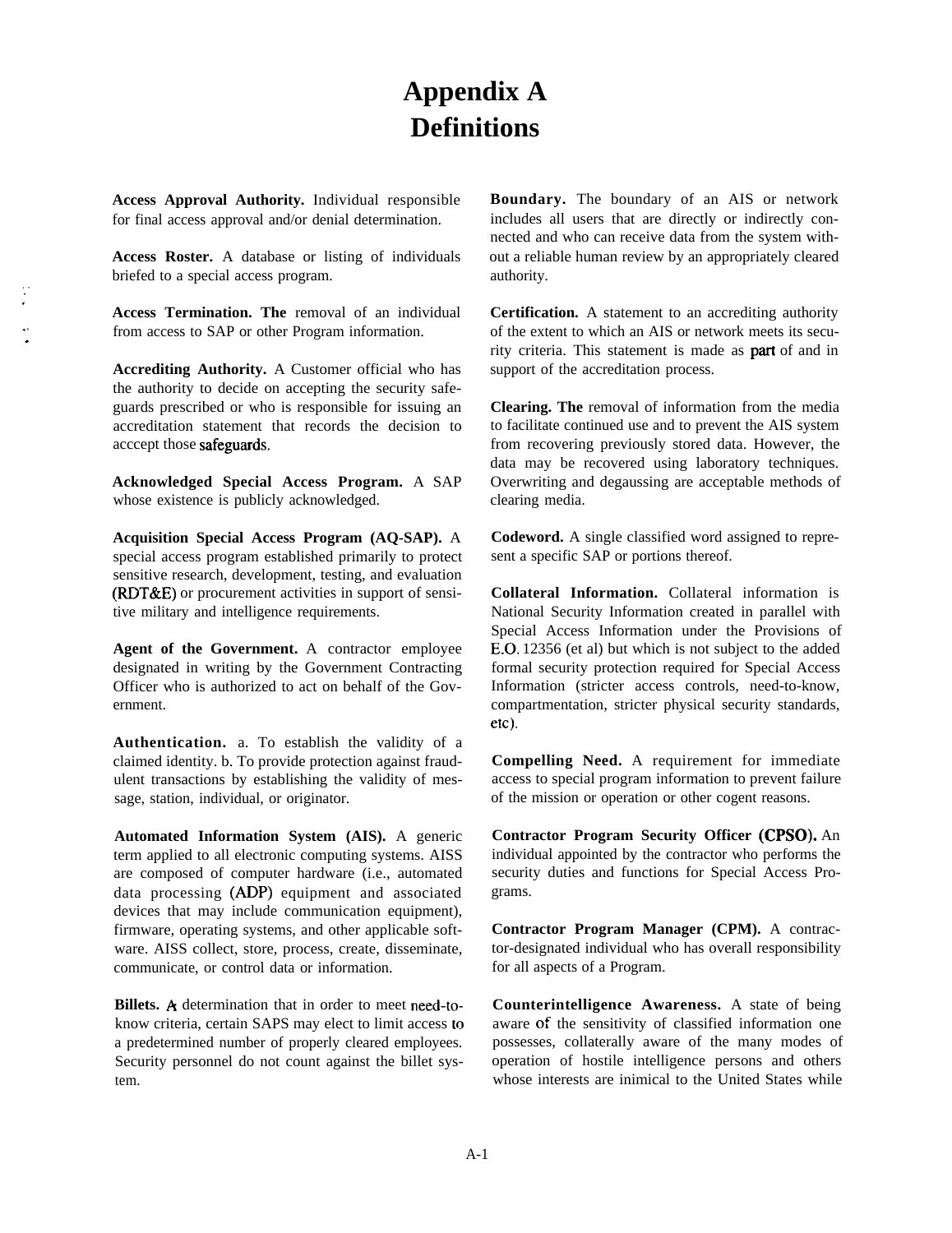being able to recognize attempts to compromise one's information, and the actions one should take, when one suspects he has been approached, to impart the necessary facts to trained counterintelligence personnel.

**Customer. The** Government organization that sponsors the processing.

**Data Integrity.** a. The state that exists when computerized data is the same as that in the source documents and has not been exposed to accidental or malicious alteration or destruction. b. The property that data has not been exposed to accidental or malicious alteration or destruction.

**Debriefing. The** process of informing a person his need-to-know for access is terminated.

**Declassification {Media).** An administrative step that the owner of the media takes when the classification is lowered to UNCLASSIFIED. The media must be properly sanitized before it can be downgraded to UNCLAS-SIFIED.

**EPROM.** A field-programmable read-only memory that can have the data content of each memory cell altered more than once. An EPROM is bulk-erased by exposure to a high-intensity ultraviolet light. Sometimes referred to as a **reprogrammable** read-only memory.

**Degauss.** a. To reduce the magnetization to zero by applying a reverse (coercive) magnetizing force, commonly referred to as demagnetizing, or b. To reduce the correlation between previous and present data to a point that there is no known technique for recovery of the previous data.

**Degausser.** An electrical device or hand-held permanent magnet assembly that generates a coercive magnetic force for degaussing magnetic storage media or other magnetic material.

**Degaussing (Demagnetizing).** Procedure using an approved device to reduce the magnetization of a magnetic storage media to zero by applying a reverse (coercive) magnetizing force rendering any previously stored data unreadable and unintelligible.

**Indoctrination.** An initial indoctrination and/or instruction provided each individual approved to a SAP prior to his exposure concerning the unique nature of Program information and the policies, procedures, and practices for its handling.

**Digraph and/or Trigraph.** A two and/or three-letter acronym for the assigned Codeword or nickname.

**Disclosure Record.** A record of names and dates of

initial access to any Program information.

e.g. For example (exempli gratia).

**EEPROM.** Abbreviation for electrically erasable programmable read-only memory. These devices are fabricated in much the same way as EPROMs and, therefore, benefit from the industry's accumulated quality and reliability experience. As the name implies, erasure is accomplished by introducing electrical signals in the form of pulses to the device, rather than by exposing the device to ultraviolet light. Similar products using a nitride NMOS process are termed EAROMS (for electrically alterable read-only memory).

**Government Program Manager (GPM). The** senior Government Program official who has ultimate responsibility for all aspects of the Program.

**i.e.** That is (id est).

**Inadvertent Disclosure.** A set of circumstances or a security incident in which a person has had involuntary access to classified information to which the individual was or is not normally authorized.

**Information Systems Security Representative (ISSR). The** Provider-assigned individual responsible for the on-site security of the AIS(S) processing information for the Customer.

Joint Use Agreement. A written agreement signed by two or more accrediting authorities whose responsibility includes information processed on a common AIS or network. Such an agreement defines a cognizant security authority and the security arrangements that will govern the operation of the network.

**Memorandum of Agreement (MOA).** An agreement, the terms of which are delineated and attested to by the signatories thereto. MOA & MOU (Memorandum of Understanding) are used interchangeably.

**Eligibility.** A determination that a person meets personnel security standards for access to Program material.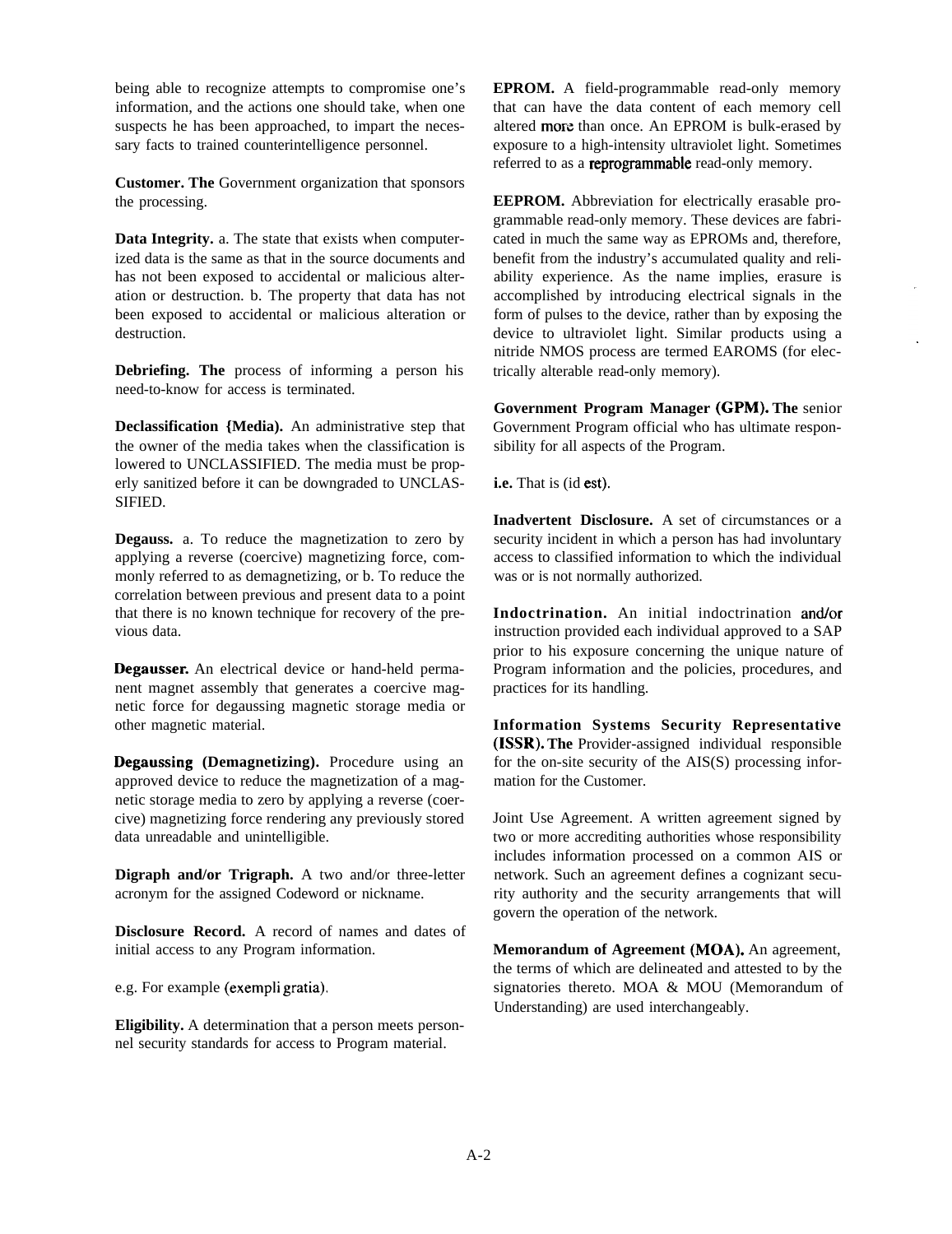**Network.** A computing environment with more than one independent processor interconnected to permit communications and sharing of resources.

**Nicknames. A** combination of two separate unclassified words assigned to represent a specific SAP or portion thereof.

**Nonvolatile Memory Components.** Memory components that do retain data when all power sources are disconnected.

**Object Reuse. The** reassignment to some subject of a medium (e.g., page frame, disk sector, magnetic tape) that contained one or more objects. To be securely reassigned, such media will contain no residual data from the previously contained object(s).

**Office Information System (01S).** An 01S is a special purpose AIS oriented to word processing, electronic mail, and other similar office functions. An 01S is normally comprised of one or more central processing units, control units, storage devices, user terminals, and interfaces to connect these components.

Overwrite **(Re-recording) Verification.** An approved procedure to review, display, or check the success of an overwrite procedure, or b. The successful testing and documentation through hardware and random hard-copy readout of the actual overwritten memory sectors.

**Perimeter.** The perimeter of an AIS or network is the extent of the system that is to be accredited as a single system.

**Program Material.** Program material and information describing the service(s) provided, the capabilities developed, or the item(s) produced under the SAP.

**Peripheral Devices.** Any device attached to the network that can store, print, display, or enhance data (e.g., disk and/or tape, printer and/or plotter, an optical scanner, a video camera, a punched-card reader, a monitor, or card punch).

**Personal Computer System (PC).** A PC is a system based on a microprocessor and comprised of internal memory (ROMs and RAMs), input and/or output, and associated circuitry. It typically includes one or more read/write device(s) for removable magnetic storage media (e.g., floppy diskettes, tape cassettes, hard disk cartridges), a keyboard, CRT or plasma display, and a printer. It is easily transported and is primarily used on desk tops for word processing, database management, or engineering analysis applications.

**Secure Working Area.** An accredited facility or area that is used for handling, discussing and/or processing, but not storage of SAP information.

**Program Access Request (PAR).** A formal request used to nominate an individual for Program access.

**Program Channels or Program Security Channels.** A method or means expressly authorized for the handling or transmission of classified or unclassified SAP information whereby the information is provided to indoctrinated persons.

**Program Executive Agent.** The highest ranking military or civilian individual charged with direct responsibility for the Program and usually appoints the Government Program Manager.

**Program Security Officer (PSO).** The Government official who administers the security policies for the SAP

**Program Sensitive Information.** Unclassified information that is associated with the Program. Material or information **that**, while not directly describing the Program or aspects of the Program, could indirectly disclose the actual nature of the Program to a non-Program-briefed individual.

**Provider. The** Contractor or Government-support organization (or both) that provides the process on behalf of the Customer.

**Sanitizing.** The removal of information from the media or equipment such that data recovery using any known technique or analysis is prevented. Sanitizing shall include the removal of data from the media, as well as the removal of all classified labels, markings, and activity logs. Properly sanitized media may be subsequently declassified upon observing the organization's respective verification and review procedures.

**Security level.** A clearance or classification and a set of designators of special access approvals; i.e., a clearance and a set of designators of special access approval or a

classification and a set of such designators, the former applying to a user, the latter applying, for example, to a computer object.

Security **Policy.** The set of laws, rules, and practices that regulate how an organization manages, protects, and distributes sensitive information. A complete security policy will necessarily address many concerns beyond the scope of computers and communications.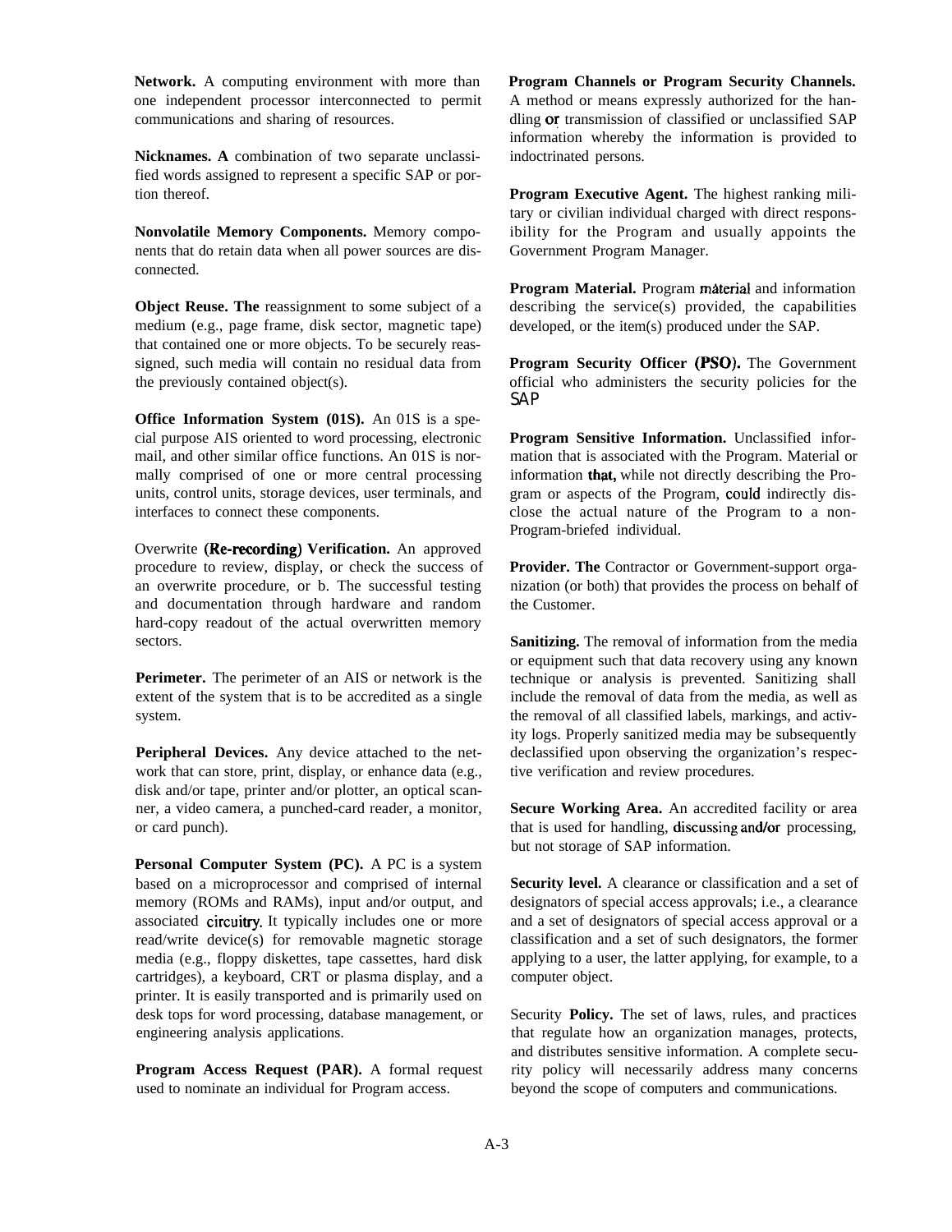**Security Profile.** The approved aggregate of **hardware/** software and administrative controls used to protect the system.

**Security Testing.** A process used to determine that the security features of a system are implemented as designed and that they are adequate for a proposed application environment. This process includes handson functional testing, penetration testing, and venfication. See also: Functional Testing, Penetration Testing, Verification.

**Sensitivity Label.** A collection of information that represents the security level of an object and that describes the sensitivity of the data in the object. A sensitivity label consists of a sensitivity level (classification and compartments) and other required security markings (e.g., Codewords, handling caveats) to be used for labeling data.

**Sensitive Activities.** Sensitive activities are special access or Codeword programs, critical research and development efforts, operations or intelligence activities, special plans, special activities, or sensitive support to the customer or customer contractors or clients.

**Sensitive Compartmented Information (SCI). SCI is** classified information concerning or derived from intelligence sources and methods or analytical processes that is required to be handled within a formal control system established by Director of Central Intelligence.

**System.** An assembly of computer **and/or** communications hardware, software, and firmware configured for the purpose of classifying, sorting, calculating, computing, summarizing, transmitting and receiving, storing, and retrieving data with a minimum of human intervention.

**Sensitive Compartmented Information Facility (SCIF).** SCIF is an area, room(s), building installation that is accredited to store, use, discuss, or electronically process Sensitive Compartmented Information (SCI). The standards and procedures for a SCIF are stated in DCIDS 1/19 and 1/21.

**Special Access Program Facility (SAPF).** A specific physical space that has been formally accredited in writing by the cognizant PSO which satisfies the criteria for generating, safeguarding, handling, discussing, and storing CLASSIFIED and/or UNCLASSIFIED Program information, hardware, and materials.

Special **Program Document Control Center. The**

component's activity assigned responsibility by the ISSR for the management, control, and accounting of all documents and magnetic media received or generated as a result of the special program activity.

**Stand-Alone AIS.** A stand-alone AIS may include desktop, laptop, and notebook personal computers, and any other hand-held electronic device containing classified information. Stand-alone AISS by definition are not connected to any LAN or other type of network.

## **Trigraph. (See** Digraph ruder Trigraph.)

**Trojan Horse.** A computer program with an apparently or actually useful function that contains additional (hidden) functions that surreptitiously exploit the legitimate authorizations of the invoking process to the detriment of security (for example, making a "blind copy" of a sensitive file for the creator of the Trojan horse).

**Trusted Computer System.** A system that employs sufficient hardware and software integrity measures to allow its use for processing simultaneously a range of sensitive or classified information.

**Trusted Path.** A mechanism by which a person at a terminal can communicate directly with the trusted computing base. This mechanism can **only be activated by** the person or the trusted computing base and cannot be imitated by untrusted software.

**Two-Person Integrity.** A provision that prohibits one person from working alone.

**Unacknowledged Special Access Program.** A SAP with protective controls that ensures the existence of the Program is not acknowledged, affirmed, or made known to any person not authorized for such information. All aspects (e.g., technical, operational, logistical, etc.) are handled in an unacknowledged manner.

**Users.** Any person who interacts directly with an AIS or a network system. This includes both those persons who are authorized to interact with the system and those people who interact without authorization (e.g., active or passive wiretappers).

**Vendor.** The manufacturer or sellers of the AIS equipment and/or software used on the special program.

**Virus.** Malicious software. A form of Trojan horse that

reproduces itself in other executable code.

**Volatile Memory Components.** Memory components that do not *retain* data after removal of all electrical power sources and when reinserted into a similarly configured AIS do not contain residual data.

**Workstation.** A high-performance, microprocessorbased platform that uses specialized software applicable to the work environment.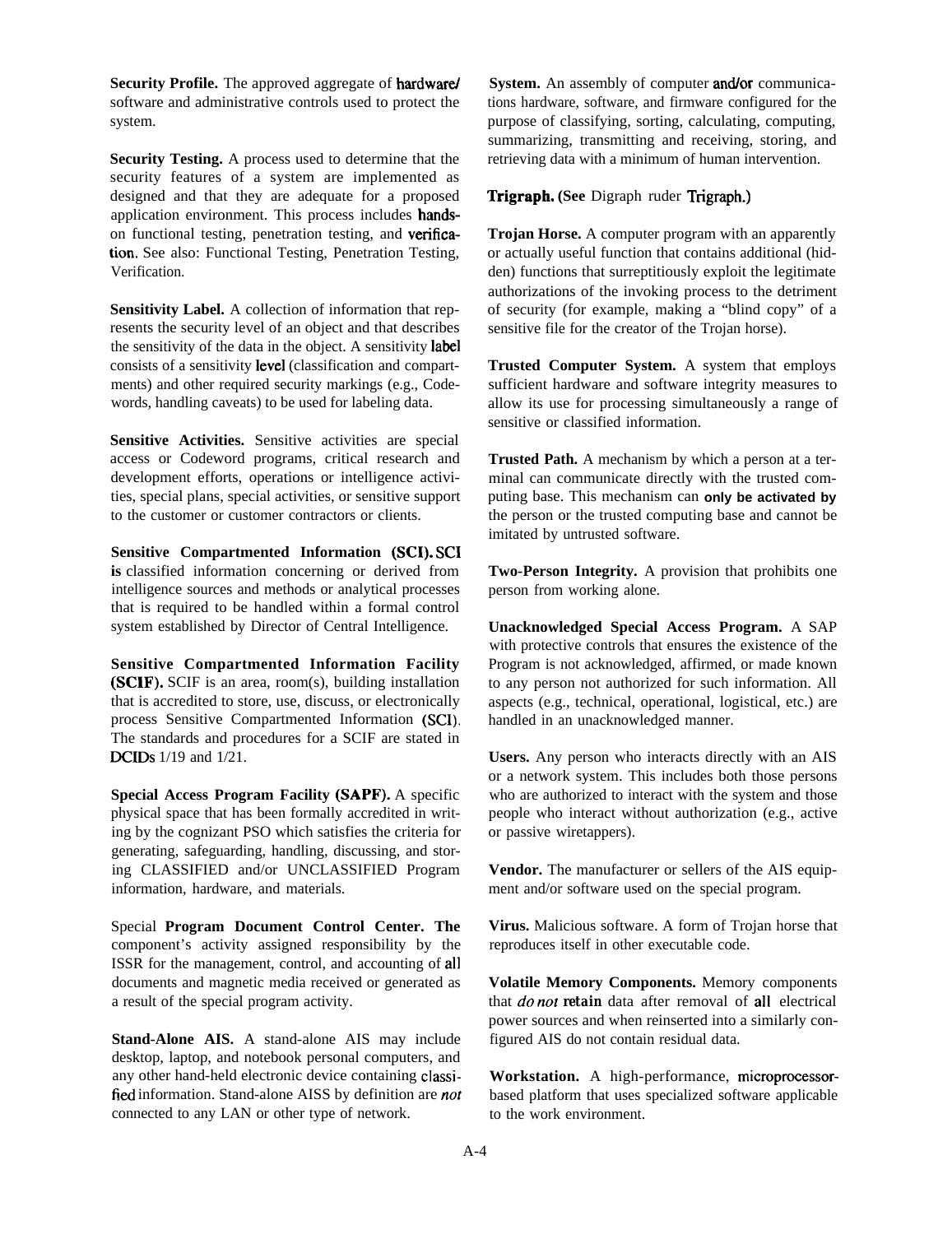# **Appendix B AIS Acronyms**

Many computer security-related acronyms are used in this Supplement. These acronyms, after first being defined, are used throughout this document to reduce its length. The acronyms used in this document are defined below:

| <b>Automated Information System</b>                                        |
|----------------------------------------------------------------------------|
| AIS See urity Plan                                                         |
| Configuration Management                                                   |
| <b>Configuration Control Board</b>                                         |
| <b>Central Processing Unit</b>                                             |
| Cathode Ray Tube (Monitor Screen Tube)                                     |
| Cognizant Security Agency (Customer)                                       |
| Discretionary Access Control                                               |
| Director of Central Intelligence Directive                                 |
| Department of Defense                                                      |
| <b>Executive Order</b>                                                     |
| Erasable Programmable Read-Only Memory                                     |
| Electrically Alterable Programmable Read-Only Memory                       |
| Electrically Erasable Programmable Read-Only Memory                        |
| Input and/or Output                                                        |
| <b>Information System Security Representative</b>                          |
| Thousand (kilo)                                                            |
| <b>Local Area Network</b>                                                  |
| Log On                                                                     |
| <b>Mandatory Access Control</b>                                            |
| Modulator and/or Demodulator                                               |
| <b>National Computer Security Center</b>                                   |
| <b>National Security Agency</b>                                            |
| Office of Management and Budget                                            |
| Personal Computer (i.e., desktop, laptop, notebook, or hand-held computer) |
| Public Law                                                                 |
| Programmable Read-Only Memory                                              |
|                                                                            |

 $\boldsymbol{\gamma}^t$ 

 $\ddot{\phantom{0}}$  $\blacktriangleleft$ 

| <b>FINUM</b> | Frogrammatic Read-Only Memory          |
|--------------|----------------------------------------|
| <b>RAM</b>   | Random Access Memory                   |
| <b>ROM</b>   | Read Only Memory                       |
| <b>SAN</b>   | Separately Accredited Network          |
| <b>SAP</b>   | Special Access Program                 |
| <b>SAPF</b>  | <b>Special Access Program Facility</b> |

B-1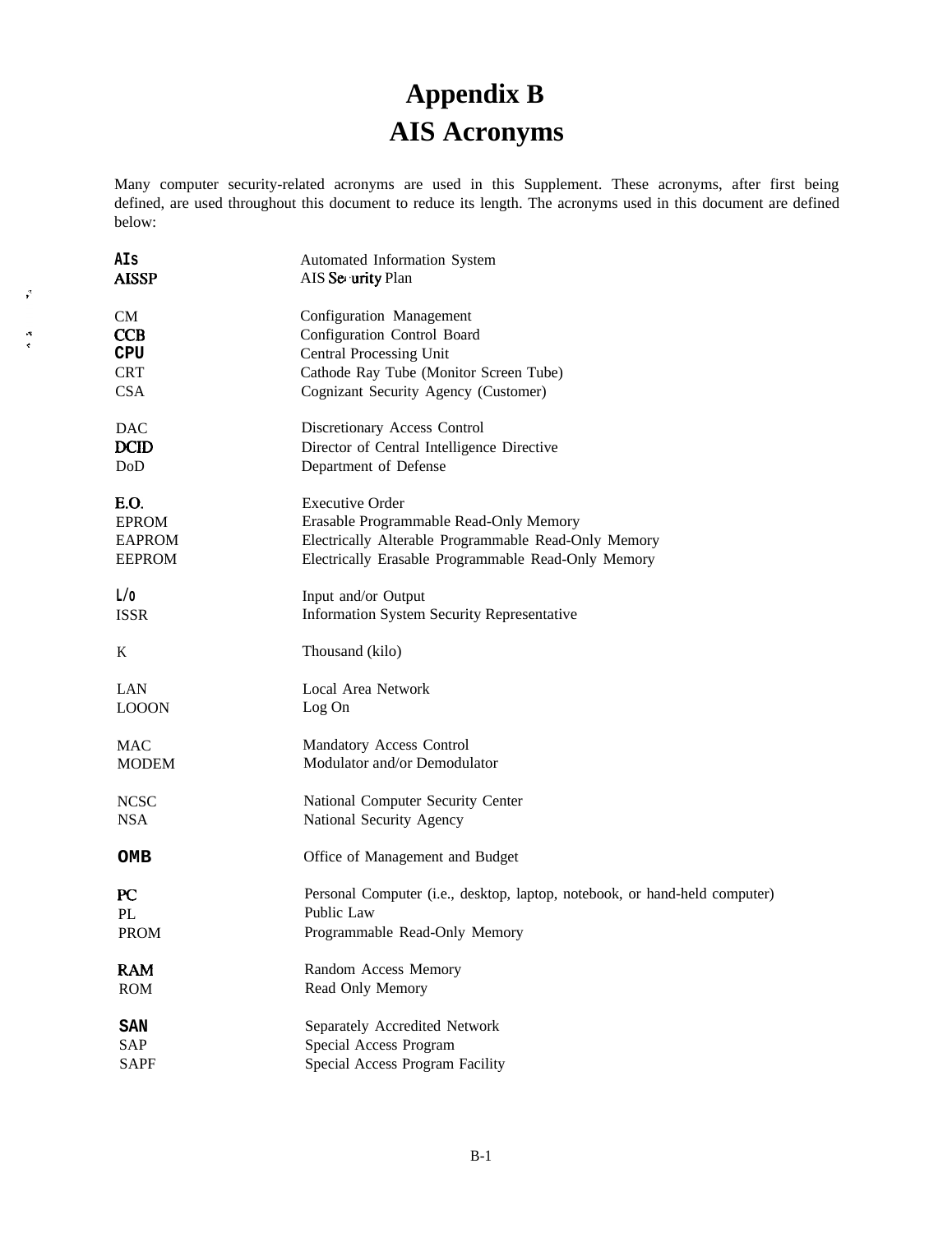| <b>SCI</b><br><b>STD</b> | <b>Sensitive Compartmented Information</b><br><b>Standard</b> |
|--------------------------|---------------------------------------------------------------|
| <b>TS</b>                | Top Secret                                                    |
| USER <sub>ID</sub>       | User Identification                                           |

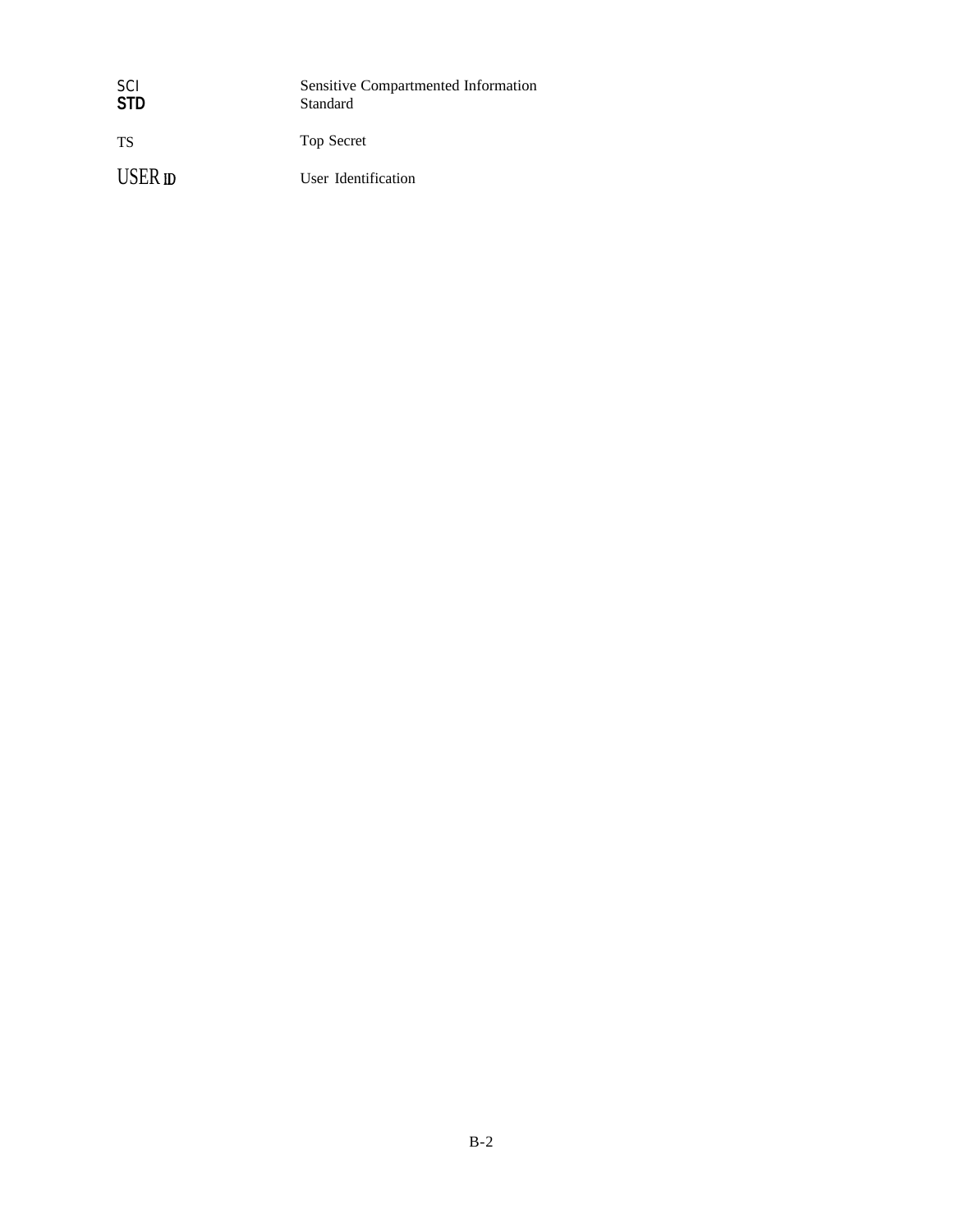## **Appendix C AISSP Outline**

This outline provides the basis for preparing an AIS Security Plan (AISSP). The annotated outline, with prompts and instructions, will assist ISSRS in preparing a plan that includes necessary overviews, descriptions, listings, and procedures. It will also assist in covering the requirements contained in this NISPOM Supplement. In preparing the AISSP, any information that does not appropriately fit under a subtitle may be placed under a main title. For example, a hardware list or references to a hardware list will be placed under the 4.0 AIS HARD-WARE heading. For changes to an existing plan that do not require revision of the entire plan, provide name and date of the plan to be modified, date of changes on each page, and cross reference to the plan's applicable paragraph numbers. (For changes, only the change pages with the applicable plan name and date need to be sent to the CSA.)

## **Table Of Contents**

**1.0** 

**4.0** 

| 1.0 | <b>INTRODUCTION</b>                |     | 4.3 Hardware Sanitization and Destruction |  |
|-----|------------------------------------|-----|-------------------------------------------|--|
|     | 1.1 Administration                 |     | 4.4 Hard ware Transport and Release       |  |
|     | 1.2 Purpose and Scope              |     | 4.5 Hardware Control and Audit Trails     |  |
|     |                                    |     |                                           |  |
| 2.0 | SAPF DESCRIPTION                   | 5.0 | AIS SOFTWARE                              |  |
|     | 2.1 Physical Environment           |     | 5.1 Authorized Software                   |  |
|     | 2.2 Floor Layout                   |     | 5.2 Software Procedures                   |  |
|     | 2.3 SAPF Access                    |     |                                           |  |
|     |                                    | 6.0 | DATA STORAGE MEDIA                        |  |
| 3.0 | AIS DESCRIPTION                    |     | 6.1 Labeling and Storing Media            |  |
|     | 3.1 General Information            |     | 6.2 Media Sanitization and Destruction    |  |
|     | 3.2 Configuration and Connectivity |     | 6.3 Media Transport and Release           |  |
|     | 3.3 User Access and Operation      |     | 6.4 Media Control                         |  |
|     | 3.4 Audit Trail                    |     |                                           |  |
|     |                                    | 7.0 | AIS SECURITY AWARENESS                    |  |
| 4.0 | AIS HARDWARE                       |     |                                           |  |
|     | 4.1 Labeling Hardware              | 8.0 | <b>GLOSSARY OF TERMS</b>                  |  |
|     | 4.2 Maintenance Procedures         |     |                                           |  |

### **c-1**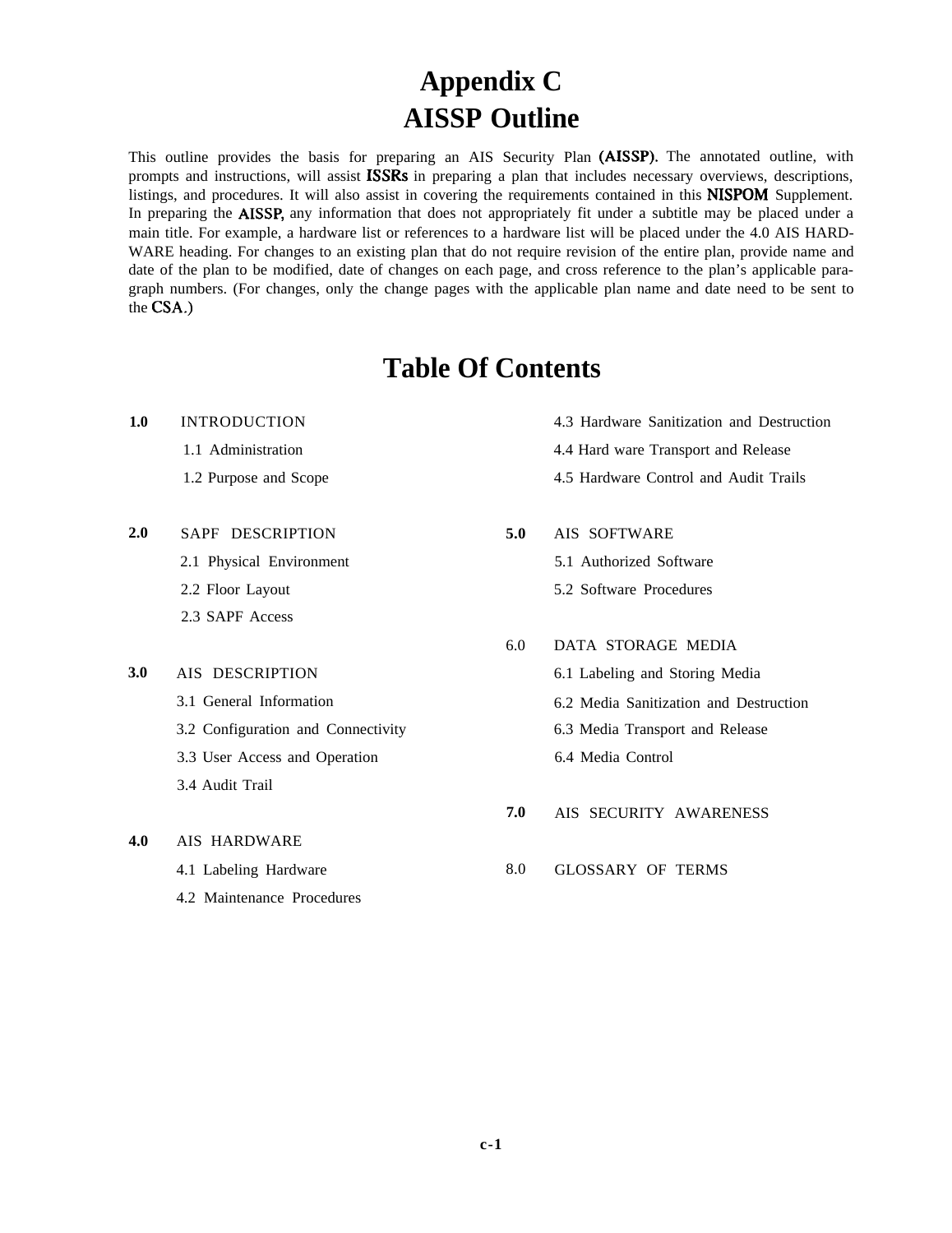#### **1.0** INTRODUCTION

This section will describe the purpose and scope of the **AISSP**. It may include any topic intended to help the reader understand and appreciate the purpose of the AISSP. Pertinent background information may also be presented to provide clarity.

#### **1.1 Security Administration.**

Specify the cognizant Customer Program Office whose activity the AIS will support and the contract number(s), if applicable.

Provide the name and date of this plan and indicate whether it is an original or revised plan.

#### **1.2 Purpose and Scope.**

#### **2.0** SAPF DESCRIPTION.

Specify the Provider's name and address. Identify the location of the AIS equipment (including the building and room numbers(s)).

#### **2.1 Physical Environment.**

Provide the names of the Provider's program manager, ISSR, alternate(s). Also provide their secure and unsecure telephone numbers and their normal office hours.

Provide an organizational structure showing the name and title of all security management levels above the ISSR.

#### **2.2 Floor J.ayout.**

Provide joint-use information if applicable.

The plan will describe how the Provider will manage the security of the system. Describe the purpose and scope of this AIS.

This section will provide a physical overview of the AIS SAPF (including its surroundings) that is used to secure the Customer's program activities. It will include information about the secure environment required to protect the AIS equipment, software, media, and output.

State whether the SAPF is accredited or approved to process and store classified information, who accredited or approved it, the security level, and when approved. State whether the SAPF is approved for open or closed storage.

Specify whether the storage approval is for hard disk drives, diskettes, tapes, printouts, or other items.

State whether the approval includes unattended processing.

Provide a floor plan showing the location of AIS equipment and any protected wire lines. (This may be included in a referenced appendix. ) The building and room number(s) will match the information provided in the hardware listing (see 4.0).

 $C-2$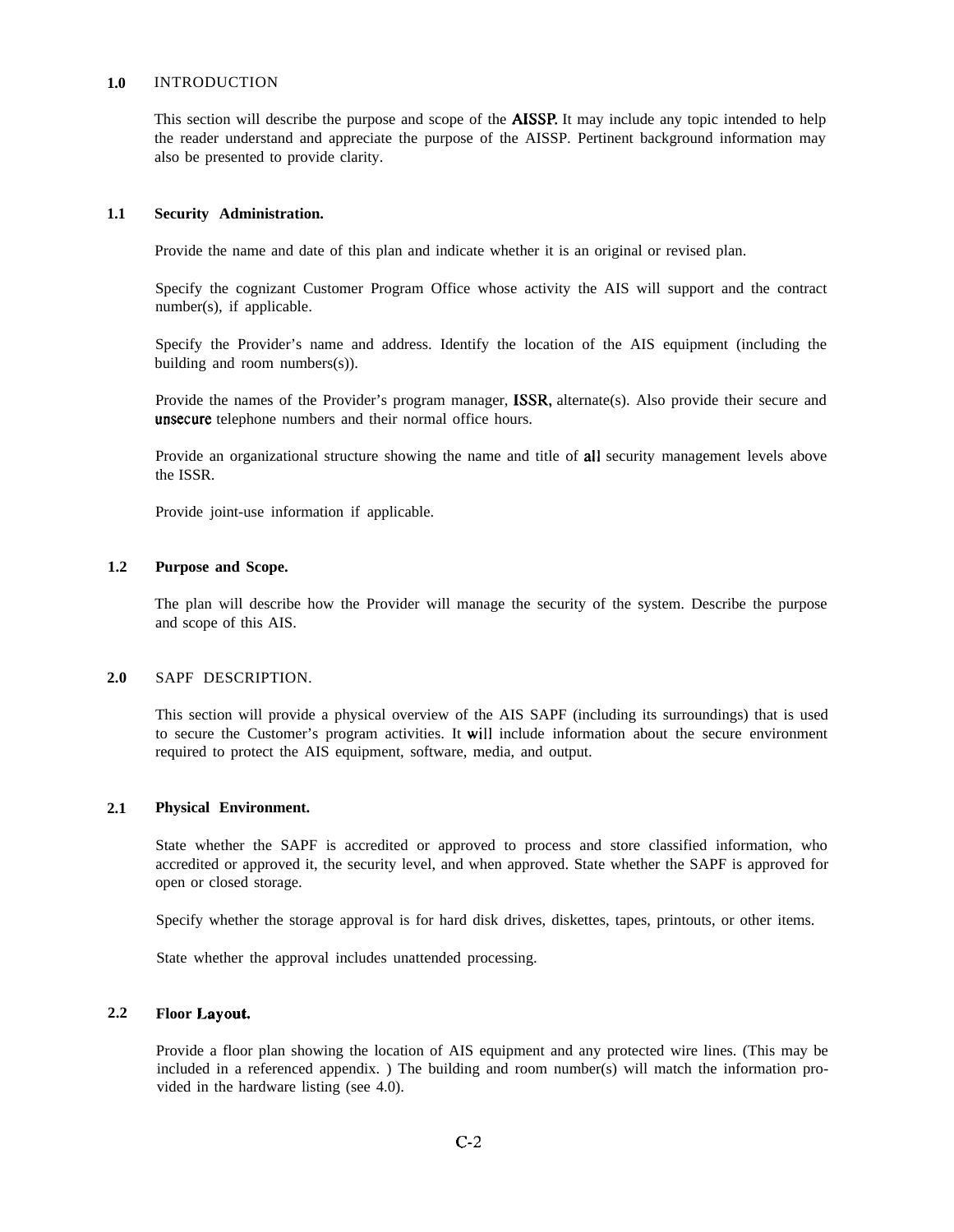### 2.3 SAPF Access.

Describe procedures for controlling access to the AIS(S) to include: after hours access, personnel access controls, and procedures for providing access to uncleared visitors (e.g., admitting, sanitizing area, escorting).

### 2.4 TEMPEST.

If applicable, describe TEMPEST countermeasures.

### **3.0 AIS DESCRIPTION**

'

This section will provide a detailed description of the system and describe its security features and assurances.

Describe variances and exceptions.

#### 3.1 **General Information**

Provide a system overview and description.

Specify clearance level, formal access (if appropriate), and need-to-know requirements that are being supported.

Identify the data to be processed including classification levels, compartments, and special handling restrictions that are relevant.

State the mode of operations.

Indicate the AIS's usage (in percent) that will be dedicated to the Customer's activity (e.g, periods processing).

#### 3.2 **Configuration and Connectivity.**

Specify whether the AIS is to operate as a stand-alone system, as a terminal connected to a mainframe, or as a network.

Describe how the AIS or network is configured. If a network, specify whether it is a unified network or interconnected network. Describe the security support structure and identify any specialized security components and their role.

Identify and describe procedures for any connectivity to the AIS(S). Indicate whether the connections

are to be classified or unclassified systems.

Provide a simplified block diagram that shows the logical connectivity of the major components (this may be shown on the floor layout if necessary-see 2.2). For AISS operating in the compartmented or multilevel modes an information flow diagram wili be provided.

If applicable, discuss the separations of classified and unclassified AISS within the SAPF.

Indicate whether the AIS is configured with removable or nonremovable hard disk drives.

**c-3**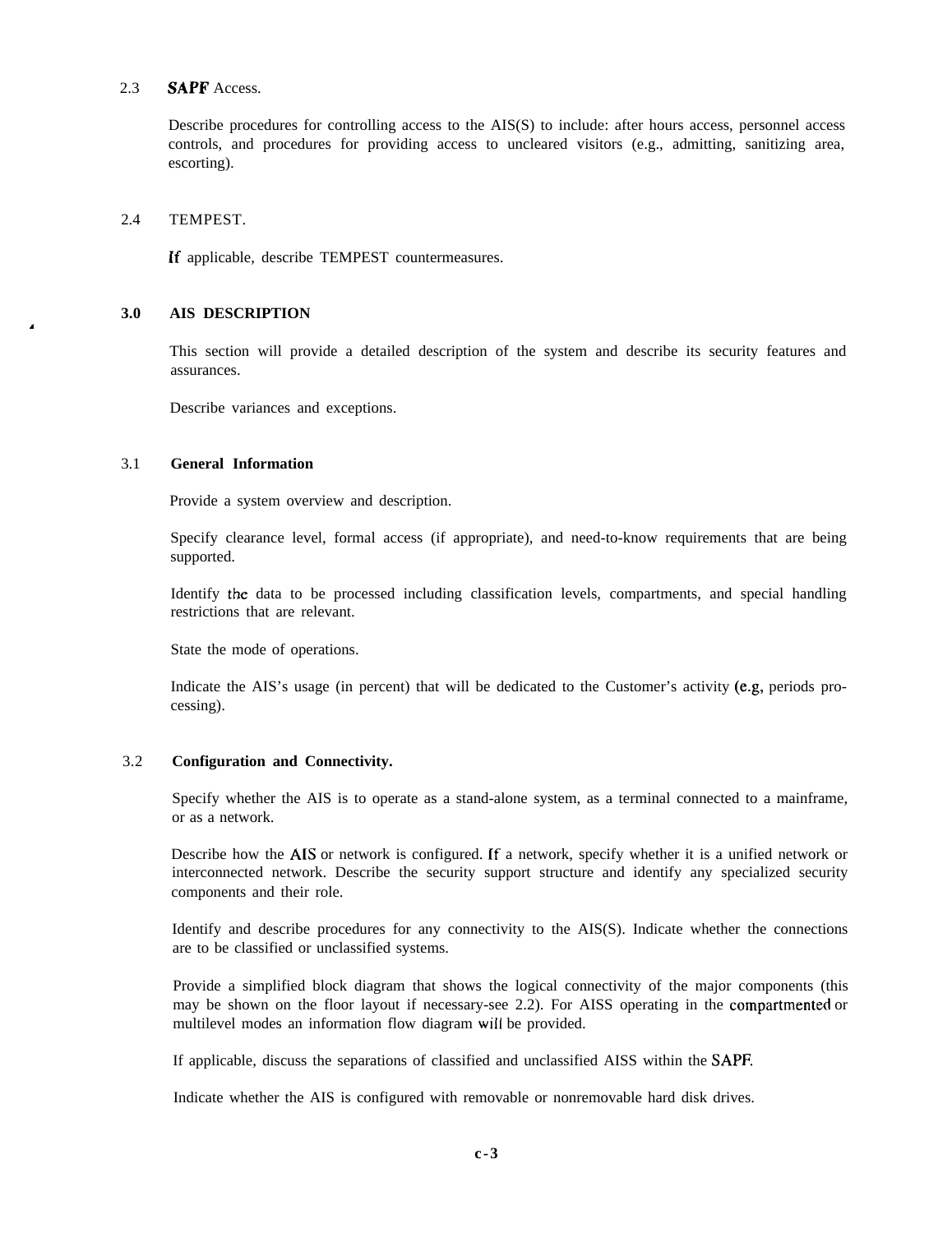Describe the configuration management program. Describe the procedures to ensure changes to the AIS require prior coordination with the ISSR.

#### **3.3 User Access and Operation.**

Describe the AIS operation start-up and shut-down (mode termination). Provide any unique equipment clearing procedures.

Discuss all AIS user access control (e.g., log-on ID, passwords, file protection, etc.).

Identify the number of system users and the criteria used to determine privileged access.

If the mode is other than dedicated, discuss those mechanisms that implement DAC and MAC controls.

Discuss procedures for the assignment and distribution of passwords, their frequency of change, and the granting of access to information and/or files.

Indicate whether AIS operation is required 24 hours per day.

Discuss procedures for after hours processing. State whether the AIS(S) are approved for unattended processing.

Discuss procedures for marking and controlling AIS printouts.

Discuss remote access and operations requiring specific approval by the CSA.

Discuss procedures for incident reporting.

#### 3.4 **Audit Trails.**

If applicable, discuss the audit trails used to monitor user access and operation of the AIS and the information that is recorded in the audit (rail. State whether user access audit trails are manual or automatic.

Identify the individual who will review audit trails and how often.

Describe procedures for hand] ing discrepancies found during audit trails reviews.

#### **4.0 AIS HARDWARE**

This section will describe the AIS hardware that supports the Customer's program. This section will provide a listing of the AIS hardware and procedures for its secure control, operation, and maintenance.

Provide a complete listing of the major hardware used to support the Customer's program activities. This list may be in tabular form located either in this section or a referenced appendix. The following information is required for all major AIS hardware: nomenclature, model, location (i.e., building/room number), and manufacturer.

Provide a description of any custom-built AIS hardware,

Indicate whether the AIS hardware has volatile or nonvolatile memory components. Specifically, identify components that are nonvolatile.

**c - 4**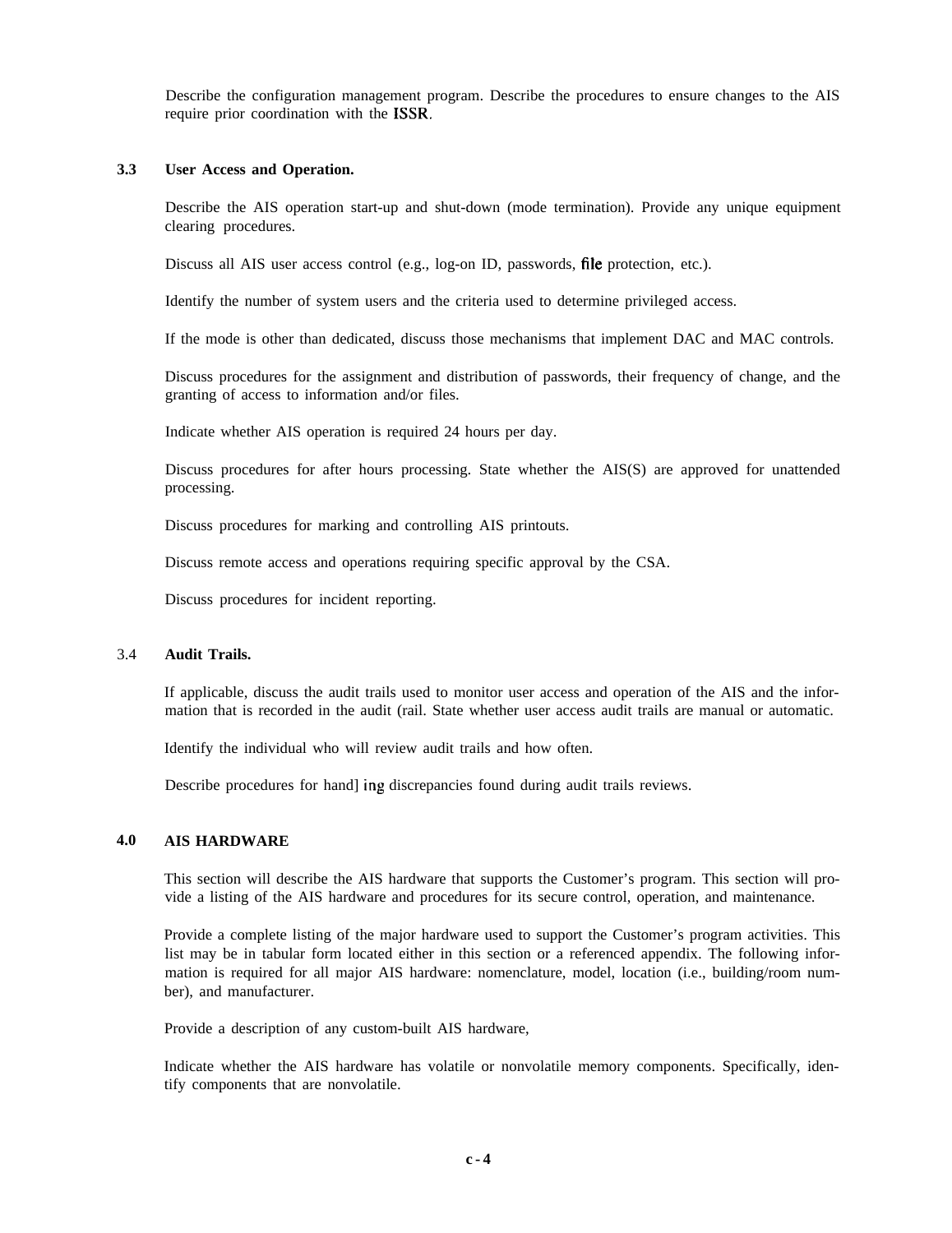.

If authorized, describe procedures for using portable devices for unclassified processing.

Identify the custodian(s) for AISS.

#### **4.1 Labeling Hardware.**

Describe how the AIS hardware will be labeled to identify its classification level (e.g., classified and unclassified AISS collocated in the same secure area).

#### 4.2 **Maintenance Procedures.**

Describe the maintenance and sanitization procedures to be **used** for maintenance or repair of defective AIS hardware by inappropriately cleared personnel.

#### 4.3 **Hardware Sanitization and Destruction.**

Describe the procedures or methods used to sanitize and or destroy AIS hardware (volatile or nonvolatile components).

#### 4.4 **Hardware Movement.**

Describe the procedures or receipting methods used to release and transport the AIS hardware from the SAPF.

Describe the procedures or receipting methods for temporarily or permanently relocating the AIS hardware within the SAPF.

Describe the procedures for introducing hardware into the SAPF.

#### 4.5 **Hardware Control and Audit Trails.**

Describe all AIS hardware maintenance logs, the information recorded on them, who is responsible for reviewing them, and how often.

#### **5.0 AIS SOFTWARE**

This section will provide a listing of all the software that supports the Customer's program. It will also provide procedures for protecting and using this software.

#### **5.1 Authorized Software.**

Provide a complete listing of al I software used to support the Customer's program activities. This list may be in tabular form and may be located either in the section or in a referenced appendix. The listing will also include security software (e. g., audits software, anti-virus software), special-purpose software (e.g., in-house, custom, commercial utilities), and operating system software. The following information is required for AIS software: software name, version, manufacturer, and intended use or function.

**c - 5**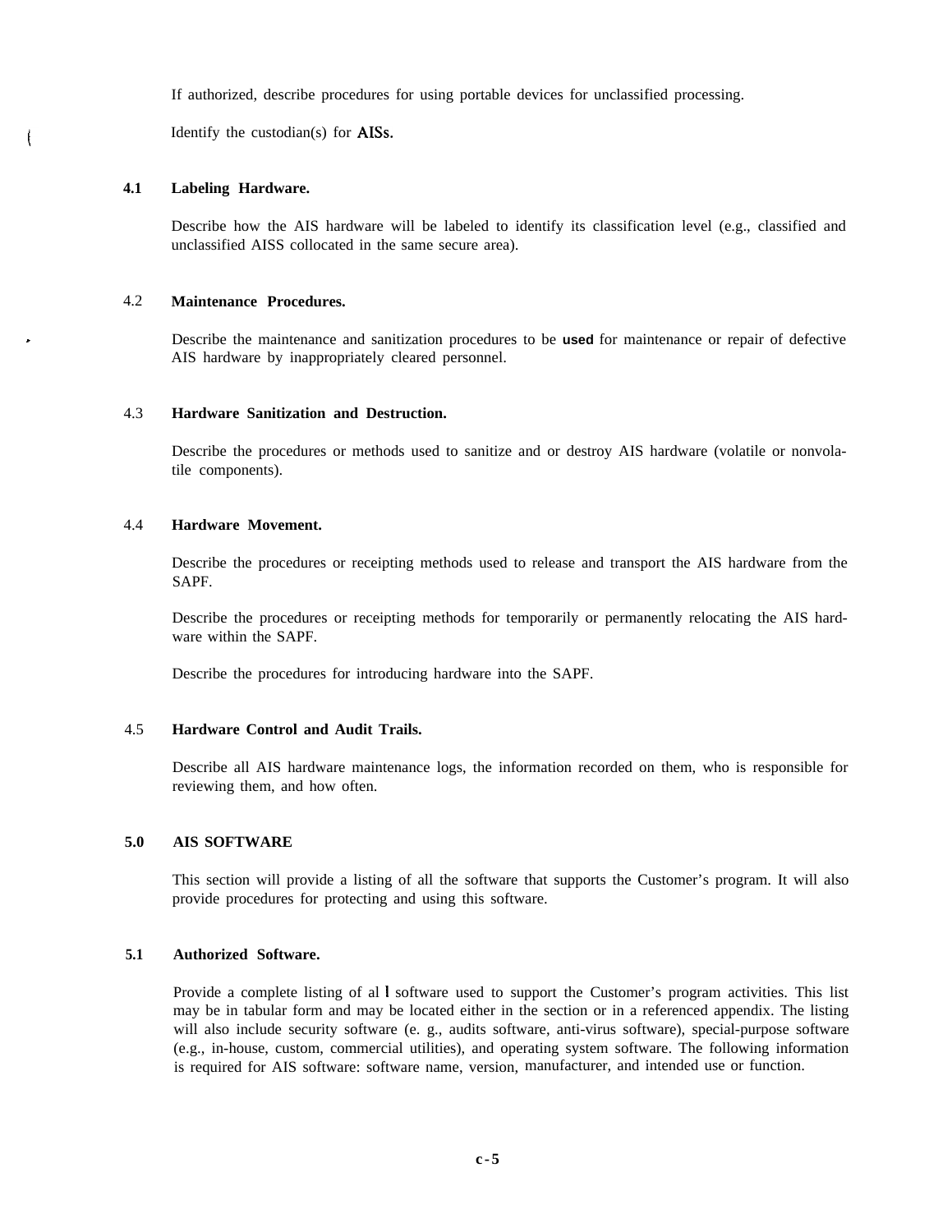#### 5.2 **Software Procedures.**

Indicate whether a separate unclassified version of the operating system software will be used for maintenance.

Describe the procedures for procuring and introducing new AIS software to support program activities.

Describe the procedures for evaluating AIS software for security impacts.

Describe procedures for protecting software from computer viruses and malicious code and for reporting incidents.

Discuss how classified and unclassified data storage media is handled and secured in the SAPF (e.g., safes, vaults, locked desk).

#### 6.0 **DATA STORAGE MEDIA**

This section provides a description of the types of data storage media to be used in the Customer's program and their control.

#### **6.1 Labeling and Storing Media.**

Describe how the data storage media will be labeled (identify the classification level and contents).

#### 6.2 **Media Clearing, Sanitization, and Destruction.**

Describe the procedures or methods used to clear, sanitize, and destroy the data storage media.

#### 6.3 **Media Movement.**

Describe the procedures (or receipting methods) for moving data storage media into and out of the SAPF.

Describe the procedures for copying, reviewing, and releasing information on data storage media.

#### **6.4 Media Control.**

Describe the method of controlling data storage media.

## **7.0 AIS SECURITY AWARENESS PROGRAM**

Discuss the Provider's security awareness program.

Indicate that the AIS users are required to sign a statement acknowledging that they have been briefed on the AIS security requirements and their responsibilities.

8.0 **GLOSSARY OF TERMS**

C-6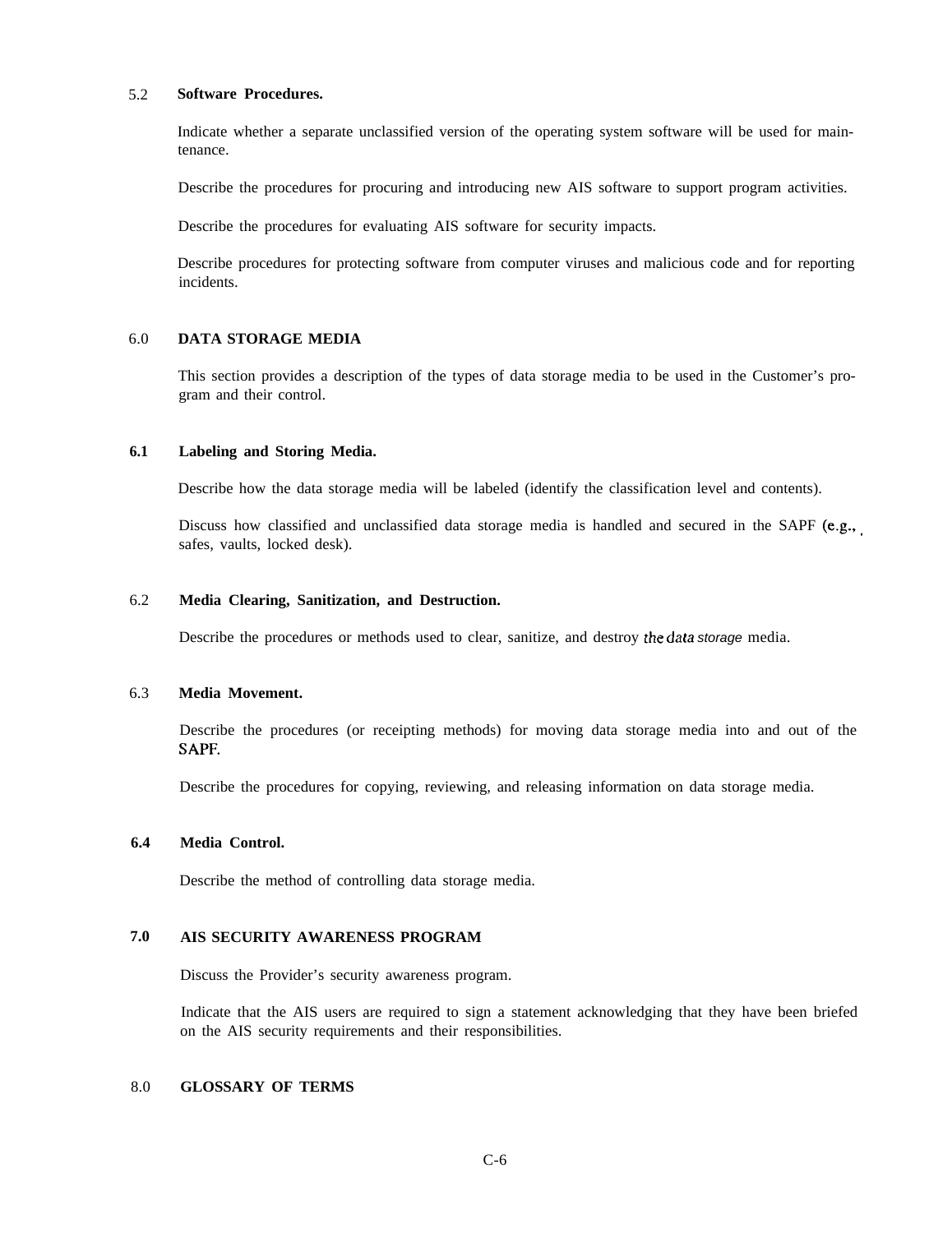# **Appendix D AIS Certification and Accreditation**

### **A. CERTIFICATION**

The ISSR, working jointly with the Customer, is responsible for coordinating and supporting the certification process. The ISSR is responsible for certifying, or coordinating the certification of, the AIS or network. Certification, which is a prerequisite for accreditation, is accomplished as follows:

- 1. **Identify** operational requirements, define the *Mode of Operation*, and identify applicable security requirements, in accordance with this document and applicable documents referenced herein.
- 2. Conduct a *Risk Management Review* to identify risks and needed countermeasures and specify additional security requirements (countermeasures) based on the **review.**
- 3. Prepare an AISSP. Refine the plan throughout the certification process.
- 4. Conduct a test and inspection to establish the extent to which the AIS performs the **security** functions needed to support the mode of operation and security policy for the system as outlined in the AISSP. The Customer will require a written certification report.
- 5. Operating in the compartmented or multilevel mode requires the development of an AIS *Technical Evaluation Plan.* After Customer concurrence, accomplish testing as described herein. AIS security testing provides assurance to the Customer that the subject  $\text{AIS}(s)$  or network(s) meets the security requirements for operating in the compartmented or multilevel mode. Such testing is a prerequisite for Customer accreditation.
	- a. Coordination Scheduling and Testing. The security test may be jointly conducted by the Provider and the CuStomer.
	- b. Testing Prerequisite. The Provider-developed *A IS Technical Evaluation Test Plan will* be coordinated **and/or** approved by the customer.

#### **B. ACCREDITATION**

Accreditation is the Customer's authorization and approval for an AIS or network to process sensitive data in an operational environment. The Customer bases the accreditation on the results of the certification process. Following certification, the Customer reviews the risk assessment, employed safeguards, vulnerabilities, and statement of level of risk and makes the accreditation decision to accept risk and grant approval to operate; grant *interim approval to operate* (IATO) and fix deficiencies; or to shut-down, fix deficiencies, and recertify.

### D- I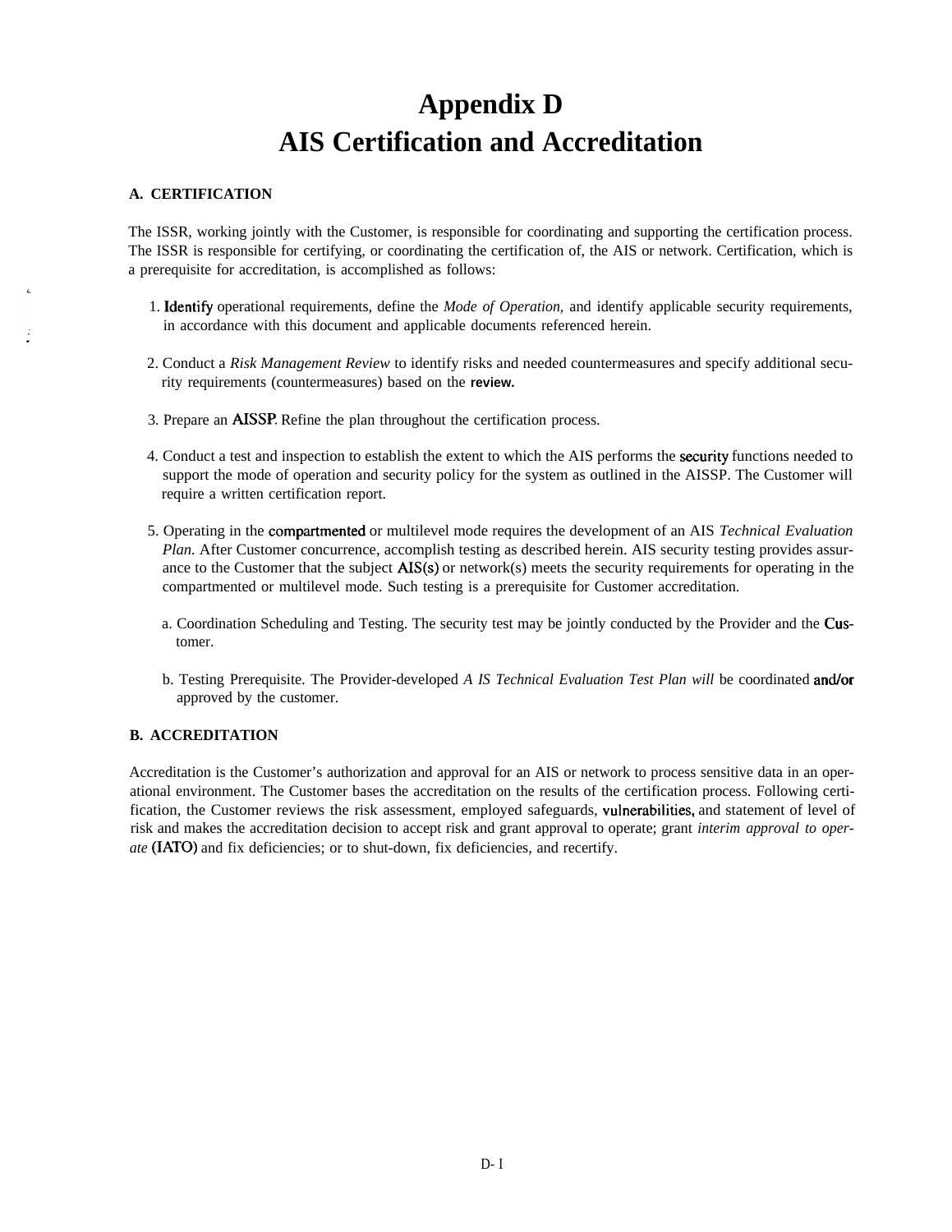# Appendix E **References**

### **1. U.S. Government Publications**

| <b>OMB</b> Circular | Management of Federal Information Resources |
|---------------------|---------------------------------------------|
| $A - 130$           | Appendix III, Security of Federal AISs      |
| PL-99-474           | Computer Fraud and Abuse Act of 1986        |
| $PL-100-235$        | Computer Security Act of 1987               |
| EO 12333            | United States Intelligence Activities       |
| EO 12356            | National Security Information               |
| EO 12829            | National Industrial Security Program        |

2. **National Telecommunications & Information Systems Security (NTISS) Publications**

COMPUSEC/1 -87 Security Guideline

- NTISSAM Advisory Memorandum on Office Automation
- NTISSI 300 National Policy on Control of Compromising Emanations
- NTISSI 7000 TEMPEST Countermeasures for Facilities
- NTISSIC 4009 National Information Systems Security (INFOSEC) Glossary
- NACSIM 5000 TEMPEST Fundamentals
- NACSIM 5201 TEMPEST Guidelines for Equipment/System Design Standard
- NACSIM 5203 Guidelines for Facility Design and Red/Black Installation
- NACSIM 7002 COMSEC Guidance for ADP Systems
- 3. **National Computer Security Center (NCSC) Publications (The Rainbow Series)**

NCSC-WA-002-85 Personal Computer Security Considerations

- NCSC-TG-001 A Guide to Understanding Audit in Trusted Systems [Tan Book]
- NCSC-TG-002 Trusted Product Evaluation A Guide for Vendors [Bright Blue Book]
- NCSC-TG-003 A Guide to Understanding Discretionary Access Control in Trusted Systems [Orange Book]
- NCSC-TG-004 Glossary of Computer Security Terms [Aqua Book]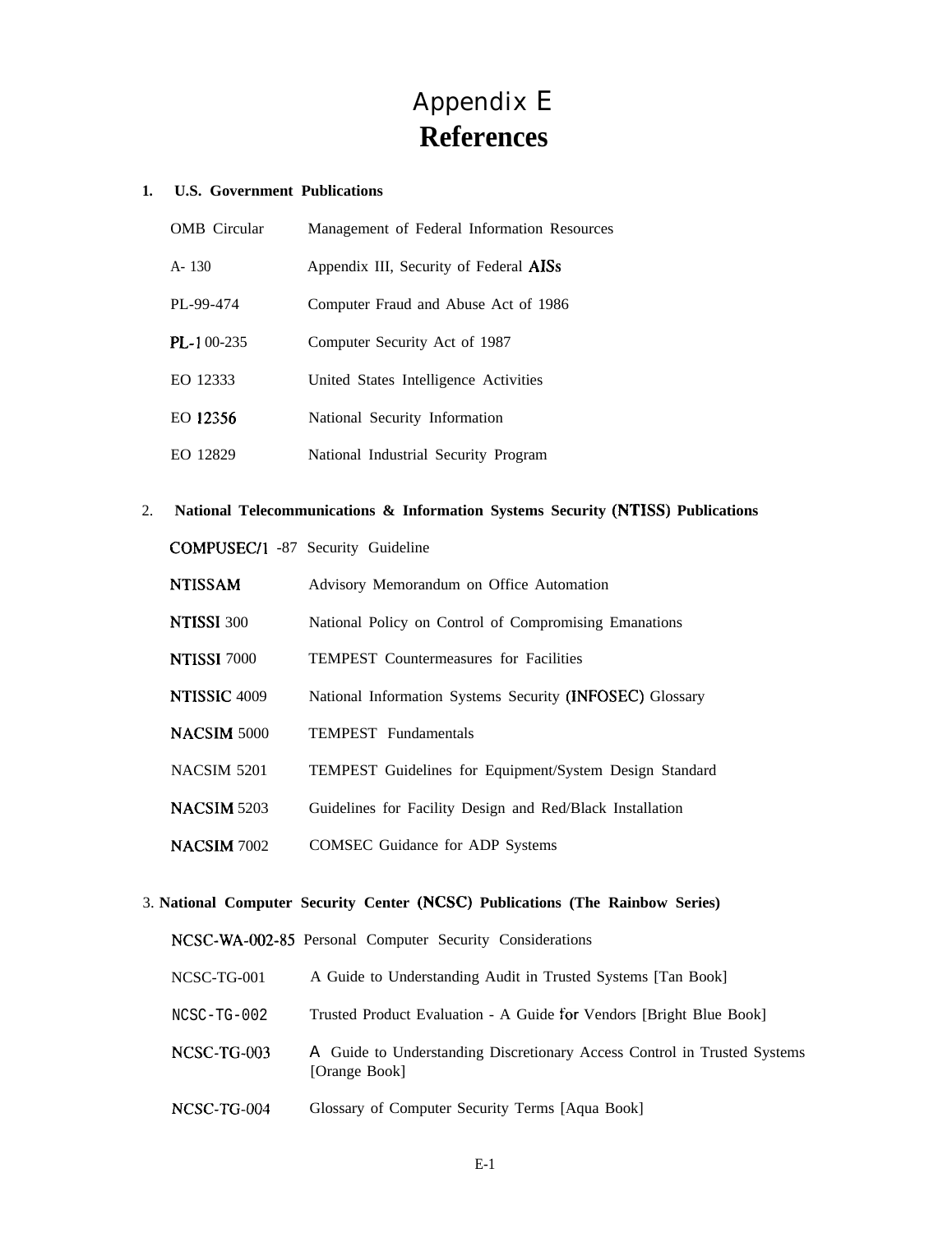- NCSC-TG-005 Trusted Network Interpretation [Red Book]
- NCSC-TG-006 A Guide to Understanding Configuration Management in Trusted Systems [Orange Book]
- NCSC-TG-007 A Guide to Understanding Design Documentation in Trusted Systems [Burgundy Book]
- NCSC-TG-008 A Guide to Understanding Trusted Distribution in Trusted Systems [Lavender Book]
- NCSC-TG-009 Computer Security Subsystem Interpretation of the Trusted Computer System Evaluation Criteria [Venice Blue Book]
- NCSC-TG-011 Trusted Network Interpretation Environments Guideline-Guidance for Applying the Trusted Network Interpretation [Red Book]
- NCSC-TG-013 Rating Maintenance Phase Program Document [Pink Book]
- NCSC-TG-O 14 Guidelines for Formal Verification Systems [Purple Book]
- NCSC-TG-O 15 A Guide to Understanding Trusted Facility Management [Brown Book]
- NCSC-TG-017 A Guide to Understanding Identification and Authentication in Trusted Systems [Lt. Blue Book]
- NCSC-TG-018 A Guide to Understanding Object Reuse in Trusted Systems [Lt. Blue Book]
- NCSC-TG-019 Trusted Product Evaluation Questionnaire [Blue Book]
- NCSC-TG-020A Trusted UNIX Working Group (TRUSIX) Rationale for Selecting Access Control List Features for the UNIX System [Gray Book]
- NCSC-TG-02 <sup>I</sup> Trusted Database Management System Interpretation [Lavender Book]
- NCSC-TG-022 A Guide to Understanding Trusted Recovery [Yellow Book]
- NCSC-TG-025 A Guide to Understanding Data Remanence in Automated Information Systems [Green Book]
- NCSC-TG-026 A Guide to Writing the Security Features User's Guide for Trusted Systems [Peach Book]
- NCSC-TG-027 A Guide to Understanding Information System Security Officer Responsibilities for Automated Information Systems [Turquoise Book]

#### NCSC-TG-028 Assessing Controlled Access Protection [Violet Book]

NCSC C-Technical Computer Viruses: Prevention, Detection, and Treatment Report-001

NCSC C-Technical Integrity in Automated Information Systems (Sept. 91) Report 79-9 i

NCSC C-Technical The Design and Evaluation of INFOSEC Systems: The Report 32-92 Computer Security Contribution to the Composition Discussion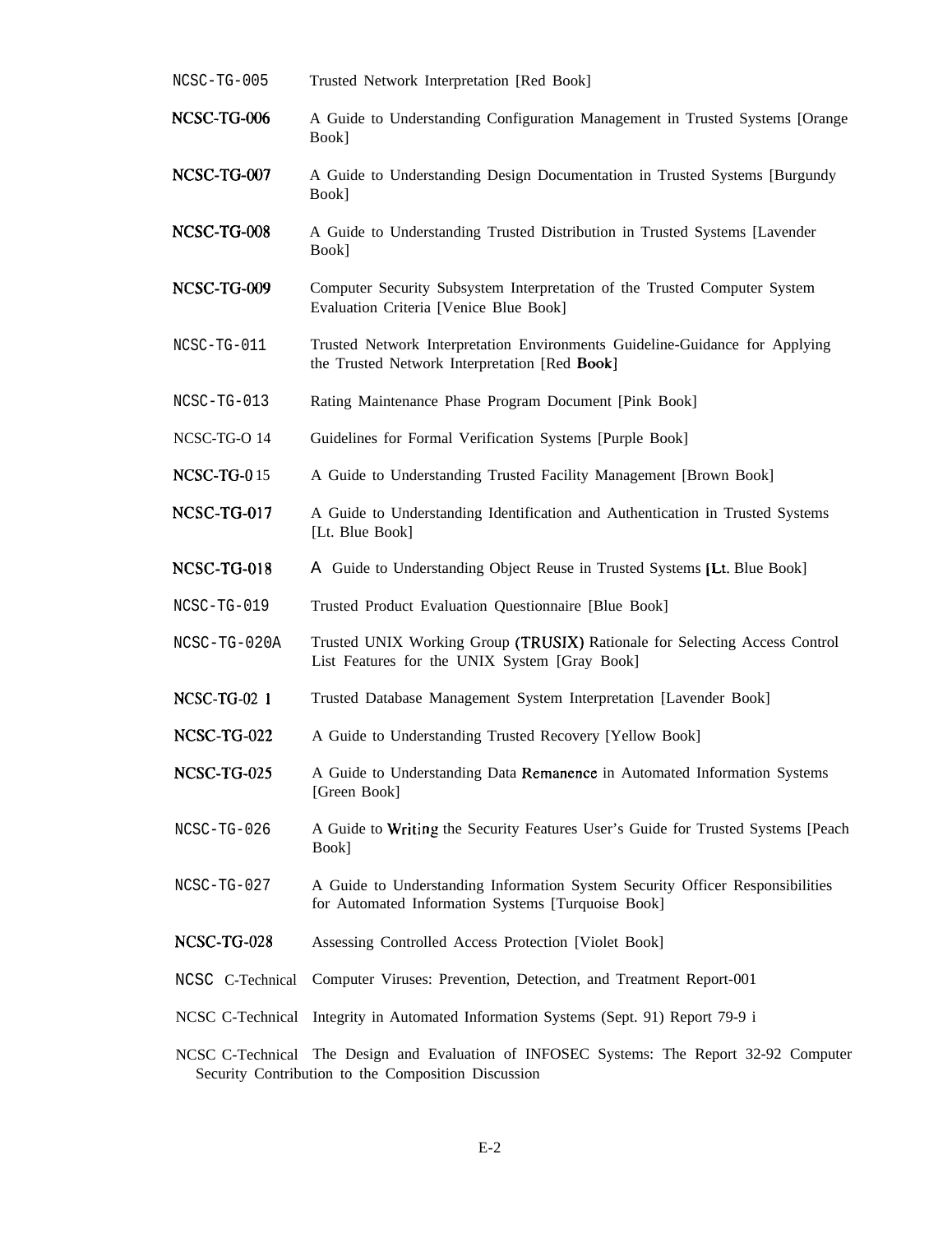## **4. Department of Defense Publications**

|                                                | <b>NSA/CSS</b>        | Media Declassification and Destruction Manual                                                                       |
|------------------------------------------------|-----------------------|---------------------------------------------------------------------------------------------------------------------|
|                                                |                       | Manual 130-2 Contractor Guidelines for AIS Processing of NSA SCI                                                    |
|                                                | DoD 5200.28-M         | Automated Information System Security Manual                                                                        |
|                                                | DoD 5200.28           | DoD Trusted Computer System Evaluation Criteria                                                                     |
|                                                | DoD 5220.22-M         | National Industrial Security Program Operating Manual                                                               |
|                                                | CSC-STD-002-85        | DoD Password Management Guidelines [Green Book]                                                                     |
|                                                | CSC-STD-003-85        | Guidance for Applying the DoD Trusted Computer System Evaluation Criteria in<br>Specific Environments [Yellow Book] |
|                                                | <b>CSC-STD-004-85</b> | Technical Rationale Behind CSC-STD-003-85: Computer Security Requirements<br>[Yellow Book]                          |
|                                                | CSC-STD-005-85        | DoD Magnetic Remanence Security Guideline [NSA] Information Systems<br>Security Products and Services Catalogue     |
|                                                | NSA/CSS-              | Section 5, Degaussing Level Performance Test Procedures Spec. L14-4-A55                                             |
| 5. Director of Central Intelligence Directives |                       |                                                                                                                     |

| DCID 1/7         | Security Controls on the Dissemination of Intelligence Information, [For Official<br>Use Only                                                                       |
|------------------|---------------------------------------------------------------------------------------------------------------------------------------------------------------------|
| DCID $1/14$      | Minimum Personnel Security Standards and Procedures Governing Eligibility for<br>Access to Sensitive Compartmented Information [Unclassified]                       |
| $DCID$ $1/16$    | Security Policy for Uniform Protection of Intelligence Processed in Automated<br>Information Systems and Networks [SECRET]                                          |
| $DCID$ 1/16      | Security Manual for Uniform Protection of Intelligence (Supplement) Processed in<br>Automated Information Systems and Networks [SECRET] (Supplement to DCID<br>1/16 |
| DCID $1/19$      | DCI Security Policy Manual for SCI Control Systems [UNCLASSIFIED]                                                                                                   |
| <b>DCID</b> 1/20 | Security Policy Concerning Travel and Assignment of Personnel With Access to<br>Sensitive Compartmented Information (SCI) [UNCLASSIFIED]                            |

 $\bullet$ 

- DCID 1/21 Manual for Physical Security Standards for Sensitive Compartmented Information Facilities (SCIFS) [For Official Use Only]
- DCID 1 /22 Technical Surveillance Countermeasures [CONFIDENTIAL]
- DCID 3/14-1 Information Handling Committee [Unclassified]
- DCID 3/14-5 Annex B, Intelligence Community Standards for Security Labeling of Removable ADP Storage Media [Unclassified]